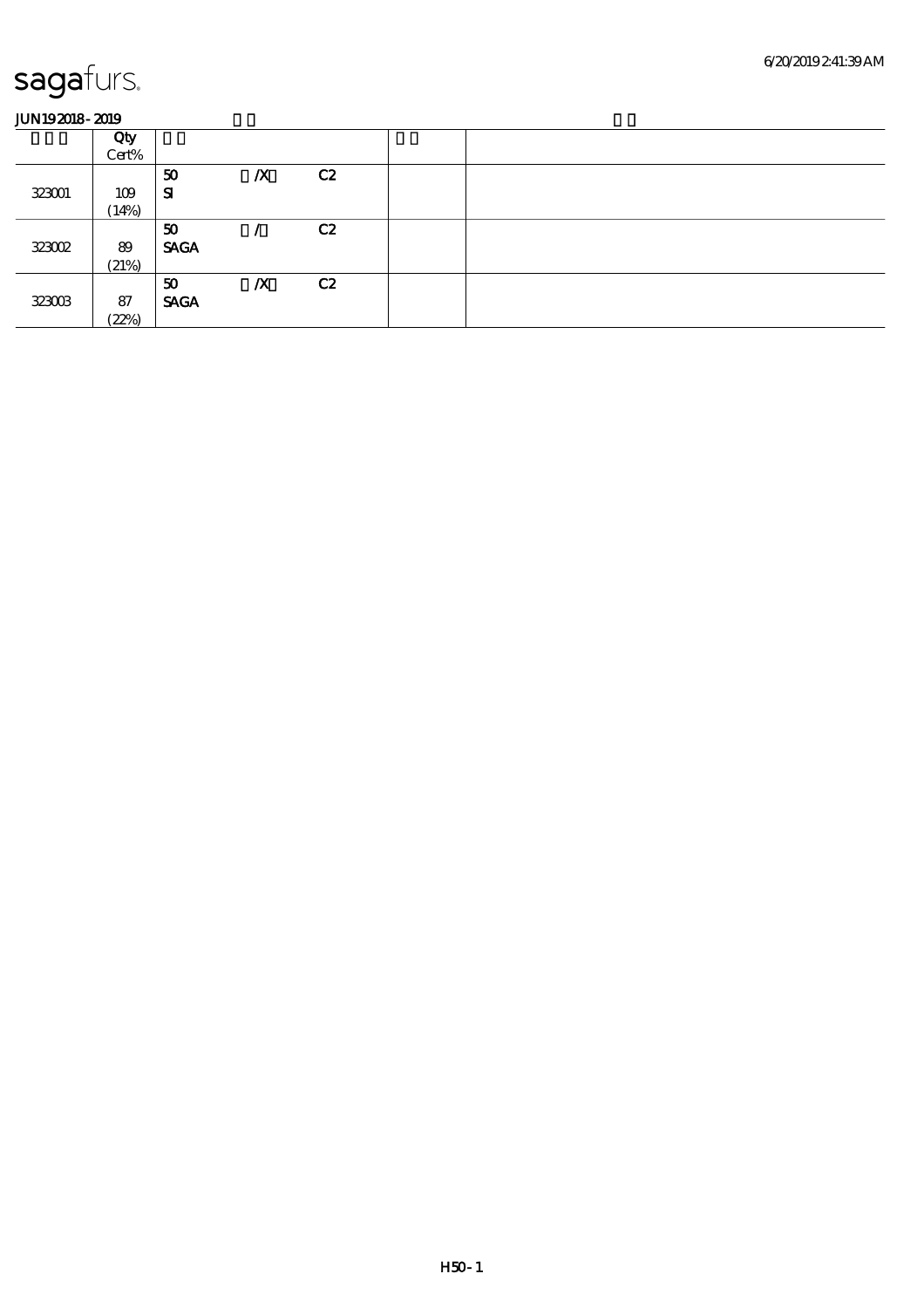|                                                          | Qty<br>$Cert\%$ |                                    |                  |                |                         |  |
|----------------------------------------------------------|-----------------|------------------------------------|------------------|----------------|-------------------------|--|
|                                                          |                 | 5040                               | $\mathcal{L}$    | C1/C2          |                         |  |
| 323061                                                   | 131             | ${\bf s}$                          |                  |                |                         |  |
|                                                          | (11%)           |                                    |                  |                |                         |  |
| 323062                                                   | 139             | $\boldsymbol{\omega}$<br>${\bf s}$ | $\boldsymbol{X}$ | C2             |                         |  |
|                                                          | (10%)           |                                    |                  |                |                         |  |
| 323063                                                   | 88              | 5040<br>${\bf s}$                  | $\mathbf{x}$     | C1/C2          |                         |  |
|                                                          | (7%)            | 5040                               | $\boldsymbol{X}$ | C3             |                         |  |
| 323064                                                   | 97<br>(10%)     | ${\bf s}$                          |                  |                |                         |  |
|                                                          |                 | $\boldsymbol{\omega}$              |                  | C2             |                         |  |
| 323065                                                   | 58<br>(5%)      | ${\bf s}$                          | <b>INAP</b>      |                |                         |  |
|                                                          |                 | 5040                               |                  | C1/C2          |                         |  |
| 323066                                                   | 94<br>(9%)      | <b>SAGA</b>                        |                  |                |                         |  |
|                                                          |                 | 5040                               |                  | C1             |                         |  |
| 323067                                                   | 82<br>(8%)      | <b>SAGA</b>                        |                  |                |                         |  |
| * * * * * * * * * * * * * *                              |                 | 5040                               |                  | C2             |                         |  |
| $* 32308$<br>$\ast$                                      | 205<br>(10%)    | <b>SAGA</b>                        |                  |                |                         |  |
| $\ast$                                                   | 149             |                                    |                  |                | $\ast$                  |  |
| $* 323009$                                               | (16%)           |                                    | 354Skins         |                | $\ast$                  |  |
| * * * * * * * * * * * * * *                              |                 |                                    |                  |                | * * * * * * *           |  |
|                                                          |                 | 5040                               |                  | C <sub>3</sub> |                         |  |
| 323070                                                   | 176<br>(11%)    | <b>SAGA</b>                        |                  |                |                         |  |
|                                                          |                 | 5040                               |                  | C1             |                         |  |
| 323071                                                   | 86<br>(16%)     | <b>SAGA</b>                        |                  |                |                         |  |
| * * * * * * * *                                          | * * * * * *     | 50 <sup>/40</sup>                  |                  | C2             |                         |  |
| $* 323072$                                               | 205             | <b>SAGA</b>                        |                  |                |                         |  |
| $\ast$                                                   | (14%)           |                                    |                  |                |                         |  |
| $\ast$                                                   | 46              |                                    |                  |                | $\ast$                  |  |
| $* 323073$                                               | (8%)            |                                    | 251 Skins        |                | $\ast$                  |  |
| * * * * * * * *                                          | * * * * * *     |                                    |                  |                | * * * * * * *           |  |
|                                                          |                 | 5040                               |                  | C3             |                         |  |
| 323074                                                   | 98<br>(13%)     | <b>SAGA</b>                        |                  |                |                         |  |
| * * * * * * * *                                          | * * * * * *     | 5040                               | $\mathbf{x}$     | <b>C1/C2</b>   |                         |  |
| $* 323075$<br>$\ast$                                     | 205<br>(11%)    | <b>SAGA</b>                        |                  |                |                         |  |
| $\ast$                                                   | $5\!5$          |                                    |                  |                | $\ast$                  |  |
| $* 323076$<br>* * * * * * * * <mark>* * * * * *</mark> * | (10%)           |                                    | 260Skins         |                | $\ast$<br>* * * * * * * |  |
|                                                          |                 | 5040                               | $\mathbf{x}$     | C3             |                         |  |
| 323077                                                   | 71<br>(16%)     | <b>SAGA</b>                        |                  |                |                         |  |
|                                                          |                 | 5040                               | $\mathcal{L}$    | C1/C2          |                         |  |
| 323078                                                   | 117<br>(10%)    | <b>SAGA</b>                        | <b>LNAP</b>      |                |                         |  |
|                                                          |                 | 5040                               | $\mathbf{x}$     | C1/C2          |                         |  |
| 323079                                                   | 79<br>(8%)      | <b>SAGA</b>                        | <b>INAP</b>      |                |                         |  |
|                                                          |                 | 5040                               | $\mathbf{X}$     | C3             |                         |  |
| 323080                                                   | 102<br>(9%)     | <b>SAGA</b>                        | <b>LNAP</b>      |                |                         |  |
|                                                          |                 |                                    |                  |                |                         |  |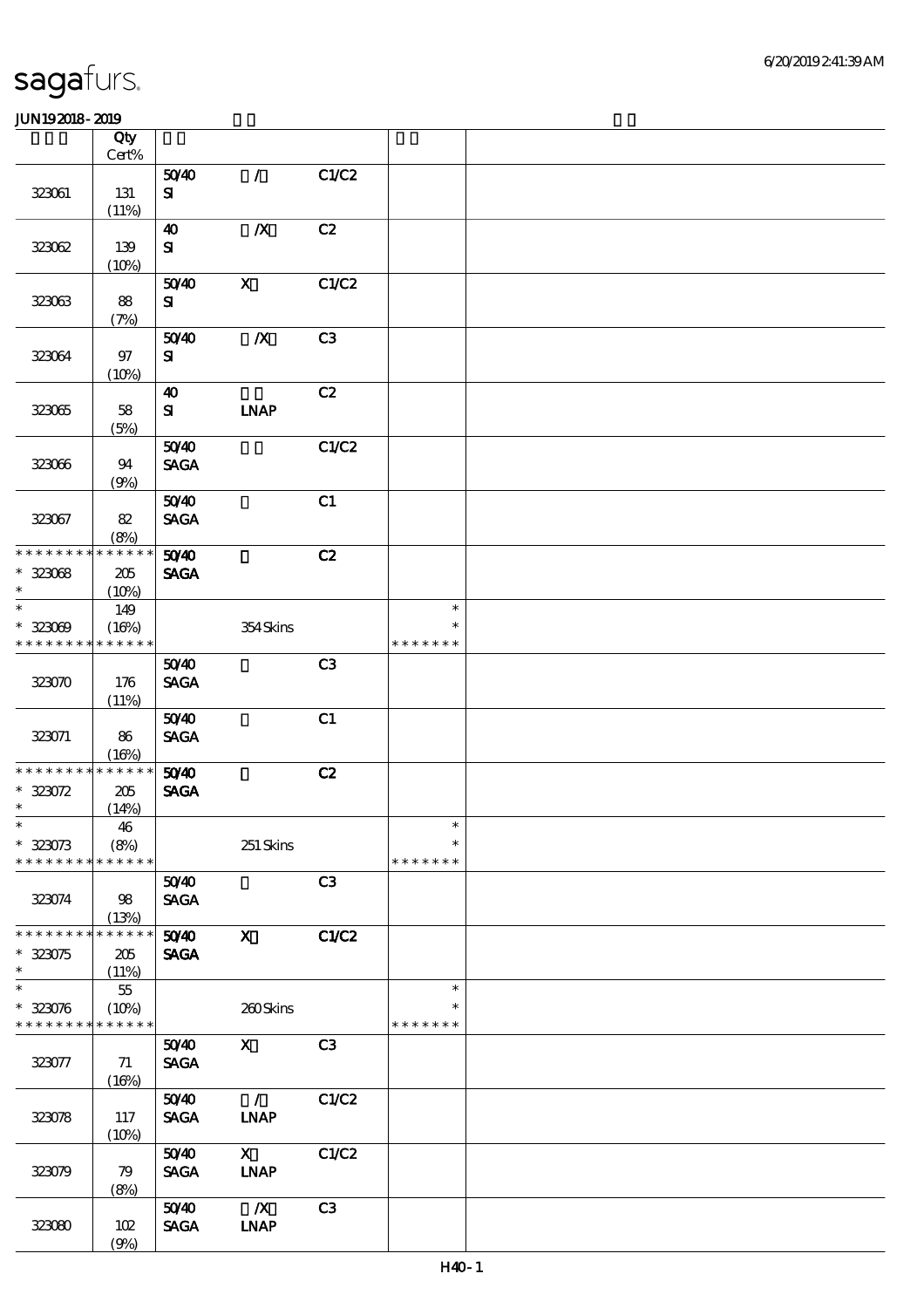|        | Qty   |             |                  |       |  |
|--------|-------|-------------|------------------|-------|--|
|        | Cert% |             |                  |       |  |
|        |       | 5040        |                  | C2    |  |
| 323081 | 120   | IA          |                  |       |  |
|        | (7%)  |             |                  |       |  |
|        |       | 5040        | $\boldsymbol{X}$ | C2    |  |
| 323082 | 135   | IA          |                  |       |  |
|        | (8%)  |             |                  |       |  |
|        |       | 40          | $\boldsymbol{X}$ | C1/C2 |  |
| 323083 | 78    | <b>SROY</b> |                  |       |  |
|        | (8%)  |             |                  |       |  |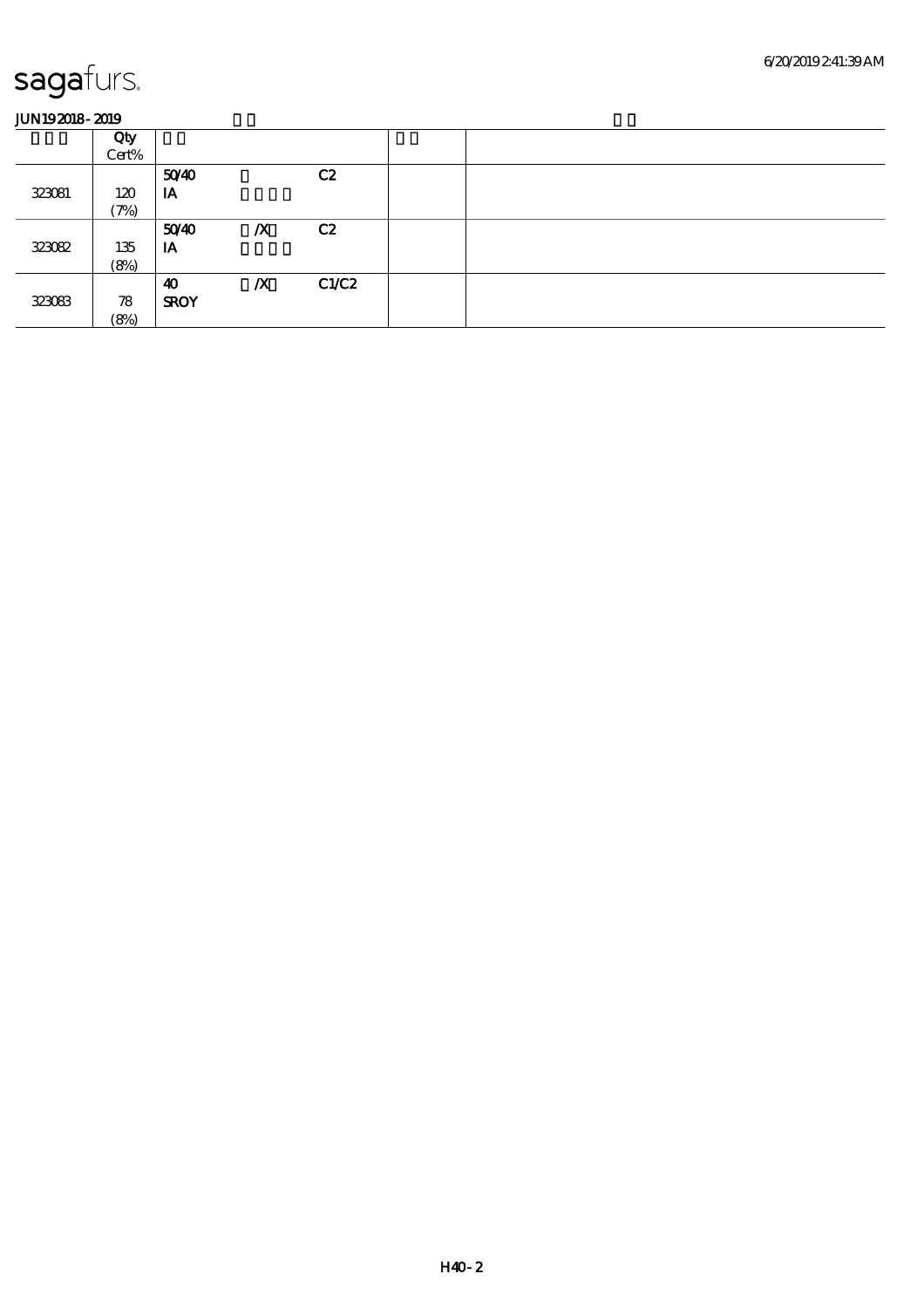|                                           | Qty                |                                          |               |       |                  |  |
|-------------------------------------------|--------------------|------------------------------------------|---------------|-------|------------------|--|
|                                           | Cert%              | $\boldsymbol{\mathfrak{D}}$              |               | C1/C2 |                  |  |
| 323141                                    | 162                | ${\bf S}$                                |               |       |                  |  |
|                                           | (10%)              |                                          |               |       |                  |  |
|                                           |                    | $\boldsymbol{\mathfrak{D}}$              |               | C1/C2 |                  |  |
| 323142                                    | $93$               | ${\bf S}$                                |               |       |                  |  |
|                                           | (15%)              |                                          |               |       |                  |  |
| 323143                                    | 198                | $\boldsymbol{\mathfrak{D}}$<br>${\bf S}$ |               | C1/C2 |                  |  |
|                                           | (14%)              |                                          |               |       |                  |  |
|                                           |                    | $\boldsymbol{\mathfrak{D}}$              |               | C1/C2 |                  |  |
| 323144                                    | 198                | $\mathbf{S}$                             |               |       |                  |  |
|                                           | (15%)              |                                          |               |       |                  |  |
|                                           |                    | $\boldsymbol{\mathfrak{D}}$              |               | C1/C2 |                  |  |
| 323145                                    | 219<br>(5%)        | ${\bf S}$                                |               |       |                  |  |
|                                           |                    | $\boldsymbol{\mathfrak{D}}$              |               | C1/C2 |                  |  |
| 323146                                    | 113                | $\mathbf{S}$                             |               |       |                  |  |
|                                           | $(\Theta)$         |                                          |               |       |                  |  |
|                                           |                    | $\boldsymbol{\mathfrak{D}}$              |               | C1/C2 |                  |  |
| 323147                                    | 175<br>(11%)       | $\mathbf{S}$                             |               |       |                  |  |
|                                           |                    | $\boldsymbol{\mathfrak{D}}$              | $\mathcal{L}$ | C3    |                  |  |
| 323148                                    | 209                | ${\bf S}$                                |               |       |                  |  |
|                                           | (11%)              |                                          |               |       |                  |  |
| * * * * * * * * * * * * * *               |                    | $\boldsymbol{\mathfrak{D}}$              | $\mathbf X$   | C1/C2 |                  |  |
| $* 323149$<br>$\ast$                      | 225<br>(5%)        | $\mathbf{S}$                             |               |       |                  |  |
| $\ast$                                    | $98\,$             |                                          |               |       | $\ast$           |  |
| $* 323150$                                | (2%)               |                                          | 323Skins      |       | $\ast$           |  |
| * * * * * * * * * * * * * *               |                    |                                          |               |       | * * * * * * *    |  |
|                                           |                    | $\boldsymbol{\mathfrak{D}}$              | $\mathbf{x}$  | C1/C2 |                  |  |
| 323151                                    | 123<br>(5%)        | ${\bf S}$                                |               |       |                  |  |
|                                           |                    | $\boldsymbol{\mathfrak{D}}$              | $\mathbf X$   | C1/C2 |                  |  |
| 323152                                    | 223                | ${\bf S}$                                |               |       |                  |  |
|                                           | (8%)               |                                          |               |       |                  |  |
|                                           |                    | $\pmb{\mathfrak{D}}$                     | $\mathbf{x}$  | C1/C2 |                  |  |
| 323153                                    | 234<br>(14%)       | ${\bf S}$                                |               |       |                  |  |
|                                           |                    | $\boldsymbol{\mathfrak{D}}$              |               | C2    |                  |  |
| 323154                                    | 105                | ${\bf s}$                                | <b>INAP</b>   |       |                  |  |
|                                           | (2%)               |                                          |               |       |                  |  |
|                                           |                    | 40'30                                    |               | C2    |                  |  |
| 323155                                    | 187<br>(16%)       | П                                        |               |       |                  |  |
|                                           |                    | $\boldsymbol{\mathfrak{B}}$              |               | C2    |                  |  |
| 323156                                    | 89                 | $\ensuremath{\mathsf{SAGA}}$             |               |       |                  |  |
|                                           | (24%)              |                                          |               |       |                  |  |
|                                           |                    | $\boldsymbol{\mathfrak{D}}$              |               | C1    |                  |  |
| 323157                                    | 110<br>(17%)       | $\operatorname{\mathsf{SAGA}}$           |               |       |                  |  |
| * * * * * * * *                           | $******$           | $\boldsymbol{\mathfrak{D}}$              |               | C1/C2 |                  |  |
| $*$ 323158                                | 225                | <b>SAGA</b>                              |               |       |                  |  |
| $\ast$                                    | (20%)              |                                          |               |       |                  |  |
| $\ast$                                    | $\boldsymbol{\pi}$ |                                          |               |       | $\ast$<br>$\ast$ |  |
| $* 323159$<br>* * * * * * * * * * * * * * | (18%)              |                                          | $301$ Skins   |       | * * * * * * *    |  |
| * * * * * * * *                           | * * * * * *        | $\boldsymbol{\mathfrak{D}}$              |               | CLC2  |                  |  |
| $* 323160$                                | 225                | <b>SAGA</b>                              |               |       |                  |  |
| $\ast$                                    | (29%)              |                                          |               |       |                  |  |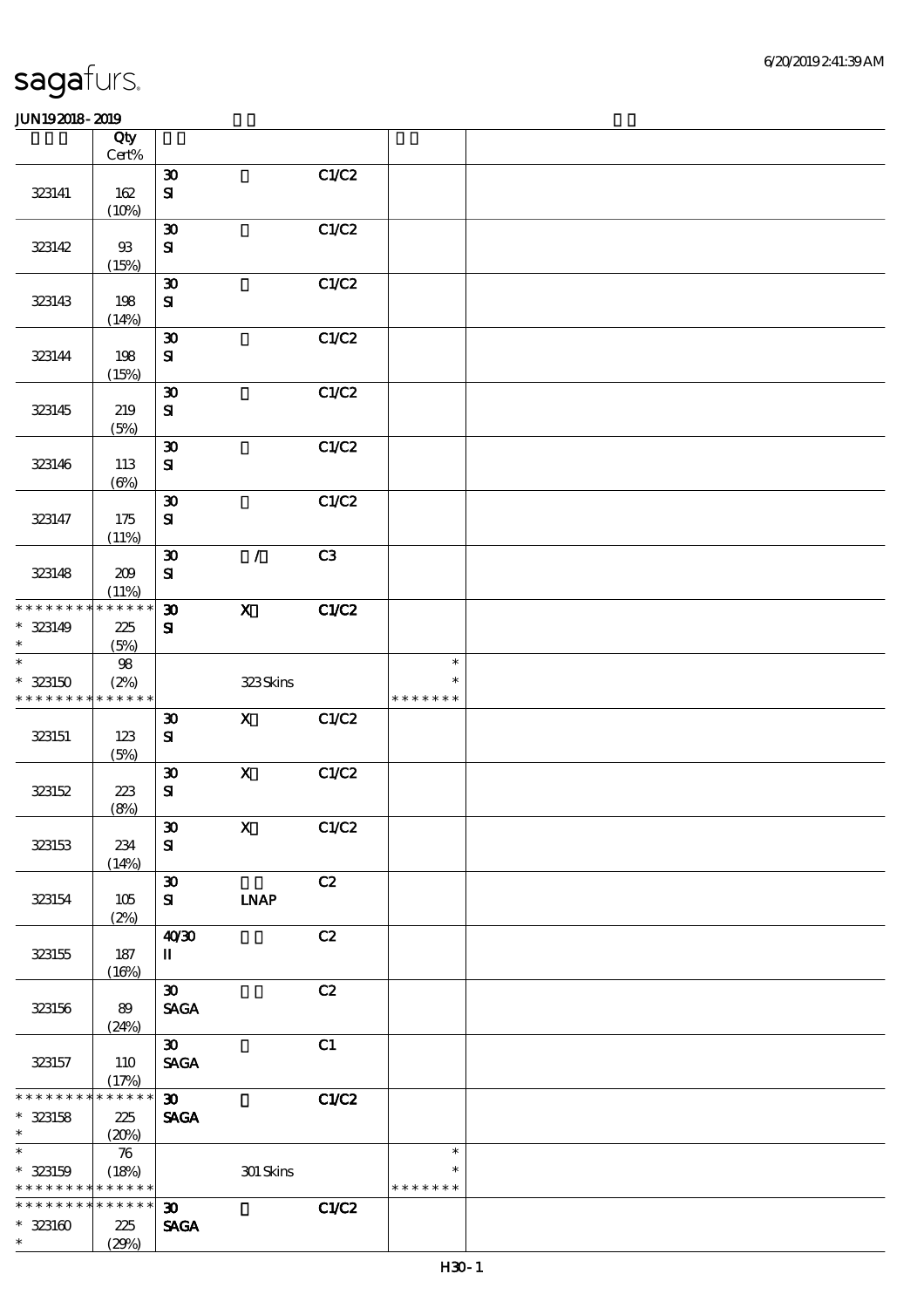|                                                            | Qty                  |                                            |               |                |                         |  |
|------------------------------------------------------------|----------------------|--------------------------------------------|---------------|----------------|-------------------------|--|
| $\ast$                                                     | Cert%                |                                            |               |                | $\ast$                  |  |
| $* 323161$                                                 | 200                  | $\boldsymbol{\mathfrak{D}}$<br><b>SAGA</b> |               | C1/C2          | $\ast$                  |  |
| $\ast$                                                     | (9%)                 |                                            |               |                | $\ast$                  |  |
| $\ast$                                                     | 83                   |                                            |               |                | $\ast$                  |  |
| $* 323162$                                                 | (7%)                 |                                            | 508Skins      |                | $\ast$                  |  |
| * * * * * * * *                                            | * * * * * *          |                                            |               |                | * * * * * * *           |  |
|                                                            |                      | $\boldsymbol{\mathfrak{D}}$                |               | C2             |                         |  |
| 323163                                                     | 230                  | <b>SAGA</b>                                |               |                |                         |  |
|                                                            | (20%)                | $\boldsymbol{\mathfrak{D}}$                | $\mathcal{L}$ | C <sub>3</sub> |                         |  |
| 323164                                                     | 212                  | <b>SAGA</b>                                |               |                |                         |  |
|                                                            | (12%)                |                                            |               |                |                         |  |
|                                                            |                      | $\boldsymbol{\mathfrak{D}}$                |               | C <sub>3</sub> |                         |  |
| 323165                                                     | 190                  | <b>SAGA</b>                                |               |                |                         |  |
|                                                            | (20%)                |                                            |               |                |                         |  |
|                                                            |                      | $\boldsymbol{\mathfrak{D}}$                |               | C1             |                         |  |
| 323166                                                     | 96<br>(10%)          | <b>SAGA</b>                                |               |                |                         |  |
| * * * * * * * *                                            | * * * * * *          | $\boldsymbol{\mathfrak{D}}$                |               | C1/C2          |                         |  |
| $* 323167$                                                 | 225                  | <b>SAGA</b>                                |               |                |                         |  |
| $\ast$                                                     | (12%)                |                                            |               |                |                         |  |
| $\ast$                                                     | 68                   |                                            |               |                | $\ast$                  |  |
| $* 323168$<br>* * * * * * * *                              | (27%)<br>* * * * * * |                                            | 293Skins      |                | $\ast$<br>* * * * * * * |  |
| * * * * * * * *                                            | * * * * * *          | $\boldsymbol{\mathfrak{D}}$                |               | C2             |                         |  |
| $* 323169$                                                 | 225                  | <b>SAGA</b>                                |               |                |                         |  |
| $\ast$                                                     | $(10\%)$             |                                            |               |                |                         |  |
| $\ast$                                                     | 83                   |                                            |               |                | $\ast$                  |  |
| $* 323170$                                                 | (7%)                 |                                            | 308Skins      |                | $\ast$                  |  |
| * * * * * * * *                                            | * * * * * *          |                                            |               |                | * * * * * * *           |  |
|                                                            | 154                  | $\boldsymbol{\mathfrak{D}}$<br><b>SAGA</b> |               | C <sub>3</sub> |                         |  |
| 323171                                                     | (8%)                 |                                            |               |                |                         |  |
|                                                            |                      | $\boldsymbol{\mathfrak{D}}$                |               | C <sub>3</sub> |                         |  |
| 323172                                                     | 196                  | <b>SAGA</b>                                |               |                |                         |  |
|                                                            | (10%)                |                                            |               |                |                         |  |
|                                                            |                      | $\boldsymbol{\infty}$                      | $\mathbf{X}$  | C1             |                         |  |
| 323173                                                     | 97                   | <b>SAGA</b>                                |               |                |                         |  |
| * * * * * * * *                                            | (6%)<br>* * * * * *  | 30                                         | $\mathbf{x}$  | C1/C2          |                         |  |
| $* 323174$                                                 | 225                  | <b>SAGA</b>                                |               |                |                         |  |
| $\ast$                                                     | (8%)                 |                                            |               |                |                         |  |
| $\ast$                                                     | 81                   |                                            |               |                | $\ast$                  |  |
| $* 323175$                                                 | (3%)                 |                                            | 306Skins      |                | $\ast$                  |  |
| * * * * * * * * * * * * * *<br>* * * * * * * * * * * * * * |                      |                                            |               |                | * * * * * * *           |  |
| $* 323176$                                                 | 225                  | 30 <sub>o</sub><br><b>SAGA</b>             | $\mathbf{x}$  | C1/C2          |                         |  |
| $\ast$                                                     | (9%)                 |                                            |               |                |                         |  |
| $\ast$                                                     | 162                  |                                            |               |                | $\ast$                  |  |
| $* 323177$                                                 | (10%)                |                                            | 387Skins      |                | $\ast$                  |  |
| * * * * * * * * * * * * * *                                |                      |                                            |               |                | * * * * * * *           |  |
| * * * * * * * * * * * * * * *                              |                      | $\boldsymbol{\mathfrak{D}}$                | $\mathbf{x}$  | C2             |                         |  |
| $* 323178$<br>$\ast$                                       | 225<br>(7%)          | <b>SAGA</b>                                |               |                |                         |  |
| $\overline{\ast}$                                          | 61                   |                                            |               |                | $\ast$                  |  |
| $* 323179$                                                 | (8%)                 |                                            | 286Skins      |                | $\ast$                  |  |
| * * * * * * * * * * * * * *                                |                      |                                            |               |                | * * * * * * *           |  |
|                                                            |                      | $\boldsymbol{\mathfrak{D}}$                | $\mathbf x$   | C3             |                         |  |
| 323180                                                     | 121                  | <b>SAGA</b>                                |               |                |                         |  |
|                                                            | (9%)                 |                                            |               |                |                         |  |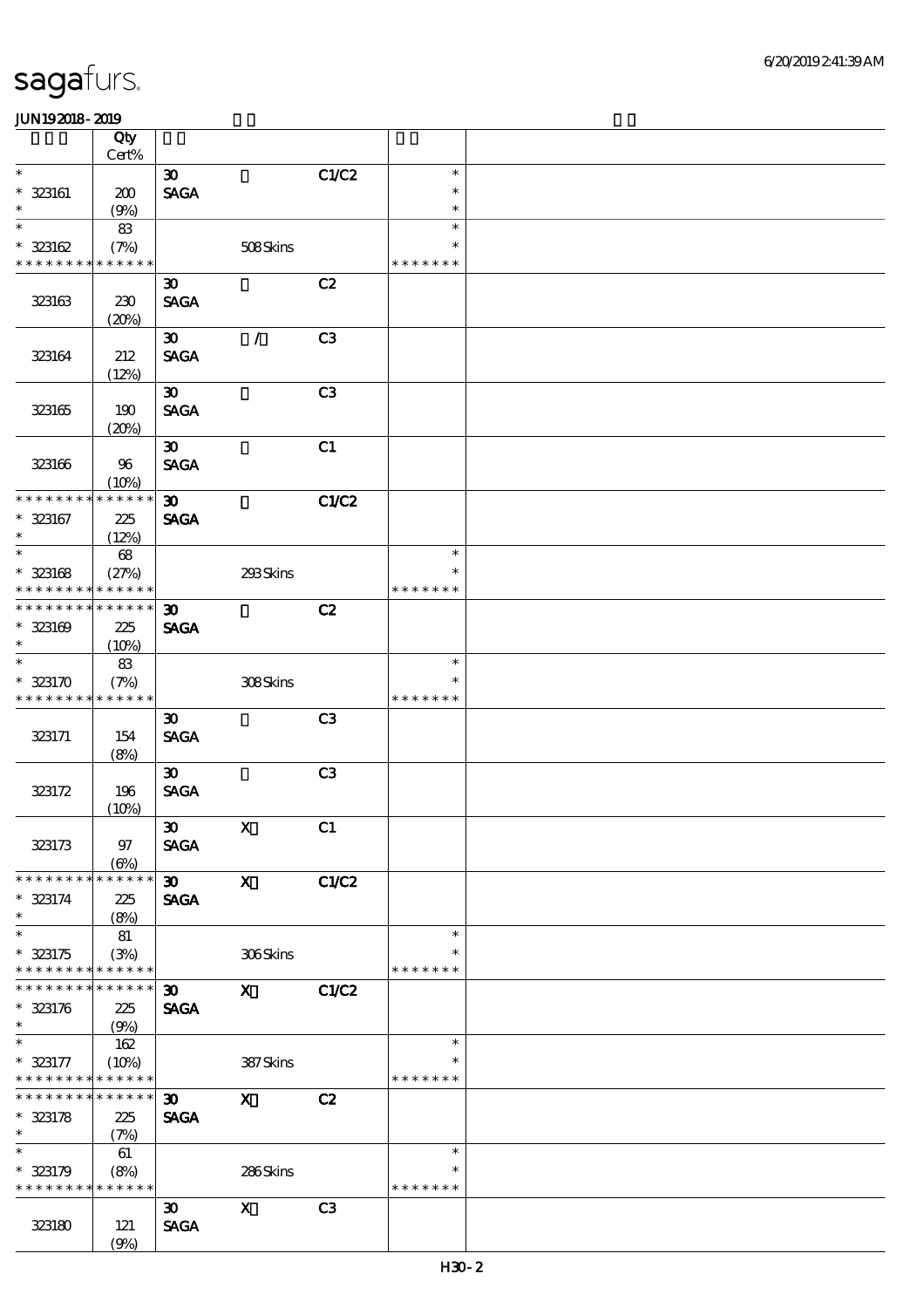|        | Qty<br>$Cert\%$   |                                                               |                                                     |                   |  |  |  |
|--------|-------------------|---------------------------------------------------------------|-----------------------------------------------------|-------------------|--|--|--|
| 323181 | 122<br>(5%)       | $\boldsymbol{\mathfrak{D}}$<br><b>SAGA</b>                    | $\mathbf X$                                         | C3                |  |  |  |
| 323182 | 173<br>(5%)       | $\boldsymbol{\mathfrak{D}}$<br><b>SAGA</b>                    | $\mathbf X$                                         | C3                |  |  |  |
| 323183 | 124<br>(24%)      | $\boldsymbol{\mathfrak{D}}$<br>$\operatorname{\mathsf{SAGA}}$ | $\boldsymbol{\mathsf{X}}$                           | C1/C2             |  |  |  |
| 323184 | 88<br>(19%)       | $\boldsymbol{\mathfrak{D}}$<br><b>SAGA</b>                    | INAP                                                | C1/C2             |  |  |  |
| 323185 | 118<br>(5%)       | $\boldsymbol{\mathfrak{D}}$<br>$\ensuremath{\mathsf{SAGA}}$   | <b>LNAP</b>                                         | C1/C2             |  |  |  |
| 323186 | 169<br>(4%)       | $\boldsymbol{\mathfrak{D}}$<br><b>SAGA</b>                    | $\mathbf{X}$<br><b>LNAP</b>                         | C1/C2             |  |  |  |
| 323187 | 158<br>(7%)       | $\boldsymbol{\mathfrak{D}}$<br><b>SAGA</b>                    | $\overline{\mathbf{X}}$<br><b>LNAP</b>              | C3                |  |  |  |
| 323188 | 205<br>(8%)       | $\pmb{\mathfrak{D}}$<br>$\mathbf{I}\mathbf{A}$                |                                                     | C2                |  |  |  |
| 323189 | 185<br>(7%)       | $\boldsymbol{\mathfrak{D}}$<br>IA                             |                                                     | C2                |  |  |  |
| 323190 | 202<br>$(\Theta)$ | $\boldsymbol{\mathfrak{D}}$<br>$\mathbf{IA}$                  | $\boldsymbol{X}$ / $\boldsymbol{Z}\!\boldsymbol{X}$ | C2                |  |  |  |
| 323191 | 95<br>(4%)        | $\pmb{\mathfrak{D}}$<br>$\mathbf{I}\mathbf{A}$                |                                                     | C2<br><b>LNAP</b> |  |  |  |
| 323192 | $139$<br>(17%)    | $\boldsymbol{\mathfrak{D}}$<br><b>SROY</b>                    |                                                     | C2                |  |  |  |
| 323193 | $219\,$<br>(40%)  | $\boldsymbol{\mathfrak{D}}$<br><b>SROY</b>                    | $\mathcal{T}$                                       | C1/C2             |  |  |  |
| 323194 | 126<br>(8%)       | $\boldsymbol{\mathfrak{D}}$<br><b>SROY</b>                    |                                                     | C2                |  |  |  |
| 323195 | 112<br>(33%)      | $\boldsymbol{\mathfrak{D}}$<br><b>SROY</b>                    | $\mathcal{L}$                                       | C3                |  |  |  |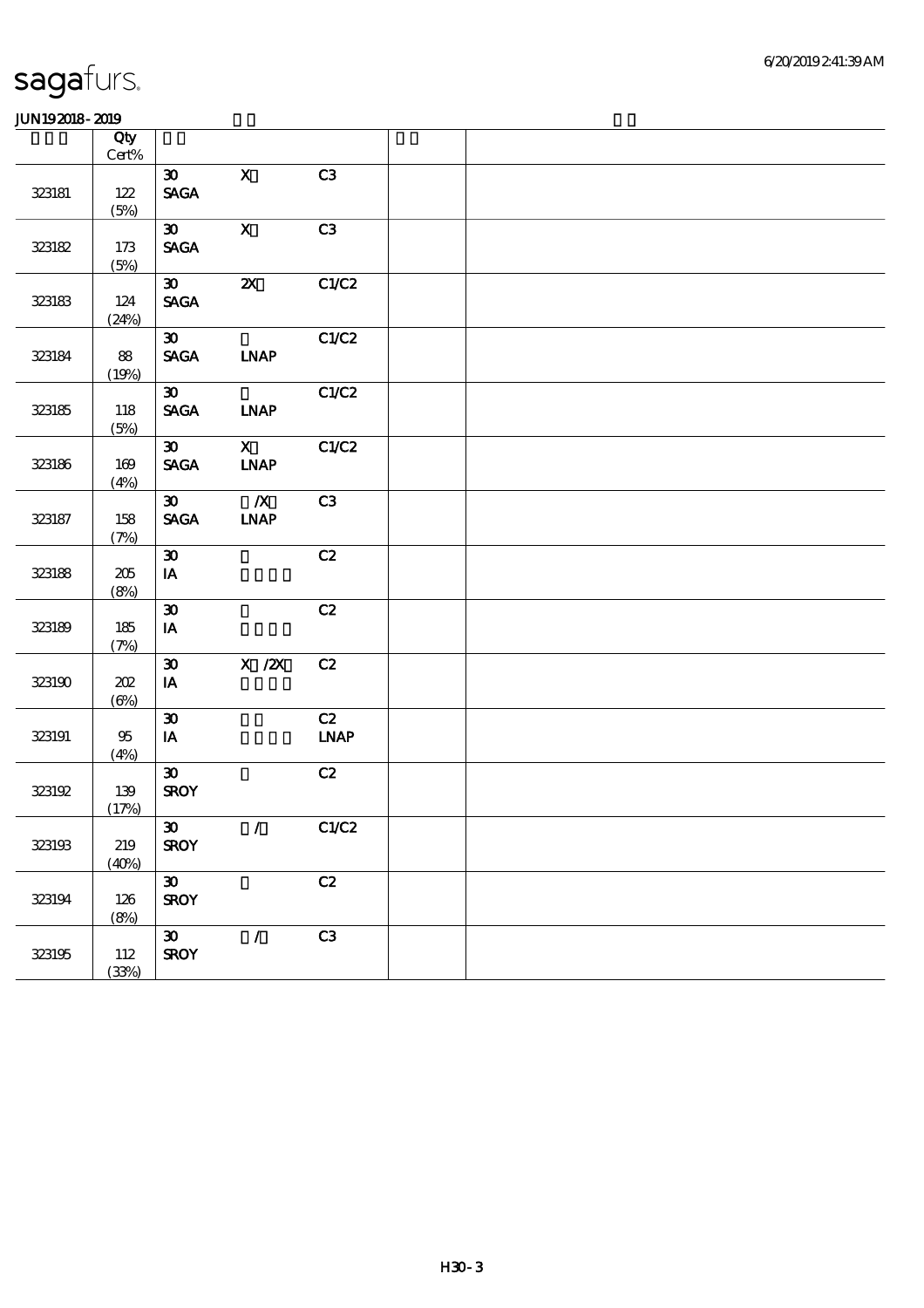|        | Qty<br>$\mbox{Cert}\%$ |                                                         |                                                          |       |  |  |
|--------|------------------------|---------------------------------------------------------|----------------------------------------------------------|-------|--|--|
| 323241 | 225<br>$(\Theta)$      | $\boldsymbol{\mathbf{z}}$<br>$\mathbf{S}$               | $\mathcal{L}$                                            | C1/C2 |  |  |
| 323242 | 219<br>(16%)           | $\boldsymbol{\mathfrak{D}}$<br>${\bf s}$                |                                                          | C1/C2 |  |  |
| 323243 | 20B<br>(7%)            | $\boldsymbol{\mathfrak{D}}$<br>${\bf S\!I}$             |                                                          | C1/C2 |  |  |
| 323244 | 157<br>(7%)            | $\pmb{\mathcal{Z}}$<br>$\mathbf{S}$                     |                                                          | C1/C2 |  |  |
| 323245 | 151<br>(45%)           | $\boldsymbol{\mathfrak{D}}$<br>$\mathbf{S}$             |                                                          | C3    |  |  |
| 323246 | 126<br>(3%)            | $\boldsymbol{\mathbf{z}}$<br>${\bf S\!I}$               |                                                          | C1    |  |  |
| 323247 | 289<br>(5%)            | $\boldsymbol{\mathsf{20}}$<br>${\bf s}$                 |                                                          | C1/C2 |  |  |
| 323248 | 184<br>(2%)            | ${\bf Z}$<br>${\bf s}$                                  |                                                          | C1/C2 |  |  |
| 323249 | 230<br>(7%)            | $\pmb{\mathcal{Z}}$<br>${\bf s}$                        |                                                          | C1/C2 |  |  |
| 323250 | 158<br>(5%)            | $\pmb{\mathcal{X}}$<br>$\mathbf{S}$                     | $\mathcal{L}$                                            | C3    |  |  |
| 323251 | 180<br>(7%)            | $\pmb{\mathcal{Z}}$<br>${\bf s}$                        | $\mathbf{X}$                                             | C1/C2 |  |  |
| 323252 | 188<br>(17%)           | $\boldsymbol{\boldsymbol{\mathrm{20}}}$<br>$\mathbf{S}$ | $\boldsymbol{X}$                                         | C3    |  |  |
| 323253 | 102<br>(4%)            | $\boldsymbol{\mathfrak{D}}$<br>${\bf s}$                | $X / ZX$ C1                                              |       |  |  |
| 323254 | 131<br>(3%)            | $\boldsymbol{\mathbf{z}}$<br>${\bf s}$                  | $X$ / $ZX$                                               | C1    |  |  |
| 323255 | 275<br>(5%)            | $\boldsymbol{\mathbf{z}}$<br>${\bf s}$                  | X / ZX                                                   | C2    |  |  |
| 323256 | 267<br>(2%)            | $\boldsymbol{\boldsymbol{\lambda}}$<br>${\bf s}$        | X / ZX                                                   | C2    |  |  |
| 323257 | 79<br>(8%)             | $\boldsymbol{\mathbf{z}}$<br>${\bf s}$                  | <b>INAP</b>                                              | C1/C2 |  |  |
| 323258 | 109<br>(0%)            | $\boldsymbol{\mathsf{20}}$<br>${\bf s}$                 | <b>INAP</b>                                              | C1/C2 |  |  |
| 323259 | 150<br>(8%)            | $\boldsymbol{\mathsf{20}}$<br>${\bf s}$                 | $\overline{\phantom{a}}$<br>$\ensuremath{\mathbf{INAP}}$ | C3    |  |  |
| 323260 | 164<br>(1%)            | $\boldsymbol{\mathsf{20}}$<br>${\bf s}$                 | $\overline{X}$ /2X<br>$\ensuremath{\mathbf{INAP}}$       | C1/C2 |  |  |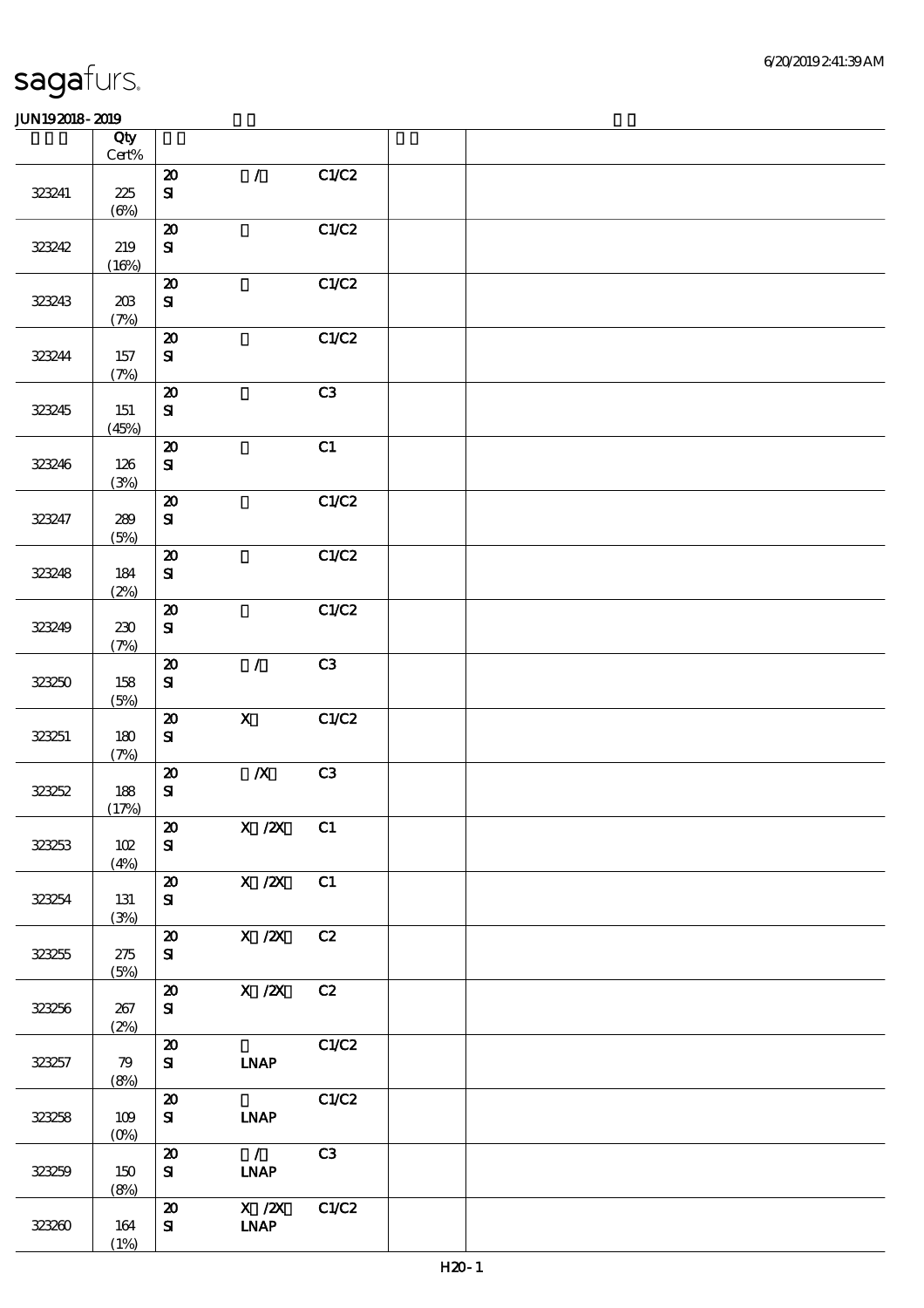|                               | Qty                  |                                            |                    |       |                         |  |
|-------------------------------|----------------------|--------------------------------------------|--------------------|-------|-------------------------|--|
|                               | Cert%                |                                            |                    |       |                         |  |
|                               |                      | $\boldsymbol{\mathfrak{D}}$                | $X$ / $ZX$<br>INAP | C1/C2 |                         |  |
| 323261                        | 233<br>(5%)          | $\mathbf{S}$                               |                    |       |                         |  |
|                               |                      | $\boldsymbol{\mathfrak{D}}$                | $\mathcal{L}$      | C2    |                         |  |
| 32382                         | $107$                | ${\bf I\!B}$                               |                    |       |                         |  |
|                               | (12%)                |                                            |                    |       |                         |  |
|                               |                      | $\boldsymbol{\mathsf{20}}$                 |                    | C2    |                         |  |
| 323263                        | 131                  | ${\bf I\!B}$                               |                    |       |                         |  |
|                               | (5%)                 |                                            |                    |       |                         |  |
|                               |                      | $\boldsymbol{\mathsf{20}}$                 |                    | C1/C2 |                         |  |
| 32384                         | 82                   | <b>SAGA</b>                                |                    |       |                         |  |
|                               | (24%)                |                                            |                    |       |                         |  |
|                               |                      | $\boldsymbol{\mathfrak{D}}$                |                    | C1    |                         |  |
| 323265                        | 98                   | <b>SAGA</b>                                |                    |       |                         |  |
| * * * * * * * *               | (13%)<br>* * * * * * | $\boldsymbol{\mathsf{20}}$                 |                    | C1/C2 |                         |  |
| $* 32306$                     | 265                  | <b>SAGA</b>                                |                    |       |                         |  |
| $\ast$                        | (13%)                |                                            |                    |       |                         |  |
| $\ast$                        | 139                  |                                            |                    |       | $\ast$                  |  |
| $* 323267$                    | (18%)                |                                            | 404Skins           |       | $\ast$                  |  |
| * * * * * * * *               | * * * * * *          |                                            |                    |       | * * * * * * *           |  |
| * * * * * * * *               | * * * * * *          | $\boldsymbol{\mathbf{z}}$                  |                    | C1/C2 |                         |  |
| $* 32308$                     | 265                  | <b>SAGA</b>                                |                    |       |                         |  |
| $\ast$                        | (13%)                |                                            |                    |       |                         |  |
| $\ast$                        | 256                  |                                            |                    |       | $\ast$                  |  |
| $* 32300$                     | (16%)                |                                            | 521 Skins          |       | $\ast$                  |  |
| * * * * * * * *               | * * * * * *          |                                            |                    |       | * * * * * * *           |  |
|                               |                      | $\boldsymbol{\mathfrak{D}}$                | $\prime$           | C3    |                         |  |
| 323270                        | 287                  | <b>SAGA</b>                                |                    |       |                         |  |
|                               | (16%)                |                                            |                    |       |                         |  |
|                               |                      | $\boldsymbol{\mathfrak{D}}$<br><b>SAGA</b> |                    | C3    |                         |  |
| 323271                        | 226<br>(13%)         |                                            |                    |       |                         |  |
|                               |                      | $\boldsymbol{\mathfrak{D}}$                |                    | C1    |                         |  |
| 323272                        | 124                  | <b>SAGA</b>                                |                    |       |                         |  |
|                               | (13%)                |                                            |                    |       |                         |  |
| * * * * * * * * * * * * * *   |                      | $\boldsymbol{\mathfrak{D}}$                |                    | C1/C2 |                         |  |
| $* 323273$                    | 265                  | <b>SAGA</b>                                |                    |       |                         |  |
| $\ast$                        | (2%)                 |                                            |                    |       |                         |  |
| $\ast$                        |                      |                                            |                    |       | $\ast$                  |  |
| $* 323274$                    | 220                  |                                            | $\boldsymbol{2}$   |       | $\ast$                  |  |
| $\ast$                        | (9%)                 |                                            |                    |       | $\ast$                  |  |
| $\ast$                        | $5\!$                |                                            |                    |       | $\ast$<br>∗             |  |
| $* 323275$<br>* * * * * * * * | (18%)<br>* * * * * * |                                            | 540Skins           |       | * * * * * * *           |  |
|                               |                      | $\boldsymbol{\mathsf{20}}$                 |                    | C1/C2 |                         |  |
| 323276                        | 56                   | <b>SAGA</b>                                |                    |       |                         |  |
|                               | (7%)                 |                                            |                    |       |                         |  |
| * * * * * * *                 | * * * * * *          | $\boldsymbol{\mathbf{z}}$                  |                    | C1/C2 |                         |  |
| $* 323277$                    | 289                  | <b>SAGA</b>                                |                    |       |                         |  |
| $\ast$                        | (14%)                |                                            |                    |       |                         |  |
| $\ast$                        | 120                  |                                            |                    |       | $\ast$                  |  |
| $* 323278$                    | (14%)                |                                            | 409Skins           |       | ∗                       |  |
| * * * * * * * *               | * * * * * *          |                                            |                    |       | * * * * * * *           |  |
| * * * * * * * *               | * * * * * *          | $\boldsymbol{\mathfrak{D}}$                |                    | C2    |                         |  |
| $* 323279$                    | 265                  | <b>SAGA</b>                                |                    |       |                         |  |
| $\ast$                        | $(\Theta)$           |                                            |                    |       |                         |  |
| $\ast$                        | 213                  |                                            |                    |       | $\ast$                  |  |
| $* 32320$<br>* * * * * * * *  | (8%)<br>* * * * * *  |                                            | 478Skins           |       | $\ast$<br>* * * * * * * |  |
|                               |                      |                                            |                    |       |                         |  |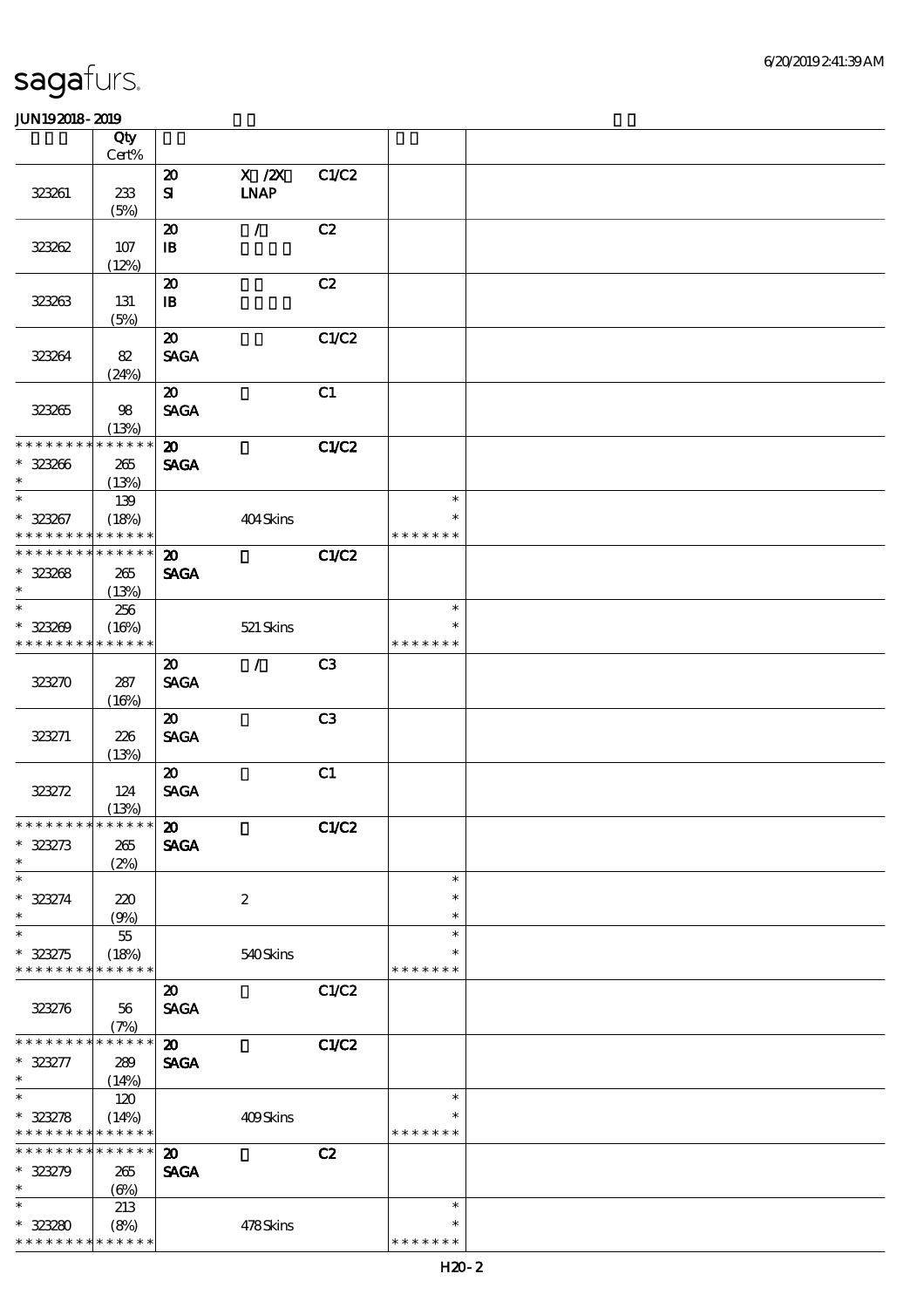|                                                                     | Qty<br>Cert%               |                                            |              |                |                                   |  |
|---------------------------------------------------------------------|----------------------------|--------------------------------------------|--------------|----------------|-----------------------------------|--|
| 323281                                                              | 264<br>(7%)                | $\boldsymbol{\mathfrak{D}}$<br><b>SAGA</b> |              | C3             |                                   |  |
| 323282                                                              | 260<br>(3%)                | $\boldsymbol{\mathfrak{D}}$<br><b>SAGA</b> |              | C <sub>3</sub> |                                   |  |
| 323283                                                              | 184<br>$(\Theta)$          | $\boldsymbol{\mathfrak{D}}$<br><b>SAGA</b> |              | C <sub>3</sub> |                                   |  |
| 323284                                                              | 181<br>(13%)               | $\boldsymbol{\mathfrak{D}}$<br><b>SAGA</b> |              | C3             |                                   |  |
| 323285                                                              | 178<br>(4%)                | $\boldsymbol{\mathfrak{D}}$<br><b>SAGA</b> | $\mathbf{X}$ | C1             |                                   |  |
| 323286                                                              | 200<br>(9%)                | $\boldsymbol{\omega}$<br><b>SAGA</b>       | $\mathbf{X}$ | C1             |                                   |  |
| * * * * * * * *<br>$* 32387$<br>$\ast$                              | * * * * * *<br>265<br>(5%) | $\boldsymbol{\mathfrak{D}}$<br><b>SAGA</b> | $\mathbf{X}$ | C1/C2          |                                   |  |
| $\overline{\ast}$<br>$* 323288$<br>* * * * * * * *                  | 253<br>(4%)<br>* * * * * * |                                            | 518Skins     |                | $\ast$<br>$\ast$<br>* * * * * * * |  |
| * * * * * * * *<br>$* 323289$<br>$\ast$                             | * * * * * *<br>265<br>(2%) | $\boldsymbol{\mathfrak{D}}$<br><b>SAGA</b> | $\mathbf{x}$ | C2             |                                   |  |
| $\ast$<br>* 323290<br>* * * * * * * *                               | 178<br>(2%)<br>* * * * * * |                                            | 443Skins     |                | $\ast$<br>$\ast$<br>* * * * * * * |  |
| 323291                                                              | 153<br>(4%)                | $\boldsymbol{\mathfrak{D}}$<br><b>SAGA</b> | $\mathbf{X}$ | C1/C2          |                                   |  |
| 323292                                                              | 228<br>(10%)               | $\boldsymbol{\mathfrak{D}}$<br><b>SAGA</b> | $X$ / $ZX$   | C <sub>3</sub> |                                   |  |
| 323233                                                              | 184<br>(5%)                | $\boldsymbol{\omega}$<br><b>SAGA</b>       |              | C <sub>4</sub> |                                   |  |
| 323294                                                              | <b>101</b><br>(15%)        | 3020<br><b>SAGA</b>                        | $CHA+1$      | C2             |                                   |  |
| 323295                                                              | 113<br>(11%)               | $\boldsymbol{\omega}$<br>SAGA LNAP         |              | C1/C2          |                                   |  |
| * * * * * * * *<br>$* 323296$<br>$\ast$<br>$\overline{\phantom{0}}$ | * * * * * *<br>265<br>(1%) | $\boldsymbol{\mathfrak{D}}$<br><b>SAGA</b> | <b>LNAP</b>  | C1/C2          |                                   |  |
| $* 323297$<br>* * * * * * * * * * * * * *                           | 208<br>(2%)                |                                            | 473Skins     |                | $\ast$<br>$\ast$<br>* * * * * * * |  |
| 323298                                                              | 84<br>(15%)                | $\boldsymbol{\mathfrak{D}}$<br><b>SAGA</b> | <b>LNAP</b>  | C3             |                                   |  |
| 323299                                                              | 98<br>(2%)                 | $\boldsymbol{\omega}$<br><b>SAGA</b>       | <b>INAP</b>  | C3             |                                   |  |
| 323300                                                              | 149<br>(1%)                | $\boldsymbol{\mathsf{20}}$<br><b>SAGA</b>  | <b>LNAP</b>  | C1/C2          |                                   |  |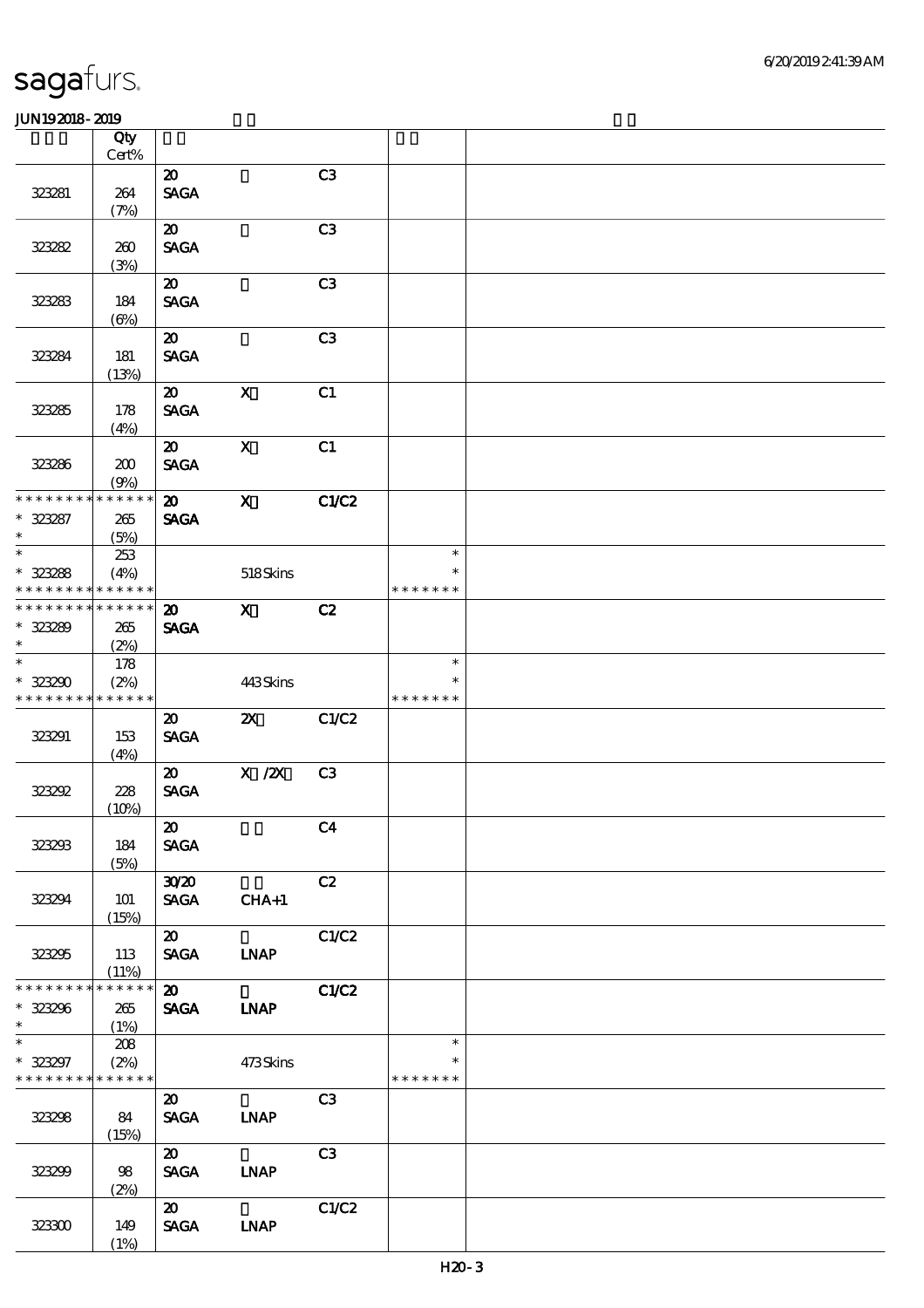| ------                      |              |                                |                  |                |               |  |
|-----------------------------|--------------|--------------------------------|------------------|----------------|---------------|--|
|                             | Qty<br>Cert% |                                |                  |                |               |  |
|                             |              |                                |                  |                |               |  |
|                             |              | $\boldsymbol{\mathsf{20}}$     |                  | C <sub>3</sub> |               |  |
| 323301                      | 138          | <b>SAGA</b>                    | <b>INAP</b>      |                |               |  |
|                             | $(O\%)$      |                                |                  |                |               |  |
|                             |              | $\boldsymbol{\mathfrak{D}}$    | $\mathbf{X}$     | C1/C2          |               |  |
| 32302                       | 234          | <b>SAGA</b>                    | <b>INAP</b>      |                |               |  |
|                             | (1%)         |                                |                  |                |               |  |
|                             |              | $\boldsymbol{\mathfrak{D}}$    | $\boldsymbol{X}$ | C <sub>3</sub> |               |  |
| 323303                      | $165\,$      | $\operatorname{\mathbf{SAGA}}$ | <b>INAP</b>      |                |               |  |
|                             | (3%)         |                                |                  |                |               |  |
|                             |              | $\boldsymbol{\mathsf{20}}$     | $\mathbf x$      | C <sub>3</sub> |               |  |
| 323304                      | 128          | <b>SAGA</b>                    | <b>INAP</b>      |                |               |  |
|                             | (1%)         |                                |                  |                |               |  |
|                             |              | $\boldsymbol{\mathfrak{D}}$    | $\mathcal{L}$    | C2             |               |  |
| 323305                      | $98$         | IA                             |                  |                |               |  |
|                             | (11%)        |                                |                  |                |               |  |
| * * * * * * * * * * * * * * |              | $\boldsymbol{\mathbf{z}}$      |                  | C2             |               |  |
| $^\ast$ 323306              | 265          | IA                             |                  |                |               |  |
| $\ast$                      | (8%)         |                                |                  |                |               |  |
| $\ast$                      | 84           |                                |                  |                | $\ast$        |  |
| $* 323307$                  | (14%)        |                                | 349Skins         |                | $\ast$        |  |
| * * * * * * * * * * * * * * |              |                                |                  |                | * * * * * * * |  |
|                             |              | $\boldsymbol{\mathfrak{D}}$    | $\boldsymbol{X}$ | C2             |               |  |
|                             | 128          | $\mathbf{I}\mathbf{A}$         |                  | <b>LNAP</b>    |               |  |
| 32308                       |              |                                |                  |                |               |  |
|                             | (4%)         |                                |                  |                |               |  |
|                             |              | $\boldsymbol{\mathbf{z}}$      |                  | C2             |               |  |
| 32309                       | 144          | IA                             |                  | <b>LNAP</b>    |               |  |
|                             | (3%)         |                                |                  |                |               |  |
|                             |              | $\boldsymbol{\mathfrak{D}}$    | $\mathcal{L}$    | C1/C2          |               |  |
| 323310                      | 175          | <b>SROY</b>                    |                  |                |               |  |
|                             | (36%)        |                                |                  |                |               |  |
|                             |              | $\boldsymbol{\mathfrak{D}}$    | $\mathcal{L}$    | C1/C2          |               |  |
| 323311                      | 146          | <b>SROY</b>                    |                  |                |               |  |
|                             | (41%)        |                                |                  |                |               |  |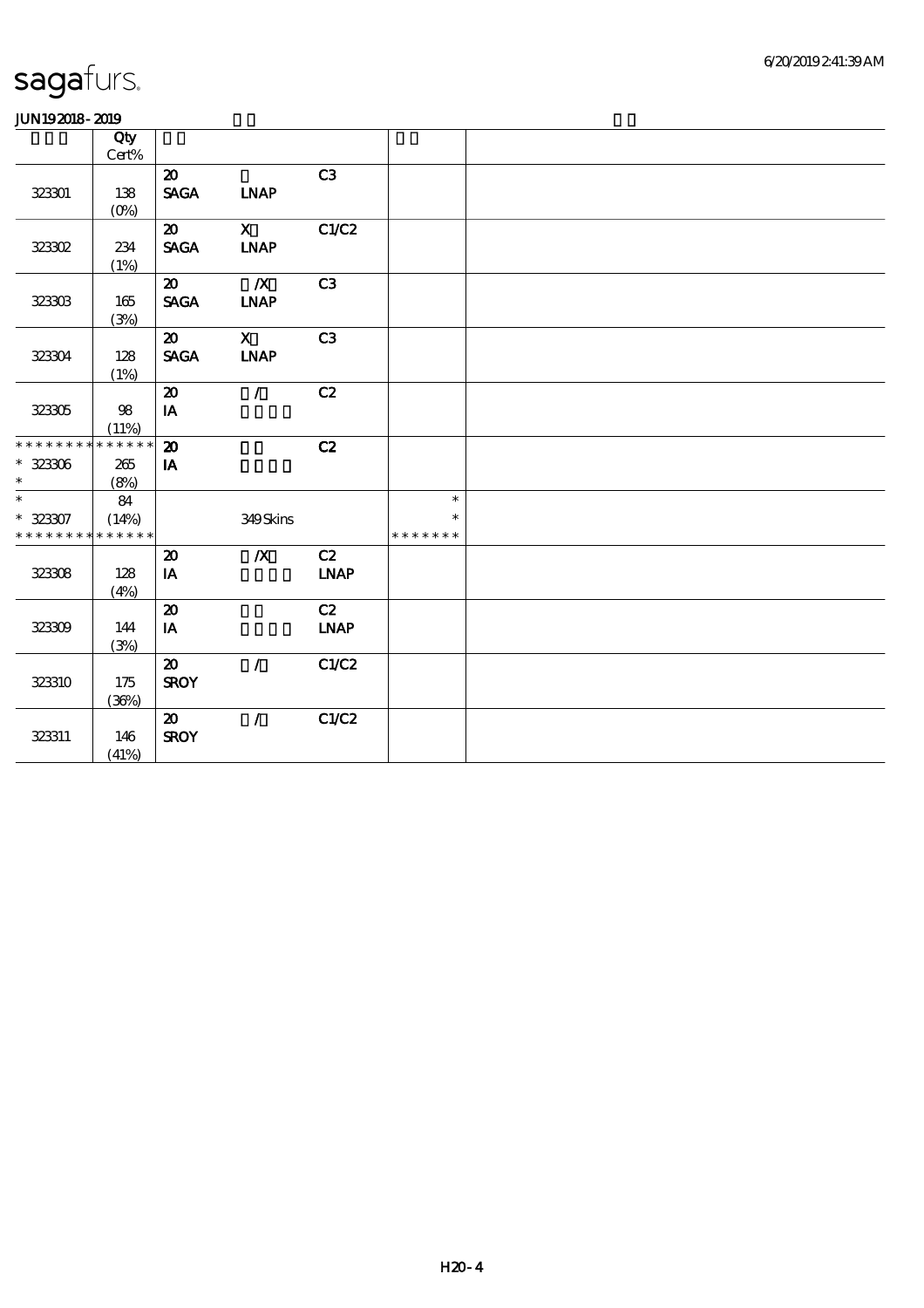|                               | Qty                         |                                       |                              |                |               |  |
|-------------------------------|-----------------------------|---------------------------------------|------------------------------|----------------|---------------|--|
|                               | Cert%                       |                                       |                              |                |               |  |
|                               |                             | $\mathbf 0$                           |                              | C1/C2          |               |  |
| 323361                        | 187                         | ${\bf s}$                             |                              |                |               |  |
|                               | (48%)                       | $\mathbf 0$                           |                              | C3             |               |  |
| 32362                         | 118                         | $\mathbf{S}$                          |                              |                |               |  |
|                               | (79%)                       |                                       |                              |                |               |  |
|                               |                             | $\mathbf 0$                           |                              | C1/C2          |               |  |
| 323363                        | 176                         | $\mathbf{S}$                          |                              |                |               |  |
|                               | (9%)                        |                                       |                              |                |               |  |
|                               |                             | $\mathbf O$                           | $\mathbf X$                  | C1/C2          |               |  |
| 323364                        | 199                         | $\mathbf{S}$                          |                              |                |               |  |
|                               | (1%)                        |                                       |                              |                |               |  |
|                               |                             | $\mathbf 0$                           | $\pmb{X}$                    | C3             |               |  |
| 323365                        | 130                         | ${\bf S}$                             |                              |                |               |  |
|                               | (36%)                       |                                       |                              |                |               |  |
|                               |                             | 200                                   |                              | C <sub>4</sub> |               |  |
| 323366                        | $95\,$                      | ${\bf S\!I}$                          |                              |                |               |  |
|                               | (85%)                       | $\mathbf 0$                           | $\mathcal{L}$                | C2             |               |  |
| 323367                        | 165                         | $\mathbf{S}$                          | $\ensuremath{\text{INAP}}$   |                |               |  |
|                               | (16%)                       |                                       |                              |                |               |  |
|                               |                             | $\mathbf 0$                           | $X$ / $ZX$                   | C2             |               |  |
| 323368                        | 108                         | $\mathbf{S}$                          | $\ensuremath{\mathbf{INAP}}$ |                |               |  |
|                               | (3%)                        |                                       |                              |                |               |  |
|                               |                             | $\mathbf 0$                           | $\boldsymbol{X}$             | C2             |               |  |
| 323369                        | 106                         | ${\bf I\!B}$                          |                              |                |               |  |
|                               | $(\Theta)$                  |                                       |                              |                |               |  |
|                               |                             | 200                                   |                              | C2             |               |  |
| 323370                        | 175                         | $\rm I\hspace{-.1em}I\hspace{-.1em}I$ |                              |                |               |  |
|                               | (14%)                       |                                       |                              |                |               |  |
|                               |                             | $\mathbf{O}$                          |                              | C2             |               |  |
| 323371                        | $\boldsymbol{\pi}$<br>(32%) | $\operatorname{\mathsf{SAGA}}$        |                              |                |               |  |
|                               |                             | $\mathbf{O}$                          | $\mathcal{L}$                | C1             |               |  |
| 323372                        | $9\!\!3$                    | <b>SAGA</b>                           |                              |                |               |  |
|                               | (9%)                        |                                       |                              |                |               |  |
| * * * * * * * * * * * * * * * |                             | $\mathbf 0$                           | $\mathcal{T}$                | C2             |               |  |
| $* 323373$                    | 285                         | <b>SAGA</b>                           |                              |                |               |  |
| $\ast$                        | (12%)                       |                                       |                              |                |               |  |
| $\ast$                        | 46                          |                                       |                              |                | $\ast$        |  |
| $* 323374$                    | (8%)                        |                                       | $331$ Skins                  |                | $\ast$        |  |
| * * * * * * * *               | * * * * * *                 |                                       |                              |                | * * * * * * * |  |
| * * * * * * *                 | * * * * * *                 | $\mathbf 0$                           |                              | C1/C2          |               |  |
| $* 323375$<br>$\ast$          | 285                         | <b>SAGA</b>                           |                              |                |               |  |
| $\ast$                        | (20%)<br>68                 |                                       |                              |                | $\ast$        |  |
| $* 323376$                    | (22%)                       |                                       | 353Skins                     |                | $\ast$        |  |
| * * * * * * * *               | * * * * * *                 |                                       |                              |                | * * * * * * * |  |
|                               |                             | $\mathbf 0$                           |                              | C <sub>3</sub> |               |  |
| 323377                        | 124                         | <b>SAGA</b>                           |                              |                |               |  |
|                               | (49%)                       |                                       |                              |                |               |  |
|                               |                             | $\mathbf{O}$                          |                              | C1             |               |  |
| 323378                        | 99                          | <b>SAGA</b>                           |                              |                |               |  |
|                               | $(\Theta\%)$                |                                       |                              |                |               |  |
| * * * * * * *                 | * * * * * *                 | $\mathbf 0$                           |                              | C1/C2          |               |  |
| $* 32379$<br>$\ast$           | 285                         | <b>SAGA</b>                           |                              |                |               |  |
| $\ast$                        | (7%)<br>134                 |                                       |                              |                | $\ast$        |  |
| $* 32330$                     | (10%)                       |                                       | 419Skins                     |                | $\ast$        |  |
| * * * * * * * *               | * * * * * *                 |                                       |                              |                | * * * * * * * |  |
|                               |                             |                                       |                              |                |               |  |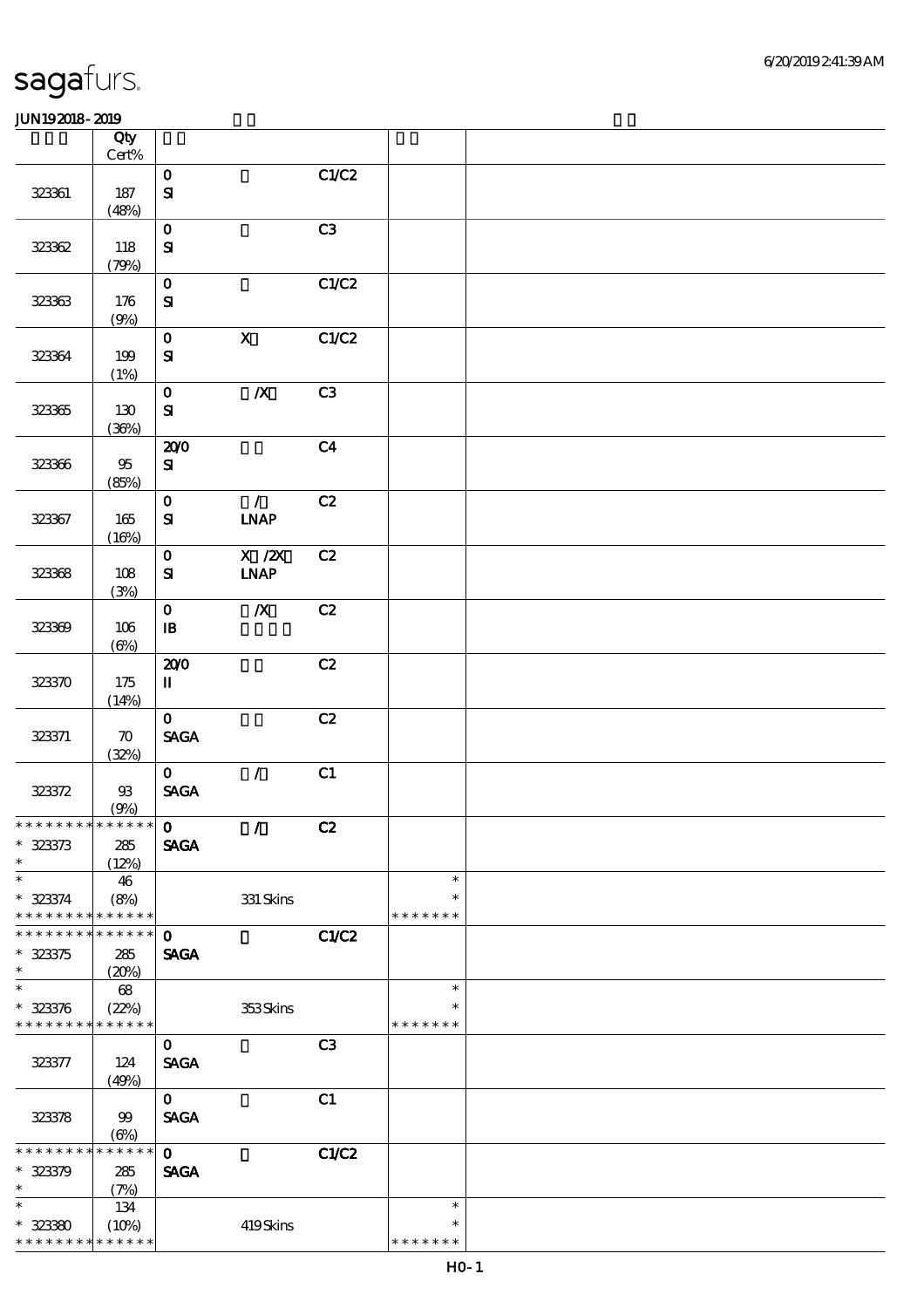|                               | Qty                    |               |                              |                              |               |  |
|-------------------------------|------------------------|---------------|------------------------------|------------------------------|---------------|--|
| * * * * * * * *               | Cert%<br>* * * * * *   |               |                              |                              |               |  |
|                               |                        | $\mathbf{o}$  |                              | C2                           |               |  |
| $* 323381$<br>$\ast$          | 285                    | <b>SAGA</b>   |                              |                              |               |  |
| $\overline{\ast}$             | (4%)                   |               |                              |                              | $\ast$        |  |
|                               | 105                    |               |                              |                              | $\ast$        |  |
| $* 323382$<br>* * * * * * * * | $(O\%)$<br>* * * * * * |               | 390Skins                     |                              | * * * * * * * |  |
|                               |                        |               |                              | C3                           |               |  |
|                               |                        | $\mathbf{o}$  |                              |                              |               |  |
| 323333                        | 178                    | <b>SAGA</b>   |                              |                              |               |  |
|                               | (25%)                  | $\mathbf{o}$  |                              | C3                           |               |  |
| 323394                        | 196                    | <b>SAGA</b>   |                              |                              |               |  |
|                               | (5%)                   |               |                              |                              |               |  |
|                               |                        | $\mathbf{O}$  |                              | C3                           |               |  |
| 323385                        | 121                    | <b>SAGA</b>   |                              |                              |               |  |
|                               | (4%)                   |               |                              |                              |               |  |
|                               |                        | $\mathbf{o}$  | $X$ / $ZX$                   | C1                           |               |  |
| 323386                        | 123                    | <b>SAGA</b>   |                              |                              |               |  |
|                               | (1%)                   |               |                              |                              |               |  |
| * * * * * * *                 | * * * * * *            | $\mathbf{o}$  | $X$ / $ZX$                   | C2                           |               |  |
| $* 323357$                    | 285                    | <b>SAGA</b>   |                              |                              |               |  |
| $\ast$                        | (5%)                   |               |                              |                              |               |  |
| $\overline{\phantom{0}}$      | 157                    |               |                              |                              | $\ast$        |  |
| $* 323388$                    | (3%)                   |               | 442Skins                     |                              | $\ast$        |  |
| * * * * * * * *               | * * * * * *            |               |                              |                              | * * * * * * * |  |
|                               |                        | $\mathbf{O}$  | X / ZX                       | C <sub>3</sub>               |               |  |
| 323399                        | 171                    | <b>SAGA</b>   |                              |                              |               |  |
|                               | (9%)                   |               |                              |                              |               |  |
|                               |                        | $\mathbf{O}$  |                              | C <sub>4</sub>               |               |  |
| 323300                        | $8\!1$                 | <b>SAGA</b>   |                              |                              |               |  |
|                               | (60%)                  |               |                              |                              |               |  |
|                               |                        | $\mathbf{O}$  | $\mathcal{L}$                | C1/C2                        |               |  |
| 323391                        | 186                    | <b>SAGA</b>   | <b>INAP</b>                  |                              |               |  |
|                               | (5%)                   |               |                              |                              |               |  |
|                               |                        | $\mathbf{O}$  | $X$ / $ZX$                   | C1/C2                        |               |  |
| 323392                        | 116                    | <b>SAGA</b>   | $\ensuremath{\mathbf{INAP}}$ |                              |               |  |
|                               | $(O\%)$                |               |                              |                              |               |  |
|                               | $97\,$                 | $\mathbf{O}$  |                              | C3                           |               |  |
| 323333                        | (11%)                  | <b>SAGA</b>   | <b>LNAP</b>                  |                              |               |  |
|                               |                        | $\mathbf{O}$  | $\mathcal{T}^{\pm}$          | C2                           |               |  |
| 323394                        | 108                    | IA            |                              |                              |               |  |
|                               | (21%)                  |               |                              |                              |               |  |
|                               |                        | $\mathbf{o}$  |                              | $\mathbf{C2}$                |               |  |
| 323395                        | 118                    | IA            |                              |                              |               |  |
|                               | (11%)                  |               |                              |                              |               |  |
|                               |                        | $\mathbf{O}$  | $X$ / $ZX$                   | C2                           |               |  |
| 323396                        | 107                    | IA            |                              |                              |               |  |
|                               | (3%)                   |               |                              |                              |               |  |
|                               |                        | $\mathbf{o}$  |                              | C2                           |               |  |
| 323397                        | 168                    | $\mathbf{IA}$ |                              |                              |               |  |
|                               | (11%)                  |               |                              |                              |               |  |
|                               |                        | $\mathbf{O}$  |                              | C2                           |               |  |
| 323398                        | 179                    | $I\!\!A$      |                              | $\ensuremath{\mathbf{INAP}}$ |               |  |
|                               | (4%)                   |               |                              |                              |               |  |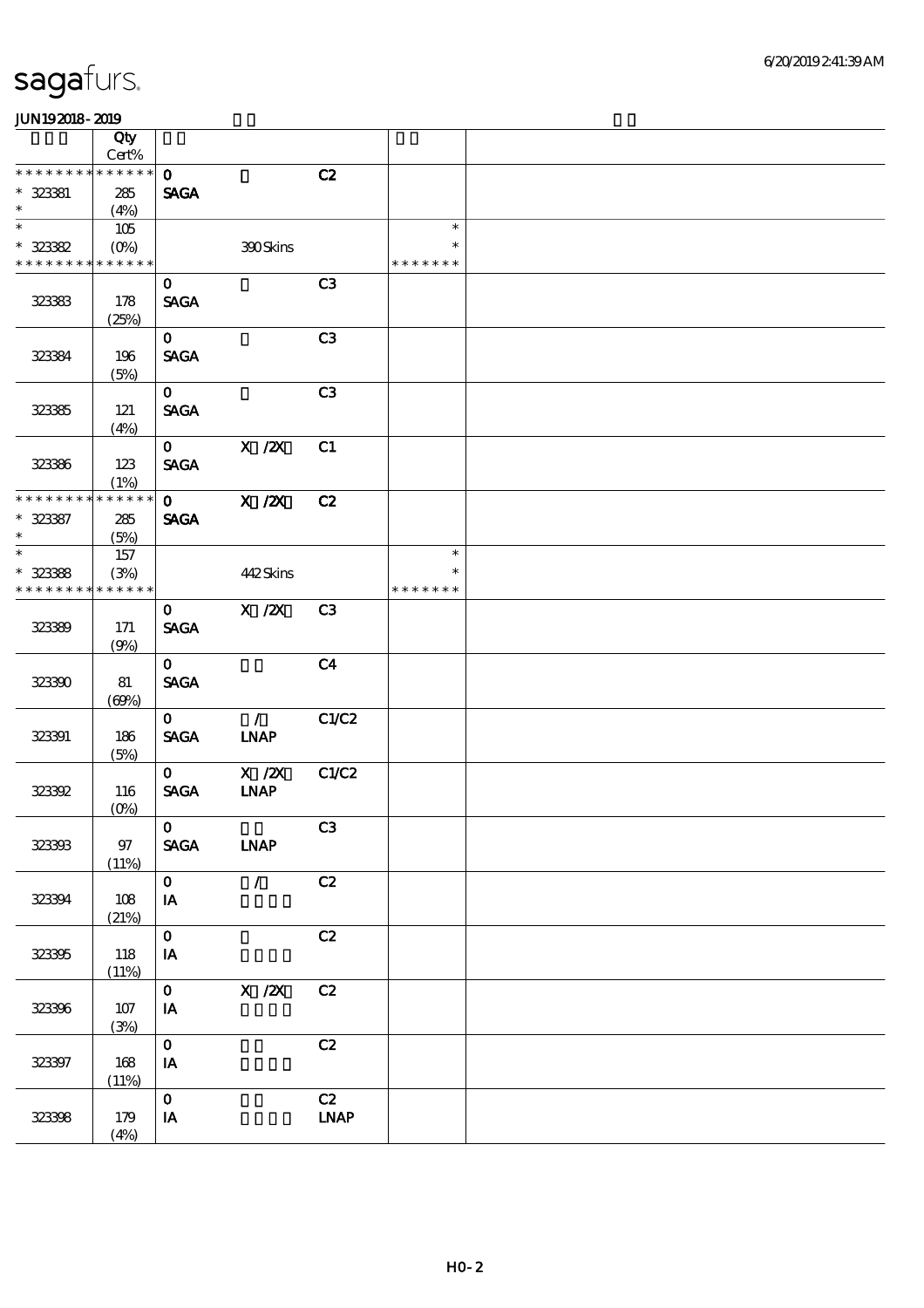| .      |                 |                                |                         |               |  |
|--------|-----------------|--------------------------------|-------------------------|---------------|--|
|        | Qty             |                                |                         |               |  |
|        | $\mbox{Cert}\%$ | $\mathbf{1}$                   |                         | C1/C2         |  |
| 323441 | 181             | $\mathbf{S}$                   |                         |               |  |
|        | (54%)           |                                |                         |               |  |
|        |                 | $\mathbf{1}$                   |                         | C3            |  |
| 323442 | 148             | ${\bf S}$                      |                         |               |  |
|        | (93%)           |                                |                         |               |  |
|        |                 | $\mathbf{1}$<br>${\bf S\!I}$   |                         | C1/C2         |  |
| 323443 | 118<br>(16%)    |                                |                         |               |  |
|        |                 | $\mathbf{1}$                   | $\overline{\mathbf{X}}$ | C1/C2         |  |
| 323444 | $176$           | $\mathbf{S}$                   |                         |               |  |
|        | (4%)            |                                |                         |               |  |
|        |                 | $\mathbf{1}$                   | $\pmb{X}$               | C3            |  |
| 323445 | $131$           | ${\bf S}$                      |                         |               |  |
|        | (64%)           | $\mathbf{1}$                   |                         | C1/C2         |  |
| 32346  | $223\,$         | $\operatorname{\mathsf{SAGA}}$ |                         |               |  |
|        | (20%)           |                                |                         |               |  |
|        |                 | $\mathbf{1}$                   |                         | C3            |  |
| 323447 | $\bf{8}0$       | <b>SAGA</b>                    |                         |               |  |
|        | (60%)           |                                |                         |               |  |
|        |                 | $\mathbf{1}$                   |                         | C1/C2         |  |
| 32348  | 184<br>(8%)     | <b>SAGA</b>                    |                         |               |  |
|        |                 | $\mathbf{1}$                   | $\mathbf X$             | C1/C2         |  |
| 32349  | 194             | $\operatorname{\mathbf{SAGA}}$ |                         |               |  |
|        | (2%)            |                                |                         |               |  |
|        |                 | $\mathbf{1}$                   | $\overline{\mathbf{X}}$ | C3            |  |
| 323450 | $133\,$         | $\ensuremath{\mathsf{SAGA}}$   |                         |               |  |
|        | (30%)           | $\mathbf{1}$                   |                         | C1/C2         |  |
| 323451 | $107$           | $\operatorname{\mathbf{SAGA}}$ | <b>INAP</b>             |               |  |
|        | (17%)           |                                |                         |               |  |
|        |                 | $\mathbf{1}$                   |                         | C1/C2         |  |
| 323452 | 158             | $\ensuremath{\mathsf{SAGA}}$   | <b>INAP</b>             |               |  |
|        | (1%)            | $\mathbf 1$                    | $\mathbf X$             | C1/C2         |  |
| 323453 | 140             | <b>SAGA</b>                    | <b>INAP</b>             |               |  |
|        | (1%)            |                                |                         |               |  |
|        |                 | $\mathbf{1}$                   |                         | C3            |  |
| 323454 | 91              | $\operatorname{\mathsf{SAGA}}$ | <b>INAP</b>             |               |  |
|        | (32%)           |                                |                         |               |  |
|        |                 | $\mathbf{1}$<br>$\mathbf{IA}$  | $\mathcal{L}$           | $\mathbf{C2}$ |  |
| 323455 | $101$<br>(27%)  |                                |                         |               |  |
|        |                 |                                |                         |               |  |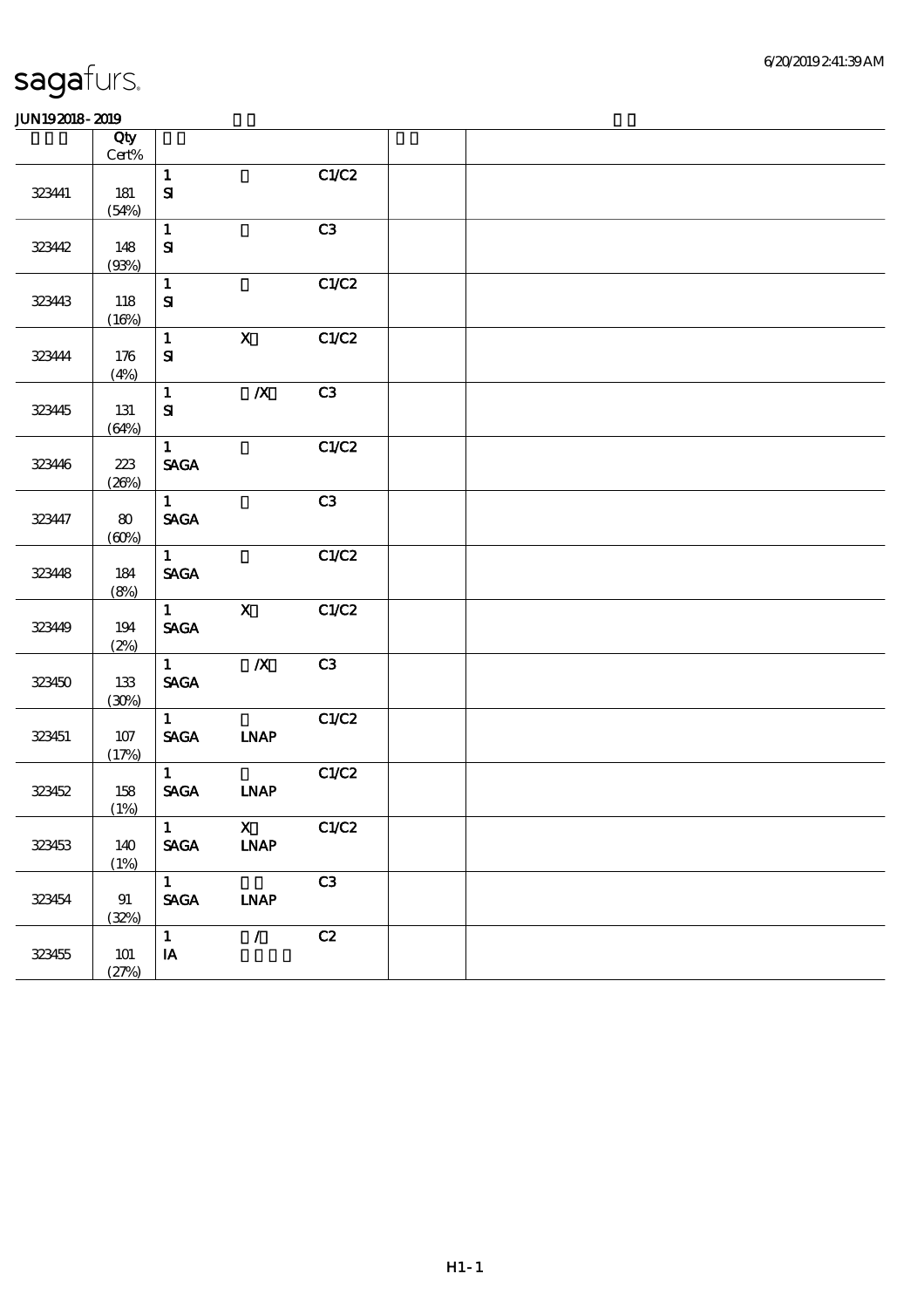|        | Qty<br>Cert% |                  |    |  |
|--------|--------------|------------------|----|--|
| 323501 | 146<br>(31%) | 2<br>-SI         | C2 |  |
| 323502 | 244<br>(21%) | 2<br><b>SAGA</b> | C2 |  |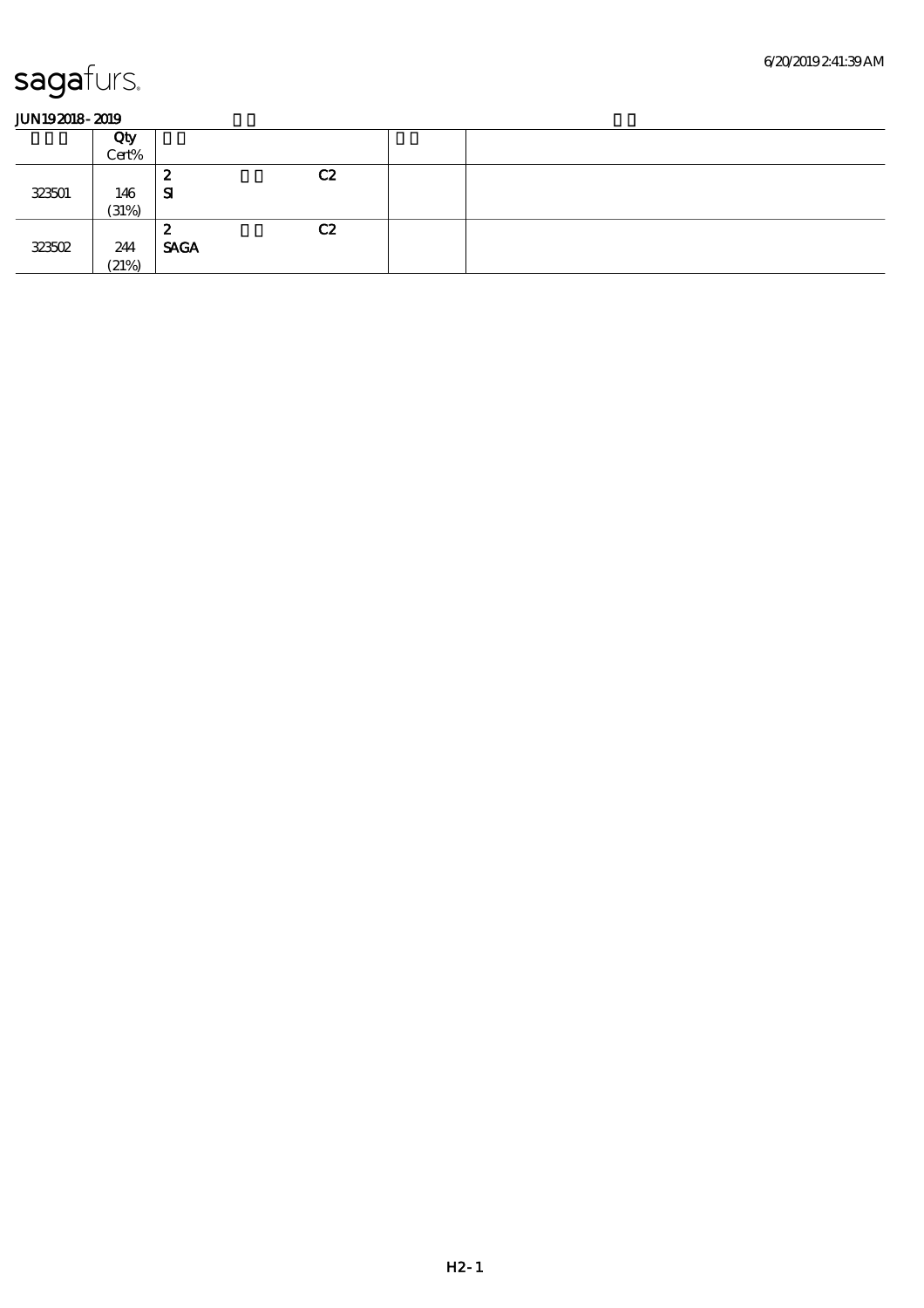|                             | Qty<br>Cert%         |                             |                                   |                |               |  |
|-----------------------------|----------------------|-----------------------------|-----------------------------------|----------------|---------------|--|
|                             |                      | 50                          |                                   | C2             |               |  |
| 323561                      | 187                  | ${\bf s}$                   | $\mathbf{1}$                      |                |               |  |
|                             | (12%)                |                             |                                   |                |               |  |
|                             |                      | 50                          |                                   | C2             |               |  |
| 323562                      | 128<br>(14%)         | ${\bf s}$                   | $\mathbf{1}$                      |                |               |  |
|                             |                      | 50                          | $\mathbf x$                       | C2             |               |  |
| 323563                      | 73                   | ${\bf s}$                   | $\mathbf{1}$                      |                |               |  |
|                             | (9%)                 |                             |                                   |                |               |  |
|                             |                      | 50                          | $\mathcal{L}$                     | C2             |               |  |
| 323564                      | 85                   | $\mathbf{B}$                | $\mathbf{1}$                      |                |               |  |
|                             | (10%)                |                             |                                   |                |               |  |
|                             |                      | 50 <sub>o</sub>             |                                   | C1/C2          |               |  |
| 323565                      | 119                  | <b>SAGA</b>                 | $\mathbf{1}$                      |                |               |  |
|                             | (14%)                |                             |                                   |                |               |  |
|                             |                      | 50                          |                                   | C1             |               |  |
| 323566                      | 179                  | <b>SAGA</b>                 | $\mathbf{1}$                      |                |               |  |
| * * * * * * * *             | (20%)<br>* * * * * * | 50                          |                                   | C2             |               |  |
| $* 323567$                  | 185                  | SAGA                        | $\mathbf{1}$                      |                |               |  |
| $\ast$                      | (20%)                |                             |                                   |                |               |  |
| $\ast$                      | 173                  |                             |                                   |                | $\ast$        |  |
| $* 323568$                  | (20%)                |                             | 358Skins                          |                | $\ast$        |  |
| * * * * * * * *             | * * * * * *          |                             |                                   |                | * * * * * * * |  |
|                             |                      | 50 <sub>2</sub>             |                                   | C <sub>3</sub> |               |  |
| 323569                      | 114                  | <b>SAGA</b>                 | $\mathbf{1}$                      |                |               |  |
|                             | (20%)                |                             |                                   |                |               |  |
|                             |                      | 50                          |                                   | C1             |               |  |
| 323570                      | 122                  | <b>SAGA</b>                 | $\mathbf{1}$                      |                |               |  |
| * * * * * * * *             | (20%)<br>* * * * * * |                             |                                   |                |               |  |
| $* 323571$                  |                      | $\boldsymbol{\mathfrak{w}}$ |                                   | C2             |               |  |
| $\ast$                      | 185<br>(23%)         | <b>SAGA</b>                 | $\mathbf{1}$                      |                |               |  |
|                             | $5\!$                |                             |                                   |                | $\ast$        |  |
| $* 323572$                  | (23%)                |                             | 240Skins                          |                |               |  |
| * * * * * * * * * * * * * * |                      |                             |                                   |                | * * * * * * * |  |
|                             |                      |                             | 50 X C1/C2                        |                |               |  |
| 323573                      | 162                  | <b>SAGA</b>                 | $\mathbf{1}^-$                    |                |               |  |
|                             | (19%)                |                             |                                   |                |               |  |
|                             |                      |                             | $\overline{50}$ $\overline{X}$ C3 |                |               |  |
| 323574                      | 100                  | <b>SAGA</b>                 | $\sim$ $\sim$ 1                   |                |               |  |
|                             | (31%)                | $\overline{50}$             |                                   | C <sub>4</sub> |               |  |
| 323575                      | 40                   | <b>SAGA</b>                 | $\mathbf{1}$                      |                |               |  |
|                             | (15%)                |                             |                                   |                |               |  |
|                             |                      | 50                          |                                   | C1             |               |  |
| 323576                      | 129                  | SAGA                        | $\mathbf{2}$                      |                |               |  |
|                             | (28%)                |                             |                                   |                |               |  |
|                             |                      | 50                          |                                   | C2             |               |  |
| 323577                      | 171                  | <b>SAGA</b>                 | $\mathbf{2}$                      |                |               |  |
|                             | (23%)                |                             |                                   |                |               |  |
|                             |                      | $\overline{\mathbf{B}}$     |                                   | C1             |               |  |
| 323578                      | 104                  | <b>SAGA</b>                 | $\boldsymbol{z}$                  |                |               |  |
|                             | (43%)                | 50                          |                                   | C2             |               |  |
| 323579                      | 161                  | <b>SAGA</b>                 | $\boldsymbol{2}$                  |                |               |  |
|                             | (41%)                |                             |                                   |                |               |  |
|                             |                      | 50                          | $\mathcal{F}$ and $\mathcal{F}$   | C3             |               |  |
| 323580                      | 127                  | <b>SAGA</b>                 | $\boldsymbol{z}$                  |                |               |  |
|                             | (44%)                |                             |                                   |                |               |  |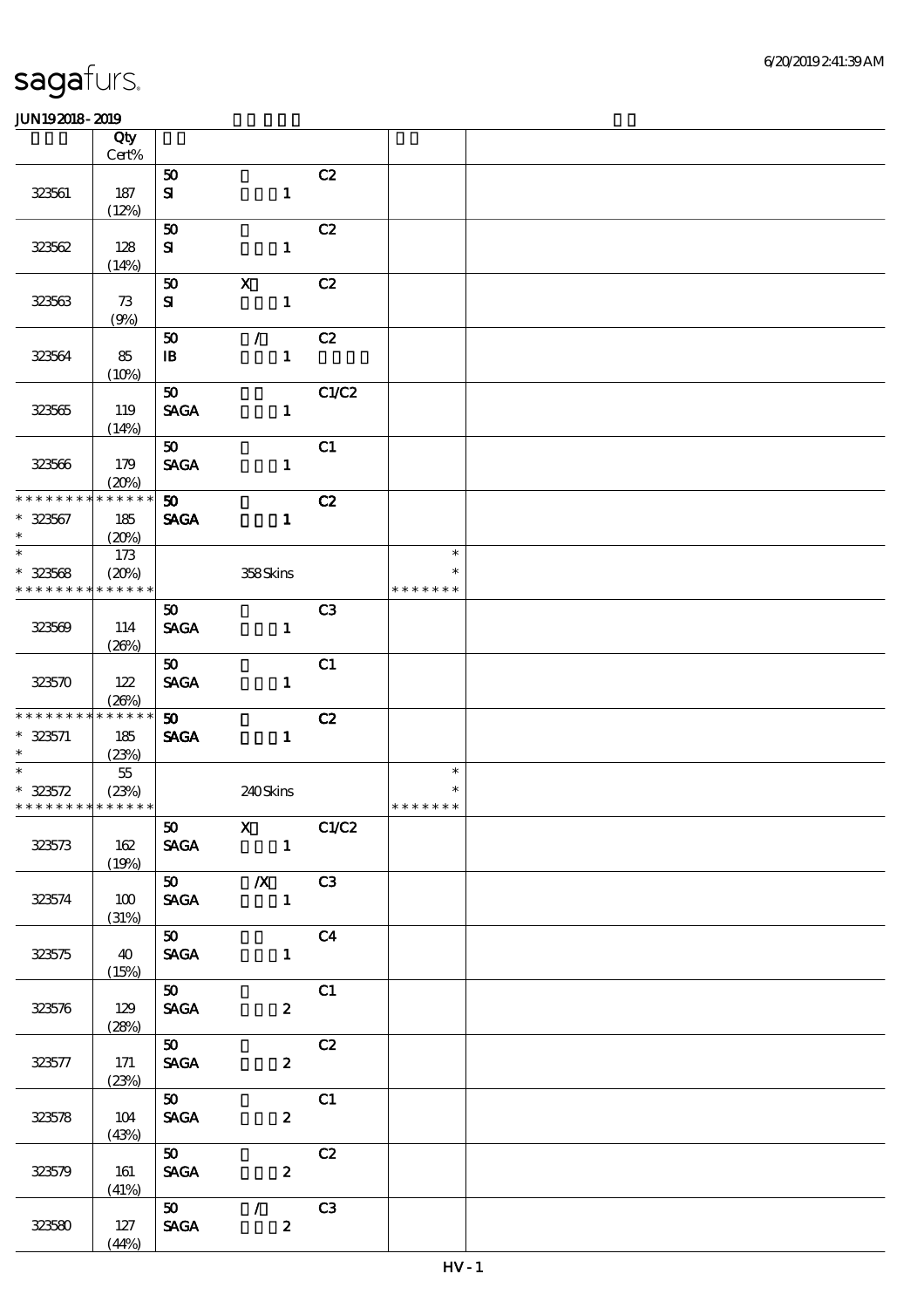|                             | Qty<br>$\mbox{Cert}\%$     |                                |                  |                         |             |               |  |
|-----------------------------|----------------------------|--------------------------------|------------------|-------------------------|-------------|---------------|--|
|                             |                            | 50                             | $\mathbf{x}$     |                         | C1/C2       |               |  |
| 323581                      | 118<br>(40%)               | $\operatorname{\mathsf{SAGA}}$ |                  | $\overline{\mathbf{2}}$ |             |               |  |
|                             |                            | 50                             |                  |                         | C2          |               |  |
| 323582                      | 173<br>(11%)               | $I\!\!A$                       |                  | $\mathbf{1}$            |             |               |  |
|                             |                            | 50                             | $\boldsymbol{X}$ |                         | C2          |               |  |
| 323583                      | 128<br>(20%)               | IA                             |                  | $\mathbf{1}$            |             |               |  |
|                             |                            | 50                             |                  |                         | C2          |               |  |
| 323584                      | 85<br>(22%)                | IA                             |                  | $\boldsymbol{z}$        |             |               |  |
|                             |                            | ${\bf 50}$                     |                  |                         | C2          |               |  |
| 323585                      | 81<br>(46%)                | IA                             |                  | $\mathbf{z}$            |             |               |  |
|                             |                            | $\boldsymbol{\mathfrak{D}}$    |                  |                         | C1/C2       |               |  |
| 323586                      | 135<br>(14%)               | <b>SROY</b>                    |                  | $1$ and $1$             |             |               |  |
|                             |                            | 50                             |                  |                         | C2          |               |  |
| 323587                      | 85<br>(37%)                | <b>SROY</b>                    |                  | $\boldsymbol{z}$        |             |               |  |
|                             |                            | $\boldsymbol{\omega}$          |                  |                         | C1/C2       |               |  |
| 323588                      | 232                        | ${\bf s}$                      |                  |                         | $1$ and $1$ |               |  |
|                             | (9%)                       | $\boldsymbol{\Lambda}$         |                  |                         | C1/C2       |               |  |
| 323589                      | 218                        | ${\bf S\hspace{-.075ex}I}$     |                  | $\mathbf{1}$            |             |               |  |
|                             | (16%)                      |                                |                  |                         |             |               |  |
|                             |                            | $\boldsymbol{\Lambda}$         |                  |                         | C3          |               |  |
| 323590                      | $99\,$<br>(11%)            | $\mathbf{S}$                   |                  | $\mathbf{1}$            |             |               |  |
|                             |                            | $\boldsymbol{\omega}$          |                  |                         | C1/C2       |               |  |
| 323591                      | 148                        | ${\bf s}$                      |                  | $\mathbf{1}$            |             |               |  |
|                             | (10%)                      | $\boldsymbol{\omega}$          | $\mathbf{x}$     |                         | C1/C2       |               |  |
| 323592                      | 132                        | ${\bf s}$                      |                  | $\mathbf{1}$            |             |               |  |
|                             | $(\Theta)$                 |                                |                  |                         |             |               |  |
|                             |                            | $\boldsymbol{\omega}$          | $\boldsymbol{X}$ |                         | C3          |               |  |
| 323503                      | 95<br>(11%)                | ${\bf s}$                      |                  | $\mathbf{1}$            |             |               |  |
|                             |                            | $\boldsymbol{\omega}$          |                  |                         | C1          |               |  |
| 323594                      | 186<br>(25%)               | ${\bf s}$                      |                  | $\boldsymbol{z}$        |             |               |  |
| * * * * * * * *             | * * * * * *                | $\boldsymbol{\omega}$          |                  |                         | C2          |               |  |
| $* 323505$                  | 225                        | ${\bf s}$                      |                  | $\boldsymbol{z}$        |             |               |  |
| $\ast$<br>$\overline{\ast}$ | (22%)<br>$37\,$            |                                |                  |                         |             | $\ast$        |  |
| $* 323506$                  | (24%)                      |                                | 262Skins         |                         |             | ∗             |  |
| * * * * * * * *             | $\ast\ast\ast\ast\ast\ast$ |                                |                  |                         |             | * * * * * * * |  |
|                             |                            | $\boldsymbol{\omega}$          |                  |                         | C1          |               |  |
| 323597                      | 114<br>(31%)               | ${\bf s}$                      |                  | $\boldsymbol{z}$        |             |               |  |
|                             |                            | $\boldsymbol{\omega}$          |                  |                         | C2          |               |  |
| 323508                      | 201                        | $\bf S$                        |                  | $\boldsymbol{2}$        |             |               |  |
|                             | (25%)                      |                                |                  |                         |             |               |  |
| 323509                      | 151                        | 40<br>${\bf s}$                | $\mathcal{L}$    | $\boldsymbol{2}$        | C3          |               |  |
|                             | (24%)                      |                                |                  |                         |             |               |  |
|                             |                            | $\boldsymbol{\omega}$          | $\mathbf{x}$     |                         | C1/C2       |               |  |
| 323600                      | 204                        | ${\bf s}$                      |                  | $\boldsymbol{z}$        |             |               |  |
|                             | (18%)                      |                                |                  |                         |             |               |  |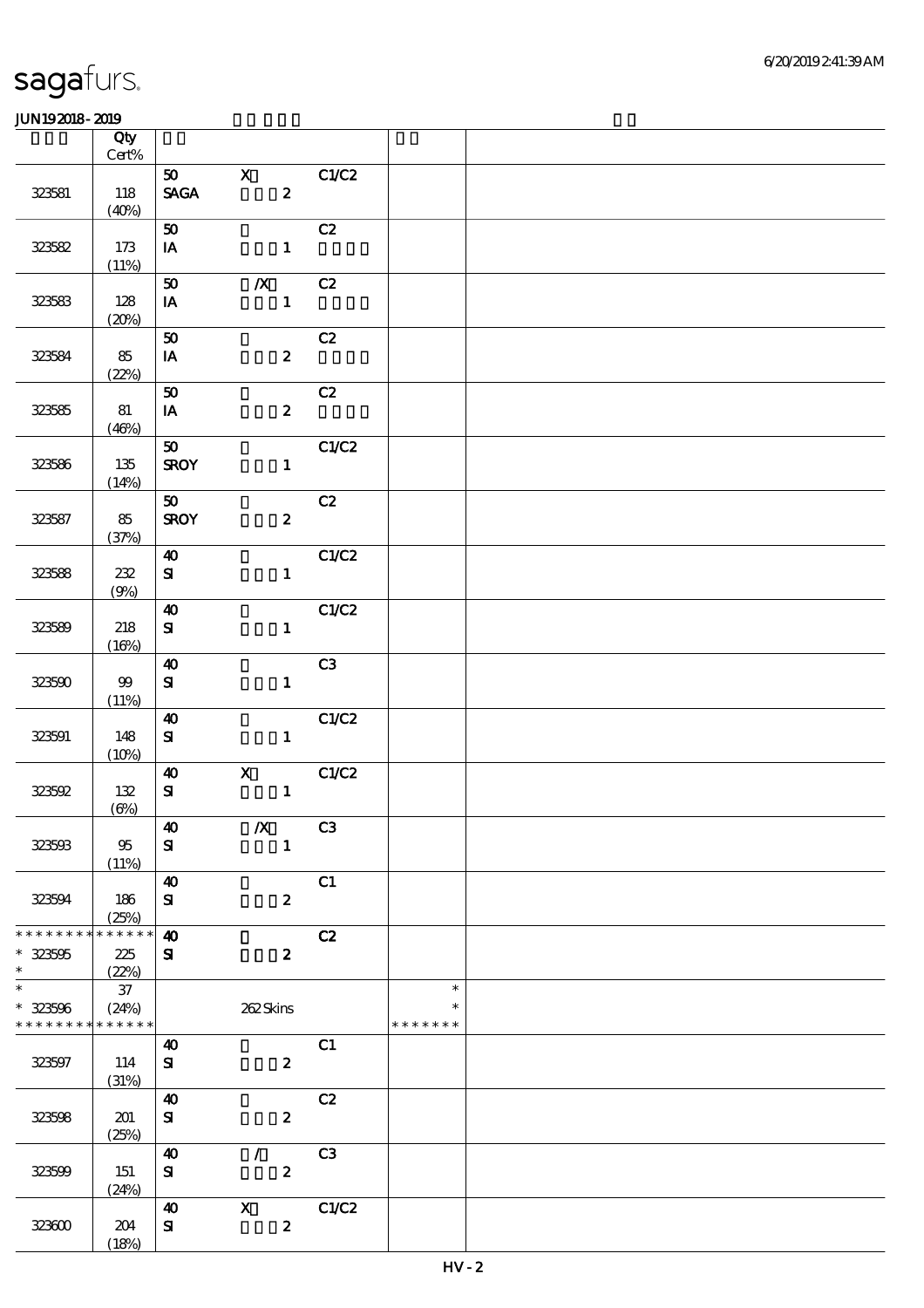|                                           | Qty<br>Cert% |                                |                                                                                                                                                                                                                                                                                                                                                                                                                                                                                                            |                |                         |  |
|-------------------------------------------|--------------|--------------------------------|------------------------------------------------------------------------------------------------------------------------------------------------------------------------------------------------------------------------------------------------------------------------------------------------------------------------------------------------------------------------------------------------------------------------------------------------------------------------------------------------------------|----------------|-------------------------|--|
|                                           |              | 40                             | $\mathcal{T}$                                                                                                                                                                                                                                                                                                                                                                                                                                                                                              | C2             |                         |  |
| 323601                                    | 129<br>(20%) | $\mathbf{B}$                   | $\mathbf{1}$                                                                                                                                                                                                                                                                                                                                                                                                                                                                                               |                |                         |  |
|                                           |              | $\boldsymbol{\omega}$          | $\boldsymbol{X}$                                                                                                                                                                                                                                                                                                                                                                                                                                                                                           | C2             |                         |  |
| 323602                                    | 166<br>(19%) | $\, {\bf I} \! {\bf B} \,$     | $\mathbf{1}$                                                                                                                                                                                                                                                                                                                                                                                                                                                                                               |                |                         |  |
|                                           |              | $\boldsymbol{\omega}$          |                                                                                                                                                                                                                                                                                                                                                                                                                                                                                                            | C2             |                         |  |
| 323603                                    | 177<br>(30%) | $\mathbf{B}$                   | $\mathbf{1}$                                                                                                                                                                                                                                                                                                                                                                                                                                                                                               |                |                         |  |
|                                           |              | $\boldsymbol{\omega}$          |                                                                                                                                                                                                                                                                                                                                                                                                                                                                                                            | C1/C2          |                         |  |
| 323604                                    | 153<br>(13%) | <b>SAGA</b>                    | $\mathbf{1}$                                                                                                                                                                                                                                                                                                                                                                                                                                                                                               |                |                         |  |
|                                           |              | 40                             |                                                                                                                                                                                                                                                                                                                                                                                                                                                                                                            | C1             |                         |  |
| 323005                                    | 215<br>(12%) | <b>SAGA</b>                    | $\mathbf{1}$                                                                                                                                                                                                                                                                                                                                                                                                                                                                                               |                |                         |  |
|                                           |              | $\boldsymbol{\omega}$          |                                                                                                                                                                                                                                                                                                                                                                                                                                                                                                            | C1             |                         |  |
| 323006                                    | 133<br>(21%) | $\operatorname{\mathsf{SAGA}}$ | $\mathbf{1}$                                                                                                                                                                                                                                                                                                                                                                                                                                                                                               |                |                         |  |
| * * * * * * * *                           | * * * * * *  | $\boldsymbol{\omega}$          |                                                                                                                                                                                                                                                                                                                                                                                                                                                                                                            | C2             |                         |  |
| $* 323007$<br>$\ast$                      | 205<br>(16%) | <b>SAGA</b>                    | $\mathbf{1}$                                                                                                                                                                                                                                                                                                                                                                                                                                                                                               |                |                         |  |
| $\overline{\phantom{0}}$                  |              |                                |                                                                                                                                                                                                                                                                                                                                                                                                                                                                                                            |                | $\ast$                  |  |
| $* 32308$                                 | 180          |                                | $\boldsymbol{2}$                                                                                                                                                                                                                                                                                                                                                                                                                                                                                           |                | $\ast$                  |  |
| $\ast$<br>$\ast$                          | (13%)        |                                |                                                                                                                                                                                                                                                                                                                                                                                                                                                                                                            |                | $\ast$<br>$\ast$        |  |
| $* 32309$                                 | 141<br>(17%) |                                | 526Skins                                                                                                                                                                                                                                                                                                                                                                                                                                                                                                   |                | $\ast$                  |  |
| * * * * * * * *                           | * * * * * *  |                                |                                                                                                                                                                                                                                                                                                                                                                                                                                                                                                            |                | * * * * * * *           |  |
|                                           |              | 40                             | $\mathcal{L}$                                                                                                                                                                                                                                                                                                                                                                                                                                                                                              | C <sub>3</sub> |                         |  |
| 323610                                    | 196<br>(23%) | <b>SAGA</b>                    | $\mathbf{1}$                                                                                                                                                                                                                                                                                                                                                                                                                                                                                               |                |                         |  |
|                                           |              | 40                             |                                                                                                                                                                                                                                                                                                                                                                                                                                                                                                            | C1             |                         |  |
| 323611                                    | 143<br>(14%) | $\operatorname{\mathsf{SAGA}}$ | $\mathbf{1}$                                                                                                                                                                                                                                                                                                                                                                                                                                                                                               |                |                         |  |
|                                           |              | $\boldsymbol{\omega}$          |                                                                                                                                                                                                                                                                                                                                                                                                                                                                                                            | C1             |                         |  |
| 323612                                    | 128          | $\operatorname{\mathsf{SAGA}}$ | $\mathbf{1}$                                                                                                                                                                                                                                                                                                                                                                                                                                                                                               |                |                         |  |
| *************** <b>40</b>                 | (22%)        |                                |                                                                                                                                                                                                                                                                                                                                                                                                                                                                                                            |                |                         |  |
| $* 323613$                                | 205          | <b>SAGA</b>                    | $\mathbf{1}$                                                                                                                                                                                                                                                                                                                                                                                                                                                                                               | C2             |                         |  |
| $\ast$                                    | (17%)        |                                |                                                                                                                                                                                                                                                                                                                                                                                                                                                                                                            |                |                         |  |
| $\ast$                                    | 92           |                                |                                                                                                                                                                                                                                                                                                                                                                                                                                                                                                            |                | $\ast$                  |  |
| * 323614<br>* * * * * * * * * * * * * * * | (21%)        |                                | 297 Skins                                                                                                                                                                                                                                                                                                                                                                                                                                                                                                  |                | $\ast$<br>* * * * * * * |  |
| * * * * * * * * <mark>* * * * * *</mark>  |              | $\boldsymbol{\omega}$          |                                                                                                                                                                                                                                                                                                                                                                                                                                                                                                            | C2             |                         |  |
| * 323615<br>$\ast$                        | 205<br>(29%) |                                | <b>SAGA</b><br>$\mathbf{1}$                                                                                                                                                                                                                                                                                                                                                                                                                                                                                |                |                         |  |
| $\overline{\ast}$                         | 143          |                                |                                                                                                                                                                                                                                                                                                                                                                                                                                                                                                            |                | $\ast$                  |  |
| $* 323616$<br>* * * * * * * * * * * * * * | (24%)        |                                | 348Skins                                                                                                                                                                                                                                                                                                                                                                                                                                                                                                   |                | $\ast$<br>* * * * * * * |  |
|                                           |              | <b>40</b>                      |                                                                                                                                                                                                                                                                                                                                                                                                                                                                                                            | C <sub>3</sub> |                         |  |
| 323617                                    | 174          | <b>SAGA</b>                    | $\mathbf{1}$                                                                                                                                                                                                                                                                                                                                                                                                                                                                                               |                |                         |  |
|                                           | (32%)        | $\boldsymbol{40}$              |                                                                                                                                                                                                                                                                                                                                                                                                                                                                                                            | C1/C2          |                         |  |
| 323618                                    | 200          | <b>SAGA</b>                    | $\mathbf{\overline{X}}$<br>$\overline{\phantom{a}}$ $\overline{\phantom{a}}$ $\overline{\phantom{a}}$ $\overline{\phantom{a}}$ $\overline{\phantom{a}}$ $\overline{\phantom{a}}$ $\overline{\phantom{a}}$ $\overline{\phantom{a}}$ $\overline{\phantom{a}}$ $\overline{\phantom{a}}$ $\overline{\phantom{a}}$ $\overline{\phantom{a}}$ $\overline{\phantom{a}}$ $\overline{\phantom{a}}$ $\overline{\phantom{a}}$ $\overline{\phantom{a}}$ $\overline{\phantom{a}}$ $\overline{\phantom{a}}$ $\overline{\$ |                |                         |  |
|                                           | (11%)        |                                |                                                                                                                                                                                                                                                                                                                                                                                                                                                                                                            |                |                         |  |
|                                           |              | <b>40</b>                      | $\boldsymbol{X}$                                                                                                                                                                                                                                                                                                                                                                                                                                                                                           | C3             |                         |  |
| 323619                                    | 155<br>(18%) | <b>SAGA</b>                    | $\mathbf{1}$                                                                                                                                                                                                                                                                                                                                                                                                                                                                                               |                |                         |  |
|                                           |              | <b>40</b>                      |                                                                                                                                                                                                                                                                                                                                                                                                                                                                                                            | C1/C2          |                         |  |
| 323620                                    | 205<br>(25%) | <b>SAGA</b>                    | $\boldsymbol{z}$                                                                                                                                                                                                                                                                                                                                                                                                                                                                                           |                |                         |  |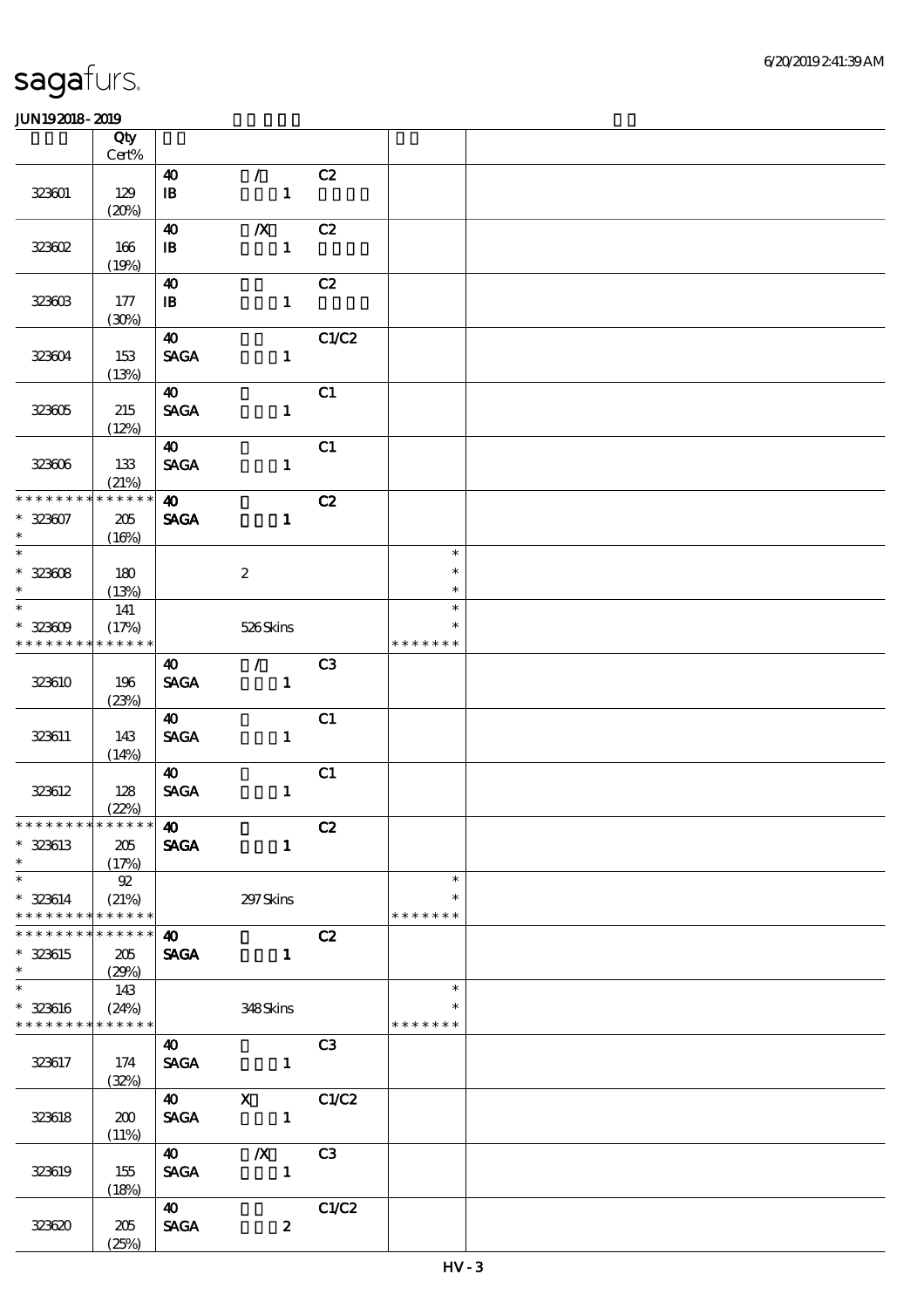|                               | Qty                  |                                      |                  |                |                         |  |
|-------------------------------|----------------------|--------------------------------------|------------------|----------------|-------------------------|--|
|                               | Cert%                |                                      |                  |                |                         |  |
| * * * * * * * *<br>$* 323621$ | * * * * * *<br>205   | $\boldsymbol{\omega}$<br><b>SAGA</b> | $\boldsymbol{z}$ | C1             |                         |  |
| $\ast$                        | (27%)                |                                      |                  |                |                         |  |
| $\ast$                        | 34                   |                                      |                  |                | $\ast$                  |  |
| $* 323622$                    | (5%)                 |                                      | 239Skins         |                | $\ast$                  |  |
| * * * * * * * *               | * * * * * *          |                                      |                  |                | * * * * * * *           |  |
| * * * * * * * *               | * * * * * *          | 40                                   |                  | C2             |                         |  |
| $* 323623$                    | 205                  | <b>SAGA</b>                          | $\boldsymbol{z}$ |                |                         |  |
| $\ast$                        | (23%)                |                                      |                  |                |                         |  |
| $\overline{\ast}$             |                      |                                      |                  |                | $\ast$                  |  |
| $* 323624$                    | 180                  |                                      | $\boldsymbol{2}$ |                | $\ast$                  |  |
| $\ast$<br>$\ast$              | (22%)                |                                      |                  |                | $\ast$<br>$\ast$        |  |
|                               | 135                  |                                      |                  |                | $\ast$                  |  |
| $* 323625$<br>* * * * * * * * | (9%)<br>* * * * * *  |                                      | 520Skins         |                | * * * * * * *           |  |
|                               |                      | 40                                   | $\mathcal{L}$    | C <sub>3</sub> |                         |  |
| 323626                        | 212                  | <b>SAGA</b>                          | $\boldsymbol{z}$ |                |                         |  |
|                               | (20%)                |                                      |                  |                |                         |  |
|                               |                      | $\boldsymbol{\omega}$                |                  | C1             |                         |  |
| 323627                        | 162                  | <b>SAGA</b>                          | $\boldsymbol{z}$ |                |                         |  |
|                               | (27%)                |                                      |                  |                |                         |  |
| * * * * * * * *               | * * * * * *          | $\boldsymbol{\omega}$                |                  | C2             |                         |  |
| $* 323628$                    | 205                  | <b>SAGA</b>                          | $\boldsymbol{z}$ |                |                         |  |
| $\ast$                        | (18%)                |                                      |                  |                |                         |  |
| $\ast$                        | 108                  |                                      |                  |                | $\ast$                  |  |
| $* 323629$                    | (14%)                |                                      | 313Skins         |                | $\ast$                  |  |
| * * * * * * * *               | * * * * * *          |                                      |                  |                | * * * * * * *           |  |
| * * * * * * * *               | * * * * * *          | $\boldsymbol{\omega}$                | $\mathbf{X}$     | C1/C2          |                         |  |
| $* 323630$                    | 205                  | <b>SAGA</b>                          | $\boldsymbol{z}$ |                |                         |  |
| $\ast$<br>$\ast$              | (20%)                |                                      |                  |                |                         |  |
|                               | 88                   |                                      |                  |                | $\ast$<br>$\ast$        |  |
| $* 323631$<br>* * * * * * * * | (18%)<br>* * * * * * |                                      | 293Skins         |                | * * * * * * *           |  |
|                               |                      | 40                                   | $\boldsymbol{X}$ | C <sub>3</sub> |                         |  |
| 323632                        | 20B                  | <b>SAGA</b>                          | $\boldsymbol{z}$ |                |                         |  |
|                               | (23%)                |                                      |                  |                |                         |  |
|                               |                      | 5040                                 |                  | C2             |                         |  |
| 323633                        | 139                  | <b>SAGA</b>                          |                  | $1$ CHA+1      |                         |  |
|                               | (29%)                |                                      |                  |                |                         |  |
| * * * * * * * *               | * * * * * *          | $\boldsymbol{\omega}$                |                  | C2             |                         |  |
| $* 323634$                    | 205                  | IA                                   | $\mathbf{1}$     |                |                         |  |
| $\ast$                        | (9%)                 |                                      |                  |                |                         |  |
| $\ast$                        | $37\,$               |                                      |                  |                | $\ast$                  |  |
| $* 323635$<br>* * * * * * * * | (10%)<br>* * * * * * |                                      | 242Skins         |                | $\ast$<br>* * * * * * * |  |
|                               |                      |                                      |                  |                |                         |  |
|                               |                      | 40                                   | $\boldsymbol{X}$ | C2             |                         |  |
| 323636                        | 186<br>(8%)          | IA                                   | $\mathbf{1}$     |                |                         |  |
| * * * * * * *                 | * * * * * *          | $\boldsymbol{\omega}$                |                  | C2             |                         |  |
| $* 323637$                    | 205                  | IA                                   | $\boldsymbol{z}$ |                |                         |  |
| $\ast$                        | (18%)                |                                      |                  |                |                         |  |
| $\overline{\ast}$             | 34                   |                                      |                  |                | $\ast$                  |  |
| $* 323638$                    | (23%)                |                                      | 239Skins         |                | $\ast$                  |  |
| * * * * * * * *               | * * * * * *          |                                      |                  |                | * * * * * * *           |  |
|                               |                      | 40                                   |                  | C2             |                         |  |
| 323639                        | 154                  | IA                                   | $\boldsymbol{2}$ |                |                         |  |
|                               | (33%)                |                                      |                  |                |                         |  |
|                               |                      | 40                                   | X / ZX           | C2             |                         |  |
| 323640                        | 112                  | IA                                   | $\boldsymbol{z}$ |                |                         |  |
|                               | (33%)                |                                      |                  |                |                         |  |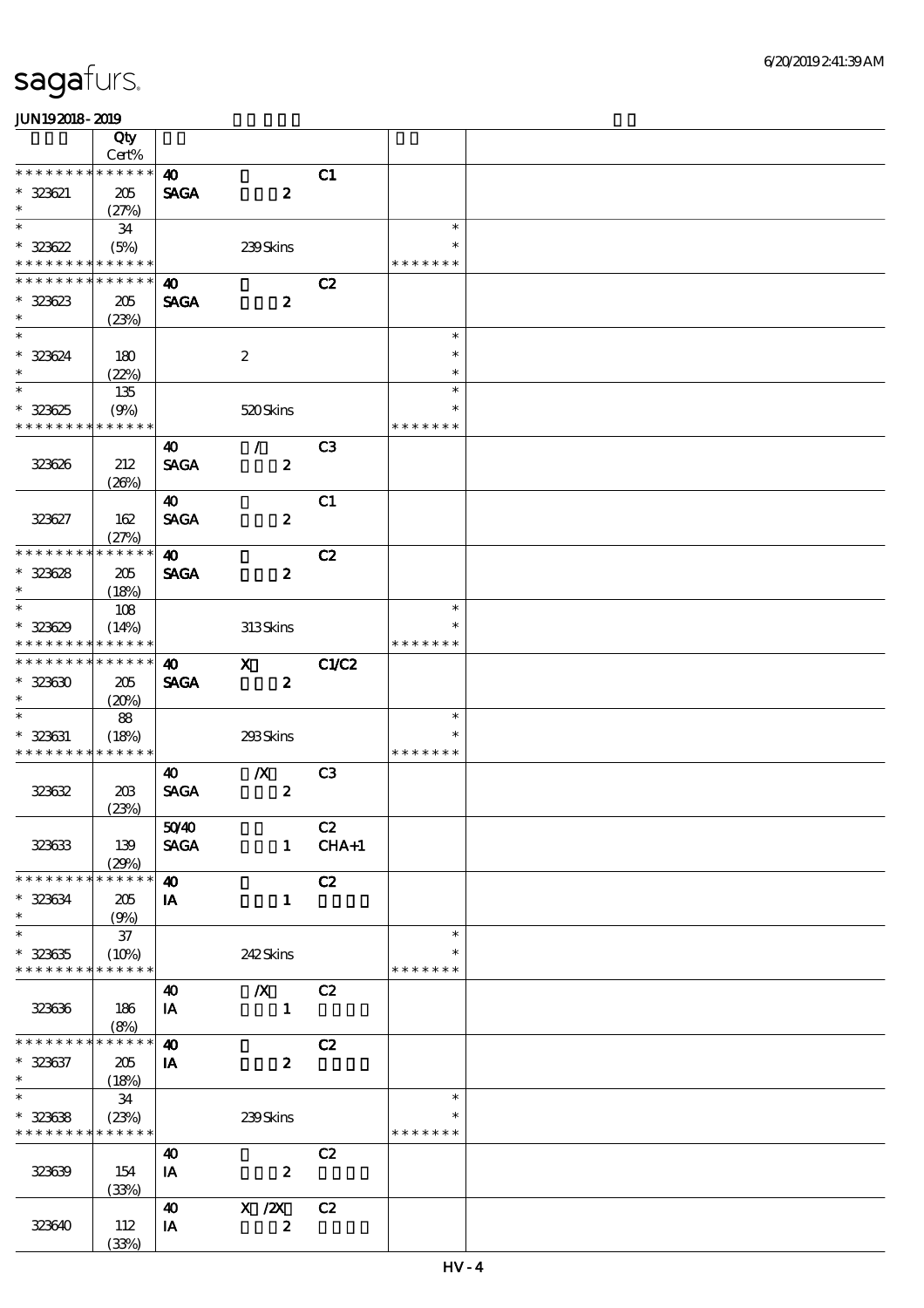|                                          | Qty<br>$Cert\%$ |                             |                  |       |               |  |
|------------------------------------------|-----------------|-----------------------------|------------------|-------|---------------|--|
|                                          |                 |                             |                  |       |               |  |
|                                          |                 | $\boldsymbol{\omega}$       |                  | C1/C2 |               |  |
| 323641                                   | 168             | <b>SROY</b>                 | $\mathbf{1}$     |       |               |  |
|                                          | (16%)           |                             |                  |       |               |  |
|                                          |                 | 40                          |                  | C1    |               |  |
| 323642                                   | 108             | <b>SROY</b>                 | $\mathbf{1}$     |       |               |  |
|                                          | (50%)           |                             |                  |       |               |  |
|                                          |                 | 40                          |                  | C1    |               |  |
| 323643                                   | $93$            | <b>SROY</b>                 | $\mathbf{1}$     |       |               |  |
|                                          | (35%)           |                             |                  |       |               |  |
| * * * * * * * *                          | * * * * * *     | $\boldsymbol{\omega}$       |                  | C2    |               |  |
| * 323644                                 | 205             | <b>SROY</b>                 | $\mathbf{1}$     |       |               |  |
| $\ast$                                   | (46%)           |                             |                  |       |               |  |
|                                          | $106$           |                             |                  |       | $\ast$        |  |
| $* 323645$                               | (50%)           |                             | 311 Skins        |       | $\ast$        |  |
| * * * * * * * * * * * * * *              |                 |                             |                  |       | * * * * * * * |  |
| * * * * * * * * * * * * * *              |                 | $\boldsymbol{\omega}$       |                  | C2    |               |  |
| $* 323646$                               | 205             | <b>SROY</b>                 | $\mathbf{1}$     |       |               |  |
| $\ast$                                   | (40%)           |                             |                  |       |               |  |
| $\ast$                                   | 147             |                             |                  |       | $\ast$        |  |
| $* 323647$                               | (34%)           |                             |                  |       | $\ast$        |  |
| * * * * * * * *                          | * * * * * *     |                             | 352Skins         |       | * * * * * * * |  |
|                                          |                 |                             |                  |       |               |  |
|                                          |                 | $\boldsymbol{\omega}$       |                  | C2    |               |  |
| 323648                                   | 216             | <b>SROY</b>                 | $\mathbf{1}$     |       |               |  |
|                                          | (20%)           |                             |                  |       |               |  |
|                                          |                 | <b>40</b>                   | $\mathbf{x}$     | C1/C2 |               |  |
| 323649                                   | $107$           | <b>SROY</b>                 | $\mathbf{1}$     |       |               |  |
|                                          | (42%)           |                             |                  |       |               |  |
| * * * * * * * *                          | * * * * * *     | $\boldsymbol{\omega}$       | $\mathbf{x}$     | C1/C2 |               |  |
| $* 32360$                                | 205             | <b>SROY</b>                 | $\mathbf{1}$     |       |               |  |
| $\ast$                                   | (20%)           |                             |                  |       |               |  |
| $\ast$                                   | 44              |                             |                  |       | $\ast$        |  |
| $* 323651$                               | (11%)           |                             | 249Skins         |       | $\ast$        |  |
| * * * * * * * * <mark>* * * * * *</mark> |                 |                             |                  |       | * * * * * * * |  |
|                                          |                 | 40                          |                  | C1    |               |  |
| 323652                                   | 150             | <b>SROY</b>                 | $\boldsymbol{z}$ |       |               |  |
|                                          | (53%)           |                             |                  |       |               |  |
|                                          |                 | $\boldsymbol{\omega}$       |                  | C1/C2 |               |  |
| 323653                                   | 186             | <b>SROY</b>                 | $\boldsymbol{z}$ |       |               |  |
|                                          | (23%)           |                             |                  |       |               |  |
| * * * * * * * *                          | * * * * * *     | $\boldsymbol{\omega}$       |                  | C2    |               |  |
| $* 323654$                               | 205             | <b>SROY</b>                 | $\boldsymbol{z}$ |       |               |  |
| $\ast$                                   | (60%)           |                             |                  |       |               |  |
| $\overline{\ast}$                        | 75              |                             |                  |       | $\ast$        |  |
| $* 323655$                               | (54%)           |                             | 280Skins         |       | *             |  |
| * * * * * * * * * * * * * *              |                 |                             |                  |       | * * * * * * * |  |
|                                          |                 |                             |                  |       |               |  |
|                                          |                 | 40                          |                  | C1/C2 |               |  |
| 323656                                   | 107             | <b>SROY</b>                 | $\boldsymbol{z}$ |       |               |  |
|                                          | (30%)           |                             |                  |       |               |  |
|                                          |                 | $\boldsymbol{\mathfrak{D}}$ |                  | C2    |               |  |
| 323657                                   | 89              | ${\bf s}$                   | $\mathbf{1}$     |       |               |  |
|                                          | (20%)           |                             |                  |       |               |  |
|                                          |                 | $\boldsymbol{\mathfrak{D}}$ |                  | C2    |               |  |
| 323658                                   | 72              | ${\bf s}$                   | $\mathbf{1}$     |       |               |  |
|                                          | (13%)           |                             |                  |       |               |  |
|                                          |                 | $\boldsymbol{\mathfrak{D}}$ |                  | C1    |               |  |
| 323659                                   | $97$            | ${\bf S}$                   | $\mathbf{1}$     |       |               |  |
|                                          | (7%)            |                             |                  |       |               |  |
|                                          |                 | $\pmb{\mathfrak{D}}$        |                  | C1    |               |  |
| 323600                                   | 124             | ${\bf s}$                   | $\mathbf{1}$     |       |               |  |
|                                          | (8%)            |                             |                  |       |               |  |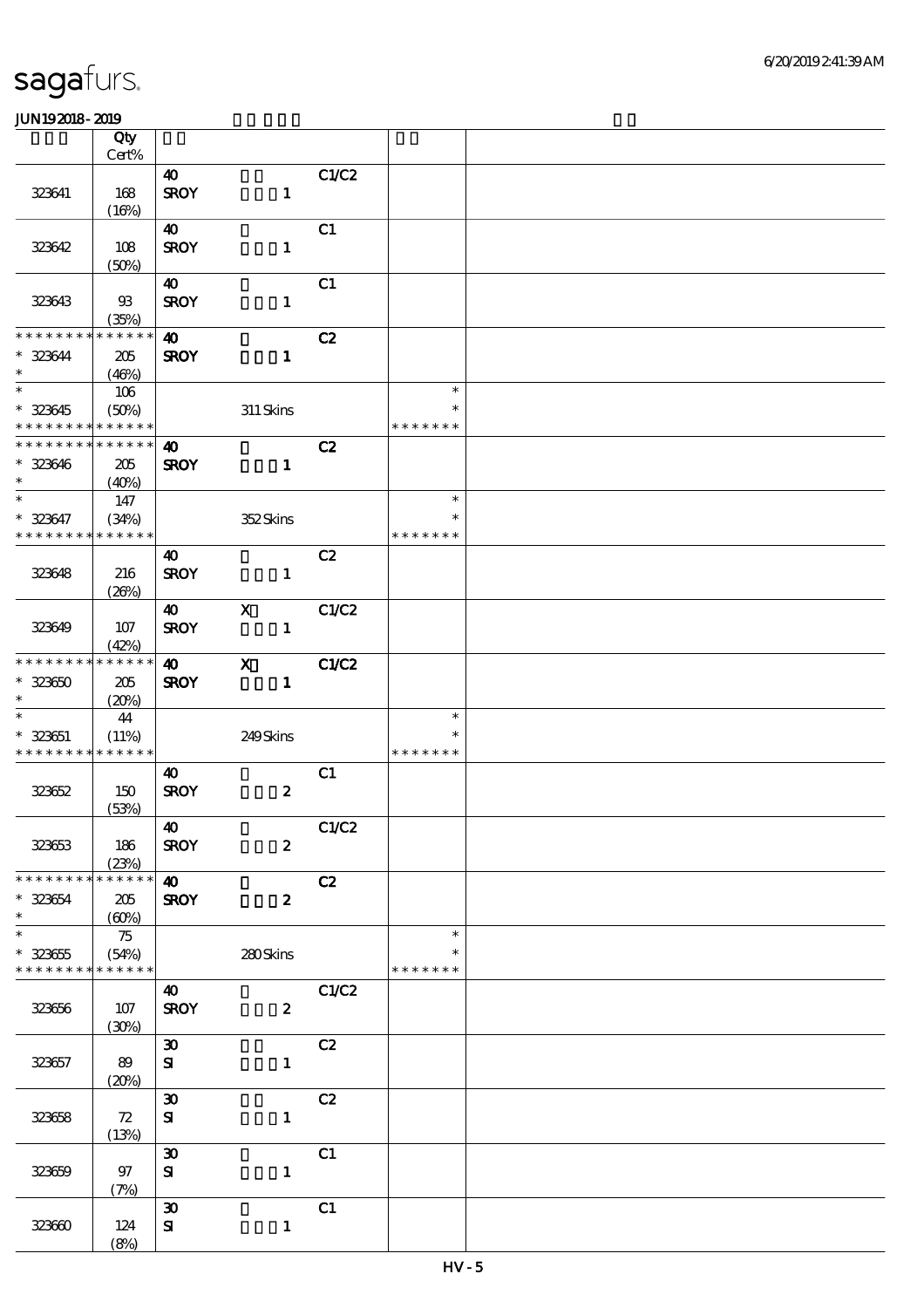|                              | Qty<br>Cert%                |                                             |                                                                                                                     |                |                    |  |
|------------------------------|-----------------------------|---------------------------------------------|---------------------------------------------------------------------------------------------------------------------|----------------|--------------------|--|
|                              |                             |                                             |                                                                                                                     |                |                    |  |
| 323661                       | 264                         | $\boldsymbol{\mathfrak{D}}$<br>$\mathbf{S}$ | $\mathbf{1}$                                                                                                        | C1/C2          |                    |  |
|                              | (19%)                       |                                             |                                                                                                                     |                |                    |  |
| * * * * * * * *              | * * * * * *                 | $\boldsymbol{\mathfrak{D}}$                 |                                                                                                                     | C2             |                    |  |
| $* 32362$<br>$\ast$          | 245<br>(6%)                 | ${\bf s}$                                   | $\mathbf{1}$                                                                                                        |                |                    |  |
| $\ast$                       | 31                          |                                             |                                                                                                                     |                | $\ast$             |  |
| $* 32363$<br>* * * * * * * * | $(\Theta)$<br>* * * * * *   |                                             | 276Skins                                                                                                            |                | ∗<br>* * * * * * * |  |
|                              |                             | $\boldsymbol{\mathfrak{D}}$                 |                                                                                                                     | C2             |                    |  |
| 323664                       | 198<br>(5%)                 | $\mathbf{S}$                                | $\mathbf{1}$                                                                                                        |                |                    |  |
|                              |                             | $\boldsymbol{\mathfrak{D}}$                 |                                                                                                                     | C <sub>3</sub> |                    |  |
| 323665                       | 140<br>(10%)                | ${\bf s}$                                   | $\mathbf{1}$                                                                                                        |                |                    |  |
|                              |                             | $\boldsymbol{\mathfrak{D}}$                 |                                                                                                                     | C <sub>3</sub> |                    |  |
| 323666                       | 129<br>(11%)                | $\mathbf{S}$                                | $\mathbf{1}$                                                                                                        |                |                    |  |
|                              |                             | $\boldsymbol{\mathfrak{D}}$                 |                                                                                                                     | C1             |                    |  |
| 323667                       | 83<br>(7%)                  | $\mathbf{S}$                                | $\mathbf{1}$                                                                                                        |                |                    |  |
| * * * * * * * *              | * * * * * *                 | $\boldsymbol{\mathfrak{D}}$                 |                                                                                                                     | C2             |                    |  |
| $* 32368$                    | 245                         | ${\bf s}$                                   | $\mathbf{1}$                                                                                                        |                |                    |  |
| $\ast$                       | (7%)                        |                                             |                                                                                                                     |                |                    |  |
| $\ast$                       | $\boldsymbol{\mathfrak{D}}$ |                                             |                                                                                                                     |                | $\ast$             |  |
| $* 323609$                   | (3%)                        |                                             | 275Skins                                                                                                            |                | ∗                  |  |
| * * * * * * * *              | * * * * * *                 |                                             |                                                                                                                     |                | * * * * * * *      |  |
|                              |                             | $\boldsymbol{\mathfrak{D}}$                 |                                                                                                                     | C <sub>3</sub> |                    |  |
| 323670                       | 151<br>(5%)                 | ${\bf s}$                                   | $\mathbf{1}$                                                                                                        |                |                    |  |
|                              |                             | $\boldsymbol{\mathfrak{D}}$                 | $\mathcal{F}^{\mathbb{R}}$                                                                                          | C <sub>3</sub> |                    |  |
| 323671                       | 104                         | ${\bf s}$                                   | $\mathbf{1}$                                                                                                        |                |                    |  |
|                              | (24%)                       |                                             |                                                                                                                     |                |                    |  |
|                              |                             | $\boldsymbol{\mathfrak{D}}$                 | X / ZX                                                                                                              | C1             |                    |  |
| 323672                       | 89                          | ${\bf s}$                                   | $\mathbf{1}$                                                                                                        |                |                    |  |
| * * * * * * * * * * * * * *  | (4%)                        |                                             |                                                                                                                     |                |                    |  |
|                              |                             | $\pmb{\mathfrak{D}}$                        | X /2X C2                                                                                                            |                |                    |  |
| $* 323673$<br>$\ast$         | 245<br>(8%)                 | ${\bf s}$                                   | $\blacksquare$                                                                                                      |                |                    |  |
| $\ast$                       | 46                          |                                             |                                                                                                                     |                | $\ast$             |  |
| $* 323674$                   | (8%)                        |                                             | 291 Skins                                                                                                           |                | $\ast$             |  |
| * * * * * * * *              | * * * * * *                 |                                             |                                                                                                                     |                | * * * * * * *      |  |
| 323675                       | 48                          | ${\bf s}$                                   | <b>2X</b> C <sub>2</sub><br>$\boldsymbol{\mathfrak{D}}$ . The set of $\boldsymbol{\mathfrak{D}}$<br>$\sim$ $\sim$ 1 |                |                    |  |
|                              |                             |                                             |                                                                                                                     |                |                    |  |
|                              |                             |                                             | 30 X /2X C3                                                                                                         |                |                    |  |
| 323676                       | 150                         | ${\bf s}$                                   | $\blacksquare$                                                                                                      |                |                    |  |
|                              | (2%)                        | $\infty$                                    |                                                                                                                     | $\sqrt{C1/C2}$ |                    |  |
|                              |                             |                                             |                                                                                                                     |                |                    |  |
| 323677                       | 242                         | ${\bf s}$                                   | $\boldsymbol{z}$                                                                                                    |                |                    |  |
|                              | (14%)                       | $\boldsymbol{\mathfrak{D}}$                 |                                                                                                                     | C1/C2          |                    |  |
|                              |                             |                                             |                                                                                                                     |                |                    |  |
| 323678                       | 173                         | ${\bf s}$                                   | $\boldsymbol{z}$                                                                                                    |                |                    |  |
|                              | (18%)                       |                                             |                                                                                                                     |                |                    |  |
|                              |                             | $\boldsymbol{\mathfrak{D}}$                 | $\mathcal{L}$                                                                                                       | C3             |                    |  |
| 323679                       | 91<br>(13%)                 | ${\bf s}$                                   | $\boldsymbol{z}$                                                                                                    |                |                    |  |
|                              |                             | $\boldsymbol{\mathfrak{D}}$                 | $\mathbf{X}$                                                                                                        | C2             |                    |  |
| 323680                       | 148                         | ${\bf s}$                                   | $\boldsymbol{z}$                                                                                                    |                |                    |  |
|                              | (10%)                       |                                             |                                                                                                                     |                |                    |  |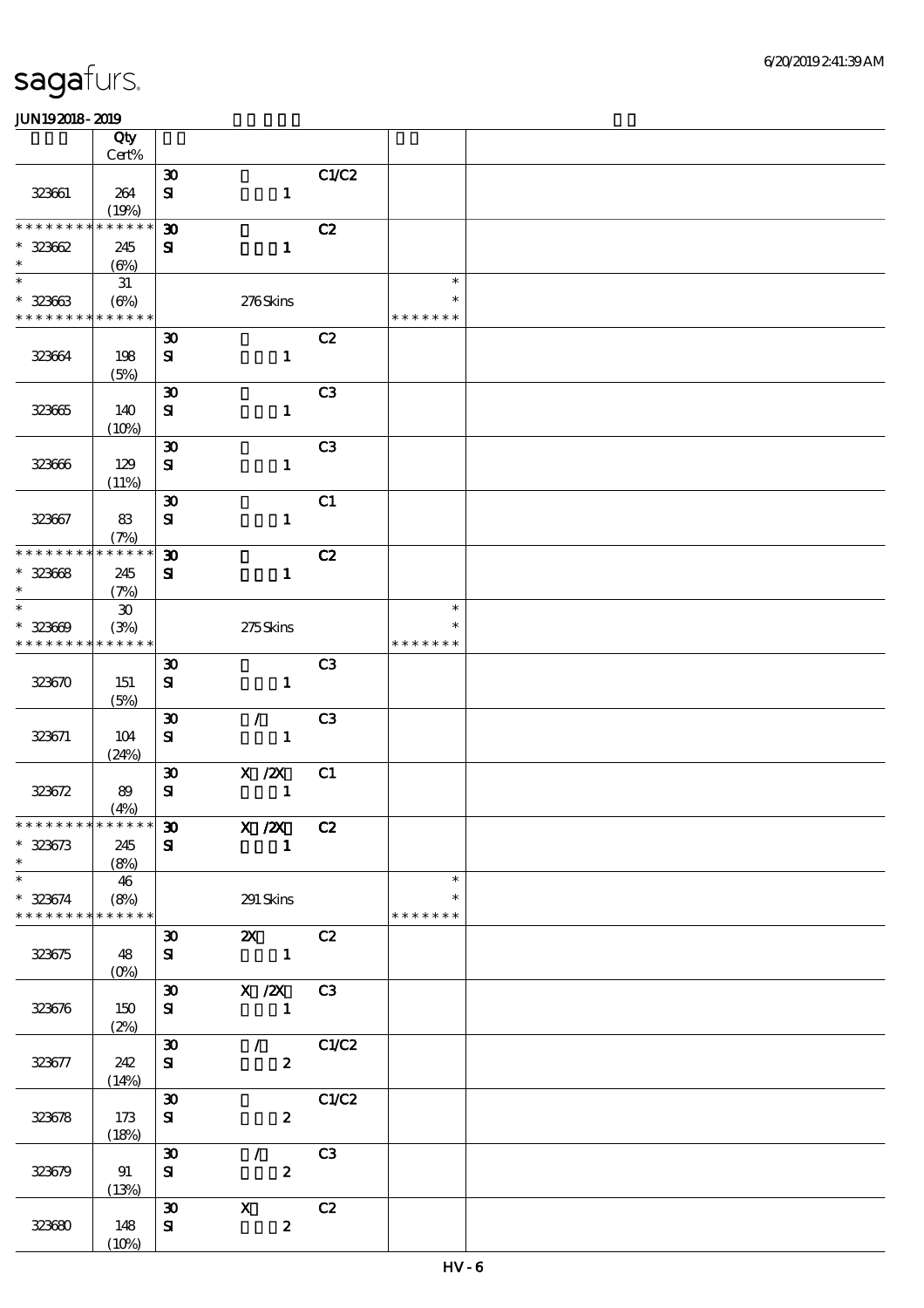|                                            | Qty              |                                             |                               |       |                  |  |
|--------------------------------------------|------------------|---------------------------------------------|-------------------------------|-------|------------------|--|
|                                            | $Cert\%$         |                                             |                               |       |                  |  |
| 323681                                     | 135              | $\boldsymbol{\mathfrak{D}}$<br>$\mathbf{I}$ | $\mathcal{L}$<br>$\mathbf{1}$ | C2    |                  |  |
|                                            | (9%)             |                                             |                               |       |                  |  |
|                                            |                  | $\boldsymbol{\mathfrak{D}}$                 | $\boldsymbol{X}$              | C2    |                  |  |
| 323682                                     | 194              | $\, {\bf I} \! {\bf B} \,$                  | $\mathbf{1}$                  |       |                  |  |
| * * * * * * * *                            | $(\Theta)$       |                                             |                               |       |                  |  |
|                                            | * * * * * *      | $\boldsymbol{\mathfrak{D}}$                 |                               | C2    |                  |  |
| $* 323683$<br>$\ast$                       | 245<br>(24%)     | $\mathbf{B}$                                | $\mathbf{1}$                  |       |                  |  |
| $*$                                        | 107              |                                             |                               |       | $\ast$           |  |
| $* 323684$                                 | (21%)            |                                             | 352Skins                      |       | $\ast$           |  |
| * * * * * * * * <mark>* * * * * *</mark> * |                  |                                             |                               |       | * * * * * * *    |  |
|                                            |                  | $\boldsymbol{\mathfrak{D}}$                 | $\mathbf{X}$                  | C1/C2 |                  |  |
| 323685                                     | 182              | <b>SAGA</b>                                 | $\mathbf{1}$                  |       |                  |  |
|                                            | (10%)            | $\infty$                                    |                               | C1    |                  |  |
| 323686                                     | 98               | <b>SAGA</b>                                 | $\mathbf{1}$                  |       |                  |  |
|                                            | (9%)             |                                             |                               |       |                  |  |
|                                            |                  | $\boldsymbol{\mathfrak{D}}$                 |                               | C1    |                  |  |
| 323687                                     | 63               | <b>SAGA</b>                                 | $\mathbf{1}$                  |       |                  |  |
|                                            | (12%)            | $\infty$                                    |                               | C1/C2 |                  |  |
| 323688                                     | 199              | <b>SAGA</b>                                 | $\mathbf{1}$                  |       |                  |  |
|                                            | (30%)            |                                             |                               |       |                  |  |
|                                            |                  | $\infty$                                    |                               | C2    |                  |  |
| 323689                                     | 241              | <b>SAGA</b>                                 | $\mathbf{1}$                  |       |                  |  |
|                                            | (22%)            |                                             |                               |       |                  |  |
| 323690                                     | 210              | $\infty$<br><b>SAGA</b>                     | $\mathbf{1}$                  | C2    |                  |  |
|                                            | (20%)            |                                             |                               |       |                  |  |
|                                            |                  | $\boldsymbol{\mathfrak{D}}$                 |                               | C3    |                  |  |
| 323691                                     | 96               | <b>SAGA</b>                                 | $\mathbf{1}$                  |       |                  |  |
| * * * * * * * * * * * * * * *              | (28%)            |                                             |                               |       |                  |  |
| $* 323692$                                 | 225              | $\boldsymbol{\mathfrak{D}}$<br><b>SAGA</b>  | $\mathbf{1}$                  | C1    |                  |  |
| $\ast$                                     | (16%)            |                                             |                               |       |                  |  |
| $*$                                        | 112              |                                             |                               |       | $\ast$           |  |
| $* 323603$                                 | (14%)            |                                             | 337Skins                      |       | $\ast$           |  |
| * * * * * * * *                            | * * * * * *      |                                             |                               |       | * * * * * * *    |  |
| * * * * * * *                              | * * * * * *      | 30 <sub>o</sub>                             |                               | C1    |                  |  |
| $* 323094$<br>$\ast$                       | 225<br>(32%)     | <b>SAGA</b>                                 | $\mathbf{1}$                  |       |                  |  |
| $\ast$                                     | 125              |                                             |                               |       | $\ast$           |  |
| $* 323005$                                 | (33%)            |                                             | 350Skins                      |       | $\ast$           |  |
| * * * * * * * *                            | * * * * * *      |                                             |                               |       | * * * * * * *    |  |
| * * * * * * *                              | * * * * * *      | $\boldsymbol{\mathfrak{D}}$                 |                               | C1    |                  |  |
| $* 323006$<br>$\ast$                       | 225<br>(21%)     | <b>SAGA</b>                                 | $\mathbf{1}$                  |       |                  |  |
| $\ast$                                     | 121              |                                             |                               |       | $\ast$           |  |
| $* 323007$                                 | (21%)            |                                             | 346Skins                      |       | $\ast$           |  |
| * * * * * * * * * * * * * *                |                  |                                             |                               |       | * * * * * * *    |  |
| * * * * * * * * * * * * * *                |                  | $\boldsymbol{\mathfrak{D}}$                 |                               | C2    |                  |  |
| $* 323008$<br>$\ast$                       | $225\,$<br>(25%) | <b>SAGA</b>                                 | $\mathbf{1}$                  |       |                  |  |
| $\ast$                                     |                  |                                             |                               |       | $\ast$           |  |
| $* 323000$                                 | 200              |                                             | $\boldsymbol{2}$              |       | $\ast$           |  |
| $\ast$                                     | (7%)             |                                             |                               |       | $\ast$           |  |
| $\ast$                                     |                  |                                             |                               |       | $\ast$           |  |
| $* 323700$<br>$\ast$                       | 200              |                                             | $\,3$                         |       | $\ast$<br>$\ast$ |  |
|                                            | (9%)             |                                             |                               |       |                  |  |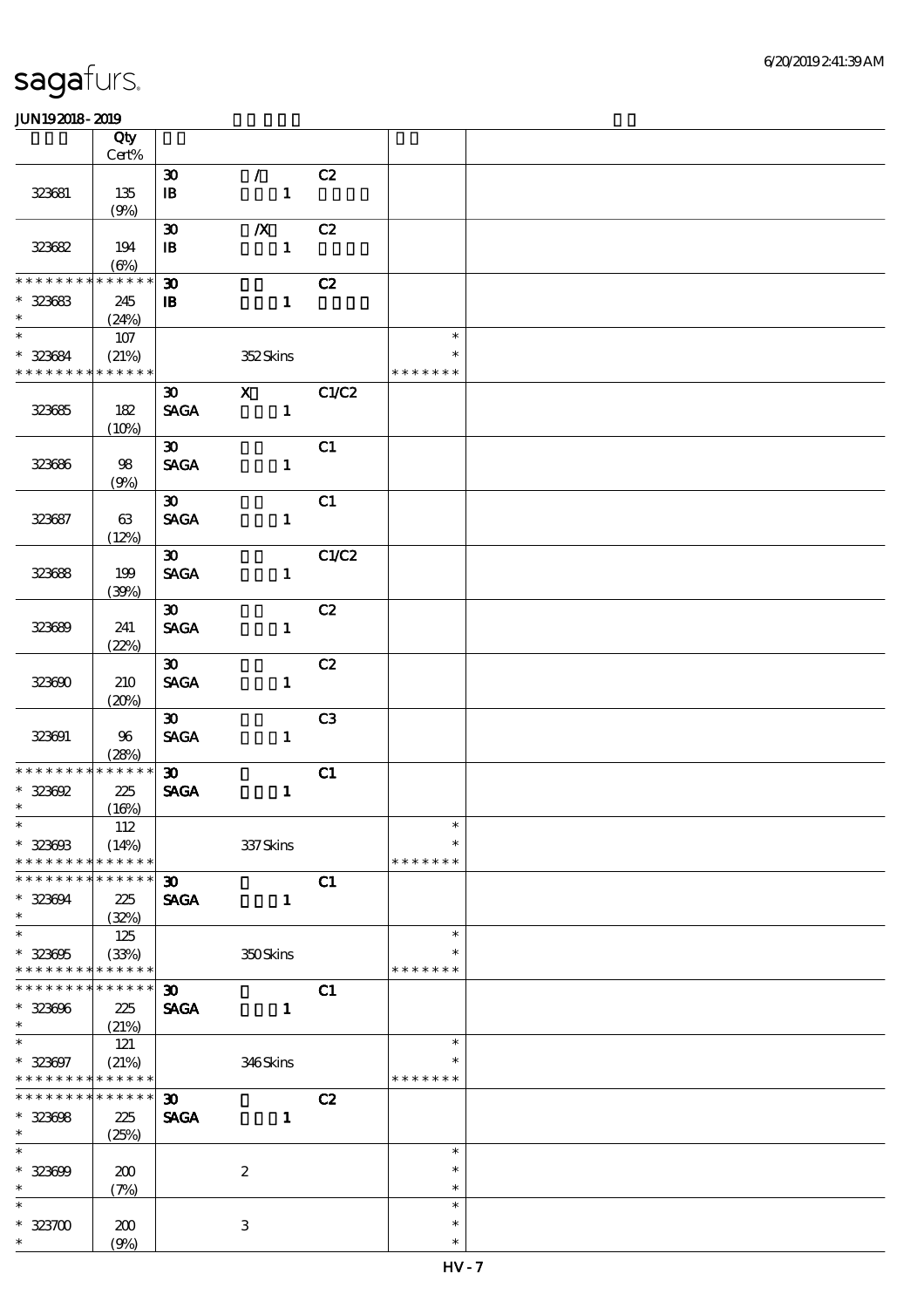|                               | Qty                  |                             |                  |                |                  |  |
|-------------------------------|----------------------|-----------------------------|------------------|----------------|------------------|--|
|                               | $Cert\%$             |                             |                  |                |                  |  |
| $\ast$                        | 139                  | $\boldsymbol{\mathfrak{D}}$ |                  | C2             | $\ast$<br>$\ast$ |  |
| $* 323701$<br>* * * * * * * * | (12%)<br>* * * * * * | <b>SAGA</b>                 | $\mathbf{1}$     |                | * * * * * * *    |  |
| * * * * * * * *               | * * * * * *          | $\boldsymbol{\mathfrak{D}}$ |                  | C2             |                  |  |
| $* 323702$                    | 225                  | <b>SAGA</b>                 | $\mathbf{1}$     |                |                  |  |
| $\ast$                        | (36%)                |                             |                  |                |                  |  |
| $\ast$                        |                      |                             |                  |                | $\ast$           |  |
| $* 323703$                    | 200                  |                             | $\boldsymbol{2}$ |                | $\ast$           |  |
| $\ast$                        | (29%)                |                             |                  |                | $\ast$           |  |
| $\overline{\ast}$             |                      |                             |                  |                | $\ast$           |  |
| $* 323704$                    | 200                  |                             | $\,3$            |                | $\ast$           |  |
| $\ast$                        | (33%)                |                             |                  |                | $\ast$           |  |
| $\overline{\ast}$             |                      |                             |                  |                | $\ast$           |  |
| $* 323705$                    | 200                  |                             | $\boldsymbol{4}$ |                | $\ast$           |  |
| $\ast$<br>$*$                 | (34%)                |                             |                  |                | $\ast$<br>$\ast$ |  |
|                               |                      |                             |                  |                | $\ast$           |  |
| $* 323706$<br>$\ast$          | 190<br>(36%)         |                             | $\bf 5$          |                | $\ast$           |  |
| $\ast$                        | ${\bf 54}$           |                             |                  |                | $\ast$           |  |
| $* 323707$                    | (37%)                |                             | 1089Skins        |                | $\ast$           |  |
| * * * * * * * *               | * * * * * *          |                             |                  |                | * * * * * * *    |  |
| * * * * * * *                 | * * * * * *          | $\boldsymbol{\mathfrak{D}}$ |                  | C2             |                  |  |
| $* 323708$                    | 225                  | <b>SAGA</b>                 | $\mathbf{1}$     |                |                  |  |
| $\ast$                        | (28%)                |                             |                  |                |                  |  |
| $\overline{\ast}$             |                      |                             |                  |                | $\ast$           |  |
| $* 323709$                    | 200                  |                             | $\boldsymbol{2}$ |                | $\ast$           |  |
| $\ast$                        | (21%)                |                             |                  |                | $\ast$           |  |
| $\overline{\ast}$             |                      |                             |                  |                | $\ast$           |  |
| $* 323710$                    | 200                  |                             | $\,3$            |                | $\ast$           |  |
| $\ast$                        | (13%)                |                             |                  |                | $\ast$           |  |
| $\ast$                        |                      |                             |                  |                | $\ast$           |  |
| $* 323711$<br>$\ast$          | 200                  |                             | $\boldsymbol{4}$ |                | $\ast$<br>$\ast$ |  |
| $\overline{\ast}$             | (32%)<br>$7\!3$      |                             |                  |                | $\ast$           |  |
| $* 323712$                    | (8%)                 |                             | 898Skins         |                | $\ast$           |  |
| * * * * * * * * * * * * * *   |                      |                             |                  |                | * * * * * * *    |  |
| * * * * * * * * * * * * * * * |                      | $\boldsymbol{\mathfrak{D}}$ |                  | C3             |                  |  |
| $* 323713$                    | 225                  | <b>SAGA</b>                 | $\mathbf{1}$     |                |                  |  |
| $\ast$                        | (16%)                |                             |                  |                |                  |  |
| $\ast$                        | 56                   |                             |                  |                | $\ast$           |  |
| $* 323714$                    | (19%)                |                             | $281\,$ Skins    |                | $\ast$           |  |
| * * * * * * * *               | * * * * * *          |                             |                  |                | * * * * * * *    |  |
| * * * * * * *                 | * * * * * *          | $\boldsymbol{\mathfrak{D}}$ |                  | C3             |                  |  |
| $* 323715$                    | 225                  | <b>SAGA</b>                 | $\mathbf{1}$     |                |                  |  |
| $\ast$<br>$\overline{\ast}$   | (34%)                |                             |                  |                | $\ast$           |  |
|                               | $51\,$               |                             |                  |                | ∗                |  |
| $* 323716$<br>* * * * * * * * | (30%)<br>* * * * * * |                             | 276Skins         |                | * * * * * * *    |  |
| * * * * * * * *               | * * * * * *          | $\boldsymbol{\mathfrak{D}}$ |                  | C <sub>3</sub> |                  |  |
| * 323717                      | 225                  | <b>SAGA</b>                 | $\mathbf{1}$     |                |                  |  |
| $\ast$                        | (28%)                |                             |                  |                |                  |  |
| $\overline{\phantom{0}}$      | 96                   |                             |                  |                | $\ast$           |  |
| $* 323718$                    | (20%)                |                             | $321$ Skins      |                | $\ast$           |  |
| * * * * * * * *               | * * * * * *          |                             |                  |                | * * * * * * *    |  |
|                               |                      | $\boldsymbol{\mathfrak{D}}$ |                  | C1             |                  |  |
| 323719                        | 231                  | <b>SAGA</b>                 | $\mathbf{1}$     |                |                  |  |
|                               | (12%)                |                             |                  |                |                  |  |
| * * * * * * *                 | * * * * * *          | $\boldsymbol{\mathfrak{D}}$ |                  | C1             |                  |  |
| $* 323720$                    | 225                  | <b>SAGA</b>                 | $\mathbf{1}$     |                |                  |  |
| $\ast$                        | (21%)                |                             |                  |                |                  |  |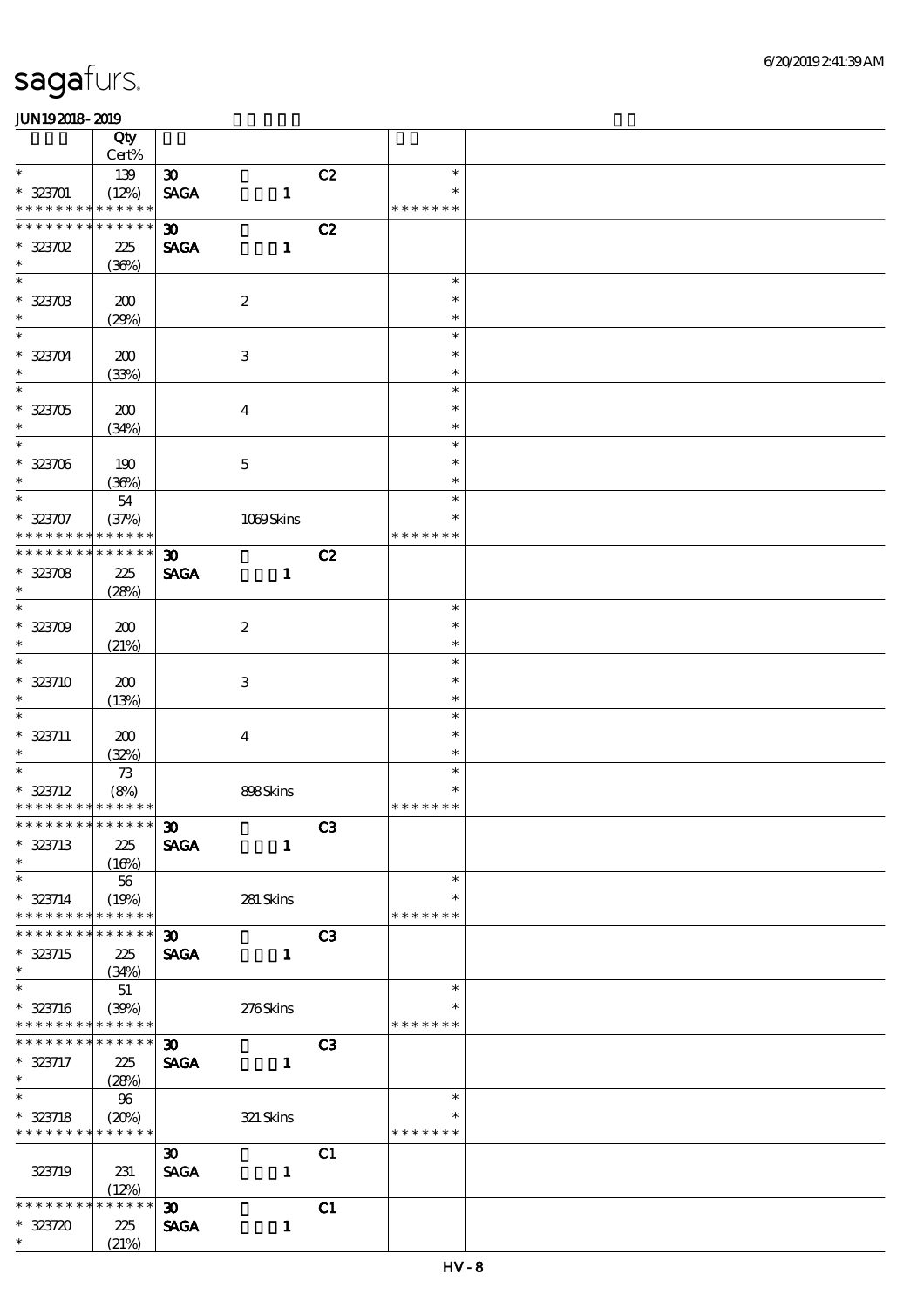|                                                            | Qty          |                                            |                  |                |                |                         |  |
|------------------------------------------------------------|--------------|--------------------------------------------|------------------|----------------|----------------|-------------------------|--|
|                                                            | Cert%        |                                            |                  |                |                |                         |  |
| $\ast$                                                     | 102          | $\boldsymbol{\mathfrak{D}}$                |                  |                | C1             | $\ast$<br>$\ast$        |  |
| $* 323721$<br>* * * * * * * * * * * * * *                  | (24%)        | <b>SAGA</b>                                |                  | $\mathbf{1}$   |                | * * * * * * *           |  |
| * * * * * * * * * * * * * *                                |              | $\boldsymbol{\mathfrak{D}}$                |                  |                | C2             |                         |  |
| $* 323722$                                                 | 225          | <b>SAGA</b>                                |                  | $\mathbf{1}$   |                |                         |  |
| $\ast$                                                     | (11%)        |                                            |                  |                |                |                         |  |
| $\overline{\ast}$                                          |              |                                            |                  |                |                | $\ast$                  |  |
| $* 323723$                                                 | 200          |                                            | $\boldsymbol{z}$ |                |                | $\ast$                  |  |
| $\ast$                                                     | (5%)         |                                            |                  |                |                | $\ast$                  |  |
| $\ast$                                                     | 139          |                                            |                  |                |                | $\ast$                  |  |
| $* 323724$                                                 | (12%)        |                                            | 564Skins         |                |                | $\ast$                  |  |
| * * * * * * * * * * * * * *<br>* * * * * * * * * * * * * * |              |                                            |                  |                |                | * * * * * * *           |  |
|                                                            |              | $\boldsymbol{\mathfrak{D}}$<br><b>SAGA</b> |                  |                | C2             |                         |  |
| $* 323725$<br>$\ast$                                       | 225<br>(23%) |                                            |                  | $\mathbf{1}$   |                |                         |  |
| $\overline{\phantom{0}}$                                   |              |                                            |                  |                |                | $\ast$                  |  |
| $* 323726$                                                 | 200          |                                            | $\boldsymbol{2}$ |                |                | $\ast$                  |  |
| $\ast$                                                     | (20%)        |                                            |                  |                |                | $\ast$                  |  |
| $\ast$                                                     |              |                                            |                  |                |                | $\ast$                  |  |
| $* 323727$                                                 | 200          |                                            | 3                |                |                | $\ast$                  |  |
| $\ast$                                                     | (30%)        |                                            |                  |                |                | $\ast$                  |  |
| $\overline{\ast}$                                          |              |                                            |                  |                |                | $\ast$                  |  |
| $* 323728$                                                 | 200          |                                            | $\overline{4}$   |                |                | $\ast$                  |  |
| $\ast$                                                     | (27%)        |                                            |                  |                |                | $\ast$                  |  |
| $\ast$                                                     | 131          |                                            |                  |                |                | $\ast$                  |  |
| $* 323729$                                                 | (20%)        |                                            | 956Skins         |                |                | ∗                       |  |
| * * * * * * * * * * * * * *                                |              |                                            |                  |                |                | * * * * * * *           |  |
| * * * * * * * *                                            | $******$     | $\boldsymbol{\mathfrak{D}}$                |                  |                | C2             |                         |  |
| $* 323730$<br>$\ast$                                       | 245          | <b>SAGA</b>                                |                  | $\mathbf{1}$   |                |                         |  |
| $\ast$                                                     | (12%)        |                                            |                  |                |                | $\ast$                  |  |
| $* 323731$                                                 | 200          |                                            | $\boldsymbol{2}$ |                |                | $\ast$                  |  |
| $\ast$                                                     | (10%)        |                                            |                  |                |                | $\ast$                  |  |
| $\ast$                                                     |              |                                            |                  |                |                | $\ast$                  |  |
| $* 323732$                                                 | 200          |                                            | $\,3$            |                |                | $\ast$                  |  |
| $\ast$                                                     | (9%)         |                                            |                  |                |                | $\ast$                  |  |
| $\ast$                                                     |              |                                            |                  |                |                | $\ast$                  |  |
| $* 323733$                                                 | 200          |                                            | $\bf{4}$         |                |                | $\ast$                  |  |
| $\ast$                                                     | (7%)         |                                            |                  |                |                | $\ast$                  |  |
| $\ast$                                                     | 201          |                                            |                  |                |                | $\ast$                  |  |
| $* 323734$                                                 | (4%)         |                                            | 1046Skins        |                |                | $\ast$                  |  |
| * * * * * * * *                                            | * * * * * *  |                                            |                  |                |                | * * * * * * *           |  |
|                                                            |              | $\boldsymbol{\mathfrak{D}}$                |                  |                | C <sub>3</sub> |                         |  |
| 323735                                                     | 213          | <b>SAGA</b>                                |                  | $\mathbf{1}$   |                |                         |  |
|                                                            | (13%)        | $\infty$                                   | $\mathbf{x}$     |                | C1             |                         |  |
| 323736                                                     | 117          | <b>SAGA</b>                                |                  | $\blacksquare$ |                |                         |  |
|                                                            | $(\Theta)$   |                                            |                  |                |                |                         |  |
|                                                            |              | $\boldsymbol{\mathfrak{D}}$                | $\mathbf{x}$     |                | C1             |                         |  |
| 323737                                                     | 195          | <b>SAGA</b>                                |                  | $\blacksquare$ |                |                         |  |
|                                                            | (10%)        |                                            |                  |                |                |                         |  |
|                                                            |              | $\infty$                                   | $\mathbf{x}$     |                | C1             |                         |  |
| 323738                                                     | 138          | <b>SAGA</b>                                |                  | $\blacksquare$ |                |                         |  |
|                                                            | (4%)         |                                            |                  |                |                |                         |  |
| * * * * * * *                                              | * * * * * *  | $\boldsymbol{\mathfrak{D}}$                | $\mathbf{x}$     |                | C2             |                         |  |
| $* 323739$                                                 | 225          | <b>SAGA</b>                                | $\frac{1}{2}$    |                |                |                         |  |
| $\ast$                                                     | (13%)        |                                            |                  |                |                |                         |  |
| $\ast$                                                     | 151          |                                            |                  |                |                | $\ast$                  |  |
| $* 323740$<br>* * * * * * * * * * * * * *                  | (7%)         |                                            | 376Skins         |                |                | $\ast$<br>* * * * * * * |  |
|                                                            |              |                                            |                  |                |                |                         |  |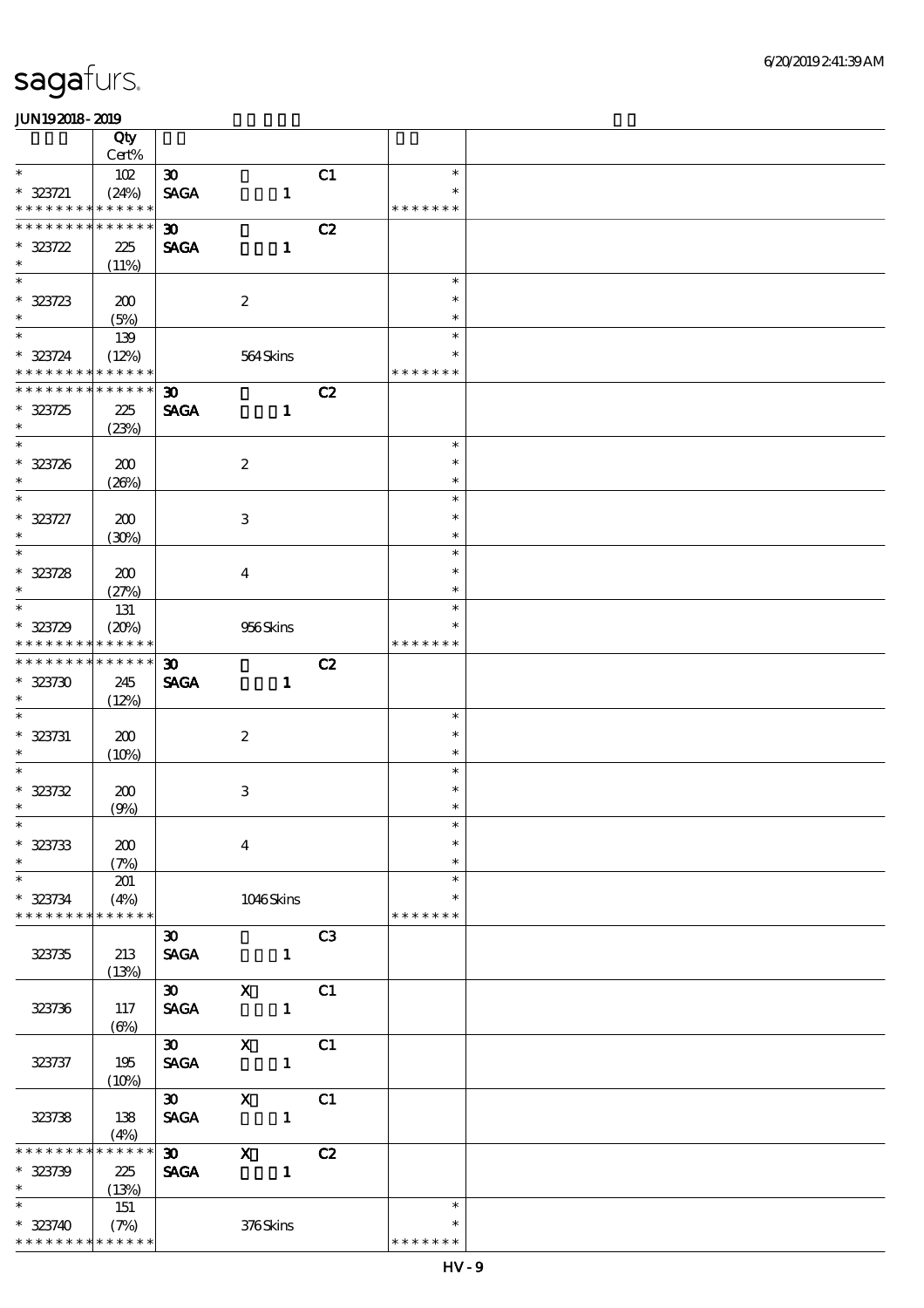|                             | Qty                 |                                |                           |                  |                |                  |  |
|-----------------------------|---------------------|--------------------------------|---------------------------|------------------|----------------|------------------|--|
|                             | $\mbox{Cert}\%$     |                                |                           |                  |                |                  |  |
| * * * * * * *               | * * * * * *         | $\boldsymbol{\mathfrak{D}}$    | $\mathbf{x}$              |                  | C2             |                  |  |
| $* 323741$                  | 225                 | <b>SAGA</b>                    |                           | $\mathbf{1}$     |                |                  |  |
| $\ast$                      | (15%)               |                                |                           |                  |                |                  |  |
| $\overline{\ast}$           |                     |                                |                           |                  |                | $\ast$           |  |
| $* 323742$                  | 200                 |                                | $\boldsymbol{2}$          |                  |                | $\ast$           |  |
| $\ast$                      | (18%)               |                                |                           |                  |                | $\ast$           |  |
| $\ast$                      | 220                 |                                |                           |                  |                | $\ast$           |  |
| $* 323743$                  | (15%)               |                                | 645Skins                  |                  |                | $\ast$           |  |
| * * * * * * * *             | * * * * * *         |                                |                           |                  |                | * * * * * * *    |  |
| * * * * * * *               | * * * * * *         | 30 <sub>o</sub>                | $\mathbf{x}$              |                  | C2             |                  |  |
| $* 323744$<br>$\ast$        | 225                 | <b>SAGA</b>                    |                           | $\mathbf{1}$     |                |                  |  |
|                             | (4%)                |                                |                           |                  |                | $\ast$           |  |
|                             |                     |                                |                           |                  |                |                  |  |
| $* 323745$<br>$\ast$        | 200                 |                                | $\boldsymbol{2}$          |                  |                | $\ast$           |  |
|                             | (4%)                |                                |                           |                  |                | $\ast$<br>$\ast$ |  |
|                             |                     |                                |                           |                  |                | $\ast$           |  |
| $* 323746$<br>$\ast$        | 200                 |                                | $\ensuremath{\mathbf{3}}$ |                  |                | $\ast$           |  |
| $\overline{\ast}$           | (7%)                |                                |                           |                  |                | $\ast$           |  |
| $* 323747$                  |                     |                                |                           |                  |                | $\ast$           |  |
| $\ast$                      | 200                 |                                | $\overline{4}$            |                  |                | $\ast$           |  |
| $\overline{\ast}$           | $(\Theta\%)$<br>175 |                                |                           |                  |                | $\ast$           |  |
| $* 323748$                  |                     |                                |                           |                  |                | $\ast$           |  |
| * * * * * * * *             | (1%)<br>* * * * * * |                                | $1000$ Skins              |                  |                | * * * * * * *    |  |
|                             |                     | $\boldsymbol{\mathfrak{D}}$    | $\mathbf{X}$              |                  | C3             |                  |  |
| 323749                      | 148                 | <b>SAGA</b>                    |                           | $\mathbf{1}$     |                |                  |  |
|                             | (11%)               |                                |                           |                  |                |                  |  |
|                             |                     | $\infty$                       | $\boldsymbol{\mathsf{z}}$ |                  | C1/C2          |                  |  |
| 323750                      | 191                 | <b>SAGA</b>                    |                           | $\mathbf{1}$     |                |                  |  |
|                             | (12%)               |                                |                           |                  |                |                  |  |
|                             |                     | $\boldsymbol{\mathfrak{D}}$    | $\boldsymbol{\mathsf{X}}$ |                  | C2             |                  |  |
| 323751                      | 102                 | <b>SAGA</b>                    |                           | $\mathbf{1}$     |                |                  |  |
|                             | (12%)               |                                |                           |                  |                |                  |  |
|                             |                     | 40'30                          |                           |                  | C <sub>4</sub> |                  |  |
| 323752                      | 160                 | $\operatorname{\mathsf{SAGA}}$ |                           | $\mathbf{1}$     |                |                  |  |
|                             | (7%)                |                                |                           |                  |                |                  |  |
|                             |                     | $\boldsymbol{\mathfrak{D}}$    |                           |                  | C4             |                  |  |
| 323753                      | 246                 | <b>SAGA</b>                    |                           | $\mathbf{1}$     |                |                  |  |
|                             | (27%)               |                                |                           |                  |                |                  |  |
|                             |                     | $\infty$                       |                           |                  | C1/C2          |                  |  |
| 323754                      | 204                 | <b>SAGA</b>                    |                           | $\boldsymbol{z}$ |                |                  |  |
|                             | (13%)               |                                |                           |                  |                |                  |  |
|                             |                     | $30-1$                         |                           |                  | C1/C2          |                  |  |
| 323755                      | 112                 | <b>SAGA</b>                    |                           | $\boldsymbol{z}$ |                |                  |  |
|                             | (53%)               |                                |                           |                  |                |                  |  |
| * * * * * * *               | * * * * * *         | $\infty$                       |                           |                  | C1             |                  |  |
| $* 323756$                  | 225                 | <b>SAGA</b>                    |                           | $\boldsymbol{z}$ |                |                  |  |
| $\ast$                      | (8%)                |                                |                           |                  |                |                  |  |
| $\overline{\phantom{0}}$    | 84                  |                                |                           |                  |                | $\ast$           |  |
| $* 323757$                  | (28%)               |                                | 309Skins                  |                  |                | *                |  |
| * * * * * * * * * * * * * * |                     |                                |                           |                  |                | * * * * * * *    |  |
|                             |                     | $\boldsymbol{\mathfrak{D}}$    |                           |                  | C1             |                  |  |
| 323758                      | 212                 | <b>SAGA</b>                    |                           | $\boldsymbol{z}$ |                |                  |  |
|                             | (46%)               |                                |                           |                  |                |                  |  |
| * * * * * * * *             | * * * * * *         | $\boldsymbol{\mathfrak{D}}$    |                           |                  | C2             |                  |  |
| $* 323759$                  | 225                 | $\pmb{\text{SAGA}}$            |                           | $\boldsymbol{z}$ |                |                  |  |
| $\ast$<br>$\ast$            | (12%)               |                                |                           |                  |                |                  |  |
|                             |                     |                                |                           |                  |                | $\ast$           |  |
| $* 323700$                  | 200                 |                                | $\boldsymbol{2}$          |                  |                | $\ast$           |  |
| $\ast$                      | (9%)                |                                |                           |                  |                | $\ast$           |  |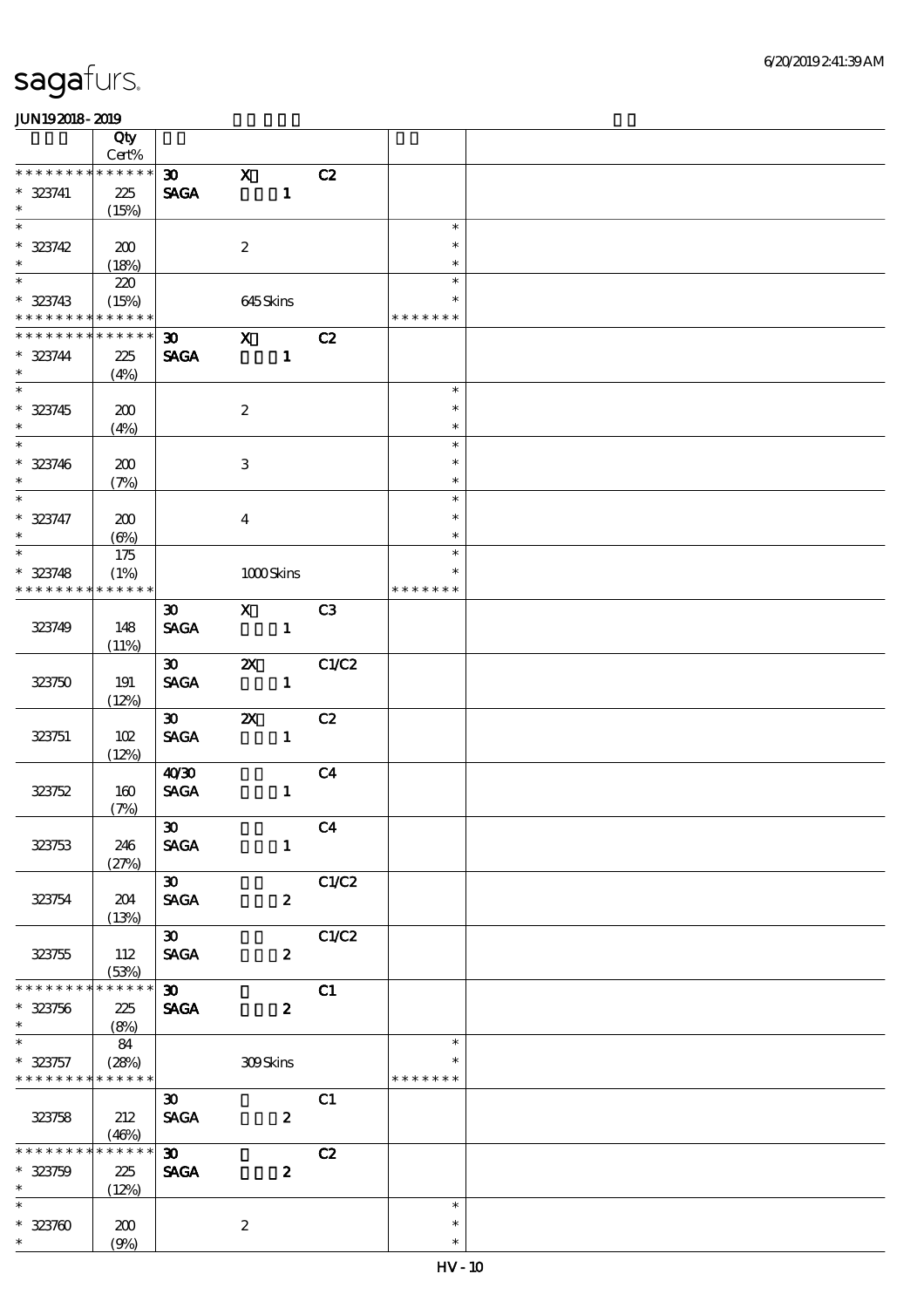|                                                            | Qty         |                             |                           |                |               |  |
|------------------------------------------------------------|-------------|-----------------------------|---------------------------|----------------|---------------|--|
|                                                            | Cert%       |                             |                           |                |               |  |
| $\ast$                                                     |             | $\boldsymbol{\mathfrak{D}}$ |                           | C2             | $\ast$        |  |
| $* 323761$                                                 | 200         | <b>SAGA</b>                 | $\boldsymbol{z}$          |                | $\ast$        |  |
| $\ast$                                                     | (16%)       |                             |                           |                | $\ast$        |  |
| $\ast$                                                     | 83          |                             |                           |                | $\ast$        |  |
| $* 323762$                                                 | (28%)       |                             | 708Skins                  |                | $\ast$        |  |
| * * * * * * * * * * * * * *                                |             |                             |                           |                | * * * * * * * |  |
| * * * * * * * * <mark>* * * * * *</mark> *                 |             | 30 <sub>o</sub>             |                           | C2             |               |  |
| $* 323763$                                                 | 225         | <b>SAGA</b>                 | $\boldsymbol{z}$          |                |               |  |
| $\ast$                                                     | (61%)       |                             |                           |                |               |  |
|                                                            | 197         |                             |                           |                | $\ast$        |  |
| * 323764                                                   | (46%)       |                             | 422Skins                  |                | $\ast$        |  |
| * * * * * * * * * * * * * *                                |             |                             |                           |                | * * * * * * * |  |
| * * * * * * * * * * * * * *                                |             | $\boldsymbol{\mathfrak{D}}$ | $\mathcal{L}$             | C <sub>3</sub> |               |  |
| $* 323765$                                                 | 225         | <b>SAGA</b>                 | $\boldsymbol{z}$          |                |               |  |
| $\ast$                                                     | (17%)       |                             |                           |                |               |  |
| $\overline{\phantom{0}}$                                   | 79          |                             |                           |                | $\ast$        |  |
| $* 323706$                                                 | (24%)       |                             | 304Skins                  |                | $\ast$        |  |
| * * * * * * * *                                            | * * * * * * |                             |                           |                | * * * * * * * |  |
|                                                            |             | $\boldsymbol{\mathfrak{D}}$ |                           | C1             |               |  |
| 323767                                                     | 202         | <b>SAGA</b>                 | $\boldsymbol{z}$          |                |               |  |
|                                                            | (13%)       |                             |                           |                |               |  |
|                                                            |             | $\boldsymbol{\mathfrak{D}}$ |                           | C1             |               |  |
| 323768                                                     | 228         | <b>SAGA</b>                 | $\boldsymbol{z}$          |                |               |  |
|                                                            | (47%)       |                             |                           |                |               |  |
| * * * * * * * *                                            | * * * * * * | 30 <sup>2</sup>             |                           | C2             |               |  |
| $* 323709$                                                 | 225         | <b>SAGA</b>                 | $\boldsymbol{z}$          |                |               |  |
| $\ast$                                                     | (12%)       |                             |                           |                |               |  |
| $\ast$                                                     |             |                             |                           |                | $\ast$        |  |
| $* 32370$                                                  | 180         |                             | $\boldsymbol{2}$          |                | $\ast$        |  |
| $\ast$                                                     | (10%)       |                             |                           |                | $\ast$        |  |
| $\ast$                                                     | 61          |                             |                           |                | $\ast$        |  |
| $* 323771$                                                 | (20%)       |                             | 466Skins                  |                | *             |  |
| * * * * * * * * * * * * * *<br>* * * * * * * * * * * * * * |             |                             |                           |                | * * * * * * * |  |
|                                                            |             | $\boldsymbol{\mathfrak{D}}$ |                           | C2             |               |  |
| $* 323772$<br>$\ast$                                       | 225         | <b>SAGA</b>                 | $\boldsymbol{z}$          |                |               |  |
| $*$                                                        | (56%)       |                             |                           |                | $\ast$        |  |
| $* 323773$                                                 |             |                             |                           |                | $\ast$        |  |
| $\ast$                                                     | 200         |                             | $\boldsymbol{2}$          |                | $\ast$        |  |
| $\ast$                                                     | (51%)<br>62 |                             |                           |                | $\ast$        |  |
| $* 323774$                                                 | (43%)       |                             | 487Skins                  |                | $\ast$        |  |
| * * * * * * * *                                            | * * * * * * |                             |                           |                | * * * * * * * |  |
|                                                            |             | $\boldsymbol{\mathfrak{D}}$ |                           | C3             |               |  |
| 323775                                                     | 201         | <b>SAGA</b>                 | $\boldsymbol{z}$          |                |               |  |
|                                                            | (19%)       |                             |                           |                |               |  |
|                                                            |             | $\boldsymbol{\mathfrak{D}}$ | $\mathbf{x}$              | C1             |               |  |
| 323776                                                     | 107         | <b>SAGA</b>                 | $\boldsymbol{z}$          |                |               |  |
|                                                            | (15%)       |                             |                           |                |               |  |
| * * * * * * * *                                            | * * * * * * | $\infty$                    | $\mathbf{X}$              | C2             |               |  |
| $* 323777$                                                 | 225         | <b>SAGA</b>                 | $\boldsymbol{z}$          |                |               |  |
| $*$                                                        | (15%)       |                             |                           |                |               |  |
| $\overline{\phantom{0}}$                                   | 106         |                             |                           |                | $\ast$        |  |
| $* 323778$                                                 | (16%)       |                             | $331$ Skins               |                | $\ast$        |  |
| * * * * * * * *                                            | * * * * * * |                             |                           |                | * * * * * * * |  |
|                                                            |             | $\boldsymbol{\mathfrak{D}}$ | $\mathbf{x}$              | C1/C2          |               |  |
| 323779                                                     | 72          | <b>SAGA</b>                 | $\boldsymbol{z}$          |                |               |  |
|                                                            | (15%)       |                             |                           |                |               |  |
|                                                            |             | $\infty$                    | $\boldsymbol{\mathsf{X}}$ | C1/C2          |               |  |
| 323780                                                     | 68          | <b>SAGA</b>                 | $\boldsymbol{z}$          |                |               |  |
|                                                            | (7%)        |                             |                           |                |               |  |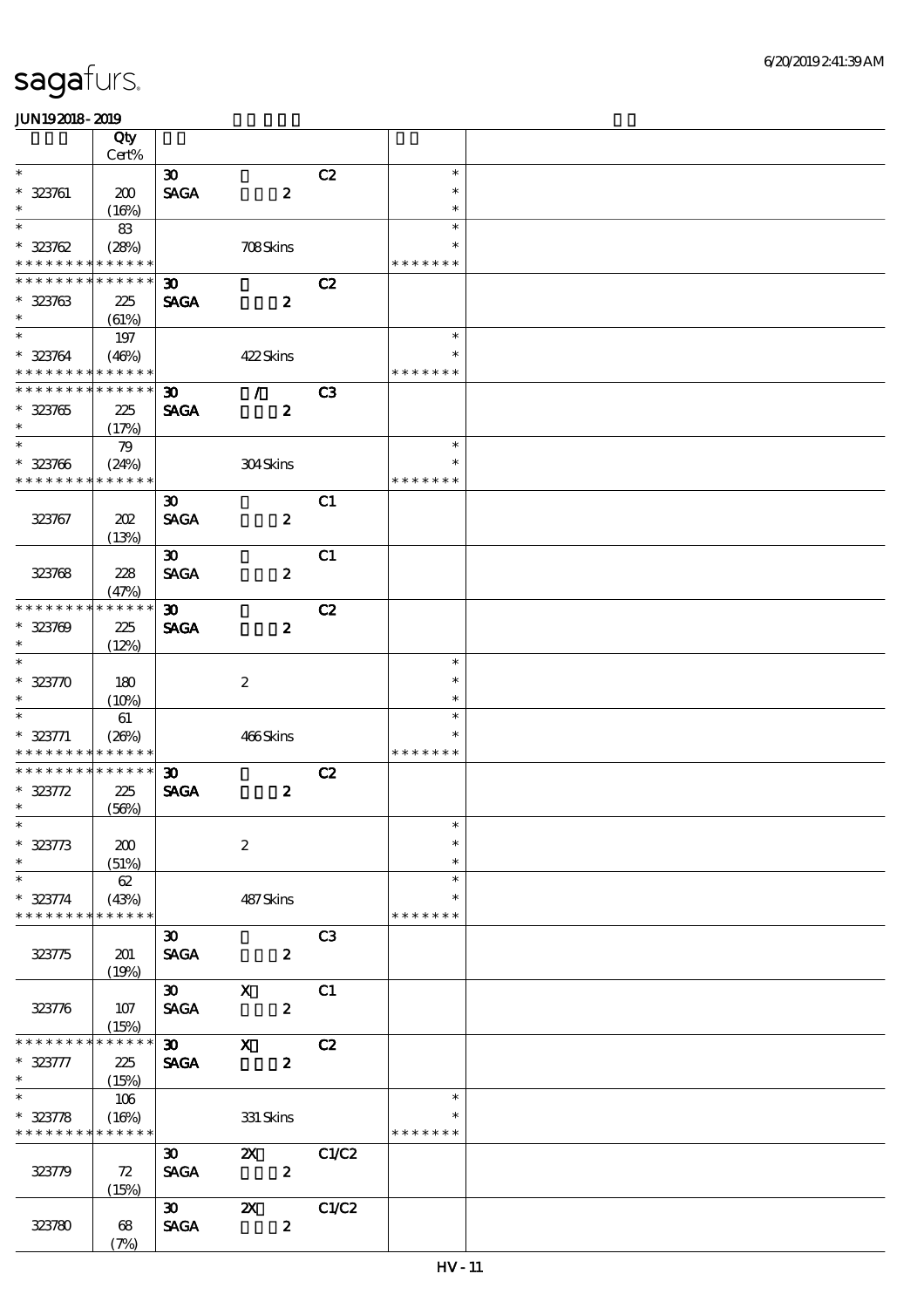|                               | Qty                  |                                            |                  |                |                         |  |
|-------------------------------|----------------------|--------------------------------------------|------------------|----------------|-------------------------|--|
|                               | Cert%                |                                            |                  |                |                         |  |
|                               |                      | $\infty$                                   | $X$ / $ZX$       | C3             |                         |  |
| 323781                        | 163                  | <b>SAGA</b>                                | $\boldsymbol{z}$ |                |                         |  |
|                               | (15%)                |                                            |                  |                |                         |  |
| 323782                        | 133                  | $\boldsymbol{\mathfrak{D}}$<br><b>SAGA</b> | $\mathbf{1}$     | C2<br>$CHA+1$  |                         |  |
|                               | (22%)                |                                            |                  |                |                         |  |
| * * * * * * * *               | * * * * * *          | $\boldsymbol{\mathfrak{D}}$                |                  | C2             |                         |  |
| $* 323783$                    | 225                  | IA                                         | $\mathbf{1}$     | WB1            |                         |  |
| $\ast$                        | (10%)                |                                            |                  |                |                         |  |
| $\ast$                        | 200                  |                                            |                  |                | $\ast$                  |  |
| $* 323784$                    | (6%)                 |                                            | 425Skins         |                |                         |  |
| * * * * * * * * * * * * * *   |                      |                                            |                  |                | * * * * * * *           |  |
|                               |                      | $\boldsymbol{\mathfrak{D}}$                |                  | C2             |                         |  |
| 323785                        | 107                  | IA                                         | $\mathbf{1}$     |                |                         |  |
|                               | (14%)                |                                            |                  |                |                         |  |
| ********                      | * * * * * *          | $\boldsymbol{\mathfrak{D}}$                |                  | C2             |                         |  |
| $* 323786$                    | 225                  | IA                                         | $\mathbf{1}$     |                |                         |  |
| $\ast$                        | (11%)                |                                            |                  |                |                         |  |
| $\overline{\ast}$             | 208                  |                                            |                  |                | $\ast$                  |  |
| $* 323787$<br>* * * * * * * * | (12%)<br>* * * * * * |                                            | 433Skins         |                | $\ast$<br>* * * * * * * |  |
| * * * * * * * *               | * * * * * *          |                                            |                  |                |                         |  |
|                               |                      | $\boldsymbol{\mathfrak{D}}$                | $\mathbf{1}$     | C2             |                         |  |
| $* 323788$<br>$\ast$          | 225<br>(9%)          | IA                                         |                  |                |                         |  |
| $\ast$                        | 61                   |                                            |                  |                | $\ast$                  |  |
| $* 323789$                    | (13%)                |                                            | 286Skins         |                | $\ast$                  |  |
| * * * * * * * *               | * * * * * *          |                                            |                  |                | * * * * * * *           |  |
|                               |                      | $\boldsymbol{\mathfrak{D}}$                | X / ZX           | C2             |                         |  |
| 323790                        | 179                  | IA                                         | $\mathbf{I}$     |                |                         |  |
|                               | (4%)                 |                                            |                  |                |                         |  |
| * * * * * * * *               | * * * * * *          | $\boldsymbol{\mathfrak{D}}$                |                  | C2             |                         |  |
| $* 323791$                    | 225                  | IA                                         | $\mathbf{1}$     |                |                         |  |
| $\ast$                        | (48%)                |                                            |                  |                |                         |  |
|                               |                      |                                            |                  |                | $\ast$                  |  |
| $* 323792$<br>$\ast$          | 200                  |                                            | $\boldsymbol{2}$ |                | $\ast$<br>$\ast$        |  |
| $*$                           | (35%)<br>148         |                                            |                  |                | $\ast$                  |  |
| $* 323798$                    | (23%)                |                                            | 573Skins         |                | $\ast$                  |  |
| * * * * * * * *               | * * * * * *          |                                            |                  |                | * * * * * * *           |  |
|                               |                      | $\boldsymbol{\mathfrak{D}}$                | X /              | C2             |                         |  |
| 323794                        | 72                   | IA                                         | $\boldsymbol{z}$ |                |                         |  |
|                               | (16%)                |                                            |                  |                |                         |  |
| * * * * * * * *               | * * * * * *          | $\boldsymbol{\mathfrak{D}}$                |                  | C2             |                         |  |
| $* 323795$                    | 225                  | IA                                         | $\boldsymbol{z}$ |                |                         |  |
| $\ast$                        | (21%)                |                                            |                  |                |                         |  |
| $\ast$                        |                      |                                            |                  |                | $\ast$                  |  |
| * 323796                      | 200                  |                                            | $\boldsymbol{2}$ |                | $\ast$                  |  |
| $\ast$                        | (20%)                |                                            |                  |                | $\ast$                  |  |
| $\ast$                        | 65                   |                                            |                  |                | $\ast$                  |  |
| $* 323797$<br>* * * * * * * * | (23%)<br>* * * * * * |                                            | 490Skins         |                | ∗<br>* * * * * * *      |  |
| * * * * * * *                 | * * * * * *          | $\boldsymbol{\mathfrak{D}}$                |                  | C2             |                         |  |
| $* 323798$                    | 225                  | IA                                         | $\boldsymbol{z}$ |                |                         |  |
| $\ast$                        | (20%)                |                                            |                  |                |                         |  |
| $\ast$                        | 165                  |                                            |                  |                | $\ast$                  |  |
| $* 323799$                    | (16%)                |                                            | 300Skins         |                | $\ast$                  |  |
| * * * * * * * *               | * * * * * *          |                                            |                  |                | * * * * * * *           |  |
|                               |                      | $\boldsymbol{\mathfrak{D}}$                | X / ZX           | C <sub>2</sub> |                         |  |
| 323800                        | 219                  | IA                                         | $\boldsymbol{z}$ |                |                         |  |
|                               | (15%)                |                                            |                  |                |                         |  |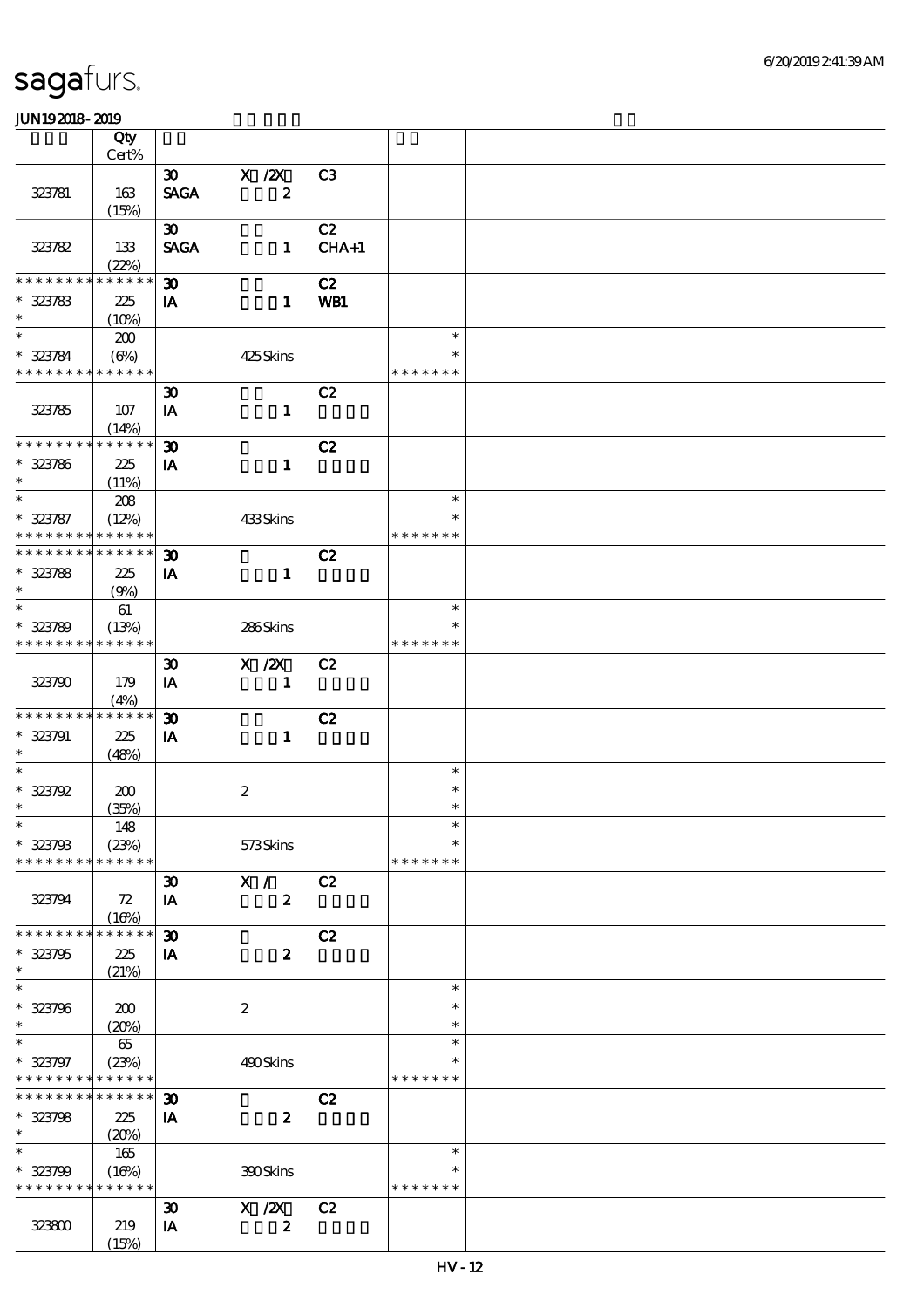|                             | Qty                        |                             |                           |       |               |  |
|-----------------------------|----------------------------|-----------------------------|---------------------------|-------|---------------|--|
|                             | $Cert\%$                   |                             |                           |       |               |  |
| $* * *$                     | * * * * * *                | $\boldsymbol{\mathfrak{D}}$ |                           | C2    |               |  |
| $* 32301$<br>$\ast$         | 225                        | $\mathbf{I} \mathbf{A}$     | $\boldsymbol{z}$          |       |               |  |
| $\ast$                      | (46%)                      |                             |                           |       | $\ast$        |  |
| $*$ 323802                  |                            |                             |                           |       | $\ast$        |  |
| $\ast$                      | 200<br>(64%)               |                             | $\boldsymbol{2}$          |       | $\ast$        |  |
| $\ast$                      | 71                         |                             |                           |       | $\ast$        |  |
| $* 323603$                  | $(\mathcal{X}\mathcal{Y})$ |                             | 496Skins                  |       | $\ast$        |  |
| * * * * * * * *             | * * * * * *                |                             |                           |       | * * * * * * * |  |
|                             |                            | $\boldsymbol{\mathfrak{D}}$ |                           | C1/C2 |               |  |
| 32304                       | 140                        | <b>SROY</b>                 | $\mathbf{1}$              |       |               |  |
|                             | (50%)                      |                             |                           |       |               |  |
|                             |                            | $\boldsymbol{\mathfrak{D}}$ |                           | C1    |               |  |
| 32305                       | 206                        | <b>SROY</b>                 | $\mathbf{1}$              |       |               |  |
|                             | (49%)                      |                             |                           |       |               |  |
|                             |                            | $\boldsymbol{\mathfrak{D}}$ |                           | C1    |               |  |
| 32306                       | 205                        | <b>SROY</b>                 | $\mathbf{1}$              |       |               |  |
|                             | (37%)                      |                             |                           |       |               |  |
| * * * * * * * *             | * * * * * *                | $\boldsymbol{\mathfrak{D}}$ |                           | C1/C2 |               |  |
| $* 323807$                  | 205                        | <b>SROY</b>                 | $\mathbf{1}$              |       |               |  |
| $\ast$                      | (31%)                      |                             |                           |       |               |  |
| $\ast$                      | 45                         |                             |                           |       | $\ast$        |  |
| $* 32308$                   | (20%)                      |                             | 250Skins                  |       | $\ast$        |  |
| * * * * * * * *             | * * * * * *                |                             |                           |       | * * * * * * * |  |
| * * * * * * *               | * * * * * *                | $\boldsymbol{\mathfrak{D}}$ |                           | C2    |               |  |
| $* 32300$                   | 205                        | <b>SROY</b>                 | $\mathbf{1}$              |       |               |  |
| $\ast$                      | (40%)                      |                             |                           |       |               |  |
| $\ast$                      |                            |                             |                           |       | $\ast$        |  |
| $* 323810$                  | 180                        |                             | $\boldsymbol{2}$          |       | $\ast$        |  |
| $\ast$                      | (42%)                      |                             |                           |       | $\ast$        |  |
| $\ast$                      |                            |                             |                           |       | $\ast$        |  |
| * 323811                    | 180                        |                             | $\ensuremath{\mathsf{3}}$ |       | $\ast$        |  |
| $\ast$                      | (49%)                      |                             |                           |       | $\ast$        |  |
| $\ast$                      | 129                        |                             |                           |       | $\ast$        |  |
| * 323812                    | (48%)                      |                             | 694Skins                  |       | $\ast$        |  |
| * * * * * * * * * * * * * * |                            |                             |                           |       | * * * * * * * |  |
|                             |                            | $\boldsymbol{\mathfrak{D}}$ |                           | C3    |               |  |
| 323813                      | 120                        | <b>SROY</b>                 | $\mathbf{1}$              |       |               |  |
|                             | (34%)                      |                             | $\mathcal{L}$             |       |               |  |
|                             |                            | $\infty$                    |                           | C3    |               |  |
| 323814                      | 191<br>(49%)               | <b>SROY</b>                 | $\mathbf{1}$              |       |               |  |
| * * * * * * * *             | * * * * * *                | $\infty$                    |                           | C3    |               |  |
| * 323815                    | 205                        | <b>SROY</b>                 | $\mathbf{1}$              |       |               |  |
| $\ast$                      | (34%)                      |                             |                           |       |               |  |
| $\ast$                      | 136                        |                             |                           |       | $\ast$        |  |
| $* 323816$                  | (35%)                      |                             | $341\,$ Skins             |       | $\ast$        |  |
| * * * * * * * *             | * * * * * *                |                             |                           |       | * * * * * * * |  |
|                             |                            | $\boldsymbol{\mathfrak{D}}$ |                           | C1    |               |  |
| 323817                      | 124                        | <b>SROY</b>                 | $\mathbf{1}$              |       |               |  |
|                             | (47%)                      |                             |                           |       |               |  |
|                             |                            | $\infty$                    |                           | C1/C2 |               |  |
| 323818                      | 153                        | <b>SROY</b>                 | $\mathbf{1}$              |       |               |  |
|                             | (28%)                      |                             |                           |       |               |  |
| * * * * * * *               | * * * * * *                | $\boldsymbol{\mathfrak{D}}$ |                           | C2    |               |  |
| * 323819                    | 205                        | <b>SROY</b>                 | $\mathbf{1}$              |       |               |  |
| $\ast$                      | (33%)                      |                             |                           |       |               |  |
| $\ast$                      |                            |                             |                           |       | $\ast$        |  |
| $* 323820$                  | 180                        |                             | $\boldsymbol{2}$          |       | $\ast$        |  |
| $\ast$                      | (43%)                      |                             |                           |       | $\ast$        |  |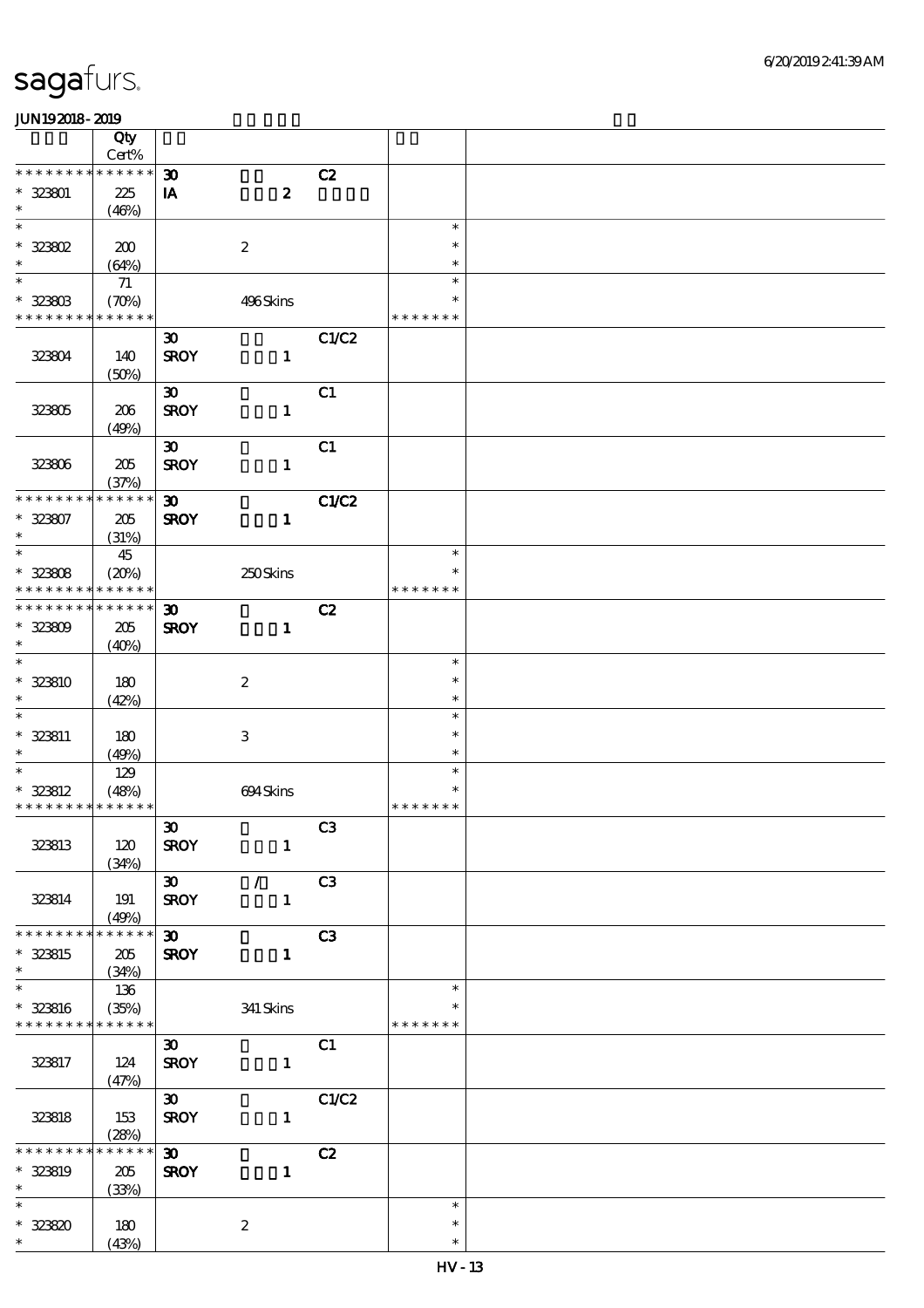|                             | Qty          |                             |                           |       |               |  |
|-----------------------------|--------------|-----------------------------|---------------------------|-------|---------------|--|
|                             | Cert%        |                             |                           |       |               |  |
| $\ast$                      | 132          | $\boldsymbol{\mathfrak{D}}$ |                           | C2    | $\ast$        |  |
| $* 323821$                  | (36%)        | <b>SROY</b>                 | $\mathbf{1}$              |       | $\ast$        |  |
| * * * * * * * *             | * * * * * *  |                             |                           |       | * * * * * * * |  |
|                             |              | $\boldsymbol{\mathfrak{D}}$ | $\mathbf X$               | C1    |               |  |
| 323822                      | 152          | <b>SROY</b>                 | $\mathbf{1}$              |       |               |  |
|                             | (9%)         |                             |                           |       |               |  |
| * * * * * * * *             | * * * * * *  | $\infty$                    | $\boldsymbol{\mathsf{X}}$ | C1/C2 |               |  |
| $* 323823$                  | 205          | <b>SROY</b>                 | $\mathbf{1}$              |       |               |  |
| $\ast$                      | (33%)        |                             |                           |       |               |  |
| $\ast$                      | 182          |                             |                           |       | $\ast$        |  |
| * 323824                    | (31%)        |                             | 387Skins                  |       | ∗             |  |
| * * * * * * * * * * * * * * |              |                             |                           |       | * * * * * * * |  |
|                             |              | $\boldsymbol{\mathfrak{D}}$ |                           | C1    |               |  |
| 323825                      | 211          | <b>SROY</b>                 | $\boldsymbol{z}$          |       |               |  |
|                             | (23%)        |                             |                           |       |               |  |
|                             |              | $\boldsymbol{\mathfrak{D}}$ |                           | C1    |               |  |
| 323826                      | 165          | <b>SROY</b>                 | $\boldsymbol{z}$          |       |               |  |
|                             | (46%)        |                             |                           |       |               |  |
| * * * * * * * *             | * * * * * *  | $\boldsymbol{\mathfrak{D}}$ |                           | C2    |               |  |
| $* 323827$                  | 205          | <b>SROY</b>                 | $\boldsymbol{z}$          |       |               |  |
| $\ast$                      | (21%)        |                             |                           |       |               |  |
| $\ast$                      | 39           |                             |                           |       | $\ast$        |  |
| $* 323828$                  | (23%)        |                             | 244Skins                  |       | $\ast$        |  |
| * * * * * * * *             | * * * * * *  |                             |                           |       | * * * * * * * |  |
| * * * * * * * *             | * * * * * *  | 30 <sub>o</sub>             |                           | C2    |               |  |
| $* 323829$                  | 195          | <b>SROY</b>                 | $\boldsymbol{z}$          |       |               |  |
| $\ast$                      | (51%)        |                             |                           |       |               |  |
| $\overline{\ast}$           | $5\!2$       |                             |                           |       | $\ast$        |  |
| $* 32330$                   | (42%)        |                             | 247Skins                  |       | *             |  |
| * * * * * * * * * * * * * * |              |                             |                           |       | * * * * * * * |  |
|                             |              | $\boldsymbol{\mathfrak{D}}$ |                           | C1    |               |  |
| 323831                      | 137          | <b>SROY</b>                 | $\boldsymbol{z}$          |       |               |  |
|                             | (56%)        |                             |                           |       |               |  |
|                             |              | $\boldsymbol{\mathfrak{D}}$ |                           | C1/C2 |               |  |
| 323832                      | 132          | <b>SROY</b>                 | $\boldsymbol{z}$          |       |               |  |
|                             | (21%)        |                             |                           |       |               |  |
| **************** 30         |              |                             |                           | C2    |               |  |
| $* 32333$<br>$\ast$         | 205          | <b>SROY</b>                 | $\boldsymbol{z}$          |       |               |  |
| $\ast$                      | (60%)        |                             |                           |       | $\ast$        |  |
| $* 323834$                  | 100<br>(46%) |                             | 305Skins                  |       | $\ast$        |  |
| * * * * * * * *             | * * * * * *  |                             |                           |       | * * * * * * * |  |
|                             |              | $\boldsymbol{\mathfrak{D}}$ |                           | C2    |               |  |
| 32335                       | 72           | ${\bf s}$                   | $\mathbf{1}$              |       |               |  |
|                             | (30%)        |                             |                           |       |               |  |
|                             |              | $\boldsymbol{\mathfrak{D}}$ |                           | C2    |               |  |
| 32336                       | 97           | ${\bf s}$                   | $\mathbf{1}$              |       |               |  |
|                             | (19%)        |                             |                           |       |               |  |
|                             |              | $\boldsymbol{\mathfrak{D}}$ |                           | C1    |               |  |
| 323837                      | 105          | ${\bf s}$                   | $\mathbf{1}$              |       |               |  |
|                             | (7%)         |                             |                           |       |               |  |
|                             |              | $\boldsymbol{\mathsf{20}}$  |                           | C1/C2 |               |  |
| 323838                      | 301          | ${\bf s}$                   | $\mathbf{1}$              |       |               |  |
|                             | (17%)        |                             |                           |       |               |  |
|                             |              | $\boldsymbol{\mathfrak{D}}$ |                           | C1/C2 |               |  |
| 32339                       | 209          | ${\bf s}$                   | $\mathbf{1}$              |       |               |  |
|                             | (8%)         |                             |                           |       |               |  |
| * * * * * *                 | * * * * * *  | $\boldsymbol{\mathbf{z}}$   |                           | C2    |               |  |
| $* 323340$                  | 285          | ${\bf s}$                   | $\mathbf{1}$              |       |               |  |
| $\ast$                      | (9%)         |                             |                           |       |               |  |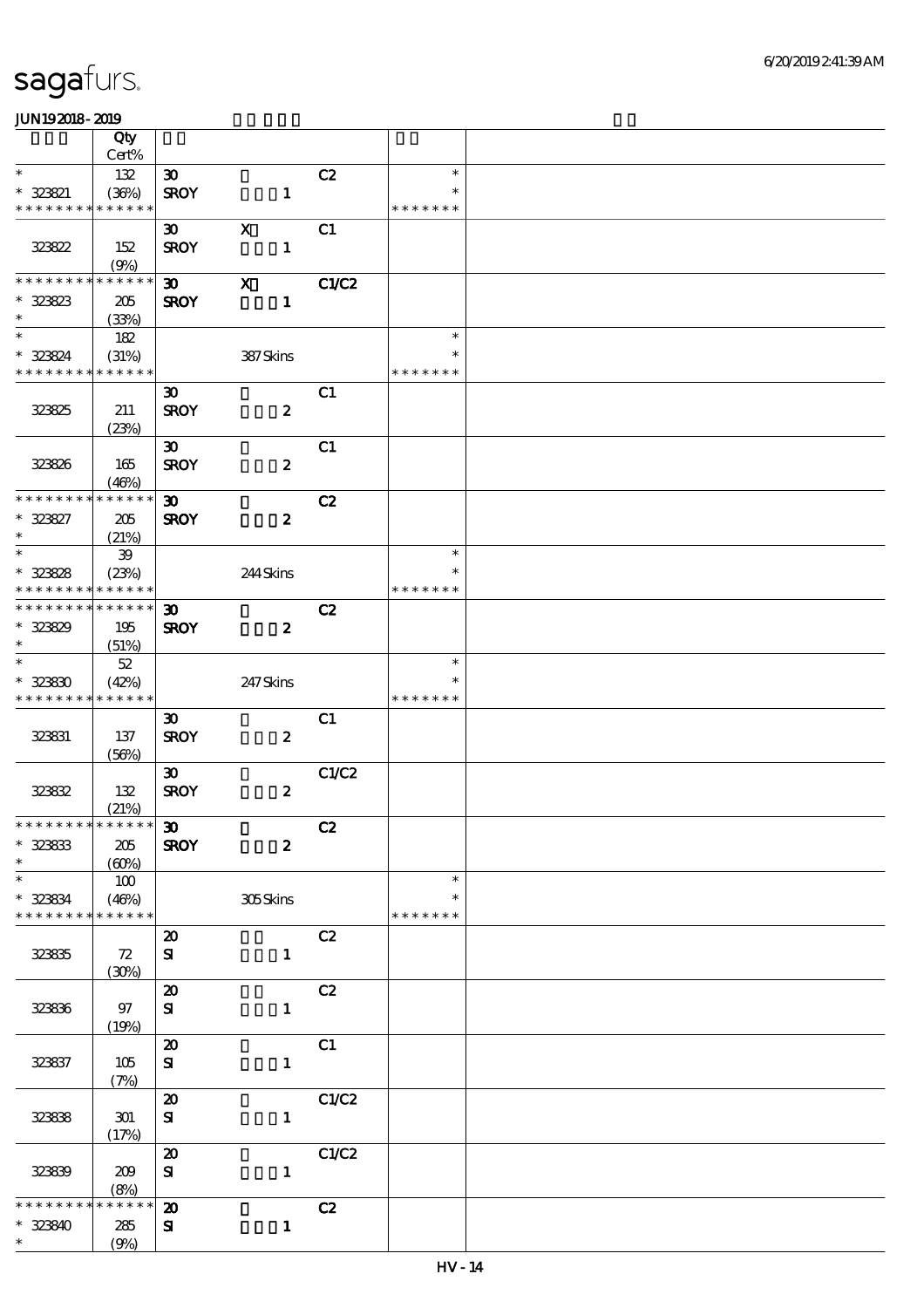|                               | Qty<br>$Cert\%$      |                                         |                           |                |                         |  |
|-------------------------------|----------------------|-----------------------------------------|---------------------------|----------------|-------------------------|--|
| $\ast$                        | 71                   | $\boldsymbol{\mathsf{20}}$              |                           | C2             | $\ast$                  |  |
| $* 323841$<br>* * * * * * * * | (5%)<br>* * * * * *  | $\mathbf{S}$                            | $\mathbf{1}$              |                | $\ast$<br>* * * * * * * |  |
|                               |                      |                                         |                           | C <sub>3</sub> |                         |  |
| 323842                        | 145                  | $\boldsymbol{\mathsf{20}}$<br>${\bf s}$ | $\mathbf{1}$              |                |                         |  |
|                               | (40%)                | $\boldsymbol{\mathsf{20}}$              |                           | C1             |                         |  |
| 323843                        | 119<br>(10%)         | ${\bf S\!I}$                            | $\mathbf{1}$              |                |                         |  |
|                               |                      | $\boldsymbol{\mathsf{20}}$              |                           | C1             |                         |  |
| 323844                        | 125<br>(5%)          | $\mathbf{S}$                            | $\mathbf{1}$              |                |                         |  |
|                               |                      | $\boldsymbol{\mathsf{20}}$              |                           | C1/C2          |                         |  |
| 323845                        | 279<br>(4%)          | ${\bf s}$                               | $\mathbf{1}$              |                |                         |  |
| * * * * * * * *               | * * * * * *          | $\boldsymbol{\mathsf{20}}$              |                           | C2             |                         |  |
| * 323846<br>$\ast$            | 285<br>(8%)          | ${\bf s}$                               | $\mathbf{1}$              |                |                         |  |
| $\ast$                        | ${\bf 33}$           |                                         |                           |                | $\ast$                  |  |
| * 323847<br>* * * * * * * *   | (15%)<br>* * * * * * |                                         | 318Skins                  |                | $\ast$<br>* * * * * * * |  |
| * * * * * * * *               | * * * * * *          | $\boldsymbol{\mathbf{z}}$               |                           | C2             |                         |  |
| $* 323848$                    | 285                  | ${\bf s}$                               | $\mathbf{1}$              |                |                         |  |
| $\ast$<br>$\ast$              | (3%)                 |                                         |                           |                |                         |  |
| * 323849                      | $63\,$               |                                         |                           |                | $\ast$<br>$\ast$        |  |
| * * * * * * * *               | (1%)<br>* * * * * *  |                                         | 348Skins                  |                | * * * * * * *           |  |
|                               |                      | $\boldsymbol{\mathsf{20}}$              |                           | C <sub>3</sub> |                         |  |
| 323850                        | 153<br>(16%)         | $\bf S$                                 | $\mathbf{1}$              |                |                         |  |
|                               |                      | $\boldsymbol{\mathbf{z}}$               | $\boldsymbol{\mathsf{X}}$ | C1             |                         |  |
| 323851                        | 137<br>(1%)          | ${\bf s}$                               | $\mathbf{1}$              |                |                         |  |
|                               |                      | $\pmb{\mathcal{Z}}$                     | $\mathbf X$               | C1             |                         |  |
| 32352                         | 124                  | $\mathbf{S}$                            | $\mathbf{1}$              |                |                         |  |
|                               | (8%)                 |                                         |                           |                |                         |  |
|                               |                      | $\boldsymbol{\mathfrak{D}}$             | $\mathbf{X}$              | C1/C2          |                         |  |
| 323653                        | 263<br>(2%)          | ${\bf s}$                               | $\mathbf{1}$              |                |                         |  |
| * * * * * * * *               | * * * * * *          | $\boldsymbol{\mathfrak{D}}$             | $\overline{X}$<br>C2      |                |                         |  |
| * 323854<br>$\ast$            | 285<br>(4%)          | ${\bf s}$                               | $\mathbf{1}$              |                |                         |  |
| $\ast$                        | 31                   |                                         |                           |                | $\ast$                  |  |
| $* 32365$<br>* * * * * * * *  | (3%)<br>******       |                                         | 316Skins                  |                | *<br>* * * * * * *      |  |
|                               |                      | $\boldsymbol{\mathfrak{D}}$             | $X$ $C2$                  |                |                         |  |
| 32356                         | 284<br>(4%)          | ${\bf s}$                               | $\sim$ $\sim$ 1           |                |                         |  |
|                               |                      | $\boldsymbol{\mathfrak{D}}$             | $X$ C3                    |                |                         |  |
| 323857                        | 118<br>(7%)          | ${\bf s}$                               | $\blacksquare$            |                |                         |  |
|                               |                      | $\boldsymbol{\mathsf{20}}$              | <b>2X</b> C <sub>2</sub>  |                |                         |  |
| 32358                         | $56\,$<br>(10%)      | ${\bf s}$                               | $\mathbf{1}^-$            |                |                         |  |
|                               |                      | $\boldsymbol{\mathfrak{D}}$             |                           | C1/C2          |                         |  |
| 323859                        | 182                  | ${\bf s}$                               | $\boldsymbol{z}$          |                |                         |  |
|                               | (12%)                |                                         |                           |                |                         |  |
|                               |                      | $\boldsymbol{\mathbf{z}}$               |                           | C1/C2          |                         |  |
| 323800                        | 146<br>(10%)         | ${\bf s}$                               | $\boldsymbol{z}$          |                |                         |  |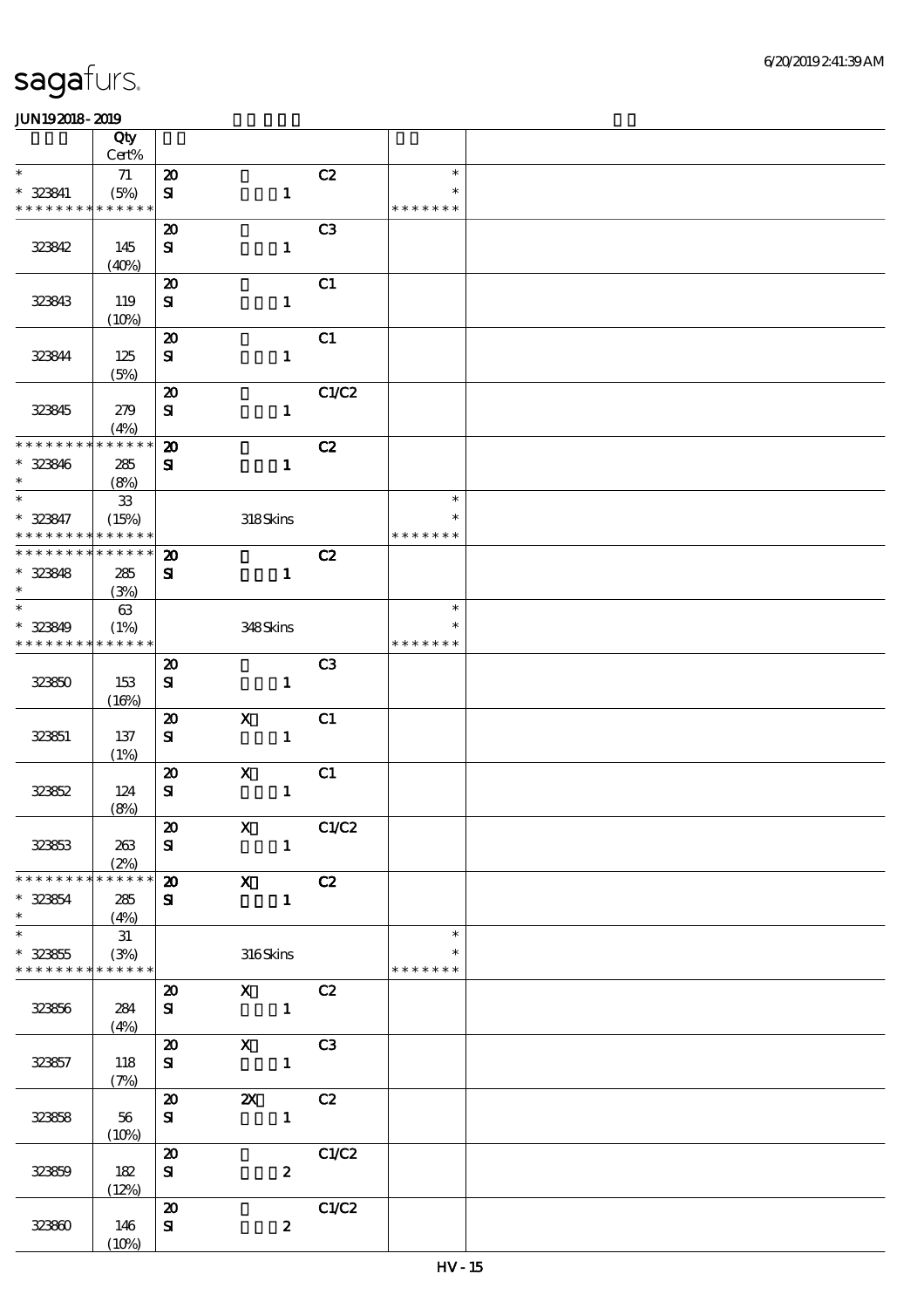|                    | Qty<br>$Cert\%$   |                                          |                                                 |             |                  |  |
|--------------------|-------------------|------------------------------------------|-------------------------------------------------|-------------|------------------|--|
|                    |                   |                                          |                                                 | C3          |                  |  |
| 32361              | 105<br>(12%)      | $\boldsymbol{\mathfrak{D}}$<br>${\bf s}$ | $\mathcal{A}^{\mathcal{A}}$<br>$\boldsymbol{z}$ |             |                  |  |
|                    |                   | $\boldsymbol{\mathfrak{D}}$              | $\mathbf{X}$                                    | C1/C2       |                  |  |
| 32362              | 114<br>(3%)       | ${\bf s}$                                | $\boldsymbol{2}$                                |             |                  |  |
|                    |                   | $\boldsymbol{\mathfrak{D}}$              | $\boldsymbol{X}$                                | C2          |                  |  |
| 32363              | 123<br>$(\Theta)$ | $\mathbf{B}$                             | $\mathbf{1}$                                    |             |                  |  |
|                    |                   | $\boldsymbol{\mathfrak{D}}$              |                                                 | C2          |                  |  |
| 32364              | 125<br>(8%)       | $\mathbf{B}$                             | $\mathbf{1}$                                    |             |                  |  |
|                    |                   | $\boldsymbol{\mathfrak{D}}$              |                                                 | C1/C2       |                  |  |
| 32365              | 261<br>(23%)      | <b>SAGA</b>                              | $\mathbf{1}$                                    |             |                  |  |
|                    |                   | $\boldsymbol{\omega}$                    |                                                 | C1/C2       |                  |  |
| 323866             | $95\,$<br>(45%)   | <b>SAGA</b>                              | $\mathbf{1}$                                    |             |                  |  |
|                    |                   | $\boldsymbol{\mathsf{20}}$               |                                                 | CLC2        |                  |  |
| 323867             | 237<br>(25%)      | <b>SAGA</b>                              |                                                 | $1$ and $1$ |                  |  |
|                    |                   | $\boldsymbol{\omega}$                    |                                                 | C3          |                  |  |
| 32368              | 121               | <b>SAGA</b>                              | $\mathbf{1}$                                    |             |                  |  |
|                    | (14%)             |                                          |                                                 |             |                  |  |
|                    |                   | $\boldsymbol{\mathsf{20}}$               |                                                 | C3          |                  |  |
| 323869             | 117<br>(20%)      | <b>SAGA</b>                              | $\mathbf{1}$                                    |             |                  |  |
|                    |                   | $\boldsymbol{\omega}$                    |                                                 | C1          |                  |  |
| 323870             | 148               | <b>SAGA</b>                              | $\mathbf{1}$                                    |             |                  |  |
|                    | (14%)             |                                          |                                                 |             |                  |  |
|                    |                   | $\boldsymbol{\mathfrak{D}}$              |                                                 | C1          |                  |  |
| 323871             | 161               | <b>SAGA</b>                              | $\mathbf{1}$                                    |             |                  |  |
|                    | (24%)             | $\boldsymbol{\mathfrak{D}}$              |                                                 |             |                  |  |
| 323872             | 222               | SAGA                                     | $\mathbf{1}$                                    | C1          |                  |  |
|                    | (34%)             |                                          |                                                 |             |                  |  |
| *************** 20 |                   |                                          |                                                 | C2          |                  |  |
| $* 323873$         | 265               | <b>SAGA</b>                              | $\mathbf{1}$                                    |             |                  |  |
| $\ast$             | (14%)             |                                          |                                                 |             |                  |  |
| $\ast$             |                   |                                          |                                                 |             | $\ast$           |  |
| $* 323874$         | 240               |                                          | $\boldsymbol{z}$                                |             | $\ast$           |  |
| $\ast$<br>$\ast$   | (16%)             |                                          |                                                 |             | $\ast$<br>$\ast$ |  |
| $* 323575$         | 240               |                                          | 3                                               |             | $\ast$           |  |
| $\ast$             | (7%)              |                                          |                                                 |             | $\ast$           |  |
| $\ast$             | ${\bf 33}$        |                                          |                                                 |             | $\ast$           |  |
| $* 323676$         | (24%)             |                                          | 778Skins                                        |             |                  |  |
| * * * * * * * *    | * * * * * *       |                                          |                                                 |             | * * * * * * *    |  |
| * * * * * * *<br>* | * * * * * *       | $\boldsymbol{\mathfrak{D}}$              |                                                 | C2          |                  |  |
| $* 323577$         | 265               | <b>SAGA</b>                              | $\mathbf{1}$                                    |             |                  |  |
| $\ast$<br>$\ast$   | (18%)             |                                          |                                                 |             | $\ast$           |  |
| $* 323678$         | 240               |                                          | $\boldsymbol{2}$                                |             | $\ast$           |  |
| $\ast$             | (28%)             |                                          |                                                 |             | $\ast$           |  |
| $\ast$             | 46                |                                          |                                                 |             | $\ast$           |  |
| $* 323879$         | (17%)             |                                          | $551$ Skins                                     |             |                  |  |
| * * * * * * * *    | * * * * * *       |                                          |                                                 |             | * * * * * * *    |  |
| * * * * * * * *    | * * * * * *       | $\boldsymbol{\mathfrak{D}}$              |                                                 | C2          |                  |  |
| $* 32380$          | 265               | <b>SAGA</b>                              | $\mathbf{1}$                                    |             |                  |  |
| $\ast$             | (38%)             |                                          |                                                 |             |                  |  |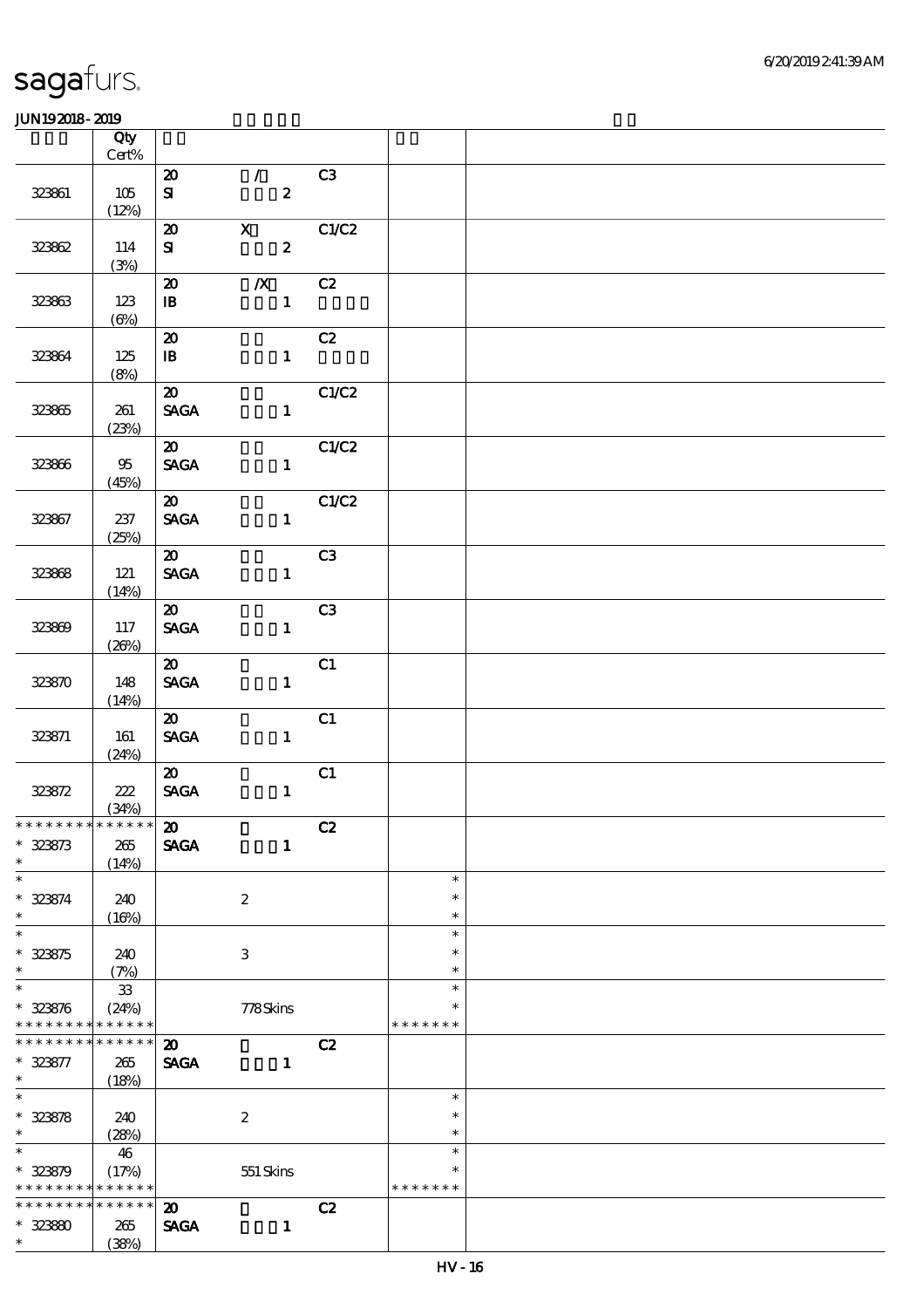|                                            | Qty                        |                             |                  |                |                  |  |
|--------------------------------------------|----------------------------|-----------------------------|------------------|----------------|------------------|--|
| $\ast$                                     | $Cert\%$                   |                             |                  |                | $\ast$           |  |
|                                            |                            | $\boldsymbol{\mathfrak{D}}$ |                  | C2             | $\ast$           |  |
| $* 323881$<br>$\ast$                       | 240<br>(22%)               | <b>SAGA</b>                 | $\mathbf{1}$     |                | $\ast$           |  |
| $\overline{\ast}$                          | 132                        |                             |                  |                | $\ast$           |  |
| $* 32382$                                  | (28%)                      |                             | 637Skins         |                | $\ast$           |  |
| * * * * * * * *                            | * * * * * *                |                             |                  |                | * * * * * * *    |  |
| * * * * * * * *                            | * * * * * *                | $\boldsymbol{\mathsf{20}}$  |                  | C <sub>3</sub> |                  |  |
| $* 323833$                                 | 265                        | <b>SAGA</b>                 | $\mathbf{1}$     |                |                  |  |
| $\ast$                                     | (18%)                      |                             |                  |                |                  |  |
|                                            | 206                        |                             |                  |                | $\ast$           |  |
| * 323884                                   | (15%)                      |                             | 471 Skins        |                | $\ast$           |  |
| * * * * * * * * <mark>* * * * * * *</mark> |                            |                             |                  |                | * * * * * * *    |  |
| * * * * * * * * * * * * * *                |                            | $\boldsymbol{\mathfrak{D}}$ |                  | C <sub>3</sub> |                  |  |
| $* 32385$                                  | 265                        | <b>SAGA</b>                 | $\mathbf{1}$     |                |                  |  |
| $\ast$                                     | (32%)                      |                             |                  |                |                  |  |
| $\overline{\ast}$                          | $\boldsymbol{\omega}$      |                             |                  |                | $\ast$           |  |
| $* 32386$                                  | (20%)                      |                             | 325Skins         |                | $\ast$           |  |
| * * * * * * * *                            | * * * * * *                |                             |                  |                | * * * * * * *    |  |
|                                            |                            | $\boldsymbol{\mathfrak{D}}$ |                  | C1             |                  |  |
| 323887                                     | 167                        | <b>SACA</b>                 | $\mathbf{1}$     |                |                  |  |
|                                            | (8%)                       | $\boldsymbol{\mathfrak{D}}$ |                  | C1             |                  |  |
|                                            | 201                        | <b>SAGA</b>                 | $\mathbf{1}$     |                |                  |  |
| 32388                                      | (14%)                      |                             |                  |                |                  |  |
|                                            |                            | $\boldsymbol{\mathfrak{D}}$ |                  | C1             |                  |  |
| 32389                                      | 279                        | <b>SAGA</b>                 | $\mathbf{1}$     |                |                  |  |
|                                            | (16%)                      |                             |                  |                |                  |  |
| * * * * * * * *                            | * * * * * *                | $\boldsymbol{\mathfrak{D}}$ |                  | C2             |                  |  |
| $* 323800$                                 | 265                        | <b>SAGA</b>                 | $\mathbf{1}$     |                |                  |  |
| $\ast$                                     | (9%)                       |                             |                  |                |                  |  |
| $\overline{\phantom{0}}$                   |                            |                             |                  |                | $\ast$           |  |
| $* 323901$                                 | 240                        |                             | $\boldsymbol{2}$ |                | $\ast$           |  |
| $\ast$<br>$\overline{\ast}$                | (11%)                      |                             |                  |                | $\ast$           |  |
|                                            |                            |                             |                  |                | $\ast$           |  |
| $* 323602$<br>$\ast$                       | 240                        |                             | 3                |                | $\ast$<br>$\ast$ |  |
| $*$                                        | (4%)<br>$108$              |                             |                  |                | $\ast$           |  |
| $* 323803$                                 | (8%)                       |                             | 853Skins         |                | $\ast$           |  |
| * * * * * * * *                            | * * * * * *                |                             |                  |                | * * * * * * *    |  |
| * * * * * * *                              | * * * * * *                | $\boldsymbol{\mathsf{20}}$  |                  | C2             |                  |  |
| * 323894                                   | 265                        | <b>SAGA</b>                 | $\mathbf{1}$     |                |                  |  |
| $\ast$                                     | (7%)                       |                             |                  |                |                  |  |
| $\ast$                                     |                            |                             |                  |                | $\ast$           |  |
| $* 323605$                                 | 240                        |                             | $\boldsymbol{2}$ |                | $\ast$           |  |
| $\ast$                                     | (18%)                      |                             |                  |                | $\ast$           |  |
| $\ast$                                     | 162                        |                             |                  |                | $\ast$           |  |
| $* 32366$                                  | (10%)                      |                             | 667Skins         |                | ∗                |  |
| * * * * * * * *<br>* * * * * * * *         | * * * * * *<br>* * * * * * |                             |                  |                | * * * * * * *    |  |
|                                            |                            | $\boldsymbol{\mathfrak{D}}$ |                  | C <sub>3</sub> |                  |  |
| $* 323807$<br>$\ast$                       | 265                        | <b>SAGA</b>                 | $\mathbf{1}$     |                |                  |  |
| $\ast$                                     | (9%)<br>193                |                             |                  |                | $\ast$           |  |
| $* 323808$                                 | (7%)                       |                             | 458Skins         |                |                  |  |
| * * * * * * * *                            | * * * * * *                |                             |                  |                | * * * * * * *    |  |
|                                            |                            | $\boldsymbol{\mathfrak{D}}$ |                  | C <sub>3</sub> |                  |  |
| 323899                                     | 273                        | <b>SAGA</b>                 | $\mathbf{1}$     |                |                  |  |
|                                            | (12%)                      |                             |                  |                |                  |  |
| * * * * * * *                              | * * * * * *                | $\boldsymbol{\mathsf{20}}$  |                  | C3             |                  |  |
| $* 32300$                                  | 265                        | <b>SAGA</b>                 | $\mathbf{1}$     |                |                  |  |
| $\ast$                                     | (14%)                      |                             |                  |                |                  |  |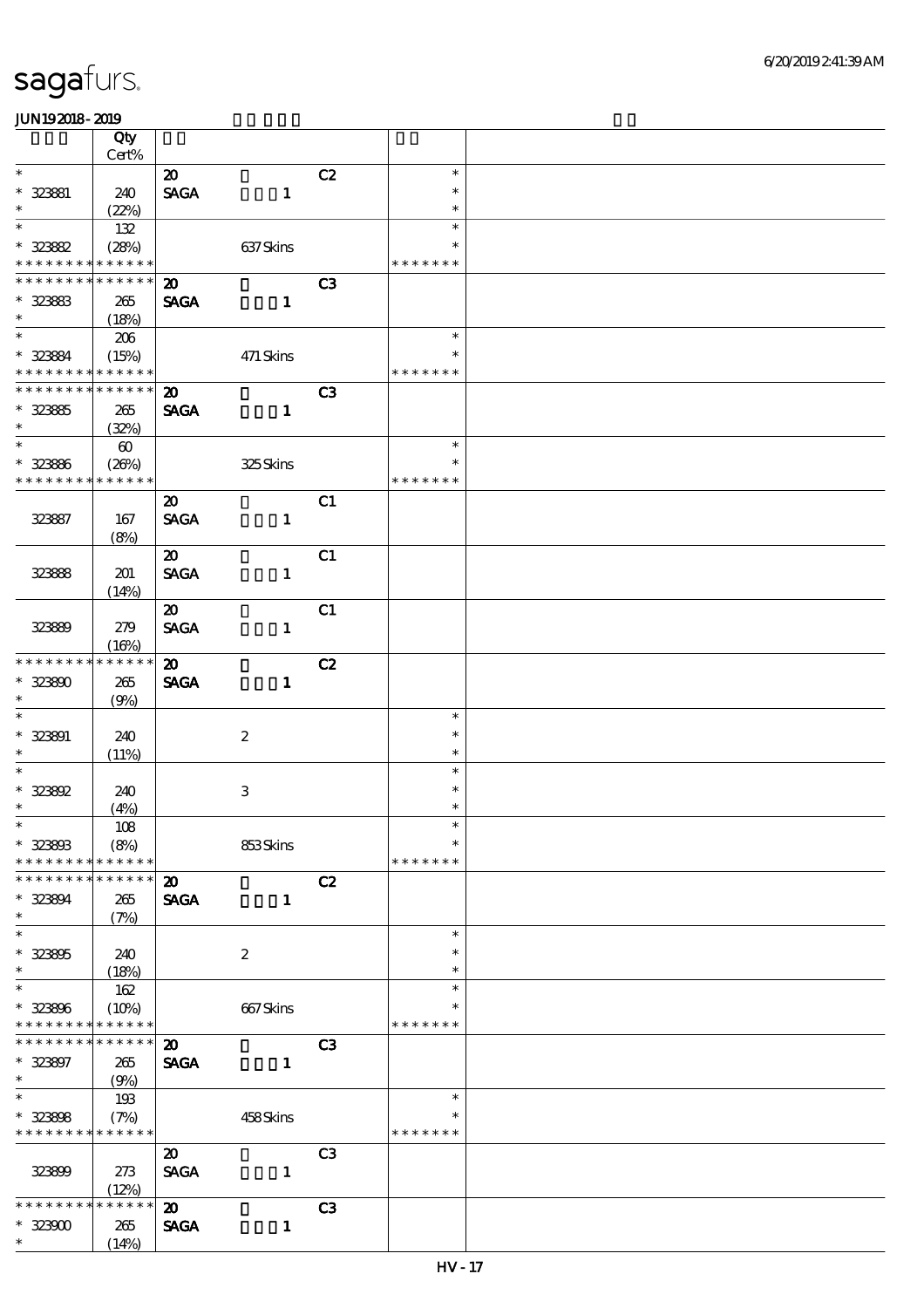|                                         | Qty                 |                             |                           |                                                                                                                                                                                                                                                                                                                                 |                |                  |  |
|-----------------------------------------|---------------------|-----------------------------|---------------------------|---------------------------------------------------------------------------------------------------------------------------------------------------------------------------------------------------------------------------------------------------------------------------------------------------------------------------------|----------------|------------------|--|
|                                         | Cert%               |                             |                           |                                                                                                                                                                                                                                                                                                                                 |                |                  |  |
| $\ast$                                  | 199                 | $\boldsymbol{\mathsf{20}}$  |                           |                                                                                                                                                                                                                                                                                                                                 | C3             | $\ast$           |  |
| $* 323001$                              | (10%)               | <b>SAGA</b>                 |                           | $\mathbf{1}$                                                                                                                                                                                                                                                                                                                    |                | $\ast$           |  |
| * * * * * * * *                         | * * * * * *         |                             |                           |                                                                                                                                                                                                                                                                                                                                 |                | * * * * * * *    |  |
|                                         |                     | $\boldsymbol{\mathfrak{D}}$ | $\mathbf X$               |                                                                                                                                                                                                                                                                                                                                 | C1             |                  |  |
| <b>323002</b>                           | 196                 | <b>SAGA</b>                 |                           | $\mathbf{1}$                                                                                                                                                                                                                                                                                                                    |                |                  |  |
|                                         | (5%)                |                             |                           |                                                                                                                                                                                                                                                                                                                                 |                |                  |  |
| * * * * * * * *                         | * * * * * *         | $\boldsymbol{\mathfrak{D}}$ | $\boldsymbol{\mathsf{X}}$ |                                                                                                                                                                                                                                                                                                                                 | C1             |                  |  |
| $* 323003$                              | 265                 | <b>SAGA</b>                 |                           | $\mathbf{1}$                                                                                                                                                                                                                                                                                                                    |                |                  |  |
| $\ast$                                  | $(\Theta)$          |                             |                           |                                                                                                                                                                                                                                                                                                                                 |                |                  |  |
| $*$                                     | 174                 |                             |                           |                                                                                                                                                                                                                                                                                                                                 |                | $\ast$           |  |
| $* 32304$                               | (8%)                |                             |                           | 439Skins                                                                                                                                                                                                                                                                                                                        |                | $\ast$           |  |
| * * * * * * * * * * * * * *             |                     |                             |                           |                                                                                                                                                                                                                                                                                                                                 |                | * * * * * * *    |  |
| ********                                | * * * * * *         | $\boldsymbol{\mathfrak{D}}$ | $\mathbf{x}$              |                                                                                                                                                                                                                                                                                                                                 | C2             |                  |  |
| $* 323005$                              | 265                 | <b>SAGA</b>                 |                           | $\mathbf{1}$                                                                                                                                                                                                                                                                                                                    |                |                  |  |
| $\ast$                                  | (4%)                |                             |                           |                                                                                                                                                                                                                                                                                                                                 |                |                  |  |
| $\overline{\phantom{0}}$                |                     |                             |                           |                                                                                                                                                                                                                                                                                                                                 |                | $\ast$           |  |
| $* 323006$                              | 240                 |                             | $\boldsymbol{2}$          |                                                                                                                                                                                                                                                                                                                                 |                | $\ast$           |  |
| $\ast$                                  | (2%)                |                             |                           |                                                                                                                                                                                                                                                                                                                                 |                | $\ast$           |  |
| $\ast$                                  | 226                 |                             |                           |                                                                                                                                                                                                                                                                                                                                 |                | $\ast$           |  |
| $* 323007$                              | (4%)                |                             |                           | 731 Skins                                                                                                                                                                                                                                                                                                                       |                | $\ast$           |  |
| * * * * * * * *                         | * * * * * *         |                             |                           |                                                                                                                                                                                                                                                                                                                                 |                | * * * * * * *    |  |
| * * * * * * * *                         | * * * * * *         | $\boldsymbol{\mathfrak{D}}$ | $\mathbf{X}$              |                                                                                                                                                                                                                                                                                                                                 | C2             |                  |  |
| $* 32308$                               | 265                 | <b>SAGA</b>                 |                           | $\mathbf{1}$                                                                                                                                                                                                                                                                                                                    |                |                  |  |
| $\ast$<br>$\overline{\phantom{0}}$      | (4%)                |                             |                           |                                                                                                                                                                                                                                                                                                                                 |                |                  |  |
|                                         |                     |                             |                           |                                                                                                                                                                                                                                                                                                                                 |                | $\ast$           |  |
| $* 32309$                               | 240                 |                             | $\boldsymbol{2}$          |                                                                                                                                                                                                                                                                                                                                 |                | $\ast$           |  |
| $\ast$                                  | (9%)                |                             |                           |                                                                                                                                                                                                                                                                                                                                 |                | $\ast$           |  |
| $\ast$                                  | 114                 |                             |                           |                                                                                                                                                                                                                                                                                                                                 |                | $\ast$           |  |
| $* 323910$                              | (9%)                |                             |                           | 619Skins                                                                                                                                                                                                                                                                                                                        |                |                  |  |
| * * * * * * * *                         | * * * * * *         |                             |                           |                                                                                                                                                                                                                                                                                                                                 |                | * * * * * * *    |  |
| * * * * * * * *                         | * * * * * *         | $\boldsymbol{\mathbf{z}}$   | $\mathbf{X}$              |                                                                                                                                                                                                                                                                                                                                 | C2             |                  |  |
| * 323911                                | 265                 | <b>SAGA</b>                 |                           | $\mathbf{1}$                                                                                                                                                                                                                                                                                                                    |                |                  |  |
| $\ast$<br>$\overline{\ast}$             | (5%)                |                             |                           |                                                                                                                                                                                                                                                                                                                                 |                |                  |  |
|                                         |                     |                             |                           |                                                                                                                                                                                                                                                                                                                                 |                | $\ast$<br>$\ast$ |  |
| $*$ 323912                              | 240                 |                             |                           |                                                                                                                                                                                                                                                                                                                                 |                |                  |  |
|                                         |                     |                             | $\boldsymbol{2}$          |                                                                                                                                                                                                                                                                                                                                 |                |                  |  |
| $\ast$                                  | (3%)                |                             |                           |                                                                                                                                                                                                                                                                                                                                 |                | $\ast$           |  |
| $*$                                     |                     |                             |                           |                                                                                                                                                                                                                                                                                                                                 |                | $\ast$           |  |
| $*$ 323913                              | 240                 |                             | $\,3$                     |                                                                                                                                                                                                                                                                                                                                 |                | $\ast$           |  |
| $\ast$                                  | (5%)                |                             |                           |                                                                                                                                                                                                                                                                                                                                 |                | $\ast$           |  |
| $\ast$                                  |                     |                             |                           |                                                                                                                                                                                                                                                                                                                                 |                | $\ast$<br>$\ast$ |  |
| $*$ 323914<br>$\ast$                    | 240                 |                             | $\bf{4}$                  |                                                                                                                                                                                                                                                                                                                                 |                | $\ast$           |  |
|                                         | (12%)               |                             |                           |                                                                                                                                                                                                                                                                                                                                 |                | $\ast$           |  |
| $\overline{\ast}$                       |                     |                             |                           |                                                                                                                                                                                                                                                                                                                                 |                | $\ast$           |  |
| $* 323915$<br>$\ast$                    | 240                 |                             | $\mathbf{5}$              |                                                                                                                                                                                                                                                                                                                                 |                | $\ast$           |  |
| $\ast$                                  | (5%)                |                             |                           |                                                                                                                                                                                                                                                                                                                                 |                | $\ast$           |  |
|                                         | 250                 |                             |                           |                                                                                                                                                                                                                                                                                                                                 |                |                  |  |
| * 323916<br>* * * * * * * * * * * * * * | (9%)                |                             |                           | 1475Skins                                                                                                                                                                                                                                                                                                                       |                | * * * * * * *    |  |
|                                         |                     |                             |                           |                                                                                                                                                                                                                                                                                                                                 |                |                  |  |
|                                         |                     | $\boldsymbol{\mathfrak{D}}$ |                           | $\mathbf x$ and $\mathbf x$ and $\mathbf x$ and $\mathbf x$ and $\mathbf x$ and $\mathbf x$ and $\mathbf x$ and $\mathbf x$ and $\mathbf x$ and $\mathbf x$ and $\mathbf x$ and $\mathbf x$ and $\mathbf x$ and $\mathbf x$ and $\mathbf x$ and $\mathbf x$ and $\mathbf x$ and $\mathbf x$ and $\mathbf x$ and $\mathbf x$ and | C3             |                  |  |
| 323917                                  | 253                 | <b>SAGA</b>                 |                           |                                                                                                                                                                                                                                                                                                                                 |                |                  |  |
|                                         | (7%)                |                             |                           |                                                                                                                                                                                                                                                                                                                                 |                |                  |  |
|                                         |                     | $\boldsymbol{\mathsf{20}}$  |                           | $X / ZX$ $C1$                                                                                                                                                                                                                                                                                                                   |                |                  |  |
| 323918                                  | 241                 | <b>SAGA</b>                 | $\blacksquare$            |                                                                                                                                                                                                                                                                                                                                 |                |                  |  |
|                                         | (6%)                |                             |                           |                                                                                                                                                                                                                                                                                                                                 |                |                  |  |
|                                         |                     | $\boldsymbol{\mathfrak{D}}$ |                           | $\overline{\mathbf{z}}$                                                                                                                                                                                                                                                                                                         | C2             |                  |  |
| 323919                                  | 128                 | <b>SAGA</b>                 |                           |                                                                                                                                                                                                                                                                                                                                 |                |                  |  |
| * * * * * *                             | (5%)<br>* * * * * * | $\boldsymbol{\mathfrak{D}}$ |                           |                                                                                                                                                                                                                                                                                                                                 |                |                  |  |
| $* 323920$                              | 265                 | <b>SAGA</b>                 |                           | X / ZX<br>$\mathbf{1}$                                                                                                                                                                                                                                                                                                          | C <sub>3</sub> |                  |  |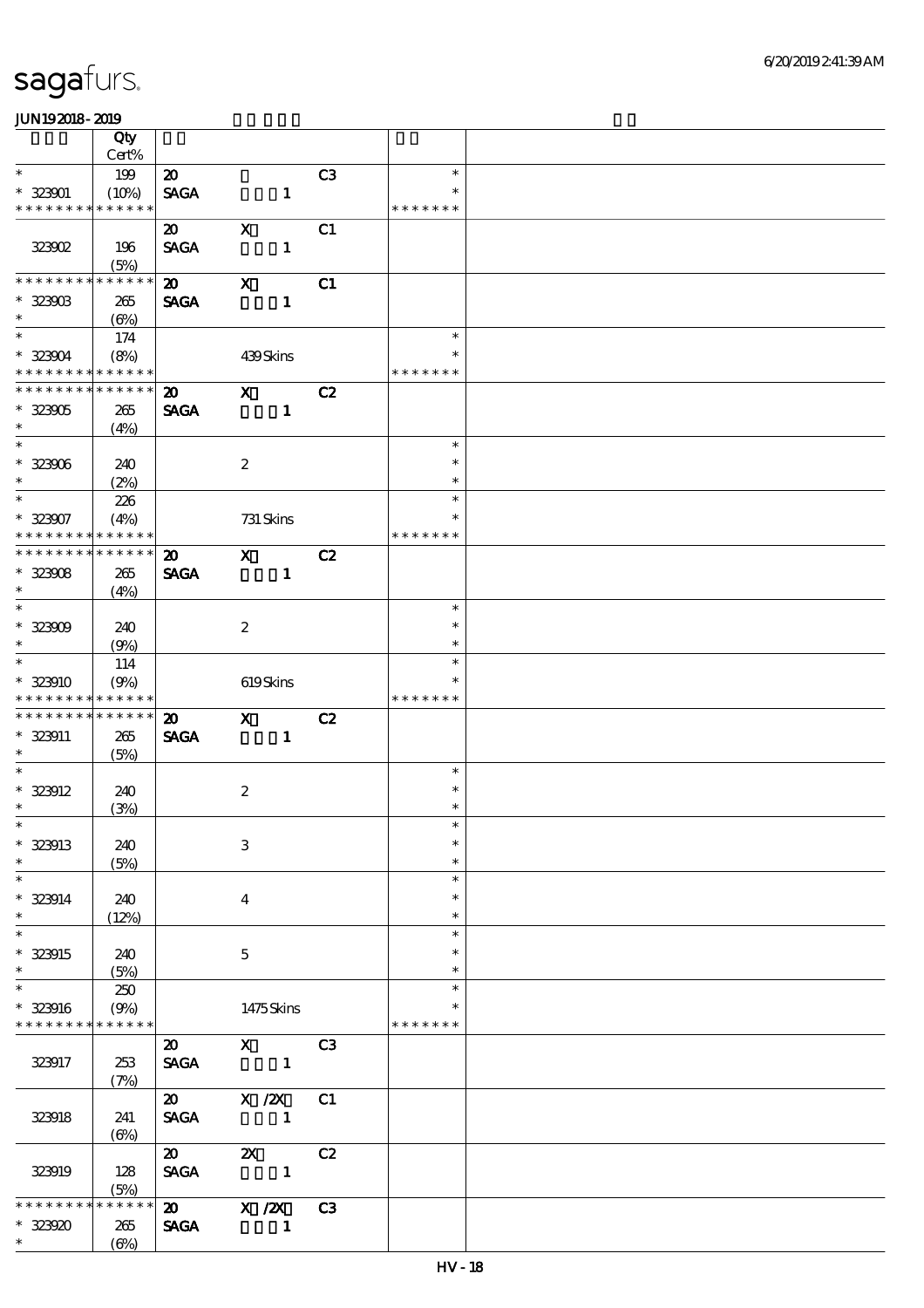|                                            | Qty                  |                             |                         |                |                         |  |
|--------------------------------------------|----------------------|-----------------------------|-------------------------|----------------|-------------------------|--|
|                                            | Cert%                |                             |                         |                |                         |  |
| $\ast$                                     | 150                  |                             | 20 X /2X                | C3             | $\ast$<br>$\ast$        |  |
| $* 323921$<br>* * * * * * * *              | (8%)<br>* * * * * *  | <b>SAGA</b>                 | $\mathbf{1}$            |                | * * * * * * *           |  |
|                                            |                      | $\boldsymbol{\mathfrak{D}}$ |                         | C1/C2          |                         |  |
| 323922                                     | 210                  | <b>SAGA</b>                 | $\boldsymbol{z}$        |                |                         |  |
|                                            | (27%)                |                             |                         |                |                         |  |
|                                            |                      | $\boldsymbol{\mathfrak{D}}$ |                         | C1/C2          |                         |  |
| 323923                                     | 102                  | <b>SAGA</b>                 | $\boldsymbol{z}$        |                |                         |  |
|                                            | (19%)                |                             |                         |                |                         |  |
|                                            |                      | $\boldsymbol{\mathsf{20}}$  |                         | C1             |                         |  |
| 323924                                     | 220                  | <b>SAGA</b>                 | $\boldsymbol{z}$        |                |                         |  |
|                                            | (22%)                |                             |                         |                |                         |  |
|                                            |                      | $\boldsymbol{\mathfrak{D}}$ |                         | C1             |                         |  |
| 323925                                     | 135<br>(40%)         | <b>SAGA</b>                 | $\boldsymbol{2}$        |                |                         |  |
|                                            |                      | $\boldsymbol{\mathfrak{D}}$ |                         | C1             |                         |  |
| 323926                                     | 10B                  | <b>SAGA</b>                 | $\boldsymbol{z}$        |                |                         |  |
|                                            | (23%)                |                             |                         |                |                         |  |
| * * * * * * * *                            | * * * * * *          | $\boldsymbol{\mathfrak{D}}$ |                         | C2             |                         |  |
| $* 323927$                                 | 265                  | <b>SAGA</b>                 | $\boldsymbol{z}$        |                |                         |  |
| $\ast$<br>$\overline{\ast}$                | (15%)                |                             |                         |                |                         |  |
|                                            | 172                  |                             |                         |                | $\ast$                  |  |
| $* 323028$<br>* * * * * * * *              | (22%)<br>* * * * * * |                             | 437Skins                |                | $\ast$<br>* * * * * * * |  |
|                                            |                      | $\boldsymbol{\mathfrak{D}}$ |                         | C2             |                         |  |
| 323929                                     | 172                  | <b>SAGA</b>                 | $\overline{\mathbf{z}}$ |                |                         |  |
|                                            | (42%)                |                             |                         |                |                         |  |
| * * * * * * * *                            | * * * * * *          | $\boldsymbol{\mathfrak{D}}$ | $\mathcal{L}$           | C <sub>3</sub> |                         |  |
| $* 32300$                                  | 245                  | <b>SAGA</b>                 | $\boldsymbol{z}$        |                |                         |  |
| $\ast$                                     | (22%)                |                             |                         |                |                         |  |
| $\overline{\phantom{a}^*}$                 | 34                   |                             |                         |                | $\ast$                  |  |
| $* 323031$                                 | (20%)                |                             | 279Skins                |                | $\ast$<br>* * * * * * * |  |
| * * * * * * * * <mark>* * * * * * *</mark> |                      | $\boldsymbol{\mathfrak{D}}$ |                         | C <sub>3</sub> |                         |  |
| 323032                                     | 89                   | <b>SAGA</b>                 | $\boldsymbol{z}$        |                |                         |  |
|                                            | (25%)                |                             |                         |                |                         |  |
|                                            |                      | $\boldsymbol{\mathfrak{D}}$ |                         | C1             |                         |  |
| 323033                                     | 144                  | <b>SAGA</b>                 | $\boldsymbol{z}$        |                |                         |  |
|                                            | (18%)                |                             |                         |                |                         |  |
|                                            |                      | $\boldsymbol{\mathsf{20}}$  |                         | C1             |                         |  |
| 323034                                     | 100                  | <b>SAGA</b>                 | $\boldsymbol{2}$        |                |                         |  |
| * * * * * * * *                            | (29%)<br>* * * * * * |                             |                         |                |                         |  |
| $* 32305$                                  |                      | $\boldsymbol{\mathfrak{D}}$ |                         | C2             |                         |  |
| $\ast$                                     | 265<br>(14%)         | <b>SAGA</b>                 | $\boldsymbol{z}$        |                |                         |  |
| $\overline{\ast}$                          | 188                  |                             |                         |                | $\ast$                  |  |
| $* 323036$                                 | (10%)                |                             | 453Skins                |                | $\ast$                  |  |
| * * * * * * * * * * * * * *                |                      |                             |                         |                | * * * * * * *           |  |
|                                            |                      | $\boldsymbol{\mathfrak{D}}$ |                         | C2             |                         |  |
| 323937                                     | 255                  | <b>SAGA</b>                 | $\boldsymbol{z}$        |                |                         |  |
|                                            | (36%)                |                             |                         |                |                         |  |
|                                            |                      | $\boldsymbol{\omega}$       |                         | C <sub>3</sub> |                         |  |
| 323038                                     | 182<br>(12%)         | <b>SAGA</b>                 | $\boldsymbol{z}$        |                |                         |  |
|                                            |                      | $\boldsymbol{\mathfrak{D}}$ |                         | C3             |                         |  |
| 323039                                     | 177                  | $\pmb{\text{SAGA}}$         | $\boldsymbol{z}$        |                |                         |  |
|                                            | (40%)                |                             |                         |                |                         |  |
|                                            |                      | $\boldsymbol{\omega}$       | $\mathbf{X}$            | C1/C2          |                         |  |
| 323940                                     | 261                  | <b>SAGA</b>                 | $\boldsymbol{z}$        |                |                         |  |
|                                            | (18%)                |                             |                         |                |                         |  |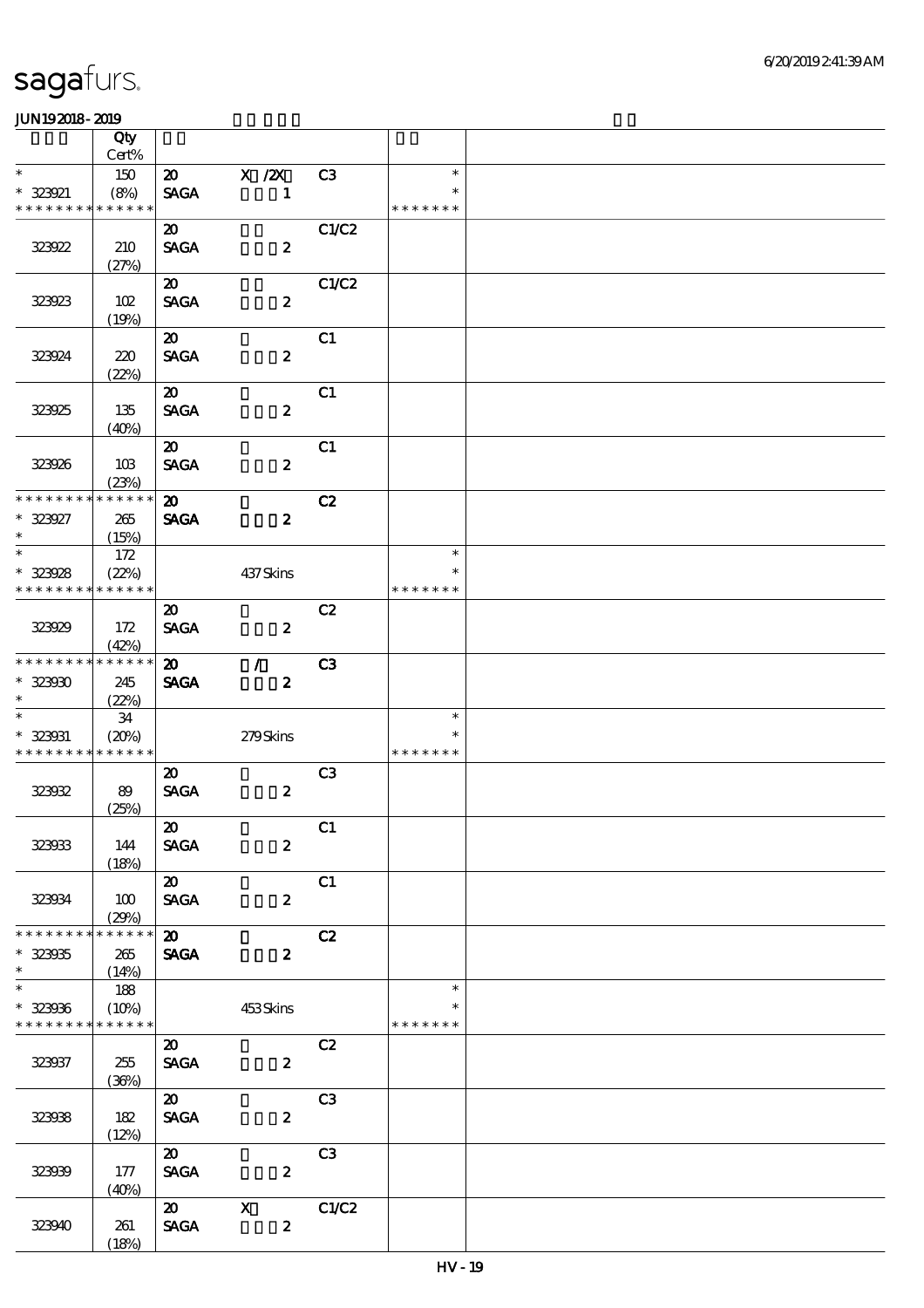|                                                        | Qty                  |                             |                                 |                |               |  |
|--------------------------------------------------------|----------------------|-----------------------------|---------------------------------|----------------|---------------|--|
|                                                        | Cert%                |                             |                                 |                |               |  |
|                                                        |                      | $\boldsymbol{\mathfrak{D}}$ | $\overline{\mathbf{x}}$         | C3             |               |  |
| 323941                                                 | 158                  | <b>SAGA</b>                 | $\overline{\mathbf{z}}$         |                |               |  |
|                                                        | (31%)                |                             |                                 |                |               |  |
|                                                        |                      | $\boldsymbol{\mathfrak{D}}$ | X / ZX                          | C1             |               |  |
| 323942                                                 | 113                  | <b>SAGA</b>                 | $\overline{\mathbf{z}}$         |                |               |  |
|                                                        | (5%)                 |                             |                                 |                |               |  |
| * * * * * * * *                                        | $******$             |                             | $20 \times \sqrt{2}X$           | C2             |               |  |
| $* 323943$                                             | 265                  | <b>SAGA</b>                 | $\overline{\mathbf{z}}$         |                |               |  |
| $\ast$                                                 | (10%)                |                             |                                 |                |               |  |
| $\ast$                                                 | 133                  |                             |                                 |                | $\ast$        |  |
| $*323944$                                              | (16%)                |                             | 398Skins                        |                | $\ast$        |  |
| * * * * * * * * * * * * * *                            |                      |                             |                                 |                | * * * * * * * |  |
|                                                        |                      |                             | 20 X /2X                        | C <sub>3</sub> |               |  |
| 323945                                                 | 144                  | <b>SAGA</b>                 | $\overline{\mathbf{r}}$         |                |               |  |
|                                                        | (9%)                 |                             |                                 |                |               |  |
|                                                        |                      | $\boldsymbol{\mathfrak{D}}$ |                                 | C2             |               |  |
| 323946                                                 | 163                  | IA                          | $\mathbf{1}$                    | WB1            |               |  |
|                                                        | (12%)                |                             |                                 |                |               |  |
| * * * * * * * * * * * * * * *                          |                      | $\boldsymbol{\mathfrak{D}}$ | $\mathcal{L}$                   | C2             |               |  |
| $* 323947$                                             | 265                  | IA                          | $\mathbf{1}$                    |                |               |  |
| $\ast$                                                 | (10%)                |                             |                                 |                |               |  |
| $\overline{\ast}$                                      | 61                   |                             |                                 |                | $\ast$        |  |
| $* 323948$                                             | (13%)                |                             | 326Skins                        |                | $\ast$        |  |
| * * * * * * * *                                        | * * * * * *          |                             |                                 |                | * * * * * * * |  |
|                                                        |                      | $\boldsymbol{\mathfrak{D}}$ |                                 | C2             |               |  |
| 323949                                                 | 208                  | IA                          | $\mathbf{1}$                    |                |               |  |
|                                                        | $(\Theta)$           |                             |                                 |                |               |  |
|                                                        |                      | $\boldsymbol{\mathfrak{D}}$ | $X$ /2 $X$                      | C2             |               |  |
| 323950                                                 | 178                  | IA                          | $\mathbf{1}$                    |                |               |  |
|                                                        | (4%)                 |                             |                                 |                |               |  |
| * * * * * * * * * * * * * * *                          |                      | $\boldsymbol{\mathbf{z}}$   |                                 | C2             |               |  |
| $* 323051$                                             | 265                  | IA                          | $\blacksquare$                  |                |               |  |
| $\ast$                                                 | (33%)                |                             |                                 |                |               |  |
| $\ast$                                                 | 158                  |                             |                                 |                | $\ast$        |  |
| $* 323052$                                             | (27%)                |                             | 423Skins                        |                | $\ast$        |  |
| * * * * * * * * * * * * * * *                          |                      |                             |                                 |                | * * * * * * * |  |
|                                                        |                      | $\boldsymbol{\mathfrak{D}}$ | $\overline{C2}$                 |                |               |  |
| 323053                                                 | 207                  | IA                          | $\boldsymbol{z}$                |                |               |  |
|                                                        | (18%)                |                             |                                 |                |               |  |
|                                                        |                      | $\boldsymbol{\mathfrak{D}}$ |                                 | C2             |               |  |
| 323054                                                 | 161                  | IA                          | $\boldsymbol{z}$                |                |               |  |
|                                                        | (15%)                |                             |                                 |                |               |  |
|                                                        |                      | $\boldsymbol{\mathfrak{D}}$ | $X$ / $ZX$                      | C2             |               |  |
| 323955                                                 | 105                  | IA                          | $\boldsymbol{z}$                |                |               |  |
|                                                        | (11%)                |                             |                                 |                |               |  |
|                                                        |                      | $\boldsymbol{\mathfrak{D}}$ |                                 | C2             |               |  |
| 323956                                                 | 241                  | IA                          | $\boldsymbol{2}$                |                |               |  |
|                                                        | (44%)                |                             |                                 |                |               |  |
|                                                        |                      | $\boldsymbol{\mathfrak{D}}$ | $\mathcal{L}$ and $\mathcal{L}$ | C1/C2          |               |  |
| 323957                                                 | 176                  | <b>SROY</b>                 | $\mathbf{1}$                    |                |               |  |
| * * * * * * * *                                        | (39%)<br>* * * * * * |                             |                                 |                |               |  |
|                                                        |                      | $\boldsymbol{\mathfrak{D}}$ |                                 | C1/C2          |               |  |
| $* 323058$<br>$\ast$                                   | 225                  | <b>SROY</b>                 | $\mathbf{1}$                    |                |               |  |
| $\ast$                                                 | (28%)                |                             |                                 |                | $\ast$        |  |
|                                                        | 50                   |                             |                                 |                | *             |  |
| $* 323059$<br>* * * * * * * * <mark>* * * * * *</mark> | (40%)                |                             | 275Skins                        |                | * * * * * * * |  |
|                                                        |                      | $\boldsymbol{\mathfrak{D}}$ |                                 | C1/C2          |               |  |
|                                                        |                      |                             |                                 |                |               |  |
| 323960                                                 | 134                  | <b>SROY</b>                 | $\mathbf{1}$                    |                |               |  |
|                                                        | (35%)                |                             |                                 |                |               |  |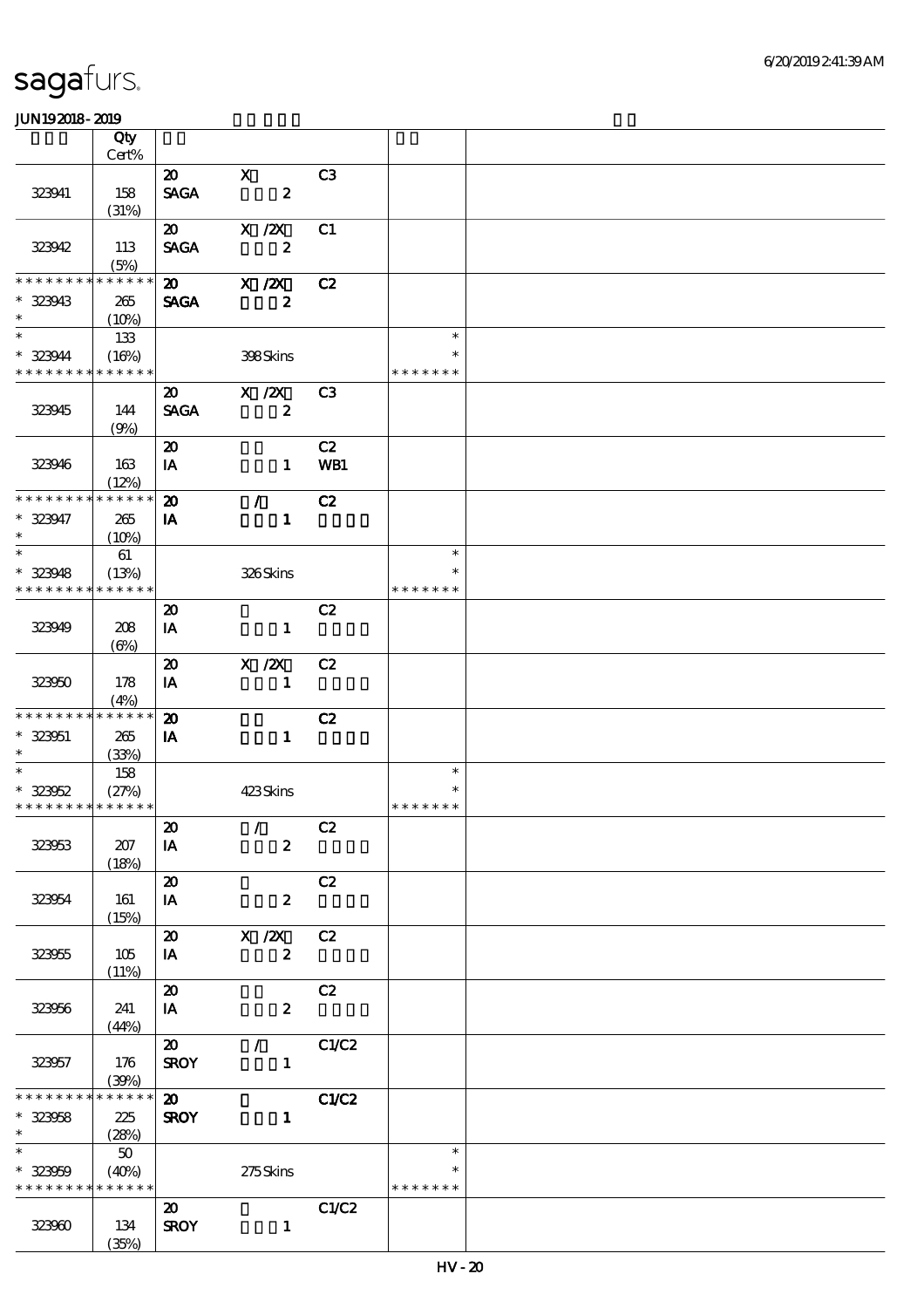|        | Qty<br>$Cert\%$ |                                          |                            |                                                           |  |  |
|--------|-----------------|------------------------------------------|----------------------------|-----------------------------------------------------------|--|--|
|        |                 | $\boldsymbol{\mathfrak{D}}$              |                            | C3                                                        |  |  |
| 323961 | 160<br>(21%)    | <b>SROY</b>                              |                            | $\mathbf{1}$                                              |  |  |
|        |                 | $\boldsymbol{\omega}$                    |                            | C1/C2                                                     |  |  |
| 323062 | 175<br>(27%)    | <b>SROY</b>                              |                            | $\mathbf{1}$                                              |  |  |
|        |                 | $\boldsymbol{\mathfrak{D}}$              |                            | C1/C2                                                     |  |  |
| 323963 | 188<br>(21%)    | <b>SROY</b>                              |                            | $\mathbf{1}$                                              |  |  |
|        |                 | $\boldsymbol{\mathfrak{D}}$              |                            | C3                                                        |  |  |
| 323964 | 131<br>(17%)    | <b>SROY</b>                              |                            | $\mathbf{1}$                                              |  |  |
|        |                 | $\boldsymbol{\omega}$                    | $\mathcal{L}$              | C <sub>3</sub>                                            |  |  |
| 323965 | 217<br>(24%)    | <b>SROY</b>                              |                            | $\mathbf{1}$                                              |  |  |
|        |                 | $\boldsymbol{\mathfrak{D}}$              | $\boldsymbol{X}$           | C1/C2                                                     |  |  |
| 323966 | 234<br>(11%)    | <b>SROY</b>                              | $\mathbf{1}$               |                                                           |  |  |
|        |                 | $\boldsymbol{\mathsf{20}}$               | $\mathbf{X}$               | C1/C2                                                     |  |  |
| 323967 | 95<br>(13%)     | <b>SROY</b>                              |                            | $\mathbf{1}$                                              |  |  |
|        |                 | $\boldsymbol{\mathsf{20}}$               | $\mathbf{X}$               | C1/C2                                                     |  |  |
| 323968 | 268<br>(8%)     | <b>SROY</b>                              |                            | $\mathbf{1}$                                              |  |  |
|        |                 | $\boldsymbol{\mathsf{20}}$               | $\mathcal{L}(\mathcal{L})$ | C2                                                        |  |  |
| 323969 | $93$<br>(65%)   | <b>SROY</b>                              |                            | $\boldsymbol{z}$                                          |  |  |
|        |                 | $\boldsymbol{\mathfrak{D}}$              |                            | C1                                                        |  |  |
| 323970 | 197<br>(60%)    | <b>SROY</b>                              |                            | $\boldsymbol{z}$                                          |  |  |
|        |                 | $\boldsymbol{\mathfrak{D}}$              |                            | C1/C2                                                     |  |  |
| 323971 | 255<br>(20%)    | <b>SROY</b>                              |                            | $\boldsymbol{z}$                                          |  |  |
|        |                 | $\boldsymbol{\omega}$                    | $\mathcal{L}$              | C3                                                        |  |  |
| 323972 | 138             | <b>SROY</b>                              |                            | $\boldsymbol{z}$                                          |  |  |
|        | (34%)           |                                          |                            |                                                           |  |  |
|        |                 | $\boldsymbol{\mathsf{20}}$               |                            | C1/C2                                                     |  |  |
| 323973 | 161<br>(13%)    | <b>SROY</b>                              |                            | $\boldsymbol{z}$                                          |  |  |
|        |                 | $\overline{\boldsymbol{\mathsf{a}}\ \ }$ |                            | C1/C2                                                     |  |  |
| 323974 | 202<br>(52%)    | <b>SROY</b>                              |                            | $\mathbf{2}$                                              |  |  |
|        |                 |                                          |                            | $\overline{\text{20}}$ X $\overline{\text{C1} \text{C2}}$ |  |  |
| 323975 | 125<br>(40%)    | <b>SROY</b>                              |                            | $\mathbf{2}$                                              |  |  |
|        |                 | $\overline{\mathbf{0}}$                  |                            | C1/C2                                                     |  |  |
| 323976 | 249<br>(52%)    | ${\bf s}$                                |                            | $1 -$                                                     |  |  |
|        |                 | $\mathbf{O}$                             |                            | C3                                                        |  |  |
| 323977 | 139<br>(79%)    | ${\bf s}$                                |                            | $\mathbf{1}$                                              |  |  |
|        |                 | $\mathbf{O}$                             |                            | $\sqrt{C1}$                                               |  |  |
| 323978 | 161             | ${\bf s}$                                |                            | $\mathbf{1}^-$                                            |  |  |
|        | (5%)            |                                          |                            |                                                           |  |  |
| 323979 | 221             | $\mathbf{O}$<br>${\bf S}$                |                            | C1/C2<br>$\mathbf{1}$                                     |  |  |
|        | (19%)           |                                          |                            |                                                           |  |  |
|        |                 | $\mathbf{O}$                             | $\mathbf{X}$               | $\overline{C1}C2$                                         |  |  |
| 323980 | 267             | ${\bf S\!I}$                             |                            | $\mathbf{1}$                                              |  |  |
|        | (3%)            |                                          |                            |                                                           |  |  |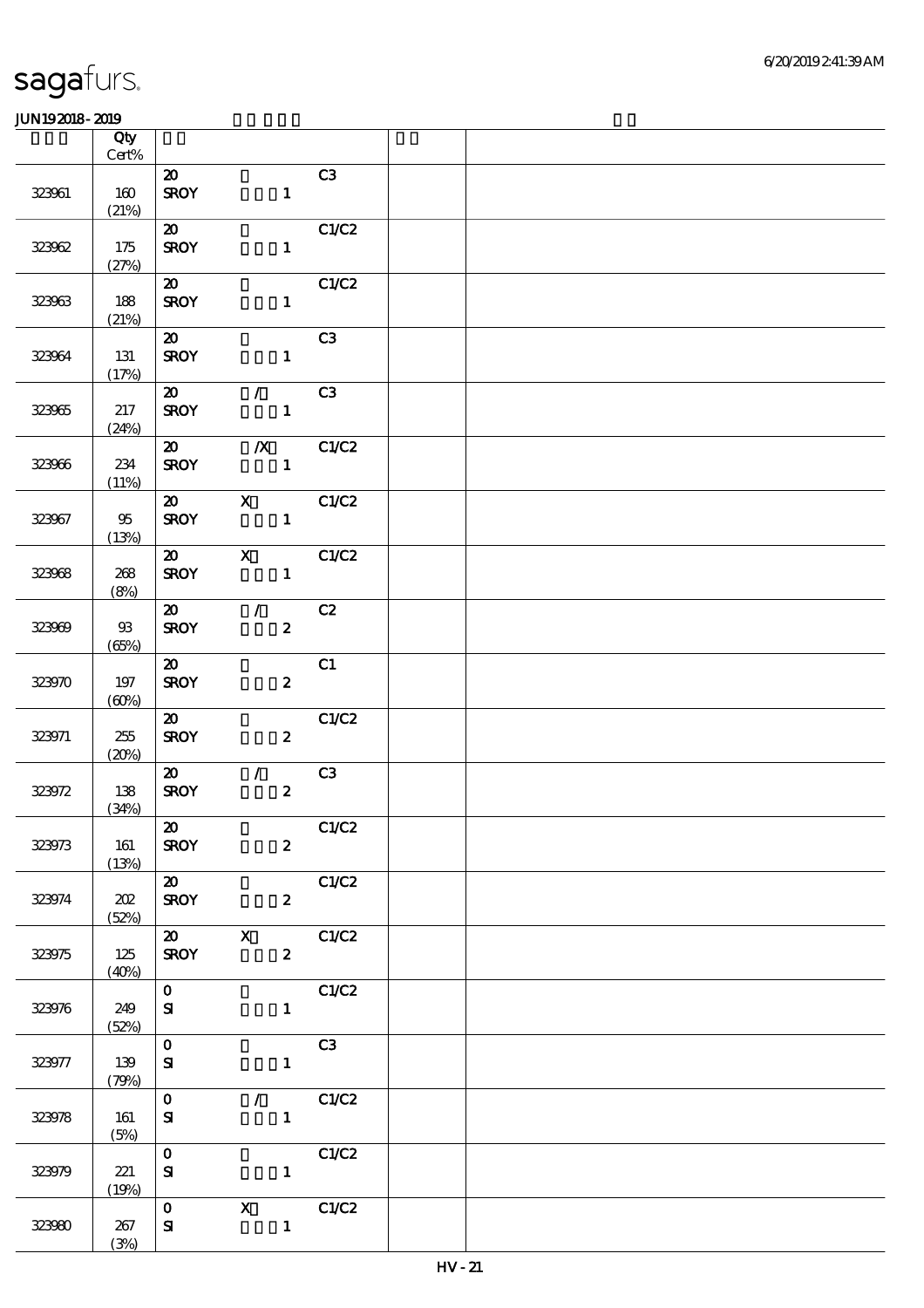|                               | Qty<br>Cert%                           |                             |                                                                       |       |               |  |
|-------------------------------|----------------------------------------|-----------------------------|-----------------------------------------------------------------------|-------|---------------|--|
|                               |                                        | $\mathbf{O}$                | $\mathbf{X}$                                                          | C3    |               |  |
| 323981                        | 184<br>(43%)                           | $\mathbf{S}$                | $\blacksquare$                                                        |       |               |  |
|                               |                                        | $\mathbf{O}$                | $X / 2X$ $C1/C2$                                                      |       |               |  |
| 323982                        | 110<br>$(O\!\!\!\!\!\!\backslash\rho)$ | ${\bf s}$                   | $\mathbf{1}$                                                          |       |               |  |
|                               |                                        | $\mathbf{O}$                |                                                                       | C2    |               |  |
| 323983                        | 58<br>(29%)                            | ${\bf s}$                   | $\boldsymbol{2}$                                                      |       |               |  |
|                               |                                        | $\mathbf{O}$                | $\boldsymbol{X}$                                                      | C2    |               |  |
| 323984                        | 139<br>(12%)                           | ${\bf s}$                   | $\mathbf{2}$                                                          |       |               |  |
|                               |                                        | $\mathbf{0}$                | $\sqrt{C^2}$                                                          |       |               |  |
| 323985                        | 84<br>(40%)                            | $\mathbf{B}$                | $\mathbf{1}$                                                          |       |               |  |
|                               |                                        | $\mathbf{O}$                | $\boldsymbol{X}$                                                      | C2    |               |  |
| 323986                        | 115<br>(13%)                           | $\mathbf{B}$                | $\blacksquare$                                                        |       |               |  |
|                               |                                        | $0$ X                       |                                                                       | C2    |               |  |
| 323987                        | 14<br>(50%)                            | <b>SAGA</b>                 | $\mathbf{1}$                                                          |       |               |  |
|                               |                                        | $\overline{0}$              |                                                                       | C1/C2 |               |  |
| 323988                        | 119<br>(42%)                           | <b>SAGA</b>                 | $\mathbf{1}$                                                          |       |               |  |
|                               |                                        | $\mathbf{O}$                |                                                                       | C2    |               |  |
| 323989                        | 119<br>(21%)                           | <b>SAGA</b>                 | $\mathbf{1}$                                                          |       |               |  |
|                               |                                        | $\mathbf{O}$                | $\mathcal{L}$                                                         | C1    |               |  |
| 323990                        | 118<br>(30%)                           | <b>SAGA</b>                 | $\mathbf{1}$                                                          |       |               |  |
| * * * * * * * *               | $******$                               | $\mathbf{O}$                | $\mathcal{T}=\mathcal{I}$                                             | C2    |               |  |
| $* 323901$<br>$\ast$          | 285<br>(30%)                           | <b>SAGA</b>                 | $\mathbf{1}$                                                          |       |               |  |
|                               | $\mathfrak{B}$                         |                             |                                                                       |       | $\ast$        |  |
| $* 323992$                    | (35%)                                  |                             | 324Skins                                                              |       |               |  |
| * * * * * * * * * * * * * * * |                                        |                             | $\begin{array}{ c c c c }\n\hline\n0 & / & C3 \\ \hline\n\end{array}$ |       | * * * * * * * |  |
| 323933                        | 136                                    | <b>SAGA</b>                 | $\mathbf{1}$                                                          |       |               |  |
|                               | (34%)                                  |                             | $\overline{0}$ / $\overline{C3}$                                      |       |               |  |
| 323994                        | 107                                    | <b>SAGA</b>                 | $\mathbf{1}$                                                          |       |               |  |
|                               | (34%)                                  |                             |                                                                       |       |               |  |
|                               |                                        | $\overline{\mathbf{o}}$     |                                                                       | C1    |               |  |
| 323995                        | 97<br>(27%)                            | SAGA                        | $\mathbf{1}$                                                          |       |               |  |
| * * * * * * * *               | ******                                 | $\overline{\mathbf{o}}$     |                                                                       | C2    |               |  |
| $* 323906$                    | 285<br>(20%)                           |                             | <b>SAGA</b><br>$\mathbf{1}$                                           |       |               |  |
|                               | 126                                    |                             |                                                                       |       | $\ast$        |  |
| $* 323907$<br>* * * * * * * * | (35%)<br>* * * * * *                   |                             | 411 Skins                                                             |       | * * * * * * * |  |
|                               |                                        | $\mathbf{0}$                |                                                                       | C3    |               |  |
| 323998                        | 190                                    | <b>SAGA</b>                 |                                                                       |       |               |  |
|                               | (38%)                                  |                             |                                                                       |       |               |  |
| 323999                        | 113                                    | $\mathbf{O}$<br><b>SAGA</b> | $\mathbf{1}$                                                          | C1    |               |  |
|                               | (14%)                                  |                             |                                                                       |       |               |  |
|                               |                                        | $\overline{\mathbf{o}}$     |                                                                       | C1    |               |  |
| 324000                        | 109<br>(13%)                           | <b>SAGA</b>                 | $\mathbf{1}$                                                          |       |               |  |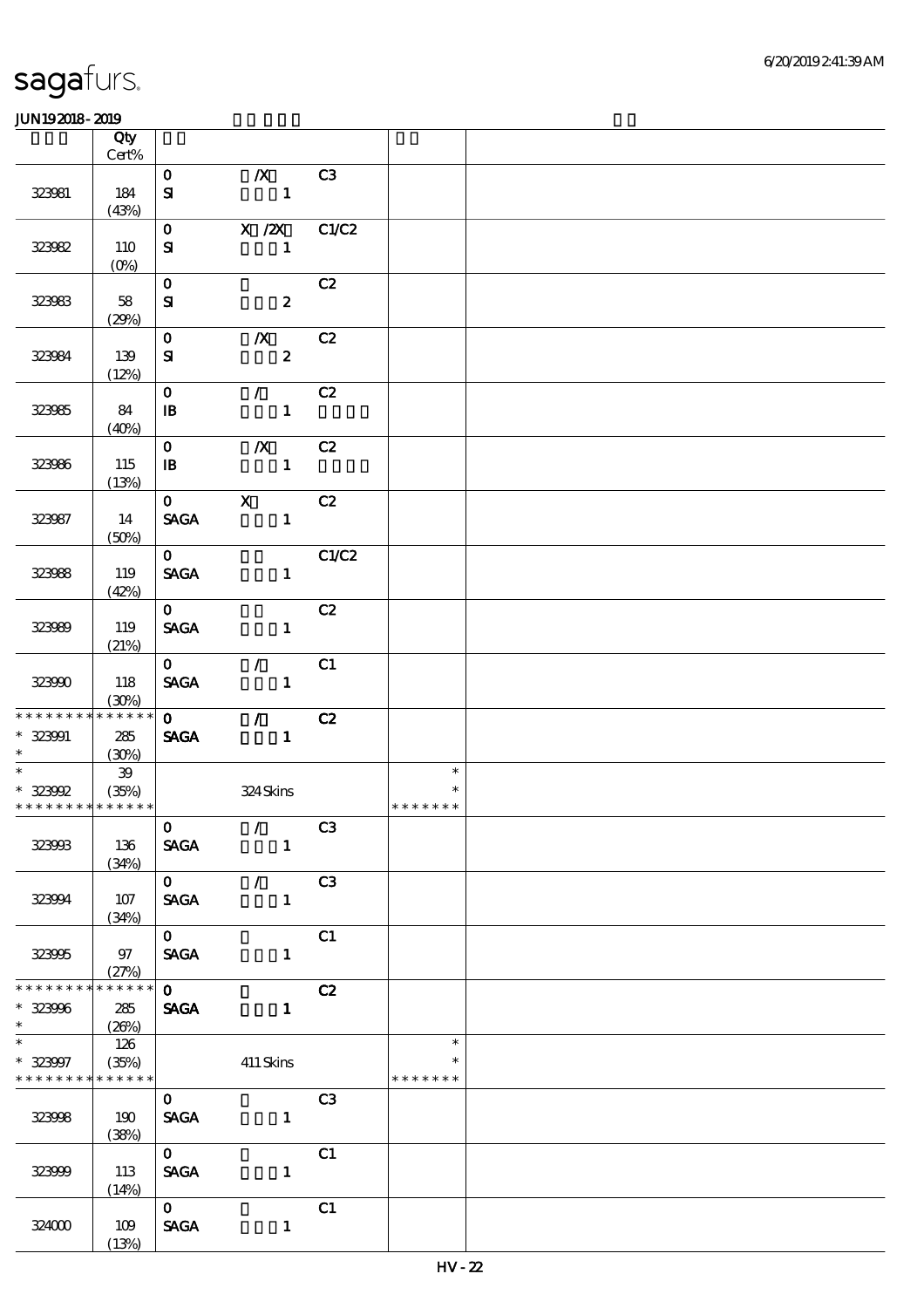|                              | Qty<br>Cert%              |                                |                                                                |                |                         |  |
|------------------------------|---------------------------|--------------------------------|----------------------------------------------------------------|----------------|-------------------------|--|
| * * * * * * * *              | * * * * * *               | $\mathbf{o}$                   |                                                                | C2             |                         |  |
| $* 324001$<br>$\ast$         | 285<br>(13%)              | <b>SAGA</b>                    | $\blacksquare$                                                 |                |                         |  |
| $\ast$                       | 100                       |                                |                                                                |                | $\ast$                  |  |
| $*324002$<br>* * * * * * * * | (13%)<br>* * * * * *      |                                | 385Skins                                                       |                | $\ast$<br>* * * * * * * |  |
|                              |                           | $\mathbf{o}$                   |                                                                | C2             |                         |  |
| 324003                       | 268<br>(11%)              | <b>SAGA</b>                    | $\mathbf{1}$                                                   |                |                         |  |
| 324004                       | 225<br>(20%)              | $\mathbf{O}$<br><b>SACA</b>    | $\mathbf{1}$                                                   | C <sub>3</sub> |                         |  |
|                              |                           | $\mathbf{0}$                   |                                                                | C3             |                         |  |
| 324005                       | 133<br>(9%)               | <b>SAGA</b>                    | $\mathbf{1}$                                                   |                |                         |  |
|                              |                           | $\mathbf{O}$                   | $\boldsymbol{\mathrm{X}}$                                      | C1             |                         |  |
| 324006                       | 106<br>(9%)               | <b>SAGA</b>                    | $\mathbf{1}$                                                   |                |                         |  |
|                              |                           | $\mathbf{O}$                   | $\mathbf X$                                                    | C1             |                         |  |
| 324007                       | <b>111</b><br>$(\Theta)$  | <b>SAGA</b>                    | $\mathbf{1}$                                                   |                |                         |  |
|                              |                           | $\mathbf{O}$                   | $\mathbf{X}$                                                   | C1             |                         |  |
| 324008                       | 185<br>(5%)               | <b>SAGA</b>                    | $\mathbf{1}$                                                   |                |                         |  |
| * * * * * * * *              | * * * * * *               | $\mathbf{O}$                   | $\mathbf{x}$                                                   | C2             |                         |  |
| $* 324009$<br>$\ast$         | 285<br>(4%)               | <b>SAGA</b>                    | $\mathbf{1}$                                                   |                |                         |  |
|                              | 64                        |                                |                                                                |                | $\ast$                  |  |
| * 324010<br>* * * * * * * *  | $(\Theta)$<br>* * * * * * |                                | 349Skins                                                       |                | $\ast$<br>* * * * * * * |  |
|                              |                           | $\mathbf{0}$                   | $\mathbf X$                                                    | C2             |                         |  |
| 324011                       | 268<br>(2%)               | <b>SAGA</b>                    | $\blacksquare$                                                 |                |                         |  |
|                              |                           | $\mathbf{O}$                   | $\mathbf{x}$                                                   | C3             |                         |  |
| 324012                       | 117<br>(5%)               | $\operatorname{\mathsf{SAGA}}$ | $\mathbf{1}$                                                   |                |                         |  |
|                              |                           |                                | $\begin{array}{ccc} \circ & X \end{array}$ (2X C3              |                |                         |  |
| 324013                       | 235<br>(9%)               |                                | SAGA 1                                                         |                |                         |  |
|                              |                           |                                | $\overline{0}$ $\overline{2X}/\overline{3X}$ $\overline{C1}C2$ |                |                         |  |
| 324014                       | 90<br>(7%)                |                                | SAGA 1                                                         |                |                         |  |
|                              |                           | $\overline{200}$               |                                                                | C <sub>4</sub> |                         |  |
| 324015                       | 257<br>(31%)              | <b>SAGA</b>                    | $\mathbf{1}$                                                   |                |                         |  |
|                              |                           | $\overline{\mathbf{o}}$        |                                                                | C2             |                         |  |
| 324016                       | 74<br>(36%)               | <b>SAGA</b>                    | $\mathbf{2}$                                                   |                |                         |  |
|                              |                           | $\mathbf{O}$                   |                                                                | C1/C2          |                         |  |
| 324017                       | 164<br>(21%)              | <b>SAGA</b>                    | $\mathbf{2}$                                                   |                |                         |  |
|                              |                           | $\mathbf{O}$                   |                                                                | C1/C2          |                         |  |
| 324018                       | 191<br>(20%)              | <b>SAGA</b>                    | $\boldsymbol{z}$                                               |                |                         |  |
|                              |                           | $\mathbf{O}$                   | $\mathcal{T} = \mathcal{I}$                                    | C1/C2          |                         |  |
| 324019                       | 110<br>(20%)              | <b>SAGA</b>                    | $\boldsymbol{2}$                                               |                |                         |  |
|                              |                           | $\overline{\mathbf{o}}$        |                                                                | C1/C2          |                         |  |
| 324020                       | 280<br>(10%)              | SAGA                           | $\boldsymbol{z}$                                               |                |                         |  |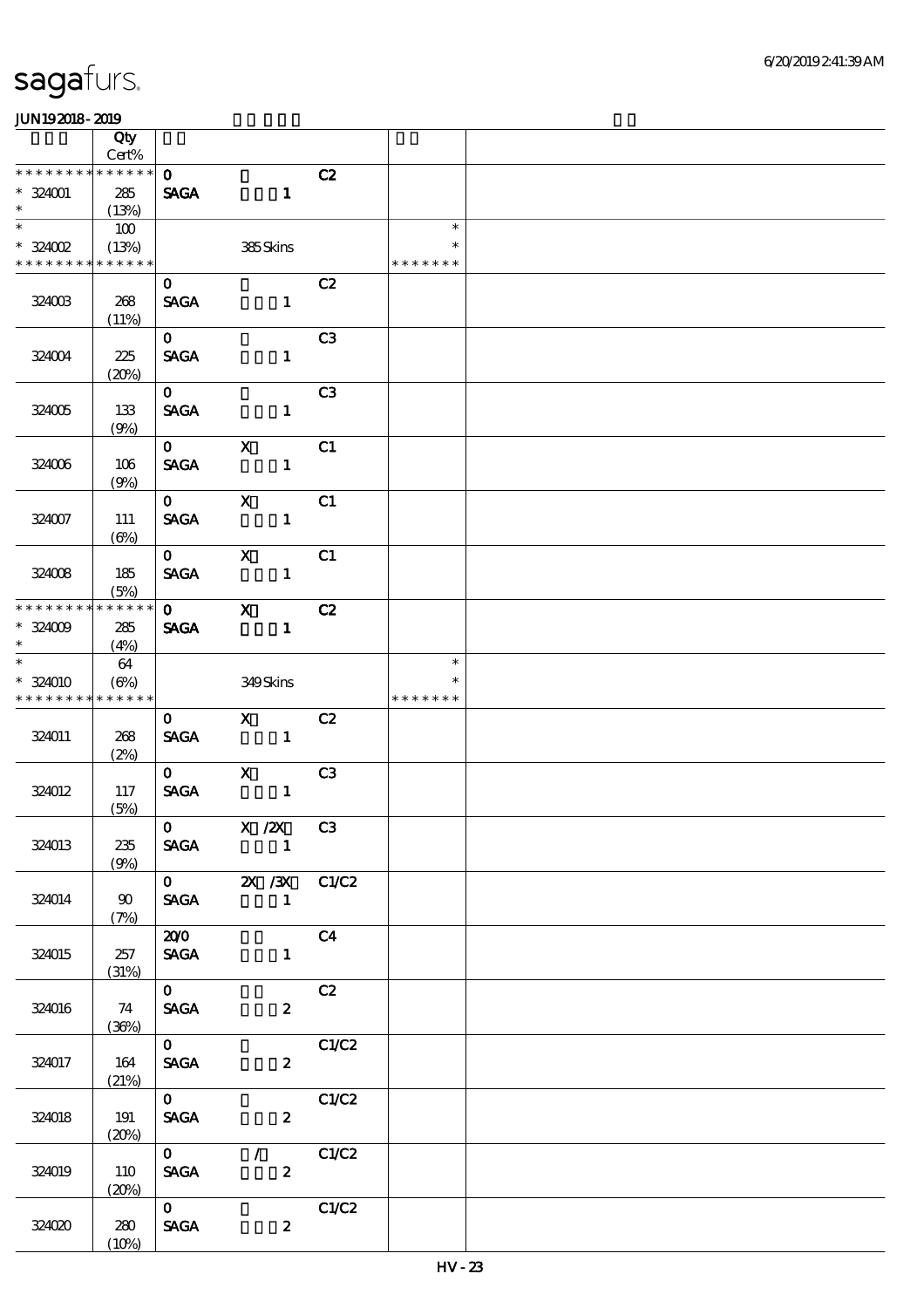|        | Qty<br>$Cert\%$                    |                                |                                                   |                |  |
|--------|------------------------------------|--------------------------------|---------------------------------------------------|----------------|--|
|        |                                    | $\mathbf 0$                    | $\mathbf{X}$                                      |                |  |
| 324021 | 126<br>(8%)                        | $\operatorname{\mathsf{SAGA}}$ | $\overline{\mathbf{c}}$                           | C1/C2          |  |
|        |                                    | $\mathbf{0}$                   | $\mathbf{X}$                                      | C3             |  |
| 324022 | 138<br>(14%)                       | <b>SAGA</b>                    | $\boldsymbol{z}$                                  |                |  |
|        |                                    |                                | 0 $X / ZX$                                        | C1/C2          |  |
| 324023 | 207<br>(7%)                        | <b>SAGA</b>                    | $\overline{\mathbf{z}}$                           |                |  |
|        |                                    | $\mathbf{O}$                   | $\mathcal{L}$                                     | C2             |  |
| 324024 | 171<br>(28%)                       | IA                             | $\mathbf{1}$                                      |                |  |
|        |                                    | $\mathbf{O}$                   |                                                   | C2             |  |
| 324025 | 159<br>(13%)                       | IA                             | $\mathbf{1}$                                      |                |  |
|        |                                    | $\mathbf{O}$                   | $X$ / $ZX$                                        | C2             |  |
| 324026 | 133<br>$(\Theta_0)$                | IA                             | $\overline{\phantom{a}}$ $\overline{\phantom{a}}$ |                |  |
|        |                                    | $\mathbf{o}$                   |                                                   | C2             |  |
| 324027 | 250<br>(31%)                       | IA                             | $\mathbf{1}$                                      |                |  |
|        |                                    | $\mathbf{O}$                   | $\mathcal{L}$                                     | C2             |  |
| 324028 | 126                                | IA                             | $\mathbf{2}$                                      |                |  |
|        | (19%)                              |                                |                                                   |                |  |
|        |                                    | $\mathbf{O}$                   | $\boldsymbol{X}$                                  | C2             |  |
| 324029 | 193<br>(15%)                       | IA                             | $\mathbf{z}$                                      |                |  |
|        |                                    | $\mathbf{O}$                   |                                                   | $\sqrt{C1/C2}$ |  |
| 324030 | 178<br>(46%)                       | <b>SROY</b>                    | $1 -$                                             |                |  |
|        |                                    | $\mathbf{O}$                   |                                                   | C1/C2          |  |
| 324031 | 147<br>(30%)                       | <b>SROY</b>                    | $\mathbf{1}$                                      |                |  |
|        |                                    | $\overline{\mathbf{o}}$        |                                                   | C1/C2          |  |
| 324032 | 119<br>(23%)                       | <b>SROY</b>                    | $\mathbf{1}$                                      |                |  |
|        |                                    |                                | $\mathbf 0$ X                                     | C1/C2          |  |
| 324033 | 127<br>(10%)                       | <b>SROY</b>                    |                                                   |                |  |
|        |                                    |                                | $\overline{0}$ $\overline{X}$ $\overline{C3}$     |                |  |
| 324034 | 155<br>(15%)                       | <b>SROY</b>                    |                                                   |                |  |
|        |                                    | $\overline{0}$                 |                                                   | C2             |  |
| 324035 | $\overline{\mathfrak{B}}$<br>(28%) | <b>SROY</b>                    | $\overline{\mathbf{z}}$                           |                |  |
|        |                                    | $\overline{\mathbf{0}}$        | $\sqrt{C1/C2}$                                    |                |  |
| 324036 | 180<br>(47%)                       | <b>SROY</b>                    | $\overline{\mathbf{2}}$                           |                |  |
|        |                                    | $1 -$                          | $\sqrt{C^2}$                                      |                |  |
| 324037 | 88<br>(63%)                        | ${\bf s}$                      | $1 -$                                             |                |  |
|        |                                    | $\overline{1}$                 | $X$ C <sub>2</sub>                                |                |  |
| 324038 | 158<br>(18%)                       | ${\bf s}$                      | $\blacksquare$                                    |                |  |
|        |                                    | $1 \quad \blacksquare$         |                                                   | C2             |  |
| 324039 | 68<br>(44%)                        | <b>SAGA</b>                    | $\mathbf{1}$                                      |                |  |
|        |                                    | $\overline{1}$                 |                                                   | C1/C2          |  |
| 324040 | 254                                | <b>SAGA</b>                    | $\mathbf{1}$                                      |                |  |
|        | (35%)                              |                                |                                                   |                |  |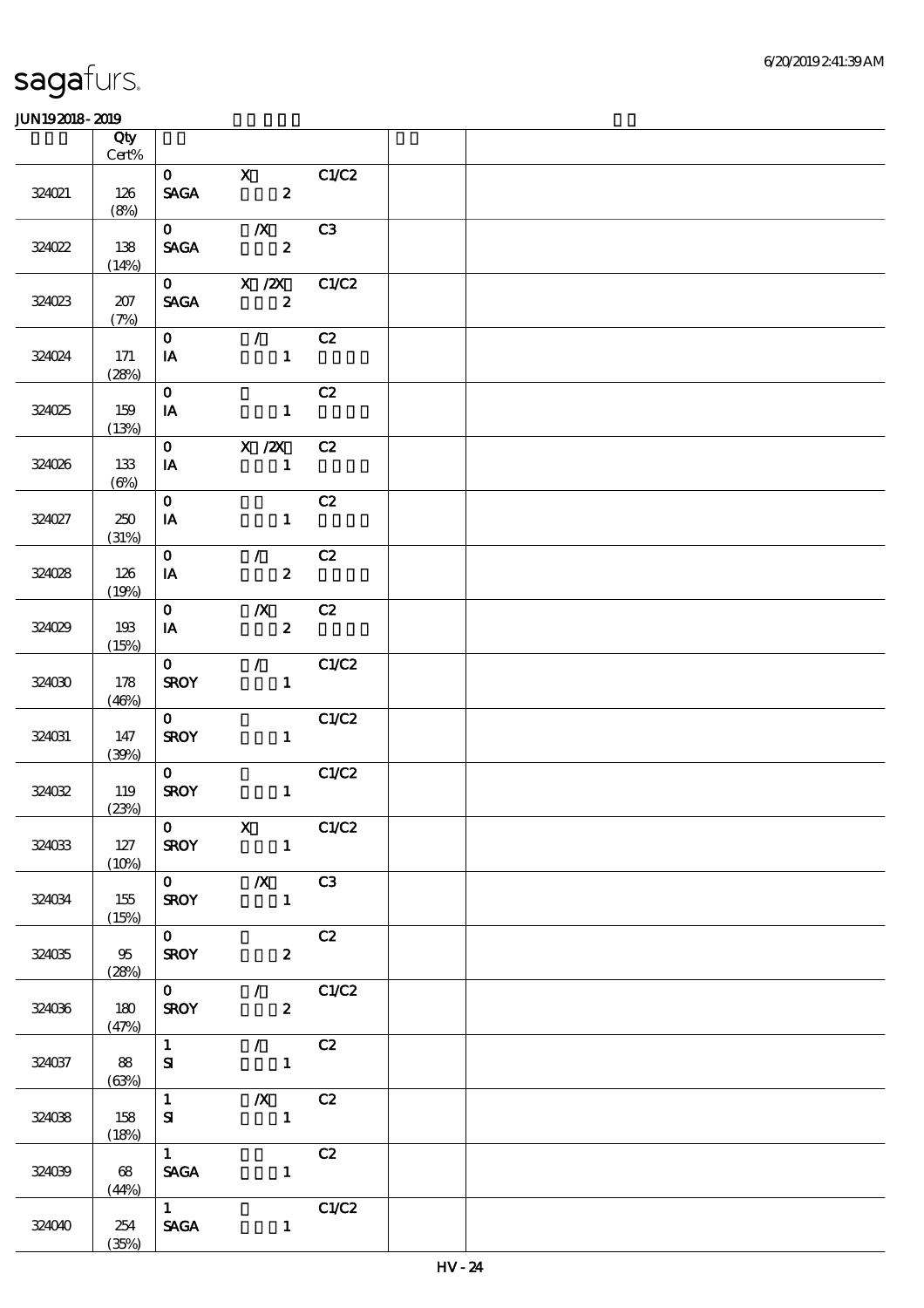|        | Qty           |                        |                                                                                         |                |  |  |
|--------|---------------|------------------------|-----------------------------------------------------------------------------------------|----------------|--|--|
|        | Cert%         |                        |                                                                                         |                |  |  |
|        |               | $\mathbf{1}$           |                                                                                         | C1/C2          |  |  |
| 324041 | 251           | <b>SAGA</b>            | $\mathbf{1}$                                                                            |                |  |  |
|        | (43%)         |                        |                                                                                         |                |  |  |
|        |               | $1 \quad \blacksquare$ |                                                                                         | C3             |  |  |
| 324042 | 86            | <b>SAGA</b>            | 1                                                                                       |                |  |  |
|        | (41%)         |                        |                                                                                         |                |  |  |
|        |               | $1 \quad \Box$         |                                                                                         | C1/C2          |  |  |
| 324043 | $232\,$       | <b>SAGA</b>            | $1 \quad$                                                                               |                |  |  |
|        | (19%)         |                        |                                                                                         |                |  |  |
|        |               | $1 \quad \blacksquare$ |                                                                                         | C2             |  |  |
| 324044 | 160           | <b>SAGA</b>            | $\mathbf{1}$                                                                            |                |  |  |
|        | (17%)         |                        |                                                                                         |                |  |  |
|        |               | $1 \quad$              | $\overline{1}$                                                                          | C <sub>3</sub> |  |  |
| 324045 | 141           | <b>SAGA</b>            | $\mathbf{1}$                                                                            |                |  |  |
|        | (41%)         |                        |                                                                                         |                |  |  |
|        |               | $1 \quad \cdots$       | $X$ C1                                                                                  |                |  |  |
| 324046 | 146           | <b>SAGA</b>            |                                                                                         |                |  |  |
|        | (8%)          |                        |                                                                                         |                |  |  |
|        |               |                        | $1$ X C2                                                                                |                |  |  |
| 324047 | 222           |                        | SAGA 1                                                                                  |                |  |  |
|        | (7%)          |                        |                                                                                         |                |  |  |
|        |               |                        | 1 $\sqrt{X}$ C3                                                                         |                |  |  |
| 324048 | 122           | <b>SAGA</b>            | $\sim$ $\sim$ $\sim$ $\sim$ $\sim$                                                      |                |  |  |
|        | (8%)          |                        |                                                                                         |                |  |  |
|        |               |                        | 1 $X / ZX$ $C1/C2$                                                                      |                |  |  |
| 324049 | 257           | <b>SAGA</b>            |                                                                                         |                |  |  |
|        | $(\Theta\% )$ |                        |                                                                                         |                |  |  |
|        |               |                        |                                                                                         |                |  |  |
| 324050 | 81            | <b>SAGA</b>            | $\frac{1}{\sqrt{2X}}$ $\frac{1}{\sqrt{2X}}$ $\frac{1}{\sqrt{2X}}$ $\frac{1}{\sqrt{2X}}$ |                |  |  |
|        | (12%)         |                        |                                                                                         |                |  |  |
|        |               | $1 \qquad \qquad$      | 2X C2                                                                                   |                |  |  |
| 324051 | 94            | <b>SAGA</b>            | $\mathbf{1}$                                                                            |                |  |  |
|        | (7%)          |                        |                                                                                         |                |  |  |
|        |               | $1 \quad$              | $\mathcal{L}$ and $\mathcal{L}$                                                         | C2             |  |  |
| 324052 | 78            | $I$ A                  | $\mathbf{1}$                                                                            |                |  |  |
|        | (42%)         |                        |                                                                                         |                |  |  |
|        |               | 1                      | $\mathbb{X}$                                                                            | C2             |  |  |
| 324053 | 85            | $I$ A                  | $\mathbf{1}$                                                                            |                |  |  |
|        | (9%)          |                        |                                                                                         |                |  |  |
|        |               |                        |                                                                                         |                |  |  |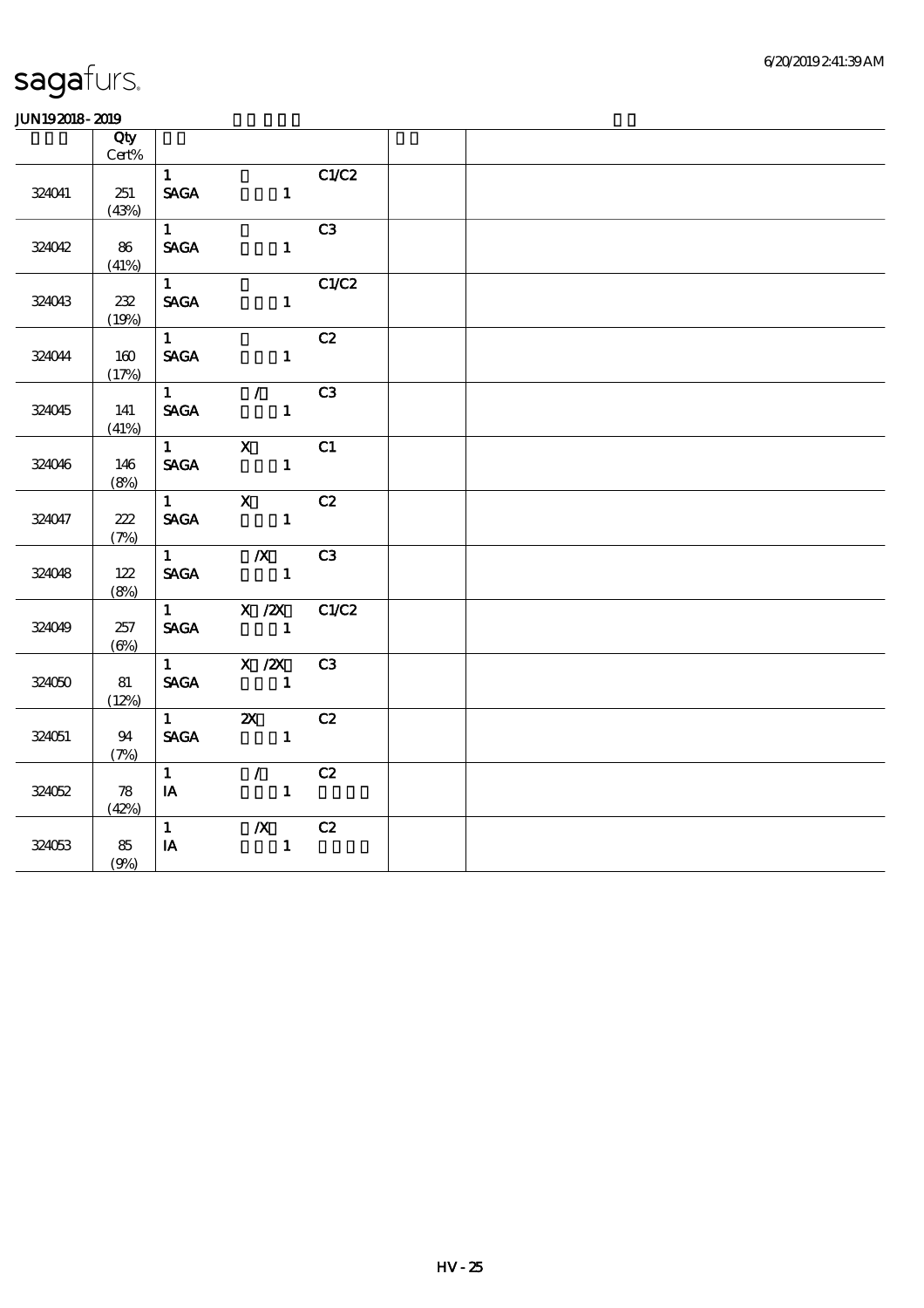|                                            | Qty             |                             |                  |                                  |                  |               |  |
|--------------------------------------------|-----------------|-----------------------------|------------------|----------------------------------|------------------|---------------|--|
|                                            | Cert%           |                             |                  |                                  |                  |               |  |
|                                            |                 | 50                          |                  | C2                               |                  |               |  |
| 324101                                     | 198<br>(21%)    | $\boldsymbol{S}$            | $\mathbf{1}$     | $\overline{\mathbf{1}}$          |                  |               |  |
|                                            |                 | 50                          |                  | C2                               |                  |               |  |
| 324102                                     | 114             | (SI)                        | $\mathbf{1}$     | $\overline{\phantom{a}}$ 2       |                  |               |  |
|                                            | (25%)           |                             |                  |                                  |                  |               |  |
|                                            |                 | 50                          |                  | C2                               |                  |               |  |
| 324103                                     | 66              | $\boldsymbol{S}$            | $\mathbf{1}$     | $\overline{\phantom{a}}$ 2       |                  |               |  |
|                                            | (24%)           |                             |                  |                                  |                  |               |  |
| * * * * * * * *                            | $* * * * * * *$ | $\boldsymbol{\omega}$       |                  | C2                               |                  |               |  |
| $* 324104$                                 | 225             | $\mathbf{S}$                | $\mathbf{1}$     | $\overline{\phantom{a}}$         |                  |               |  |
| $\ast$                                     | (18%)           |                             |                  |                                  |                  |               |  |
| $\overline{\phantom{0}}$                   | 75              |                             |                  |                                  |                  | $\ast$        |  |
| $* 324105$                                 | (49%)           |                             | 300Skins         |                                  |                  | $\ast$        |  |
| * * * * * * * * <mark>* * * * * * *</mark> |                 |                             |                  |                                  |                  | * * * * * * * |  |
| * * * * * * * * * * * * * *                |                 | $\boldsymbol{\omega}$       |                  | C2                               |                  |               |  |
| $* 324106$                                 | 205             | $\boldsymbol{\mathcal{S}}$  | $\mathbf{1}$     | $\overline{\phantom{a}}$         |                  |               |  |
| $\ast$<br>$\ast$                           | (23%)           |                             |                  |                                  |                  | $\ast$        |  |
|                                            | 167             |                             |                  |                                  |                  | $\ast$        |  |
| $* 324107$<br>* * * * * * * * * * * * * *  | (16%)           |                             | 372Skins         |                                  |                  | * * * * * * * |  |
| * * * * * * * * * * * * * *                |                 | $\boldsymbol{\omega}$       |                  | C2                               |                  |               |  |
| $* 324108$                                 | 205             | $\boldsymbol{\mathcal{S}}$  | $\boldsymbol{z}$ | $\blacksquare$                   |                  |               |  |
| $\ast$                                     | (34%)           |                             |                  |                                  |                  |               |  |
| $\overline{\ast}$                          | $37\,$          |                             |                  |                                  |                  | $\ast$        |  |
| * 324109                                   | (5%)            |                             | 242Skins         |                                  |                  | ∗             |  |
| * * * * * * * * * * * * * *                |                 |                             |                  |                                  |                  | * * * * * * * |  |
|                                            |                 | 40                          |                  | C2                               |                  |               |  |
| 324110                                     | 183             | (SI)                        | $\mathbf{1}$     |                                  | $\boldsymbol{z}$ |               |  |
|                                            | (21%)           |                             |                  |                                  |                  |               |  |
|                                            |                 | 40                          |                  | C2                               |                  |               |  |
| 324111                                     | 140             | $\boldsymbol{\mathrm{(S)}}$ | $\mathbf{1}$     |                                  | $\boldsymbol{z}$ |               |  |
|                                            | (19%)           |                             |                  |                                  |                  |               |  |
|                                            |                 | $\boldsymbol{\omega}$       |                  | C2                               |                  |               |  |
| 324112                                     | 123             | $\boldsymbol{S}$            | $\boldsymbol{z}$ |                                  | $\boldsymbol{2}$ |               |  |
|                                            | (33%)           |                             |                  |                                  |                  |               |  |
| 324113                                     | 68              | 5040<br>$\boldsymbol{S}$    | $\mathbf{1}$     | C2<br>$\overline{\phantom{a}}$ 3 |                  |               |  |
|                                            | (17%)           |                             |                  |                                  |                  |               |  |
| * * * * * * * *                            | * * * * * *     | $\boldsymbol{\mathfrak{D}}$ |                  | C2                               |                  |               |  |
| $* 324114$                                 | 245             | $\mathbf{C}$                | $\mathbf{1}$     |                                  | $\blacksquare$   |               |  |
| $\ast$                                     | (15%)           |                             |                  |                                  |                  |               |  |
| $\overline{\ast}$                          |                 |                             |                  |                                  |                  | $\ast$        |  |
| * 324115                                   | 200             |                             | $\boldsymbol{2}$ |                                  |                  | $\ast$        |  |
| $\ast$                                     | (17%)           |                             |                  |                                  |                  | $\ast$        |  |
| $\ast$                                     | 45              |                             |                  |                                  |                  | $\ast$        |  |
| $* 324116$                                 | (20%)           |                             | 490Skins         |                                  |                  | $\ast$        |  |
| * * * * * * * * <mark>* * * * * * *</mark> |                 |                             |                  |                                  |                  | * * * * * * * |  |
| * * * * * * * *                            | * * * * * *     | $\boldsymbol{\mathfrak{D}}$ |                  | C2                               |                  |               |  |
| * 324117                                   | 225             | $\boldsymbol{\mathcal{S}}$  | $\mathbf{1}$     | $\overline{\mathbf{1}}$          |                  |               |  |
| $\ast$<br>$\overline{\ast}$                | (20%)           |                             |                  |                                  |                  | $\ast$        |  |
| $* 324118$                                 | 200             |                             | $\boldsymbol{2}$ |                                  |                  | $\ast$        |  |
| $\ast$                                     | (13%)           |                             |                  |                                  |                  | $\ast$        |  |
| $\ast$                                     | 109             |                             |                  |                                  |                  | $\ast$        |  |
| * 324119                                   | (12%)           |                             | 534Skins         |                                  |                  | $\ast$        |  |
| * * * * * * * * <mark>* * * * * *</mark>   |                 |                             |                  |                                  |                  | * * * * * * * |  |
| * * * * * * * *                            | * * * * * *     | $\boldsymbol{\mathfrak{D}}$ |                  | C2                               |                  |               |  |
| $* 324120$                                 | 225             | $\boldsymbol{\mathcal{S}}$  | $\boldsymbol{z}$ |                                  | $\blacksquare$   |               |  |
| $\ast$                                     | (36%)           |                             |                  |                                  |                  |               |  |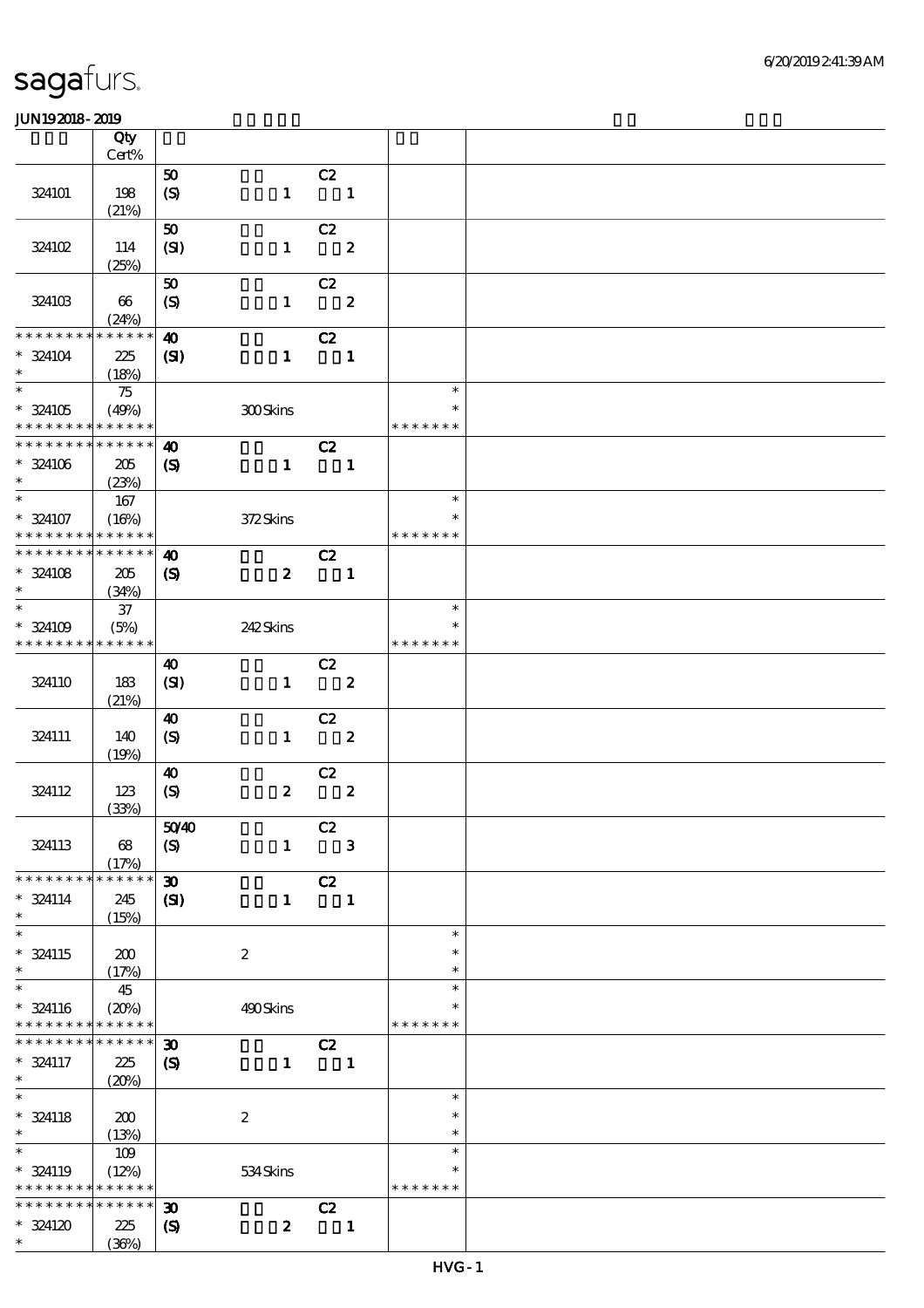|                                          | Qty<br>$Cert\%$            |                                                 |                   |                                                    |                         |                                   |  |
|------------------------------------------|----------------------------|-------------------------------------------------|-------------------|----------------------------------------------------|-------------------------|-----------------------------------|--|
| $\ast$                                   |                            | $\boldsymbol{\mathfrak{D}}$                     |                   |                                                    |                         | $\ast$                            |  |
| $* 324121$<br>$\ast$                     | 200                        | (S)                                             | $\boldsymbol{z}$  | C2                                                 | $\blacksquare$          | $\ast$<br>$\ast$                  |  |
|                                          | (8%)                       |                                                 |                   |                                                    |                         |                                   |  |
| $\ast$<br>$* 324122$<br>* * * * * * * *  | 39<br>(15%)<br>* * * * * * |                                                 | 464Skins          |                                                    |                         | $\ast$<br>$\ast$<br>* * * * * * * |  |
|                                          |                            |                                                 |                   |                                                    |                         |                                   |  |
| 324123                                   | 238<br>(15%)               | $\boldsymbol{\mathfrak{D}}$<br>(SI)             | $\mathbf{1}$      | C2<br>$\overline{\mathbf{z}}$                      |                         |                                   |  |
| * * * * * * * *                          | * * * * * *                | $\boldsymbol{\mathfrak{D}}$                     |                   | C2                                                 |                         |                                   |  |
| $*$ 324124<br>$\ast$                     | 225<br>(27%)               | $\boldsymbol{\mathcal{S}}$                      | $\mathbf{1}$      |                                                    | $\boldsymbol{z}$        |                                   |  |
| $\overline{\ast}$                        | 41                         |                                                 |                   |                                                    |                         | $\ast$                            |  |
| $* 324125$                               | (21%)                      |                                                 | $266\mbox{Skins}$ |                                                    |                         | $\ast$                            |  |
| * * * * * * * *                          | * * * * * *                |                                                 |                   |                                                    |                         | * * * * * * *                     |  |
| 324126                                   | 206                        | $\boldsymbol{\mathfrak{D}}$<br>$\boldsymbol{S}$ | $\boldsymbol{z}$  | C2                                                 | $\overline{\mathbf{2}}$ |                                   |  |
|                                          | (28%)                      |                                                 |                   |                                                    |                         |                                   |  |
| 324127                                   | 157<br>(34%)               | $\boldsymbol{\mathfrak{D}}$<br>(S)              | $\mathbf{1}$      | C2                                                 | $\mathbf{3}$            |                                   |  |
| * * * * * * * *                          | * * * * * *                | $\boldsymbol{\mathbf{z}}$                       |                   | C2                                                 |                         |                                   |  |
| $* 324128$                               |                            |                                                 | $\mathbf{1}$      | $\blacksquare$                                     |                         |                                   |  |
| $\ast$                                   | 285<br>(11%)               | $\mathbf{C}$                                    |                   |                                                    |                         |                                   |  |
| $\ast$                                   | 193                        |                                                 |                   |                                                    |                         | $\ast$                            |  |
| $* 324129$                               | (15%)                      |                                                 | 478Skins          |                                                    |                         | $\ast$                            |  |
| * * * * * * * *                          | * * * * * *                |                                                 |                   |                                                    |                         | * * * * * * *                     |  |
|                                          |                            | $\boldsymbol{\mathsf{20}}$                      |                   | C2                                                 |                         |                                   |  |
| 324130                                   | 268<br>(10%)               | $\boldsymbol{S}$                                | $\mathbf{1}$      | $\overline{\phantom{a}}$                           |                         |                                   |  |
| * * * * * * * *                          | * * * * * *                | $\boldsymbol{\mathbf{z}}$                       |                   | C2                                                 |                         |                                   |  |
| $* 324131$<br>$\ast$                     | 265<br>(23%)               | $\boldsymbol{S}$                                | $\boldsymbol{z}$  | $\blacksquare$                                     |                         |                                   |  |
| $\ast$                                   | $61\,$                     |                                                 |                   |                                                    |                         | $\ast$                            |  |
| * 324132                                 | (21%)                      |                                                 | 326Skins          |                                                    |                         | $\ast$                            |  |
| * * * * * * * * <mark>* * * * * *</mark> |                            |                                                 |                   |                                                    |                         | * * * * * * *                     |  |
| 324133                                   | 160<br>(13%)               | $\pmb{\mathcal{Z}}$<br>(SI)                     |                   | $\begin{array}{c cc}\n & C2 \\ 1 & 2\n\end{array}$ |                         |                                   |  |
|                                          |                            | ${\bf Z}$                                       |                   | $\overline{c}$                                     |                         |                                   |  |
| 324134                                   | 129<br>(13%)               | $\boldsymbol{S}$                                |                   | $1 \qquad \qquad 2$                                |                         |                                   |  |
|                                          |                            | $\boldsymbol{\mathbf{z}}$                       |                   | C2                                                 |                         |                                   |  |
| 324135                                   | 104<br>(29%)               | $\boldsymbol{S}$                                |                   | $2\qquad 2$                                        |                         |                                   |  |
|                                          |                            | $\boldsymbol{\mathfrak{D}}$                     |                   | $\overline{C}$                                     |                         |                                   |  |
| 324136                                   | 181<br>(27%)               | $\mathcal{S}$                                   |                   | $1 \qquad 3$                                       |                         |                                   |  |
|                                          |                            | $\mathbf{o}$                                    |                   | $\overline{C}$                                     |                         |                                   |  |
| 324137                                   | 234<br>(17%)               | $\mathcal{S}$                                   |                   | $1 \quad 1$                                        |                         |                                   |  |
|                                          |                            | $\mathbf{O}$                                    |                   |                                                    |                         |                                   |  |
| 324138                                   | 243<br>(24%)               | (SI)                                            |                   | $\begin{array}{cc} & c2 \\ 1 & 2 \end{array}$      |                         |                                   |  |
|                                          |                            | $\mathbf{O}$                                    |                   |                                                    |                         |                                   |  |
| 324139                                   | 211<br>(25%)               | (S)                                             |                   | $\begin{array}{c} \text{C2} \\ 1 \end{array}$      |                         |                                   |  |
|                                          |                            | $\mathbf{o}$                                    |                   |                                                    |                         |                                   |  |
| 324140                                   | 162<br>(16%)               | $\boldsymbol{S}$                                | $\mathbf{z}$      | C2 $\begin{array}{c} 2 \end{array}$                |                         |                                   |  |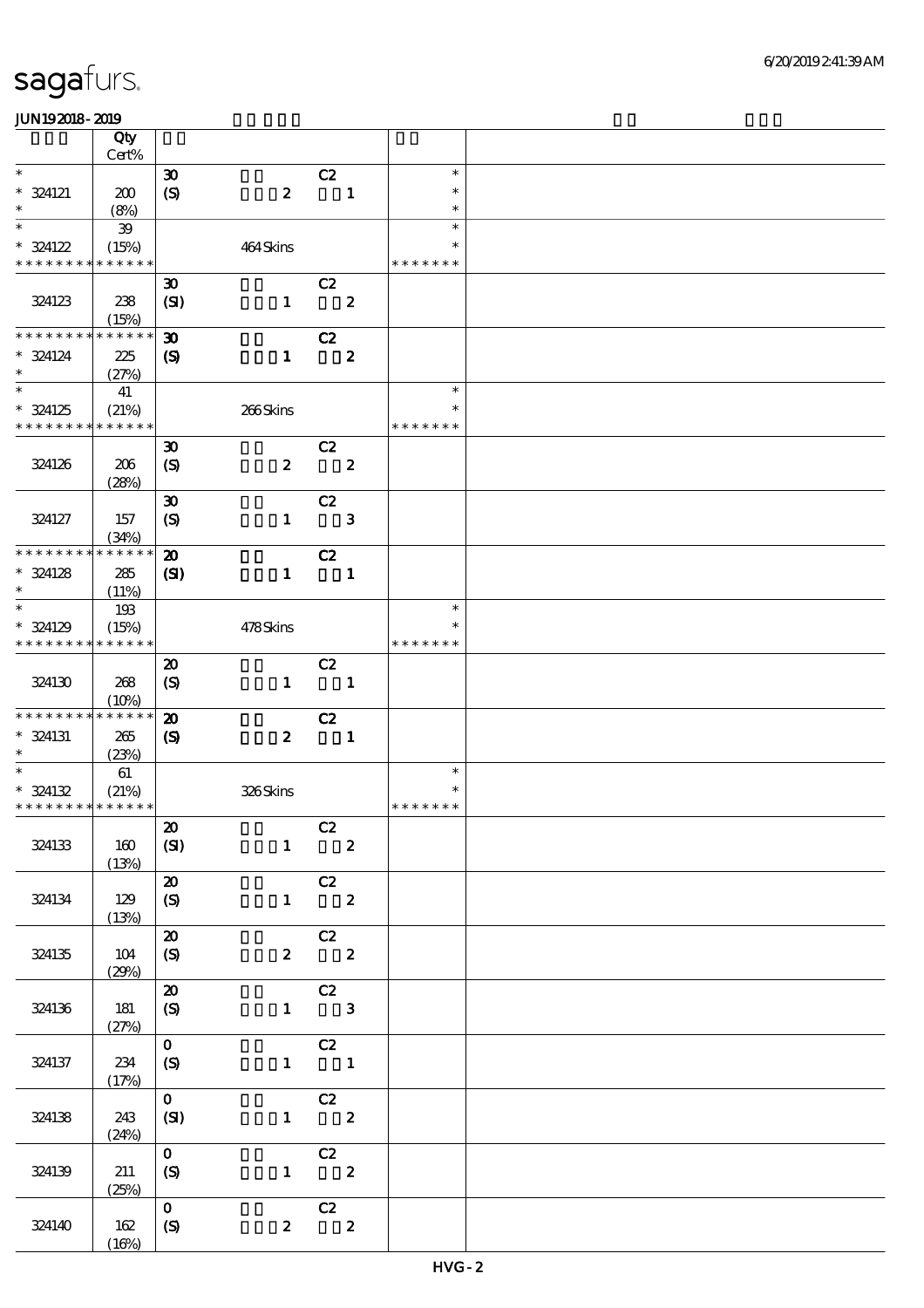|        | Qty   |                  |    |  |  |
|--------|-------|------------------|----|--|--|
|        | Cert% |                  |    |  |  |
|        |       | O                | C2 |  |  |
| 324141 | 81    | (SI)             | 3  |  |  |
|        | (23%) |                  |    |  |  |
|        |       | О                | C2 |  |  |
| 324142 | 81    | (S)              | З  |  |  |
|        | (25%) |                  |    |  |  |
|        |       |                  | C2 |  |  |
| 324143 | 174   | $\boldsymbol{S}$ | 2  |  |  |
|        | (22%) |                  |    |  |  |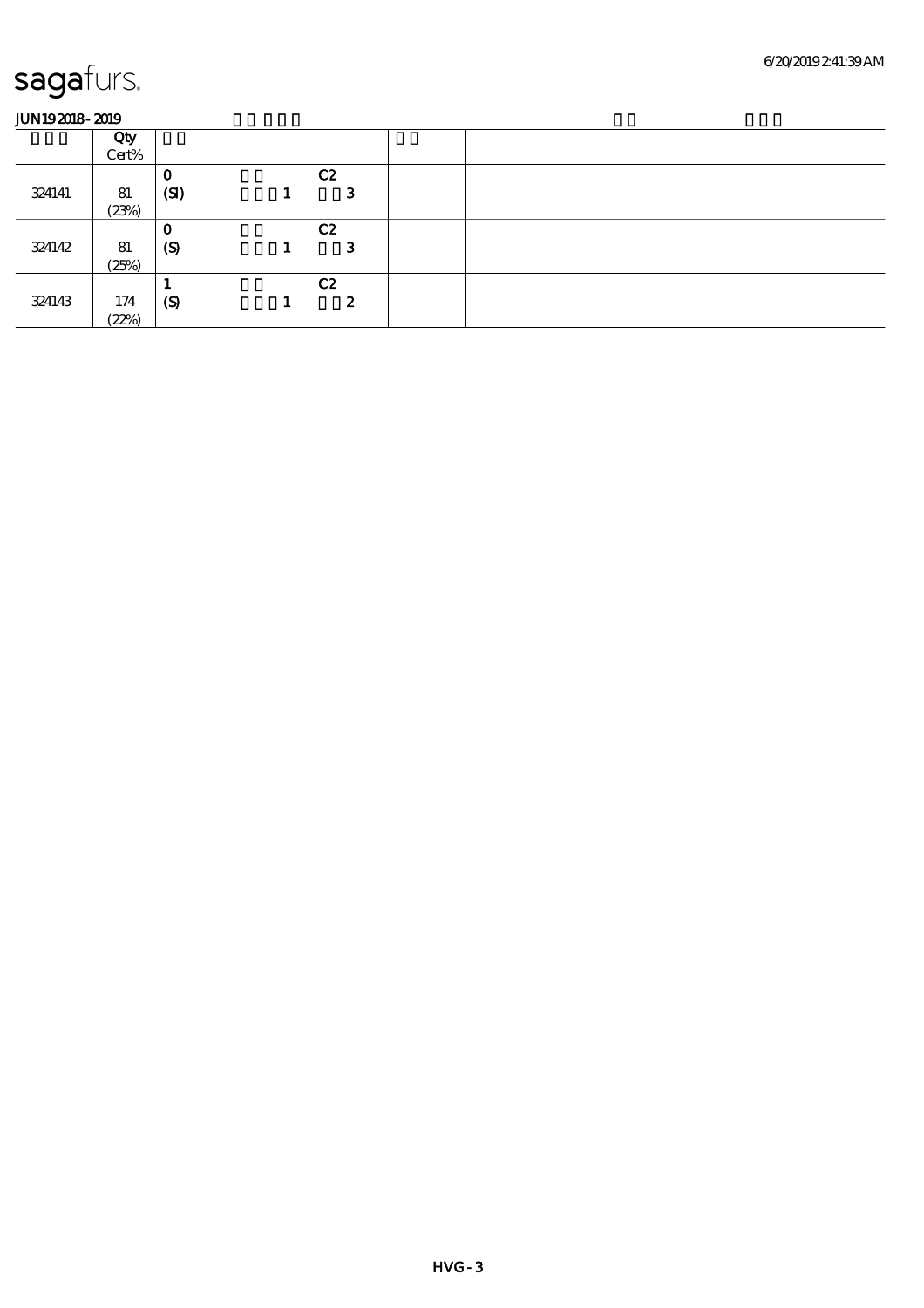|                               | Qty<br>Cert%                |                             |                  |             |                         |  |
|-------------------------------|-----------------------------|-----------------------------|------------------|-------------|-------------------------|--|
|                               |                             |                             |                  |             |                         |  |
| 324201                        | $207$                       | 5040<br>(S)                 | $\mathbf 1$      | C2          |                         |  |
|                               | (9%)                        |                             |                  |             |                         |  |
| 324202                        | $177$                       | 5040<br>(SI)                | $\boldsymbol{2}$ | C2          |                         |  |
|                               | $(\Theta)$                  |                             |                  |             |                         |  |
| 324203                        | 91<br>(15%)                 | 5040<br>(S)                 | $\pmb{2}$        | C2          |                         |  |
| 324204                        | 133<br>(22%)                | 5040<br>$\mathbf{C}$        | $\boldsymbol{4}$ | C2          |                         |  |
| * * * * * * * *               | * * * * * *                 | $\boldsymbol{\mathfrak{D}}$ |                  | C2          |                         |  |
| $* 324205$<br>$\ast$          | 245<br>(3%)                 | (S)                         | $\mathbf{1}$     |             |                         |  |
| $\ast$                        | 43                          |                             |                  |             | $\ast$                  |  |
| $* 324206$<br>* * * * * * * * | $(\Theta\%)$<br>* * * * * * |                             | 288Skins         |             | $\ast$<br>* * * * * * * |  |
| * * * * * * * *               | * * * * * *                 | $\boldsymbol{\mathfrak{D}}$ |                  | C2          |                         |  |
| $* 324207$<br>$\ast$          | 225<br>(12%)                | $\boldsymbol{\mathrm{(S)}}$ | $\mathbf{1}$     |             |                         |  |
| $\overline{\phantom{0}}$      | $97\,$                      |                             |                  |             | $\ast$                  |  |
| $* 324208$                    | (5%)                        |                             | 322Skins         |             | $\ast$                  |  |
| * * * * * * * *               | * * * * * *                 |                             |                  |             | * * * * * * *           |  |
|                               |                             | $\boldsymbol{\mathfrak{D}}$ |                  | C2          |                         |  |
| 324209                        | 134<br>(5%)                 | $\boldsymbol{S}$            | $\mathbf{1}$     | <b>LNAP</b> |                         |  |
|                               |                             | $\boldsymbol{\mathfrak{D}}$ |                  | C2          |                         |  |
| 324210                        | 119<br>(4%)                 | (SI)                        | $\pmb{2}$        |             |                         |  |
|                               |                             | $\pmb{\mathfrak{D}}$        |                  | C2          |                         |  |
| 324211                        | 120<br>(13%)                | $\boldsymbol{S}$            | $\pmb{2}$        |             |                         |  |
|                               |                             | $\boldsymbol{\mathfrak{D}}$ |                  | C2          |                         |  |
| 324212                        | $63\,$<br>(14%)             | (SI)                        | ${\bf 3}$        |             |                         |  |
|                               |                             | $\boldsymbol{\mathfrak{B}}$ |                  | C2          |                         |  |
| 324213                        | $2\!2$<br>(27%)             | (SI)                        | $\boldsymbol{4}$ |             |                         |  |
| * * * * * * * *               | * * * * * *                 | $\boldsymbol{\mathbf{z}}$   |                  | C2          |                         |  |
| $* 324214$<br>$\ast$          | 285<br>$(\Theta)$           | $\mathbf{C}$                | $\mathbf{1}$     |             |                         |  |
| $\ast$                        | 94                          |                             |                  |             | $\ast$                  |  |
| * 324215                      | (11%)                       |                             | 379Skins         |             | $\ast$                  |  |
| * * * * * * * *               | * * * * * *                 |                             |                  |             | * * * * * * *           |  |
| * * * * * * * *               | * * * * * *                 | $\boldsymbol{\mathbf{z}}$   |                  | C2          |                         |  |
| $* 324216$<br>$\ast$          | 265<br>(8%)                 | $\boldsymbol{S}$            | $\mathbf{1}$     |             |                         |  |
| $\ast$                        | 48                          |                             |                  |             | $\ast$                  |  |
| * 324217<br>* * * * * * * *   | (2%)<br>* * * * * *         |                             | 313Skins         |             | $\ast$<br>* * * * * * * |  |
|                               |                             | $\boldsymbol{\mathsf{20}}$  |                  | C2          |                         |  |
| 324218                        | 186<br>(4%)                 | (S)                         | $\mathbf{1}$     | <b>LNAP</b> |                         |  |
|                               |                             | $\boldsymbol{\mathfrak{D}}$ |                  | C2          |                         |  |
| 324219                        | 151<br>(19%)                | (SI)                        | $\pmb{2}$        |             |                         |  |
|                               |                             | $\boldsymbol{\mathbf{z}}$   |                  | C2          |                         |  |
| 324220                        | 107<br>(14%)                | $\boldsymbol{S}$            | $\pmb{2}$        |             |                         |  |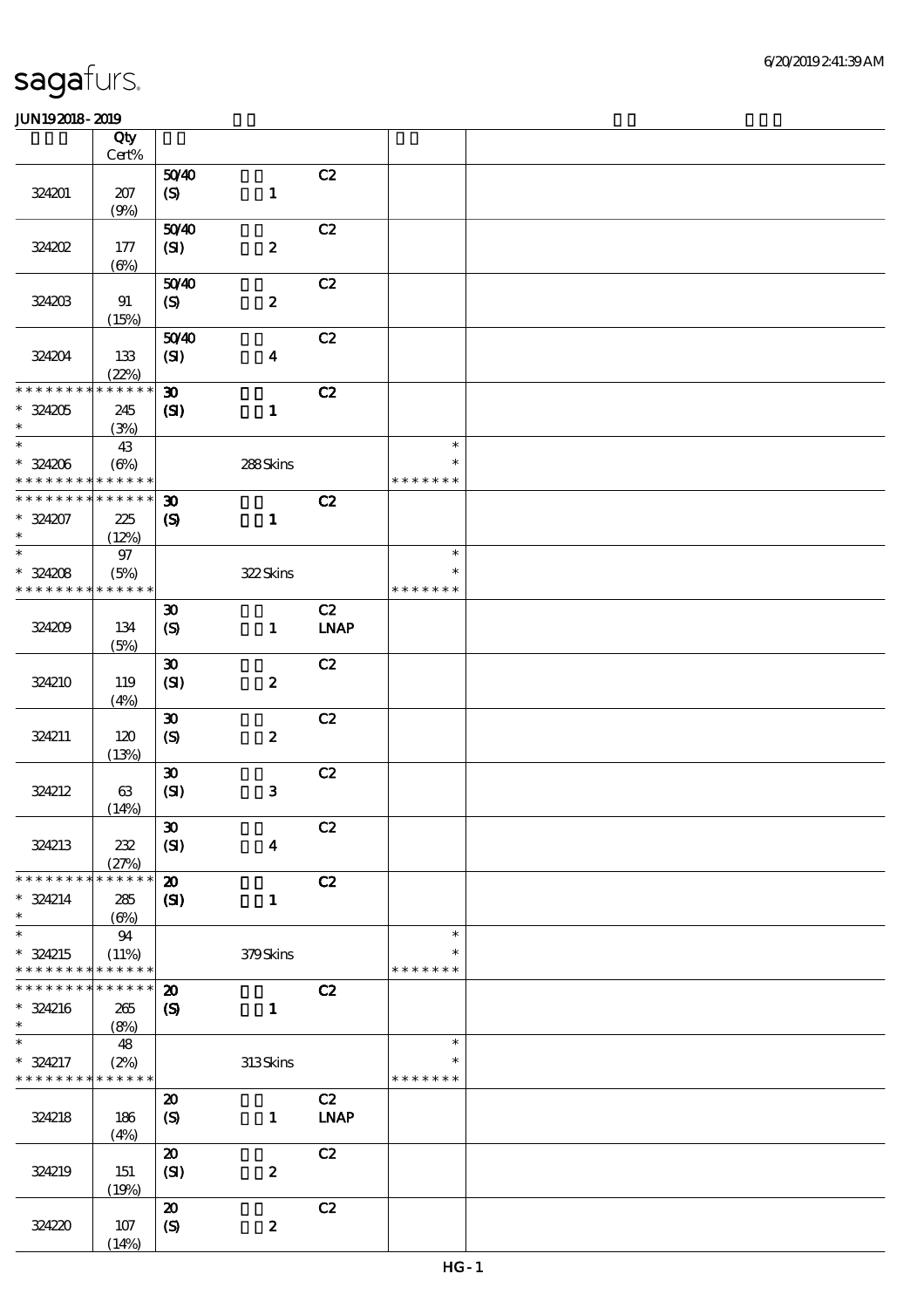|        | Qty<br>$\mbox{Cert}\%$         |                                             |                         |                                  |  |
|--------|--------------------------------|---------------------------------------------|-------------------------|----------------------------------|--|
| 324221 | 51<br>(1%)                     | $\boldsymbol{\mathsf{20}}$<br>$\pmb{\in}$   | $\boldsymbol{z}$        | C2<br><b>LNAP</b>                |  |
| 324222 | ${\mathfrak{A}}$<br>(11%)      | $\boldsymbol{\mathsf{20}}$<br>(SI)          | ${\bf 3}$               | C2                               |  |
| 324223 | $98\,$<br>(11%)                | $\pmb{\mathcal{X}}$<br>$\boldsymbol{S}$     | ${\bf 3}$               | C2                               |  |
| 324224 | 177<br>(23%)                   | $\boldsymbol{\mathsf{20}}$<br>(SI)          | $\boldsymbol{4}$        | C2                               |  |
| 324225 | $20\!\!\!3$<br>(18%)           | $\mathbf{o}$<br>(SI)                        | $\pmb{2}$               | C2                               |  |
| 324226 | $287$<br>(16%)                 | $\mathbf{o}$<br>$\boldsymbol{\mathrm{(S)}}$ | $\boldsymbol{2}$        | C2                               |  |
| 324227 | 138<br>(3%)                    | $\mathbf O$<br>$\pmb{\infty}$               | $\boldsymbol{z}$        | C2<br>$\ensuremath{\text{INAP}}$ |  |
| 324228 | $152\,$<br>(18%)               | $\mathbf{o}$<br>(S)                         | $\mathbf{3}$            | C2                               |  |
| 324229 | $77\,$<br>(24%)                | $\mathbf{o}$<br>(SI)                        | $\boldsymbol{4}$        | C2                               |  |
| 324230 | ${\bf 3\!}$<br>(37%)           | $\mathbf{O}$<br>(SI)                        | $\mathbf{5}$            | C2                               |  |
| 324231 | $317\,$<br>(25%)               | $\mathbf{1}$<br>$\pmb{\text{(S)}}$          | $\boldsymbol{2}$        | C2                               |  |
| 324232 | $192$<br>(18%)                 | $\mathbf{1}$<br>$\pmb{\in}$                 | $\boldsymbol{z}$        | C2                               |  |
| 324233 | $\boldsymbol{\Theta}$<br>(15%) | $1/2$<br>$\pmb{\text{(S)}}$                 | $\overline{\mathbf{4}}$ | C2                               |  |
| 324234 | $52\,$<br>(21%)                | $1/2$<br>$\pmb{\text{(S)}}$                 | $\mathbf{5}$            | C2                               |  |
| 324235 | $3\!3$<br>(22%)                | 2/3<br>$\boldsymbol{\mathrm{(S)}}$          | $\boldsymbol{z}$        | $\mathbf{C2}$                    |  |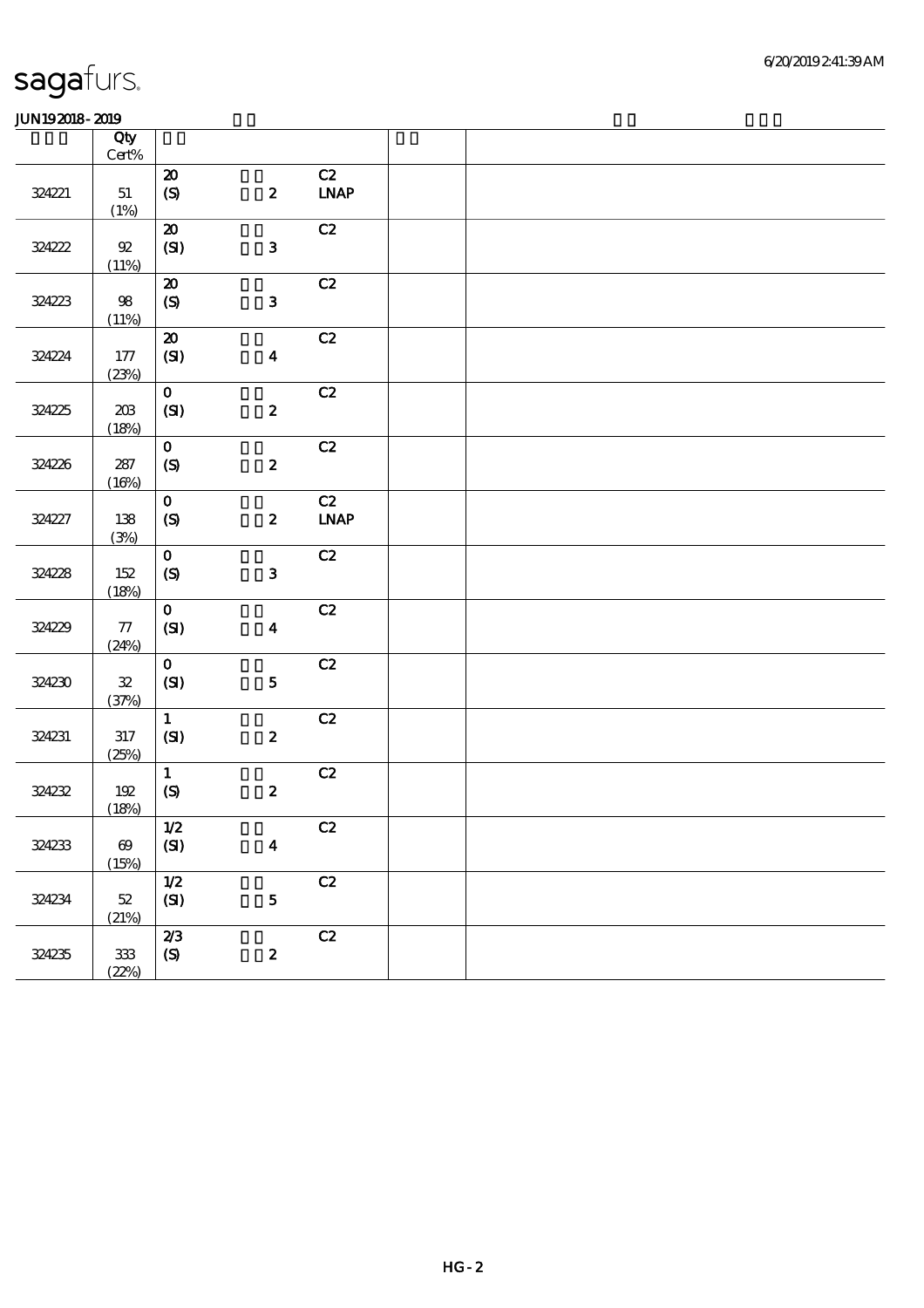| <b>JUN192018-2019</b> |                 |                                            |                  |       | Female |
|-----------------------|-----------------|--------------------------------------------|------------------|-------|--------|
|                       | Qty<br>Cert%    |                                            |                  |       |        |
| 423001                | 211<br>(13%)    | $\boldsymbol{\mathbf{z}}$<br><b>SAGA</b>   |                  | C1/C2 |        |
| 423002                | $95\,$<br>(13%) | $\boldsymbol{\mathfrak{D}}$<br><b>SAGA</b> |                  | C1/C2 |        |
| 423003                | 121<br>(13%)    | $\boldsymbol{\mathfrak{D}}$<br><b>SAGA</b> |                  | C3    |        |
| 423004                | 118<br>(9%)     | $\boldsymbol{\mathsf{20}}$<br>IA           |                  | C2    |        |
| 423005                | 86<br>(3%)      | $\boldsymbol{\mathfrak{D}}$<br>IA          | $\boldsymbol{X}$ | C2    |        |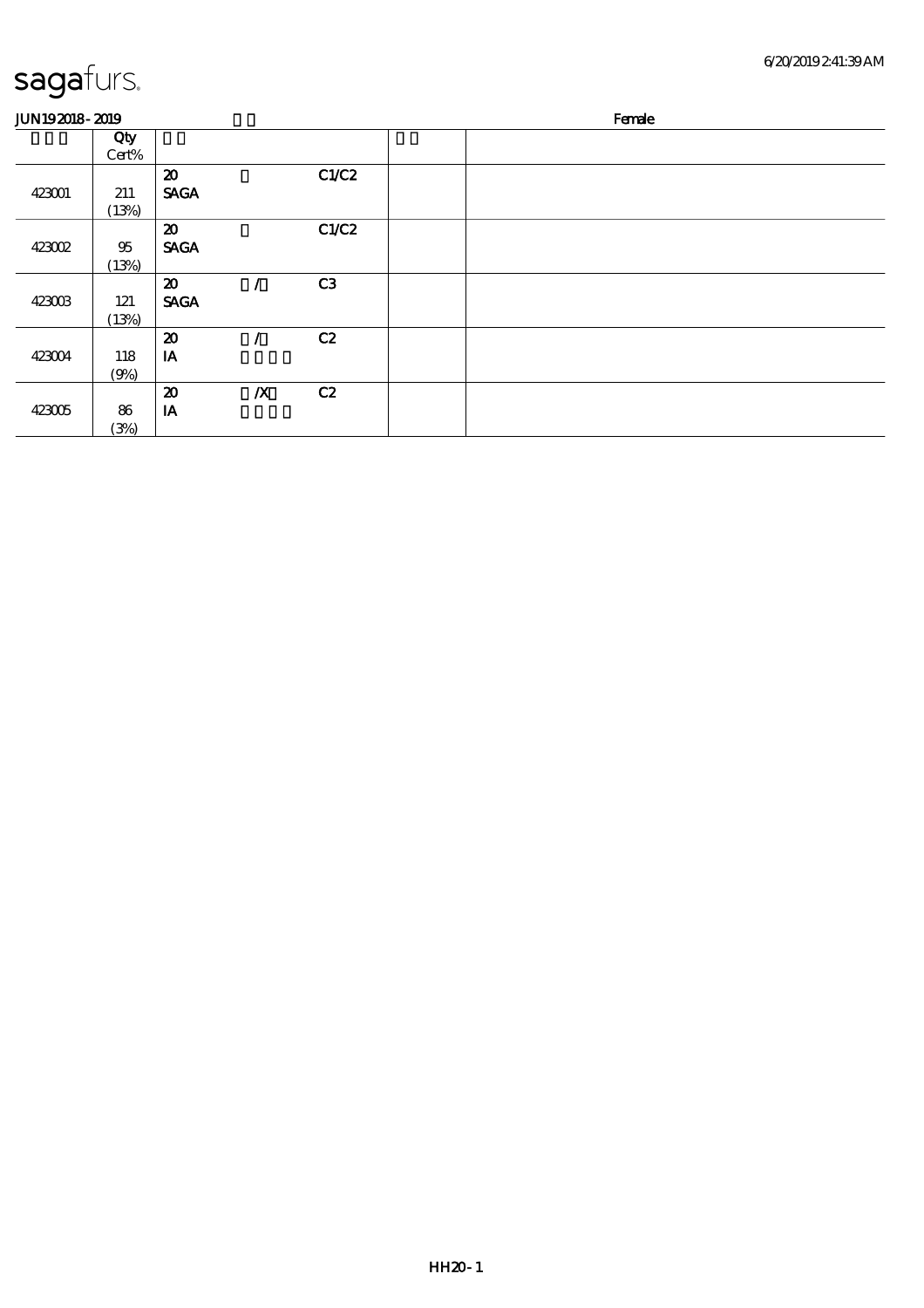### 6/20/2019 2:41:39 AM

| JUN192018-2019                                                     |                       |                                   |                              |       |                                   | Female |
|--------------------------------------------------------------------|-----------------------|-----------------------------------|------------------------------|-------|-----------------------------------|--------|
|                                                                    | Qty                   |                                   |                              |       |                                   |        |
|                                                                    | $Cert\%$              |                                   |                              |       |                                   |        |
| 423061                                                             | 10B<br>$(\Theta)$     | $\mathbf 0$<br>$\mathbf{S}$       |                              | C2    |                                   |        |
| 423062                                                             | $312\,$               | $\mathbf O$<br>$\mathbf{S}$       | $\mathcal{T}$                | C1/C2 |                                   |        |
| 423063                                                             | (11%)<br>289<br>(11%) | $\mathbf 0$<br>${\bf S\!I}$       |                              | C1/C2 |                                   |        |
| 423064                                                             | $182$<br>(5%)         | $\mathbf O$<br>${\bf s}$          |                              | C1/C2 |                                   |        |
| 423065                                                             | 195<br>(7%)           | $\mathbf 0$<br>${\bf S}$          |                              | C1/C2 |                                   |        |
| 423066                                                             | 142<br>(4%)           | $\mathbf O$<br>$\mathbf{S}$       | $\mathcal{L}$                | C3    |                                   |        |
| 423067                                                             | 136<br>(2%)           | $\mathbf O$<br>$\mathbf{S}$       | X / ZX                       | C1/C2 |                                   |        |
| 423068                                                             | 214<br>$(\Theta)$     | $\mathbf 0$<br>${\bf s}$          | $\overline{X}$ /2X           | C2    |                                   |        |
| 423069                                                             | 113<br>(7%)           | $\mathbf 0$<br>${\bf S\!I}$       | $\mathcal{L}$<br><b>INAP</b> | C2    |                                   |        |
| 423070                                                             | 196<br>(4%)           | $\mathbf 0$<br>${\bf s}$          | $\boldsymbol{X}$<br>INAP     | C2    |                                   |        |
| 423071                                                             | 115<br>(3%)           | 200<br>$\mathbf{B}$               | $\mathcal{L}$                | C2    |                                   |        |
| 423072                                                             | 138<br>(2%)           | 200<br>$\, {\bf I} \! {\bf B} \,$ | $\pmb{X}$                    | C2    |                                   |        |
| 423073                                                             | 167<br>(4%)           | $\mathbf 0$<br>$\mathbf I$        |                              | C2    |                                   |        |
| 423074                                                             | 11<br>(9%)            | $0$ X<br><b>SAGA</b>              |                              | C2    |                                   |        |
| 423075                                                             | 238<br>$(\Theta)$     | $\mathbf{0}$<br><b>SAGA</b>       |                              | C1/C2 |                                   |        |
| 423076                                                             | 200<br>(16%)          | $\mathbf{0}$<br><b>SAGA</b>       |                              | C1/C2 |                                   |        |
| 423077                                                             | 144<br>(18%)          | $\mathbf{0}$<br><b>SAGA</b>       |                              | C1    |                                   |        |
| * * * * * * * * <mark>* * * * * * *</mark><br>$* 423078$<br>$\ast$ | 405<br>(8%)           | $\mathbf{O}$<br><b>SAGA</b>       |                              | C1/C2 |                                   |        |
| $\ast$<br>$* 423079$<br>* * * * * * * * <mark>* * * * * * *</mark> | 67<br>(4%)            |                                   | 472Skins                     |       | $\ast$<br>$\ast$<br>* * * * * * * |        |
| 423080                                                             | 254                   | $\mathbf{0}$<br><b>SAGA</b>       | $\mathcal{L}$                | C3    |                                   |        |

### sagafurs.

 $(9%)$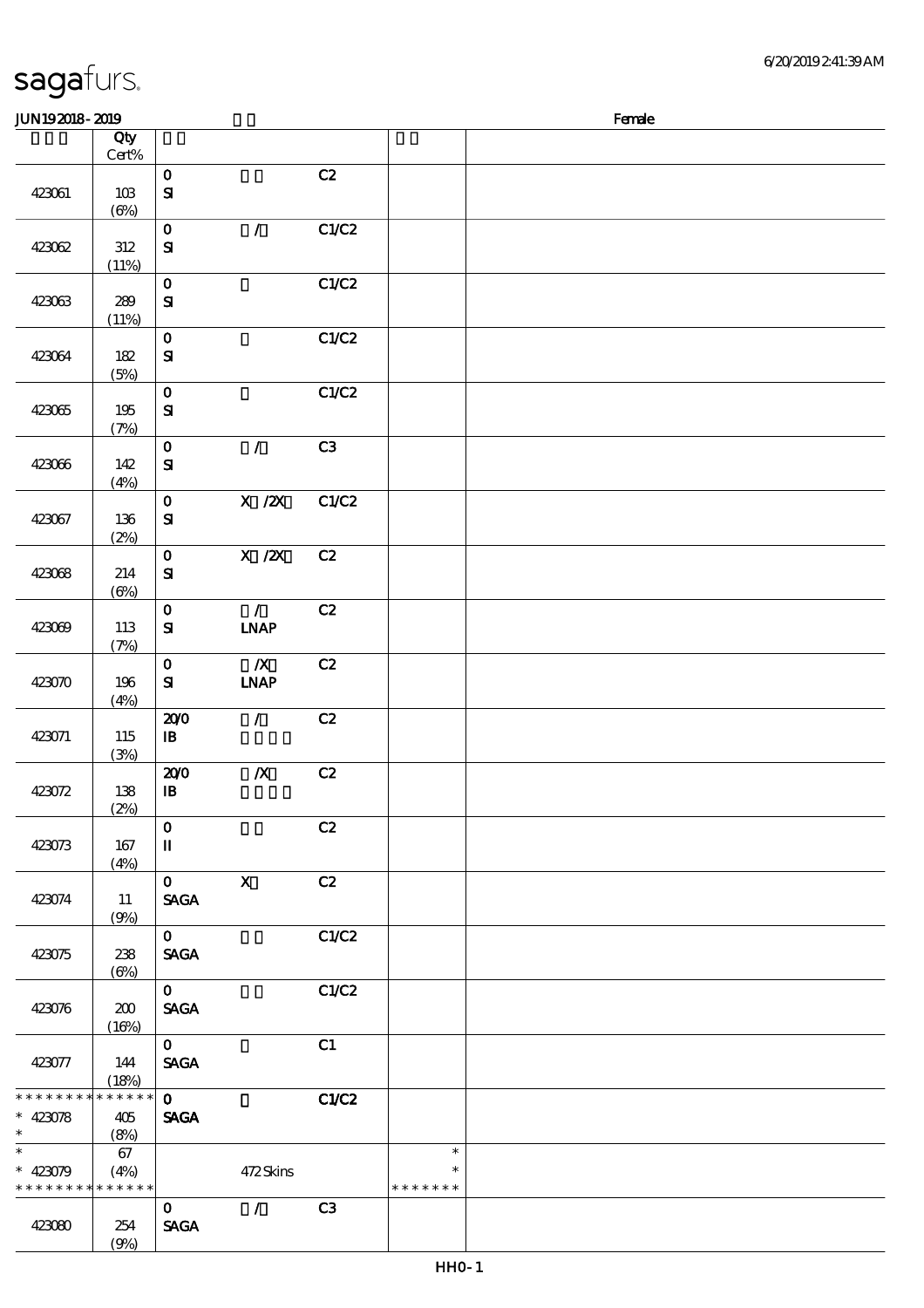| JUN192018-2019 |                 |                                |                              |       | Female |
|----------------|-----------------|--------------------------------|------------------------------|-------|--------|
|                | Qty             |                                |                              |       |        |
|                | $\mbox{Cert}\%$ |                                |                              |       |        |
|                |                 | $\mathbf{O}$                   |                              | C1/C2 |        |
| 423081         | 274             | <b>SAGA</b>                    |                              |       |        |
|                | (9%)            |                                |                              |       |        |
|                |                 | $\mathbf{O}$                   |                              | C1/C2 |        |
| 423082         | $365\,$         | <b>SAGA</b>                    |                              |       |        |
|                | (12%)           |                                |                              |       |        |
|                |                 | $\mathbf{o}$                   |                              | C3    |        |
| 423083         | 120             | $\operatorname{\mathsf{SAGA}}$ |                              |       |        |
|                | (12%)           |                                |                              |       |        |
|                |                 | $\mathbf{O}$                   | $\mathbf{x}$                 | C1/C2 |        |
| 423084         | 217             | <b>SAGA</b>                    |                              |       |        |
|                | (7%)            |                                |                              |       |        |
|                |                 | $\mathbf{O}$                   | $X$ / $ZX$                   | C1/C2 |        |
| 423085         | 230             | <b>SAGA</b>                    |                              |       |        |
|                | (7%)            |                                |                              |       |        |
|                |                 | $\mathbf{O}$                   | $X$ / $ZX$                   | C3    |        |
| 423086         | 102             | <b>SAGA</b>                    |                              |       |        |
|                | $(\Theta)$      |                                |                              |       |        |
|                |                 | $\mathbf{O}$                   |                              | C2    |        |
| 423087         | 105             | <b>SAGA</b>                    | $CHA+1$                      |       |        |
|                | (17%)           |                                |                              |       |        |
|                |                 | $\mathbf{O}$                   | $\mathcal{T}$                | C1/C2 |        |
| 423088         | 128             | <b>SAGA</b>                    | <b>INAP</b>                  |       |        |
|                | (13%)           |                                |                              |       |        |
|                |                 | $\mathbf{O}$                   | $\boldsymbol{X}$             | C1/C2 |        |
| 423089         | 148             | <b>SAGA</b>                    | $\ensuremath{\mathbf{INAP}}$ |       |        |
|                | $(\Theta\% )$   |                                |                              |       |        |
|                |                 | $\mathbf{O}$                   |                              | C3    |        |
| 423090         | 168             | <b>SAGA</b>                    | $\ensuremath{\mathbf{INAP}}$ |       |        |
|                | (10%)           |                                |                              |       |        |
|                |                 | $\mathbf{O}$                   | $\mathcal{L}$                | C2    |        |
| 423091         | 171             | $I$ A                          |                              |       |        |
|                | (9%)            |                                |                              |       |        |
|                |                 | $\mathbf{o}$                   | $\boldsymbol{X}$             | C2    |        |
| 423092         | 117             | $I$ A                          |                              |       |        |
|                | (2%)            |                                |                              |       |        |
|                |                 | $\mathbf{O}$                   | $\mathcal{L}$                | C1/C2 |        |
| 423093         | 164             | <b>SROY</b>                    |                              |       |        |
|                | (18%)           |                                |                              |       |        |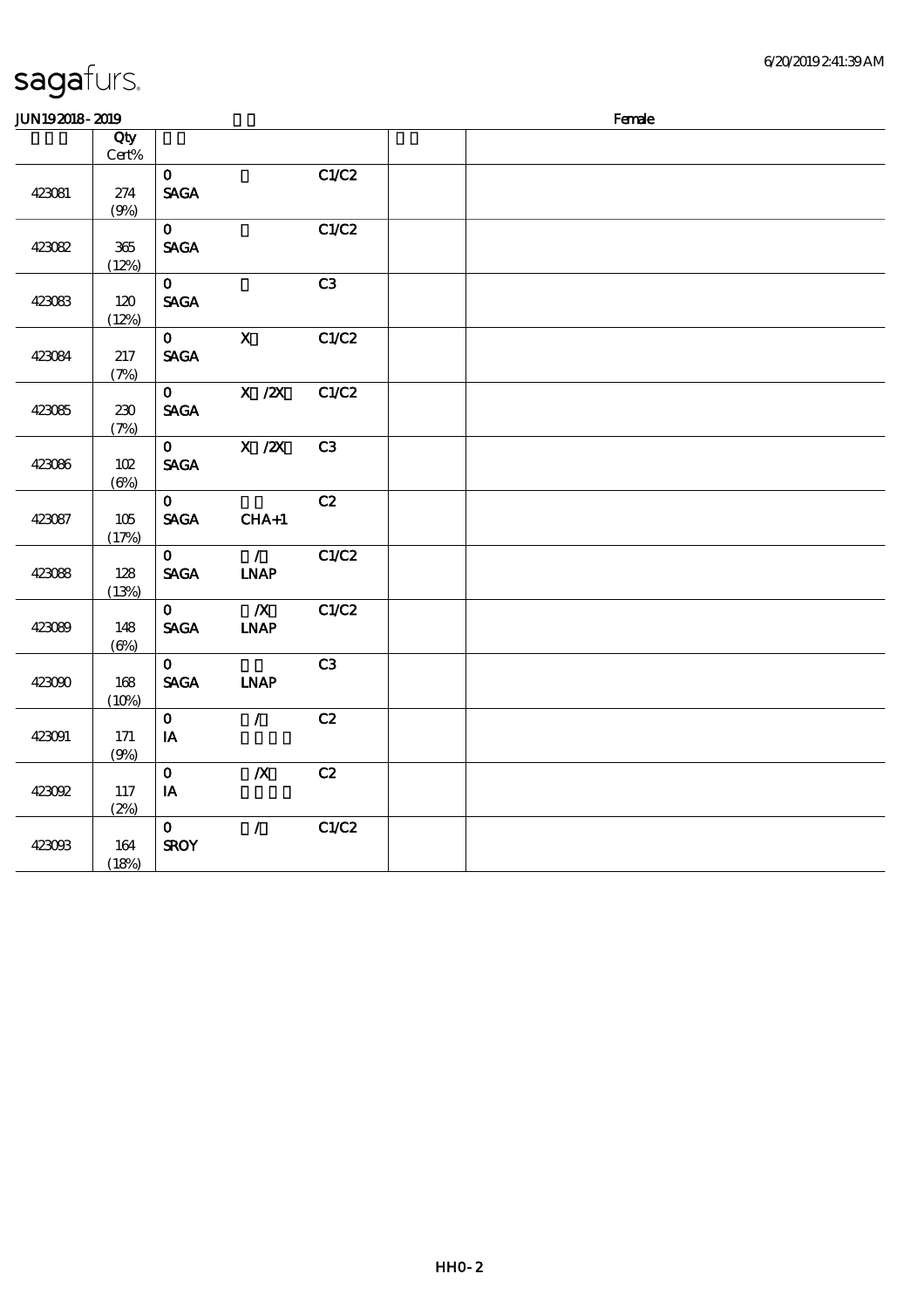| <b>JUN192018-2019</b> |                       |                                            |                                                                                                |                | Female |
|-----------------------|-----------------------|--------------------------------------------|------------------------------------------------------------------------------------------------|----------------|--------|
|                       | Qty                   |                                            |                                                                                                |                |        |
| 423141                | Cert%<br>15           | $\mathbf{1}$<br>$\mathbf{S}$               | $\mathbf X$                                                                                    | C2             |        |
| 423142                | (13%)<br>123<br>(19%) | $\mathbf 1$<br>$\mathbf{S}$                |                                                                                                | C1/C2          |        |
| 423143                | 113<br>(13%)          | $\mathbf{1}$<br>$\mathbf{S}$               |                                                                                                | C1/C2          |        |
| 423144                | 148<br>(14%)          | $\mathbf{1}$<br>$\mathbf{S}$               |                                                                                                | C1             |        |
| 423145                | 502<br>(9%)           | $\mathbf 1$<br>${\bf s}$                   |                                                                                                | C1/C2          |        |
| 423146                | 441<br>(10%)          | $\mathbf{1}$<br>$\mathbf{S}$               |                                                                                                | C2             |        |
| 423147                | 245<br>(21%)          | $\mathbf{1}$<br>$\mathbf{S}$               | $\mathcal{L}$                                                                                  | C3             |        |
| 423148                | 101<br>(8%)           | $\mathbf{1}$<br>$\mathbf{S}$               |                                                                                                | C1             |        |
| 423149                | 402<br>(5%)           | $\mathbf{1}$<br>$\mathbf{S}$               |                                                                                                | C2             |        |
| 423150                | $235\,$<br>$(\Theta)$ | $\mathbf 1$<br>$\mathbf{S}$                |                                                                                                | C3             |        |
| 423151                | 465<br>(3%)           | $\mathbf 1$<br>${\bf S}$                   | X / ZX                                                                                         | C1/C2          |        |
| 423152                | 424<br>(7%)           | $\mathbf 1$<br>$\mathbf{S}$                | $\boldsymbol{\mathrm{X}}$ / <b><math>\boldsymbol{\mathrm{Z}}\boldsymbol{\mathrm{X}}</math></b> | C1/C2          |        |
| 423153                | 157<br>(10%)          | $\mathbf{1}$<br>${\bf s}$                  | $X / ZX$ C3                                                                                    |                |        |
| 423154                | 148<br>(50%)          | $\mathbf{1}$<br>${\bf S}$                  |                                                                                                | C <sub>4</sub> |        |
| 423155                | 213<br>(18%)          | $\mathbf{1}$<br>${\bf s}$                  | $\mathcal{L}$<br><b>INAP</b>                                                                   | C1/C2          |        |
| 423156                | 127<br>(29%)          | $\mathbf{1}$<br>${\bf s}$                  | $\overline{\phantom{a}}$<br><b>INAP</b>                                                        | C3             |        |
| 423157                | 197<br>$(\Theta)$     | $\mathbf{1}$<br>${\bf s}$                  | <b>LNAP</b>                                                                                    | C1/C2          |        |
| 423158                | 157<br>(8%)           | $\mathbf{1}$<br>${\bf s}$                  | $\mathbb{X}$<br><b>INAP</b>                                                                    | C3             |        |
| 423159                | 193<br>$(\Theta)$     | $\mathbf{1}$<br>${\bf S}$                  | X / ZX<br><b>INAP</b>                                                                          | C1/C2          |        |
| 423160                | 396<br>(11%)          | $\mathbf{1}$<br>$\, {\bf I} \! {\bf B} \,$ | $\mathcal{T}^{\pm}$                                                                            | C2             |        |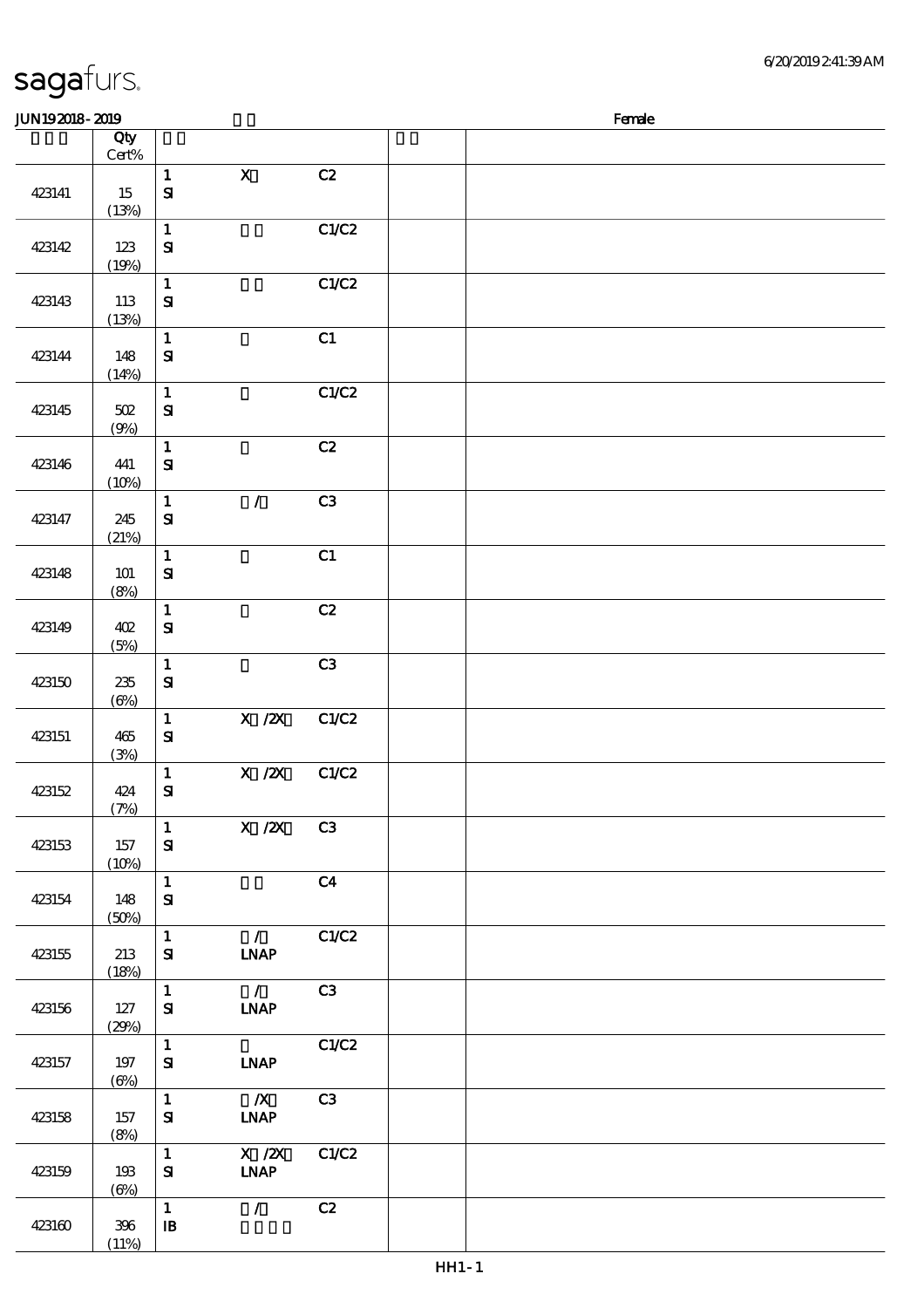### sagafurs.  $JUN192018 - 2019$

|                               | Qty              |                                            |                                                                              |                   |               |  |
|-------------------------------|------------------|--------------------------------------------|------------------------------------------------------------------------------|-------------------|---------------|--|
|                               | $\mbox{Cert\%}$  |                                            |                                                                              |                   |               |  |
| 423161                        | 294              | $\mathbf{1}$<br>$\, {\bf I} \! {\bf B} \,$ |                                                                              | C2                |               |  |
|                               | (5%)             |                                            |                                                                              |                   |               |  |
|                               |                  | $\mathbf 1$                                | $\boldsymbol{\mathrm{X}}$ / $\boldsymbol{\mathrm{Z}}\boldsymbol{\mathrm{X}}$ | C2                |               |  |
| 423162                        | 225              | $\, {\bf I} \! {\bf B} \,$                 |                                                                              |                   |               |  |
|                               | $(\Theta)$       |                                            |                                                                              |                   |               |  |
|                               |                  | $\mathbf{1}$<br>$\mathbf{I}\mathbf{B}$     | $\mathcal{L}$                                                                | C2<br><b>INAP</b> |               |  |
| 423163                        | 224<br>(12%)     |                                            |                                                                              |                   |               |  |
|                               |                  | $\mathbf{1}$                               |                                                                              | C2                |               |  |
| 423164                        | 179              | $\mathbf{B}$                               |                                                                              | $IMAP$            |               |  |
|                               | (4%)             |                                            |                                                                              |                   |               |  |
|                               |                  | $\mathbf 1$                                | $X \, /ZX$                                                                   | C2                |               |  |
| 423165                        | $202\,$          | $\, {\bf B}$                               |                                                                              | <b>LNAP</b>       |               |  |
|                               | (18%)            | $\mathbf{1}$                               |                                                                              | C2                |               |  |
| 423166                        | 222              | ${\bf I\!B}$                               |                                                                              | <b>LNAP</b>       |               |  |
|                               | $(0\%)$          |                                            |                                                                              |                   |               |  |
|                               |                  | $\mathbf 1$                                |                                                                              | C2                |               |  |
| 423167                        | 451              | $\mathbf I$                                |                                                                              |                   |               |  |
|                               | (10%)            |                                            |                                                                              |                   |               |  |
| 423168                        | 44               | $\mathbf{1}$<br><b>SAGA</b>                | $\boldsymbol{\mathsf{X}}$                                                    | C2                |               |  |
|                               | (13%)            |                                            |                                                                              |                   |               |  |
|                               |                  | $\mathbf{1}$                               |                                                                              | C1/C2             |               |  |
| 423169                        | 316              | <b>SAGA</b>                                |                                                                              |                   |               |  |
|                               | (19%)            |                                            |                                                                              |                   |               |  |
|                               |                  | $\mathbf{1}$                               |                                                                              | C1/C2             |               |  |
| 423170                        | 286              | <b>SAGA</b>                                |                                                                              |                   |               |  |
|                               | (19%)            | $\mathbf{1}$                               |                                                                              | C1/C2             |               |  |
| 423171                        | 382              | <b>SAGA</b>                                |                                                                              |                   |               |  |
|                               | (31%)            |                                            |                                                                              |                   |               |  |
|                               |                  | $\mathbf{1}$                               |                                                                              | C3                |               |  |
| 423172                        | 157              | <b>SAGA</b>                                |                                                                              |                   |               |  |
|                               | (20%)            |                                            |                                                                              |                   |               |  |
| 423173                        | 291              | $\mathbf{1}$<br><b>SAGA</b>                |                                                                              | C1                |               |  |
|                               | (20%)            |                                            |                                                                              |                   |               |  |
|                               |                  | $\mathbf{1}$                               |                                                                              | C1                |               |  |
| 423174                        | 172              | <b>SAGA</b>                                |                                                                              |                   |               |  |
|                               | (23%)            |                                            |                                                                              |                   |               |  |
| * * * * * * * *<br>$* 423175$ | * * * * * *      | $\mathbf{1}$<br><b>SAGA</b>                |                                                                              | C1/C2             |               |  |
| $\ast$                        | 485<br>(20%)     |                                            |                                                                              |                   |               |  |
| $\ast$                        | 374              |                                            |                                                                              |                   | $\ast$        |  |
| $* 423176$                    | (18%)            |                                            | 859Skins                                                                     |                   | $\ast$        |  |
| * * * * * * * *               | * * * * * *      |                                            |                                                                              |                   | * * * * * * * |  |
| * * * * * * * *               | * * * * * *      | $\mathbf{1}$                               |                                                                              | C2                |               |  |
| $* 423177$<br>$\ast$          | 485              | <b>SAGA</b>                                |                                                                              |                   |               |  |
| $\ast$                        | (16%)<br>$363$   |                                            |                                                                              |                   | $\ast$        |  |
| $* 423178$                    | (15%)            |                                            | 848Skins                                                                     |                   | ∗             |  |
| * * * * * * * *               | * * * * * *      |                                            |                                                                              |                   | * * * * * * * |  |
| * * * * * * * *               | * * * * * *      | $\mathbf{1}$                               |                                                                              | C2                |               |  |
| $* 423179$                    | 485              | <b>SAGA</b>                                |                                                                              |                   |               |  |
| $\ast$<br>$\ast$              | (19%)            |                                            |                                                                              |                   | $\ast$        |  |
| $* 423180$                    | $355\,$<br>(21%) |                                            | 840Skins                                                                     |                   | $\ast$        |  |
| * * * * * * * *               | * * * * * *      |                                            |                                                                              |                   | * * * * * * * |  |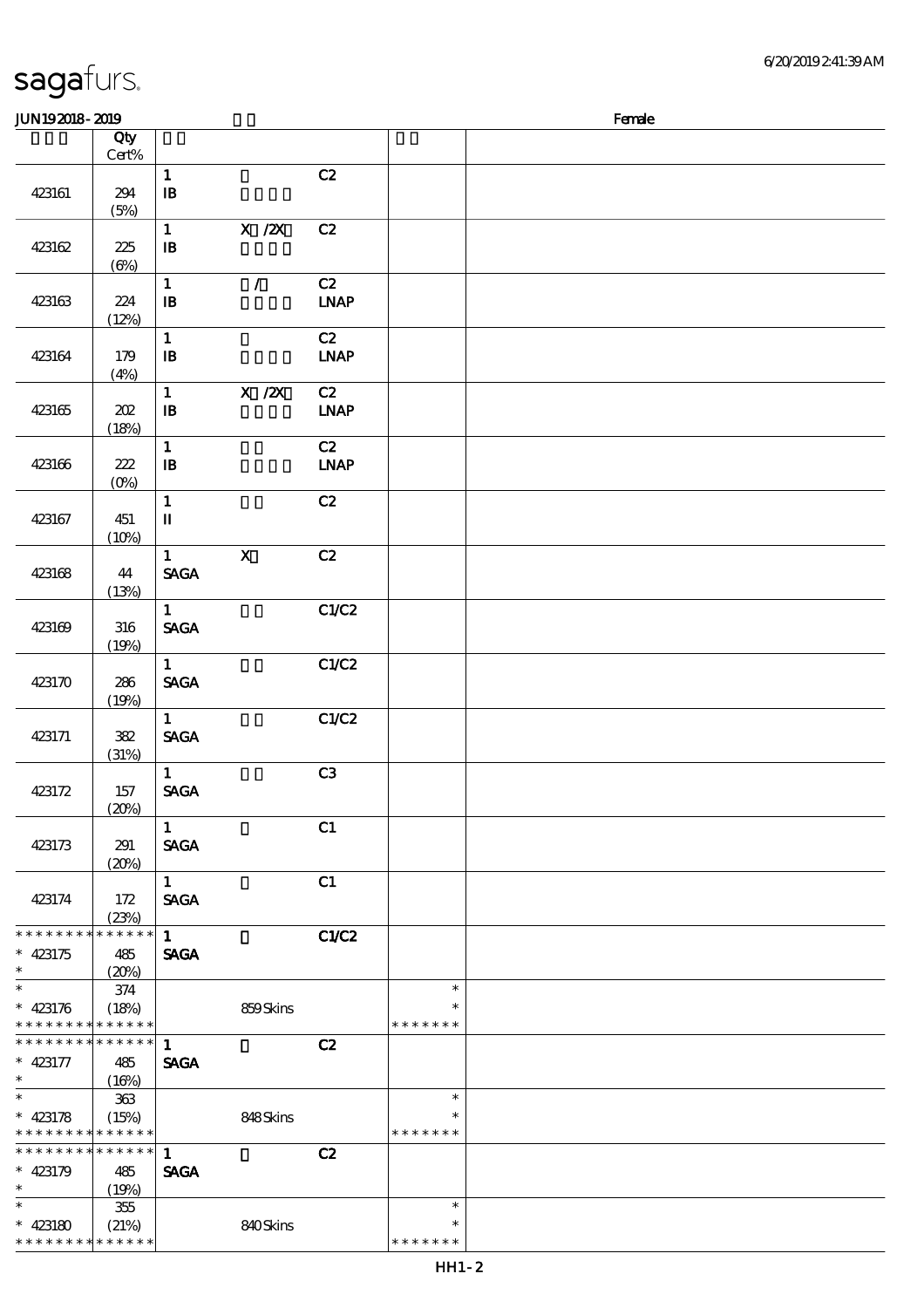### 6/20/2019 2:41:39 AM

| <b>JUN192018-2019</b>                    |             |                        |                                  |                |               | Female |
|------------------------------------------|-------------|------------------------|----------------------------------|----------------|---------------|--------|
|                                          | Qty         |                        |                                  |                |               |        |
|                                          | $Cert\%$    |                        |                                  |                |               |        |
|                                          |             | $\mathbf{1}$           |                                  | C3             |               |        |
| 423181                                   | 421         | <b>SAGA</b>            |                                  |                |               |        |
|                                          | (21%)       |                        |                                  |                |               |        |
|                                          |             | $\mathbf{1}$           | $\mathcal{L}$                    | C3             |               |        |
|                                          |             |                        |                                  |                |               |        |
| 423182                                   | 471         | <b>SAGA</b>            |                                  |                |               |        |
|                                          | (14%)       |                        |                                  |                |               |        |
| * * * * * * * *                          | * * * * * * | $\mathbf{1}$           |                                  | <b>C1/C2</b>   |               |        |
| $* 423183$                               | 485         | <b>SAGA</b>            |                                  |                |               |        |
| $\ast$                                   | (10%)       |                        |                                  |                |               |        |
| $\ast$                                   | 40          |                        |                                  |                | $\ast$        |        |
| $* 423184$                               | (10%)       |                        | 525Skins                         |                | $\ast$        |        |
| * * * * * * * * <mark>* * * * * *</mark> |             |                        |                                  |                | * * * * * * * |        |
|                                          |             | $\mathbf{1}$           |                                  | C3             |               |        |
| 423185                                   | 301         | <b>SAGA</b>            |                                  |                |               |        |
|                                          | (9%)        |                        |                                  |                |               |        |
|                                          |             | $\mathbf{1}$           | $\boldsymbol{\mathrm{X}}$        | C1/C2          |               |        |
| 423186                                   | 319         | <b>SAGA</b>            |                                  |                |               |        |
|                                          |             |                        |                                  |                |               |        |
|                                          | (15%)       |                        |                                  |                |               |        |
|                                          |             | $\mathbf{1}$           | $\mathbf{X}$                     | C2             |               |        |
| 423187                                   | 426         | <b>SAGA</b>            |                                  |                |               |        |
|                                          | (3%)        |                        |                                  |                |               |        |
|                                          |             | $\mathbf{1}$           | $\overline{X}$ / $\overline{Z}X$ | C1/C2          |               |        |
| 423188                                   | 339         | <b>SAGA</b>            |                                  |                |               |        |
|                                          | (9%)        |                        |                                  |                |               |        |
|                                          |             | $\mathbf{1}$           | $X$ / $ZX$                       | C <sub>3</sub> |               |        |
| 423189                                   | 162         | <b>SAGA</b>            |                                  |                |               |        |
|                                          | (9%)        |                        |                                  |                |               |        |
|                                          |             | O(1)                   |                                  | C <sub>4</sub> |               |        |
| 423190                                   |             | <b>SAGA</b>            |                                  |                |               |        |
|                                          | 106         |                        |                                  |                |               |        |
|                                          | (21%)       |                        |                                  |                |               |        |
|                                          |             | O(1)                   |                                  | C2             |               |        |
| 423191                                   | 228         | <b>SAGA</b>            | $CHA+1$                          |                |               |        |
|                                          | (57%)       |                        |                                  |                |               |        |
|                                          |             | $\mathbf{1}$           | $\mathcal{L}$                    | C1/C2          |               |        |
| 423192                                   | 153         | <b>SAGA</b>            | <b>INAP</b>                      |                |               |        |
|                                          | (20%)       |                        |                                  |                |               |        |
|                                          |             | $\mathbf{1}$           | $\overline{\phantom{a}}$         | C3             |               |        |
| 423193                                   | 91          | <b>SAGA</b>            | <b>INAP</b>                      |                |               |        |
|                                          | (20%)       |                        |                                  |                |               |        |
|                                          |             | $1 \quad \blacksquare$ |                                  | C1/C2          |               |        |
| 423194                                   | 94          | <b>SAGA</b>            | <b>LNAP</b>                      |                |               |        |
|                                          | (11%)       |                        |                                  |                |               |        |
|                                          |             | $1 \quad \blacksquare$ | $\mathbb{Z}$                     | C3             |               |        |
|                                          |             |                        |                                  |                |               |        |
| 423195                                   | 127         | <b>SACA</b>            | <b>LNAP</b>                      |                |               |        |
|                                          | (15%)       |                        |                                  |                |               |        |
|                                          |             | $1 \qquad \qquad$      | $X$ / $ZX$                       | C1/C2          |               |        |
| 423196                                   | 124         | <b>SAGA</b>            | <b>INAP</b>                      |                |               |        |
|                                          | (11%)       |                        |                                  |                |               |        |
|                                          |             | $1 \quad \blacksquare$ | $\overline{\mathbf{x}}$ /        | C2             |               |        |
| 423197                                   | 135         | IA                     |                                  |                |               |        |
|                                          | (15%)       |                        |                                  |                |               |        |
|                                          |             | $\mathbf{1}$           |                                  | C2             |               |        |
| 423198                                   | 233         | IA                     |                                  |                |               |        |
|                                          | (15%)       |                        |                                  |                |               |        |
|                                          |             | $\mathbf{1}$           |                                  | C2             |               |        |
|                                          |             |                        |                                  |                |               |        |
| 423199                                   | 133         | IA                     |                                  |                |               |        |
|                                          | (8%)        |                        |                                  |                |               |        |
|                                          |             | $\mathbf{1}$           | $X$ / $ZX$                       | C2             |               |        |
| 423200                                   | 113         | IA                     |                                  |                |               |        |
|                                          | (20%)       |                        |                                  |                |               |        |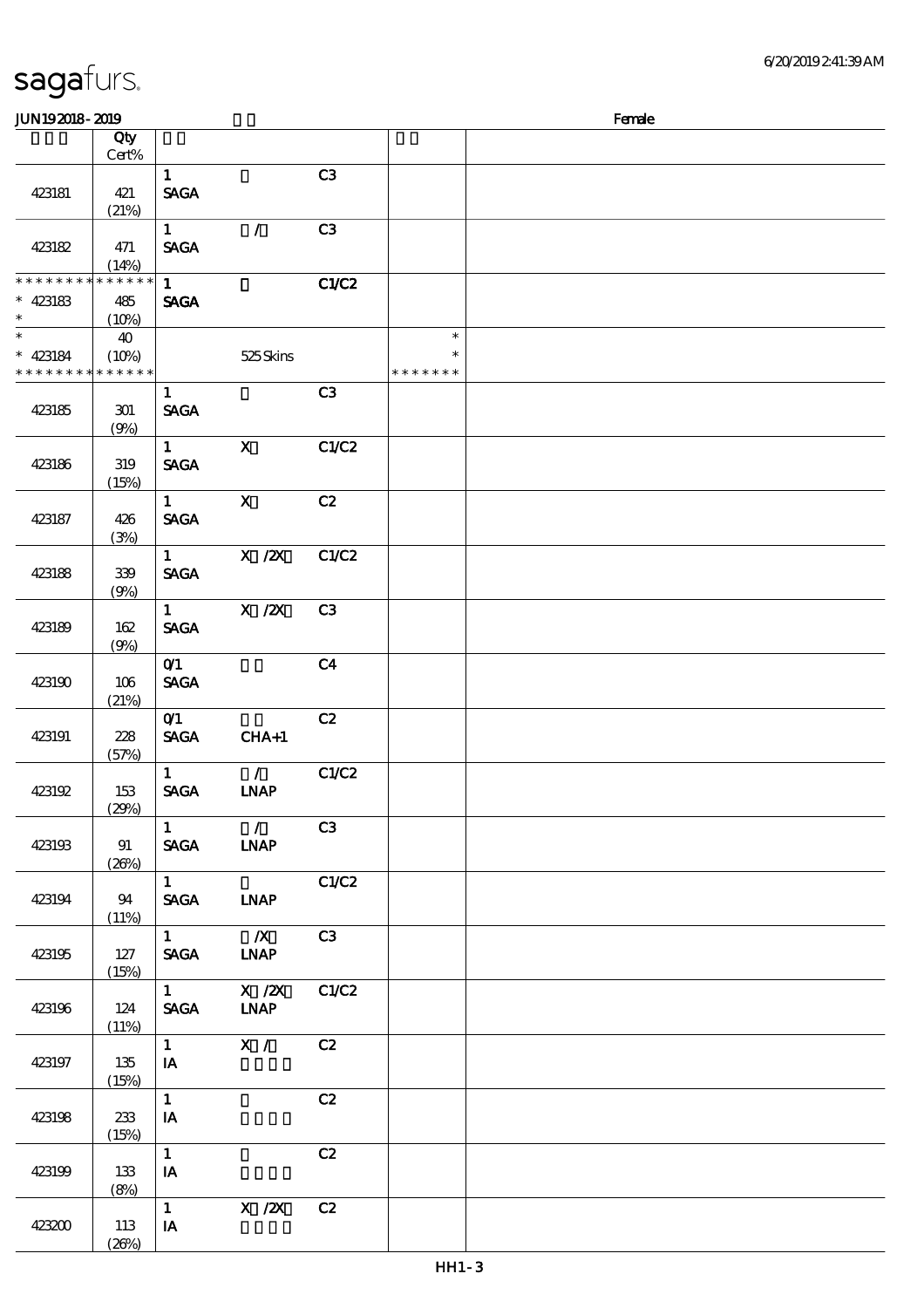| 6/20/2019241:39AM |
|-------------------|
|-------------------|

| <b>JUN192018-2019</b> |         |               |                  |                            |  | Female |  |
|-----------------------|---------|---------------|------------------|----------------------------|--|--------|--|
|                       | Qty     |               |                  |                            |  |        |  |
|                       | Cert%   |               |                  |                            |  |        |  |
|                       |         | 1             |                  | C2                         |  |        |  |
| 423201                | 249     | IA            |                  | $\ensuremath{\text{INAP}}$ |  |        |  |
|                       | (10%)   |               |                  |                            |  |        |  |
|                       |         | 1             |                  | C2                         |  |        |  |
| 423202                | 187     | $\mathbf{IA}$ |                  | <b>LNAP</b>                |  |        |  |
|                       | $(0\%)$ |               |                  |                            |  |        |  |
|                       |         | $\mathbf 1$   | $X$ / $ZX$       | C2                         |  |        |  |
| 423203                | 166     | IA            |                  | <b>LNAP</b>                |  |        |  |
|                       | (12%)   |               |                  |                            |  |        |  |
|                       |         | $\mathbf{1}$  | Z.               | C1/C2                      |  |        |  |
| 423204                | 266     | <b>SROY</b>   |                  |                            |  |        |  |
|                       | (25%)   |               |                  |                            |  |        |  |
|                       |         | $\mathbf{1}$  | Ī.               | C3                         |  |        |  |
| 423205                | 173     | <b>SROY</b>   |                  |                            |  |        |  |
|                       | (30%)   |               |                  |                            |  |        |  |
|                       |         | $\mathbf{1}$  | $\boldsymbol{X}$ | C1/C2                      |  |        |  |
| 423206                | 180     | <b>SROY</b>   |                  |                            |  |        |  |
|                       | (10%)   |               |                  |                            |  |        |  |
|                       |         | $\mathbf{1}$  | $\boldsymbol{X}$ | C1/C2                      |  |        |  |
| 423207                | 176     | <b>SROY</b>   |                  |                            |  |        |  |
|                       | (30%)   |               |                  |                            |  |        |  |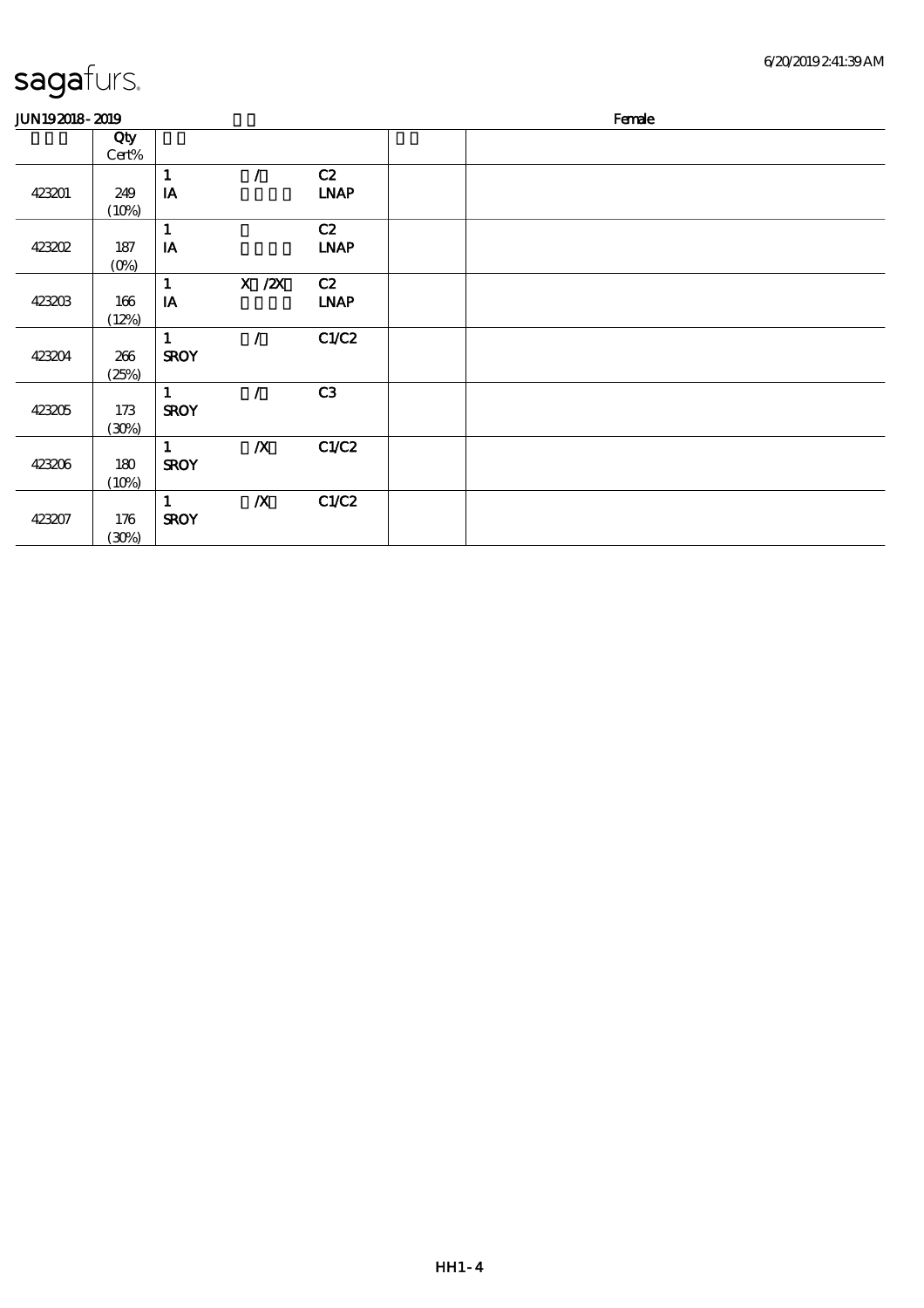|        | (19%)               |                                                |                                       |                                    |  |  |  |
|--------|---------------------|------------------------------------------------|---------------------------------------|------------------------------------|--|--|--|
| 423263 | $203$<br>(50%)      | $\pmb{2}$<br>$\mathbf{S}$                      |                                       | C3                                 |  |  |  |
| 423264 | $3\!9$<br>(7%)      | $\boldsymbol{z}$<br>$\mathbf{S}$               |                                       | C1/C2                              |  |  |  |
| 423265 | 188<br>(25%)        | $\boldsymbol{2}$<br>${\bf S\hspace{-.075ex}I}$ |                                       | C3                                 |  |  |  |
| 423266 | ${\bf 385}$<br>(5%) | $\boldsymbol{z}$<br>${\bf S\!I}$               | X / ZX                                | C1/C2                              |  |  |  |
| 423267 | $135\,$<br>(17%)    | $\boldsymbol{z}$<br>$\mathbf{S}$               | $X$ / $ZX$                            | C3                                 |  |  |  |
| 423268 | $393\,$<br>(80%)    | $\boldsymbol{2}$<br>${\bf S\hspace{-.075ex}I}$ |                                       | C <sub>4</sub>                     |  |  |  |
| 423269 | $121$<br>(19%)      | $1/2$<br>${\bf s}$                             | $CHA+1$                               | C2                                 |  |  |  |
| 423270 | 48<br>(56%)         | $\boldsymbol{2}$<br>${\bf S}$                  | <b>LNAP</b>                           | C2                                 |  |  |  |
| 423271 | 169<br>(20%)        | $\boldsymbol{2}$<br>${\bf s}$                  | INAP                                  | C1/C2                              |  |  |  |
| 423272 | 127<br>(50%)        | $\boldsymbol{2}$<br>$\mathbf{S}$               | <b>INAP</b>                           | C3                                 |  |  |  |
| 423273 | 154<br>(3%)         | $\boldsymbol{2}$<br>$\mathbf{S}$               | <b>INAP</b>                           | C1/C2                              |  |  |  |
| 423274 | 144<br>(9%)         | $\boldsymbol{2}$<br>$\mathbf{S}$               | $\boldsymbol{X}$<br><b>INAP</b>       | C3                                 |  |  |  |
| 423275 | 221<br>(2%)         | $\boldsymbol{2}$<br>${\bf s}$                  | $X$ / $ZX$<br><b>INAP</b>             | C1/C2                              |  |  |  |
| 423276 | 212<br>(18%)        | $\boldsymbol{z}$<br>$\, {\bf I} \! {\bf B} \,$ | $\mathcal{L}$                         | C2                                 |  |  |  |
| 423277 | 171<br>(9%)         | $\boldsymbol{z}$<br>$\, {\bf I} \! {\bf B} \,$ |                                       | C2                                 |  |  |  |
| 423278 | 160<br>(5%)         | $\boldsymbol{z}$<br>$\, {\bf I} \! {\bf B} \,$ | $\boldsymbol{\mathrm{X}}$ / <b>2X</b> | C2                                 |  |  |  |
| 423279 | 104<br>(4%)         | $\boldsymbol{z}$<br>${\bf I\!B}$               | $\boldsymbol{X}$                      | C2<br>$\ensuremath{\mathbf{INAP}}$ |  |  |  |
| 423280 | 31<br>(29%)         | $\mathbf{2}$<br>$\operatorname{\mathsf{SAGA}}$ | $\mathbf X$                           | C2                                 |  |  |  |

 $J/N192018$ - $2019$  Female

说明 价格

 $\overline{c}$   $\overline{c}$   $\overline{c}$   $\overline{c}$   $\overline{c}$   $\overline{c}$   $\overline{c}$   $\overline{c}$   $\overline{c}$   $\overline{c}$   $\overline{c}$   $\overline{c}$   $\overline{c}$   $\overline{c}$   $\overline{c}$   $\overline{c}$   $\overline{c}$   $\overline{c}$   $\overline{c}$   $\overline{c}$   $\overline{c}$   $\overline{c}$   $\overline{c}$   $\overline{c}$   $\overline{$ 

 $\overline{2}$  C1/C2

### sagafurs.

423261 100

423262 367

顺序号 Qty Cert%

 $(47%)$ 

SI

SI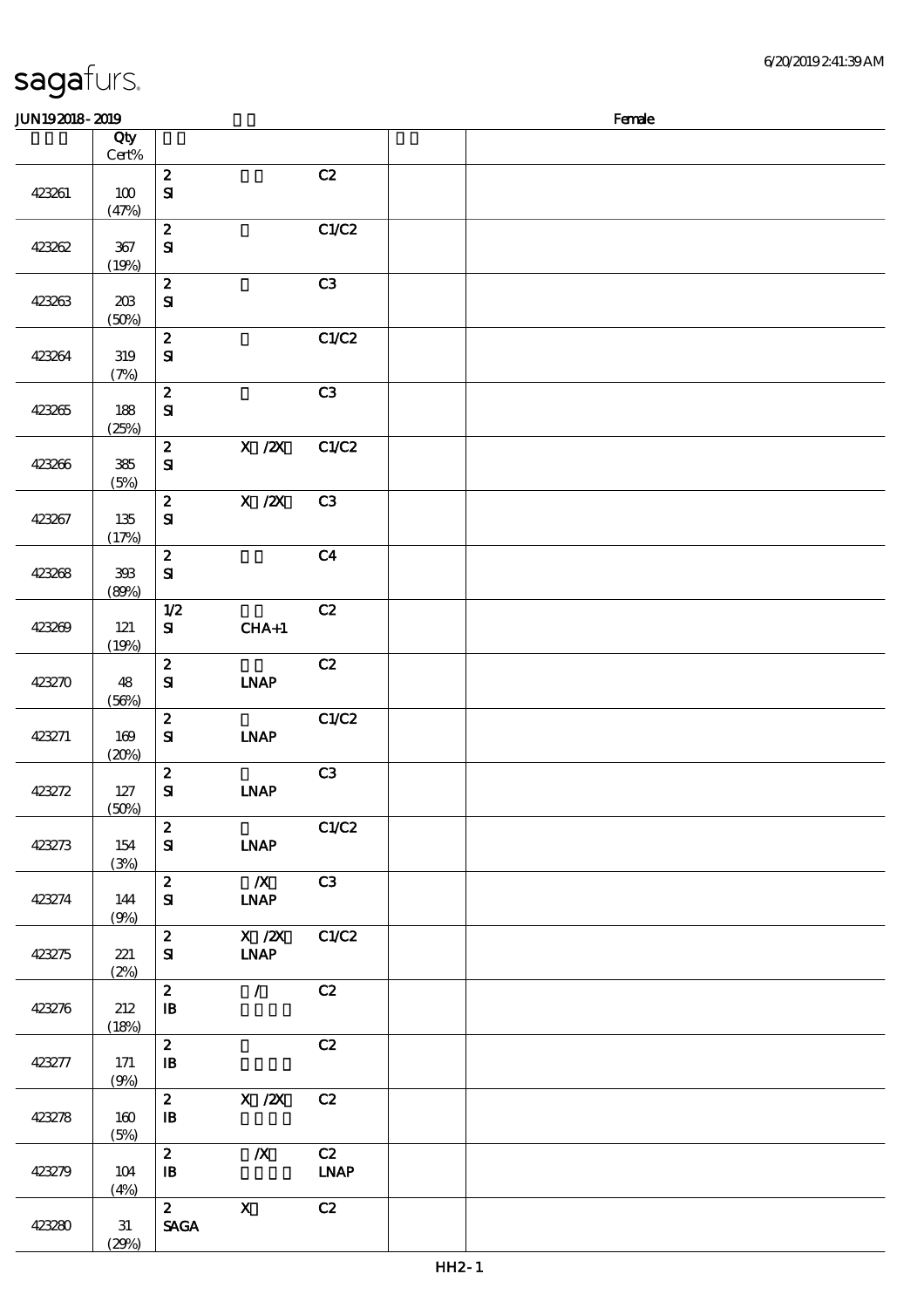#### sagafurs. JUN192018-2019 Female 顺序号 Qty 说明 价格 Cert% 2  $C1/C2$ SAGA

|        | $rac{1}{2}$          |                                                |                                                      |                |  |  |  |
|--------|----------------------|------------------------------------------------|------------------------------------------------------|----------------|--|--|--|
| 423281 | 128<br>(33%)         | $\mathbf{2}$<br><b>SAGA</b>                    |                                                      | C1/C2          |  |  |  |
| 423282 | 104<br>(37%)         | $\mathbf{z}$<br><b>SAGA</b>                    |                                                      | C3             |  |  |  |
| 423283 | 485<br>(23%)         | $\mathbf{2}$<br><b>SAGA</b>                    |                                                      | C1/C2          |  |  |  |
| 423284 | 312<br>(38%)         | $\mathbf{2}$<br><b>SAGA</b>                    |                                                      | C3             |  |  |  |
| 423285 | 344<br>(12%)         | $\mathbf{z}$<br><b>SAGA</b>                    |                                                      | C1/C2          |  |  |  |
| 423286 | 213<br>(17%)         | $\mathbf{2}$<br><b>SAGA</b>                    |                                                      | C3             |  |  |  |
| 423287 | 284<br>(10%)         | <b>SACA</b>                                    | 2 $X / ZX$                                           | C1/C2          |  |  |  |
| 423288 | 239<br>(10%)         | <b>SAGA</b>                                    | 2 $X / ZX$                                           | C1/C2          |  |  |  |
| 423289 | 126<br>(14%)         | $\mathbf{2}$<br><b>SAGA</b>                    | $X$ / $ZX$                                           | C3             |  |  |  |
| 423290 | 147<br>(27%)         | 1/2<br><b>SAGA</b>                             | $CHA+1$                                              | C2             |  |  |  |
| 423291 | 129<br>(51%)         | $\mathbf{2}$<br><b>SAGA</b>                    | $CHA+1$                                              | C2             |  |  |  |
| 423292 | 160<br>(28%)         | $\mathbf{z}$<br><b>SAGA</b>                    | <b>INAP</b>                                          | C2             |  |  |  |
| 423293 | 349<br>(7%)          | $\mathbf{z}$<br><b>SAGA</b>                    | <b>INAP</b>                                          | C1/C2          |  |  |  |
| 423294 | 266<br>(25%)         | $\mathbf{z}$<br><b>SAGA</b>                    | <b>LNAP</b>                                          | C3             |  |  |  |
| 423295 | 305<br>(5%)          | $\mathbf{z}$<br><b>SAGA</b>                    | <b>INAP</b>                                          | C1/C2          |  |  |  |
| 423296 | 218<br>(7%)          | $\mathbf{z}$<br><b>SAGA</b>                    | <b>LNAP</b>                                          | C3             |  |  |  |
| 423297 | 292<br>(2%)          | $\mathbf{2}$<br>$\operatorname{\mathsf{SAGA}}$ | X / ZX<br><b>INAP</b>                                | C1/C2          |  |  |  |
| 423298 | 140<br>$(\Theta\% )$ | $\mathbf{z}$<br><b>SAGA</b>                    | $\boldsymbol{\mathrm{X}}$ / <b>2X</b><br><b>LNAP</b> | C <sub>3</sub> |  |  |  |
| 423299 | 289<br>(14%)         | $\mathbf{z}$<br>IA                             | $\mathcal{L}$                                        | C2             |  |  |  |
| 423300 | 172<br>$(\Theta\% )$ | $\mathbf{z}$<br>$\mathbf{I}\mathbf{A}$         |                                                      | C2             |  |  |  |
|        |                      |                                                |                                                      |                |  |  |  |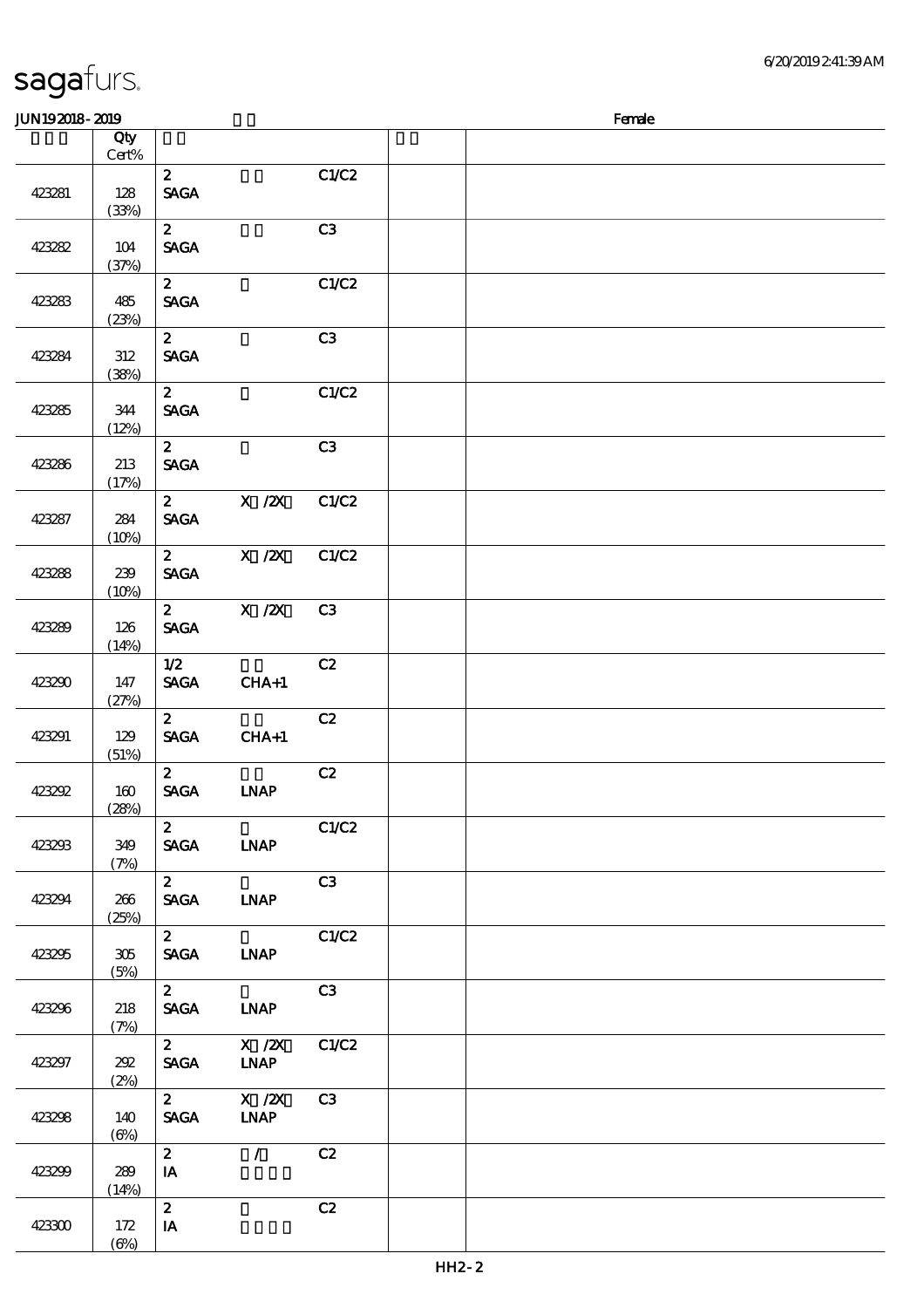| <b>JUN192018-2019</b> |              |                  |                  |             | Female |
|-----------------------|--------------|------------------|------------------|-------------|--------|
|                       | Qty<br>Cert% |                  |                  |             |        |
|                       |              | $\boldsymbol{z}$ | $X$ / $ZX$       | C2          |        |
| 423301                | 176<br>(13%) | IA               |                  |             |        |
|                       |              | $\boldsymbol{z}$ |                  | C2          |        |
| 423302                | 276          | IA               |                  | <b>LNAP</b> |        |
|                       | (13%)        |                  |                  |             |        |
|                       |              | $\boldsymbol{z}$ |                  | C2          |        |
| 423303                | 146          | IA               |                  | <b>LNAP</b> |        |
|                       | (5%)         |                  |                  |             |        |
|                       |              | $\boldsymbol{z}$ | $X$ / $ZX$       | C2          |        |
| 423304                | 164          | IA               |                  | <b>LNAP</b> |        |
|                       | (15%)        |                  |                  |             |        |
|                       |              | $\boldsymbol{z}$ | $\boldsymbol{X}$ | C1/C2       |        |
| 423305                | 132          | <b>SROY</b>      |                  |             |        |
|                       | (36%)        |                  |                  |             |        |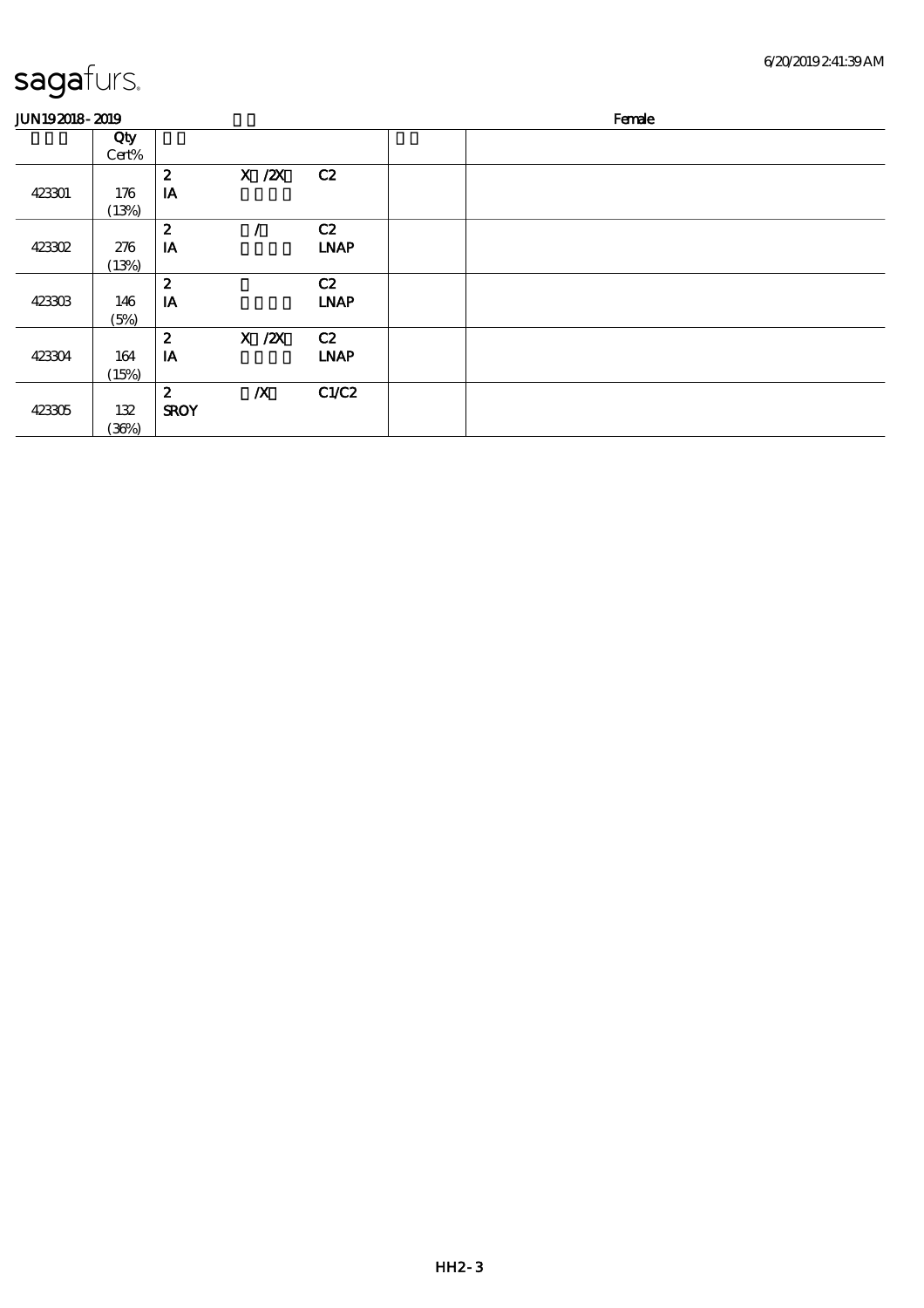| JUN192018-2019 |                   |                               |                                         |                | Female |  |  |  |  |  |
|----------------|-------------------|-------------------------------|-----------------------------------------|----------------|--------|--|--|--|--|--|
|                | Qty<br>Cert%      |                               |                                         |                |        |  |  |  |  |  |
| 423361         | 157<br>(48%)      | $\mathbf{3}$<br>$\mathbf{S}$  | $\mathcal{L}$                           | C2             |        |  |  |  |  |  |
| 423362         | 159<br>(20%)      | ${\bf 3}$<br>$\mathbf{S}$     | $\pmb{X}$                               | C2             |        |  |  |  |  |  |
| 423363         | 147<br>(92%)      | 3<br>$\mathbf{S}$             |                                         | C4             |        |  |  |  |  |  |
| 423364         | 159<br>(17%)      | ${\bf 3}$<br>$\mathbf{S}$     | $\mathcal{L}$<br>INAP                   | C1/C2          |        |  |  |  |  |  |
| 423365         | 186<br>(5%)       | $\mathbf{3}$<br>${\bf S}$     | $\boldsymbol{X}$<br><b>INAP</b>         | C1/C2          |        |  |  |  |  |  |
| 423366         | 184<br>(33%)      | $\mathbf{3}$<br>$\mathbf{S}$  | <b>INAP</b>                             | C3             |        |  |  |  |  |  |
| 423367         | 101<br>(27%)      | ${\bf 3}$<br>$\mathbf{B}$     | $\mathcal{L}$                           | C2             |        |  |  |  |  |  |
| 423368         | 137<br>(8%)       | $\mathbf{3}$<br>$\mathbf{B}$  | $\pmb{X}$                               | C2             |        |  |  |  |  |  |
| 423369         | $533\,$<br>(27%)  | 2/3<br>П                      |                                         | C2             |        |  |  |  |  |  |
| 423370         | 267<br>(20%)      | $\mathbf{3}$<br><b>SAGA</b>   | $\mathcal{L}$                           | C1/C2          |        |  |  |  |  |  |
| 423371         | 165<br>(37%)      | $\mathbf{3}$<br><b>SAGA</b>   | $\mathcal{L}$                           | C3             |        |  |  |  |  |  |
| 423372         | 123<br>(8%)       | $\mathbf{3}$<br><b>SAGA</b>   |                                         | C1/C2          |        |  |  |  |  |  |
| 423373         | 150<br>(3%)       | 3 <sup>1</sup><br><b>SAGA</b> |                                         | C2             |        |  |  |  |  |  |
| 423374         | 131<br>$(\Theta)$ | $3^{\circ}$<br><b>SAGA</b>    | $\mathbf{x}$                            | C1/C2          |        |  |  |  |  |  |
| 423375         | $171$<br>(8%)     | 3 <sup>7</sup><br><b>SAGA</b> | $\mathbf{X}$                            | C2             |        |  |  |  |  |  |
| 423376         | 117<br>(29%)      | 3 <sup>7</sup><br><b>SAGA</b> | $\boldsymbol{X}$                        | C3             |        |  |  |  |  |  |
| 423377         | 174<br>(71%)      | 2/3<br><b>SAGA</b>            |                                         | C <sub>4</sub> |        |  |  |  |  |  |
| 423378         | 209<br>(5%)       | $3^{\circ}$<br><b>SAGA</b>    | $\mathcal{L}$<br><b>LNAP</b>            | C1/C2          |        |  |  |  |  |  |
| 423379         | 123<br>(18%)      | 3 <sup>7</sup><br><b>SAGA</b> | $\overline{\phantom{a}}$<br><b>LNAP</b> | C3             |        |  |  |  |  |  |
| 423380         | 168<br>(4%)       | $3^{\circ}$<br><b>SAGA</b>    | $\overline{\mathbf{X}}$<br><b>LNAP</b>  | C1/C2          |        |  |  |  |  |  |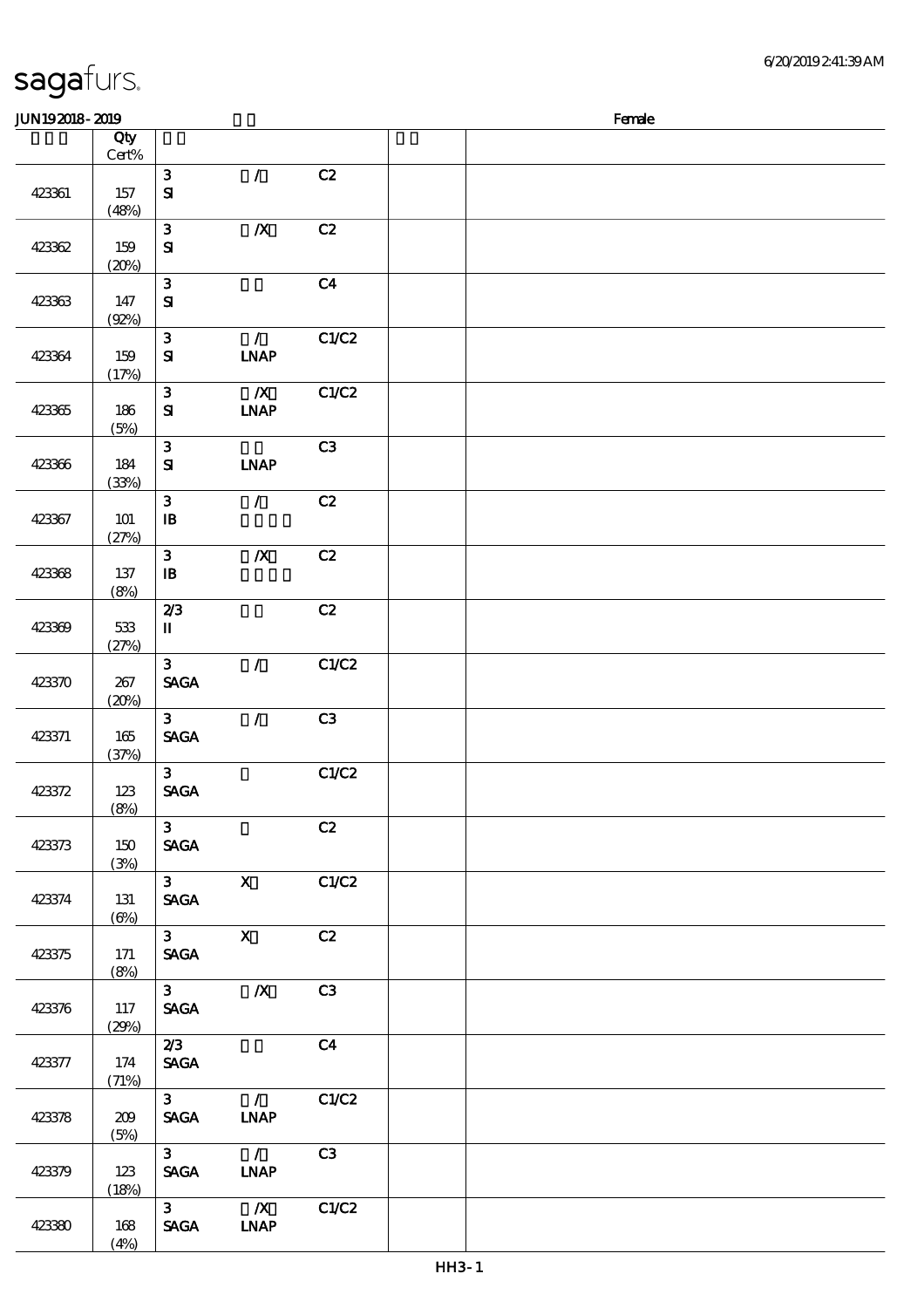#### 6/20/2019 2:41:39 AM

| <b>JUN192018-2019</b> |              |                                        |                                 |                   | Female |
|-----------------------|--------------|----------------------------------------|---------------------------------|-------------------|--------|
|                       | Qty<br>Cert% |                                        |                                 |                   |        |
| 423381                | 10B<br>(15%) | $\mathbf{3}$<br><b>SAGA</b>            | $\boldsymbol{X}$<br><b>INAP</b> | C3                |        |
| 423382                | 209<br>(11%) | 3<br>$I\!\!A$                          | Ź.                              | C2                |        |
| 423383                | 123<br>(10%) | $\mathbf{3}$<br>IA                     |                                 | C2                |        |
| 423384                | $99$<br>(5%) | $\mathbf{3}$<br>IA                     | $X$ / $ZX$                      | C2                |        |
| 423385                | 172<br>(9%)  | $\mathbf{3}$<br>$\mathbf{I}\mathbf{A}$ |                                 | C2<br><b>LNAP</b> |        |
| 423386                | 205<br>(2%)  | $\mathbf{3}$<br>IA                     | $\boldsymbol{X}$                | C2<br><b>LNAP</b> |        |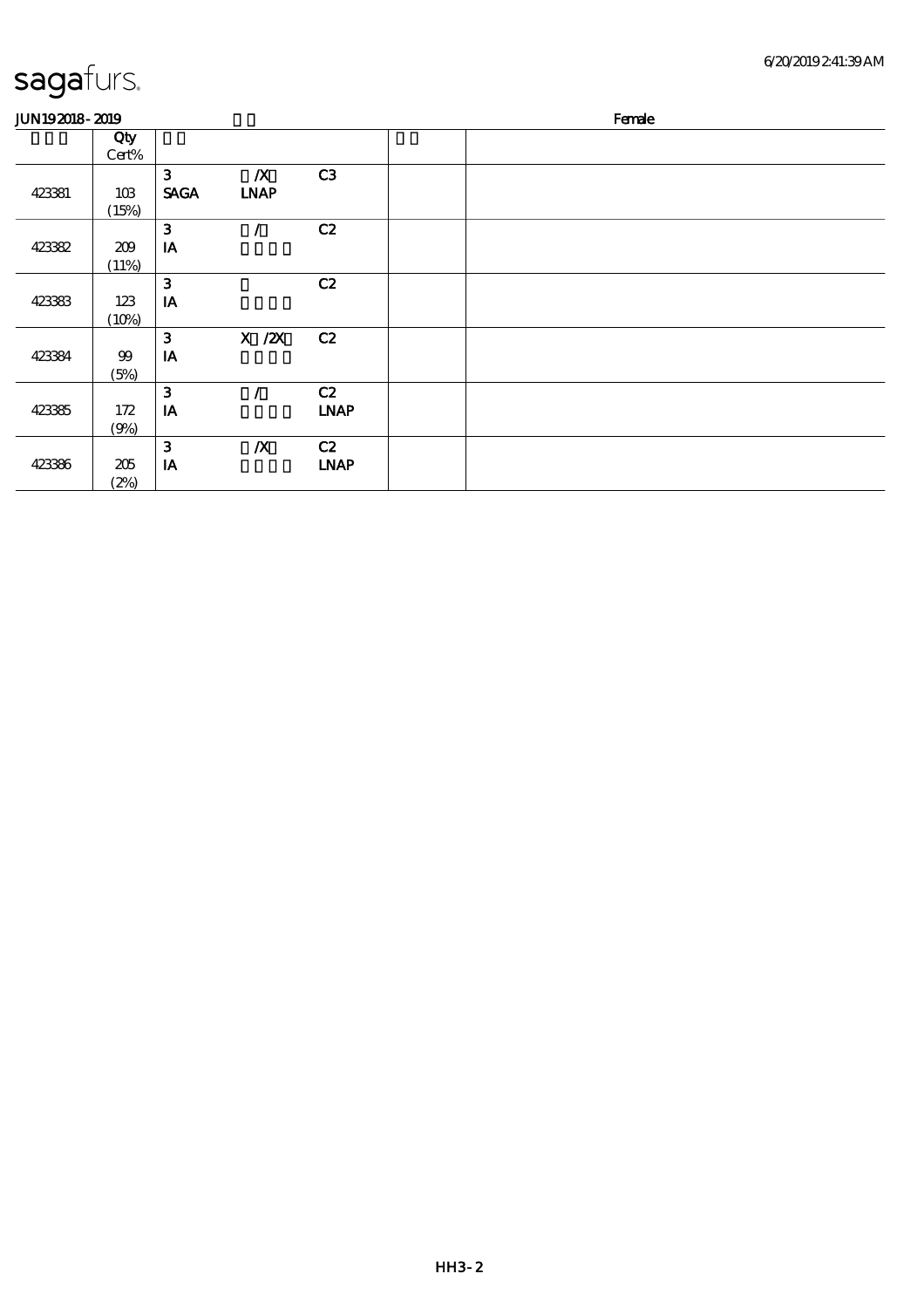| sagafurs. |
|-----------|
|           |

| <b>JUN192018-2019</b>       |             |                                            |                                                                           |       |               | Female |
|-----------------------------|-------------|--------------------------------------------|---------------------------------------------------------------------------|-------|---------------|--------|
|                             | Qty         |                                            |                                                                           |       |               |        |
|                             | $Cert\%$    |                                            |                                                                           |       |               |        |
|                             |             | $\boldsymbol{\mathfrak{D}}$                |                                                                           | C2    |               |        |
| 423441                      | 80          | ${\bf s}$                                  | $\mathbf{1}$                                                              |       |               |        |
|                             | (7%)        |                                            |                                                                           |       |               |        |
|                             |             | $\boldsymbol{\mathfrak{D}}$                |                                                                           | C1/C2 |               |        |
| 423442                      | 158<br>(5%) | ${\bf s}$                                  | $\mathbf{1}$                                                              |       |               |        |
|                             |             | $\boldsymbol{\mathfrak{D}}$                |                                                                           | C1/C2 |               |        |
| 423443                      | 140         | <b>SAGA</b>                                | $\mathbf{1}$                                                              |       |               |        |
|                             | (14%)       |                                            |                                                                           |       |               |        |
|                             |             | $\boldsymbol{\mathfrak{D}}$                |                                                                           | C1/C2 |               |        |
| 423444                      | 273         | <b>SAGA</b>                                | $\mathbf{1}$                                                              |       |               |        |
|                             | (7%)        |                                            |                                                                           |       |               |        |
|                             |             | $\boldsymbol{\mathfrak{D}}$                |                                                                           | C1    |               |        |
| 423445                      | 197         | <b>SAGA</b>                                | $\mathbf{1}$                                                              |       |               |        |
|                             | (22%)       |                                            |                                                                           |       |               |        |
| 423446                      | 452         | $\boldsymbol{\mathfrak{D}}$<br><b>SAGA</b> | $\mathbf{1}$                                                              | C2    |               |        |
|                             | (15%)       |                                            |                                                                           |       |               |        |
| * * * * * * * *             | * * * * * * | $\boldsymbol{\mathfrak{D}}$                |                                                                           | C2    |               |        |
| $* 423447$                  | 445         | <b>SAGA</b>                                | $\mathbf{1}$                                                              |       |               |        |
| $\ast$                      | (14%)       |                                            |                                                                           |       |               |        |
| $\overline{\ast}$           | 163         |                                            |                                                                           |       | $\ast$        |        |
| $* 423448$                  | (11%)       |                                            | 608Skins                                                                  |       | $\ast$        |        |
| * * * * * * * * * * * * * * |             |                                            |                                                                           |       | * * * * * * * |        |
|                             |             | $\boldsymbol{\mathfrak{D}}$                | $\mathcal{F}$ and $\mathcal{F}$                                           | C3    |               |        |
| 423449                      | 157         | <b>SAGA</b>                                | $\mathbf{1}$                                                              |       |               |        |
|                             | (14%)       | $\boldsymbol{\mathfrak{D}}$                | $\mathcal{L}$                                                             | C3    |               |        |
| 423450                      | 304         | <b>SAGA</b>                                | $\mathbf{1}$                                                              |       |               |        |
|                             | (12%)       |                                            |                                                                           |       |               |        |
|                             |             | $\boldsymbol{\mathfrak{D}}$                |                                                                           | C1/C2 |               |        |
| 423451                      | 291         | <b>SAGA</b>                                | $\mathbf{1}$                                                              |       |               |        |
|                             | (15%)       |                                            |                                                                           |       |               |        |
|                             |             | $\boldsymbol{\mathfrak{D}}$                |                                                                           | C2    |               |        |
| 423452                      | $307$       | <b>SAGA</b>                                | $\mathbf{1}$                                                              |       |               |        |
|                             | (13%)       |                                            |                                                                           |       |               |        |
| 423453                      | 167         |                                            | $\overline{\text{20}}$ X $\overline{\text{C1/C2}}$<br>SAGA 1              |       |               |        |
|                             | (7%)        |                                            |                                                                           |       |               |        |
|                             |             |                                            | $\overline{\textbf{20}}$ $\overline{\textbf{X}}$ $\overline{\textbf{C3}}$ |       |               |        |
| 423454                      | 136         |                                            | SAGA 1                                                                    |       |               |        |
|                             | (17%)       |                                            |                                                                           |       |               |        |
|                             |             |                                            | $\overline{20}$ / C2                                                      |       |               |        |
| 423455                      | 103         |                                            | SAGA 1 CHA+1                                                              |       |               |        |
|                             | (9%)        |                                            |                                                                           |       |               |        |
|                             |             | $\boldsymbol{\omega}$                      |                                                                           | C2    |               |        |
| 423456                      | 92<br>(7%)  | <b>SAGA</b>                                | $\mathbf{2}$                                                              |       |               |        |
|                             |             | $\boldsymbol{\mathsf{20}}$                 |                                                                           | C1    |               |        |
| 423457                      | 130         | <b>SAGA</b>                                | $\boldsymbol{z}$                                                          |       |               |        |
|                             | (18%)       |                                            |                                                                           |       |               |        |
|                             |             | $\boldsymbol{\mathfrak{D}}$                |                                                                           | C1    |               |        |
| 423458                      | 197         | <b>SACA</b>                                | $\boldsymbol{z}$                                                          |       |               |        |
|                             | (10%)       |                                            |                                                                           |       |               |        |
|                             |             | $\boldsymbol{\omega}$                      |                                                                           | C2    |               |        |
| 423459                      | 224         | <b>SAGA</b>                                | $\mathbf{2}$                                                              |       |               |        |
|                             | (21%)       | $\boldsymbol{\mathsf{20}}$                 |                                                                           | C1    |               |        |
| 423460                      | 134         | <b>SAGA</b>                                | $\boldsymbol{z}$                                                          |       |               |        |
|                             | (32%)       |                                            |                                                                           |       |               |        |
|                             |             |                                            |                                                                           |       |               |        |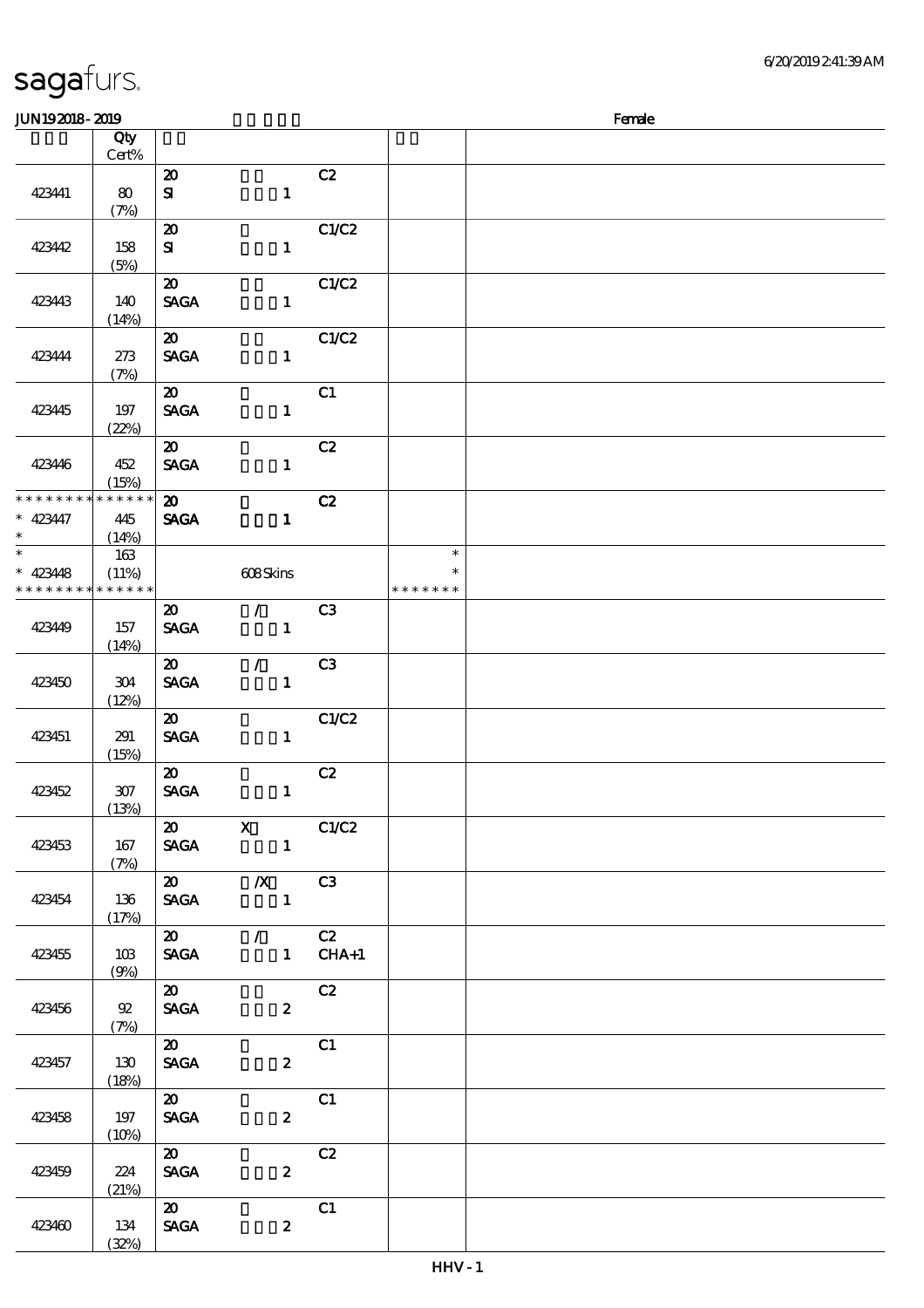(7%)

 $\overline{\phantom{a}}$ 

| JUN192018-2019 |                 |                                |                  |                | Female |
|----------------|-----------------|--------------------------------|------------------|----------------|--------|
|                | Qty             |                                |                  |                |        |
|                | $\mbox{Cert}\%$ |                                |                  |                |        |
|                |                 | $\boldsymbol{\mathfrak{D}}$    |                  | C2             |        |
| 423461         | 158             | <b>SAGA</b>                    | $\boldsymbol{z}$ |                |        |
|                | (32%)           |                                |                  |                |        |
|                |                 | $\boldsymbol{\mathfrak{D}}$    | $\mathcal{L}$    | C3             |        |
| 423462         | 118             | <b>SAGA</b>                    | $\boldsymbol{z}$ |                |        |
|                | (27%)           |                                |                  |                |        |
|                |                 | $\boldsymbol{\mathfrak{D}}$    | $\mathbf{X}$     | C1/C2          |        |
| 423463         | 133             | $\operatorname{\mathsf{SAGA}}$ | $\boldsymbol{z}$ |                |        |
|                | (24%)           |                                |                  |                |        |
|                |                 | $\boldsymbol{\mathfrak{D}}$    | $\mathcal{L}$    | C2             |        |
| 423464         | 146             | IA                             | $\mathbf{1}$     |                |        |
|                | (13%)           |                                |                  |                |        |
|                |                 | $\boldsymbol{\mathfrak{D}}$    | $\boldsymbol{X}$ | C2             |        |
| 423465         | 85              | $I$ A                          | $\mathbf{1}$     |                |        |
|                | (8%)            |                                |                  |                |        |
|                |                 | $\boldsymbol{\mathbf{z}}$      | $\mathcal{L}$    | C2             |        |
| 423466         | 285             | IA                             | $\boldsymbol{z}$ |                |        |
|                | (28%)           |                                |                  |                |        |
|                |                 | $\boldsymbol{\mathbf{z}}$      | $\boldsymbol{X}$ | C2             |        |
| 423467         | 226             | IA                             | $\boldsymbol{2}$ |                |        |
|                | (35%)           |                                |                  |                |        |
|                |                 | $\boldsymbol{\mathfrak{D}}$    |                  | C2             |        |
| 423468         | 94              | <b>SROY</b>                    | $\mathbf{1}$     |                |        |
|                | (5%)            |                                |                  |                |        |
|                |                 | $\boldsymbol{\mathfrak{D}}$    |                  | C1/C2          |        |
| 423469         | 179             | <b>SROY</b>                    | $\mathbf{1}$     |                |        |
|                | (13%)           |                                |                  |                |        |
|                |                 | $\boldsymbol{\mathfrak{D}}$    | $\boldsymbol{X}$ | C1/C2          |        |
| 423470         | 116             | <b>SROY</b>                    | $\mathbf{1}$     |                |        |
|                | (13%)           |                                |                  |                |        |
|                |                 | $\boldsymbol{\mathfrak{D}}$    |                  | C1/C2          |        |
| 423471         | 141             | <b>SROY</b>                    | $\boldsymbol{z}$ |                |        |
|                | (17%)           |                                |                  |                |        |
|                |                 | $\mathbf{o}$                   |                  | C1/C2          |        |
| 423472         | 117             | ${\bf S\hspace{-.075ex}I}$     | $\mathbf{1}$     |                |        |
|                | (12%)           |                                |                  |                |        |
|                |                 | $\mathbf{O}$                   |                  | $\sqrt{C1/C2}$ |        |
| 423473         | 387             | ${\bf s}$                      |                  | $1 -$          |        |
|                | (22%)           |                                |                  |                |        |
|                |                 | $\mathbf{o}$                   |                  | C1             |        |
| 423474         | 105             | ${\bf s}$                      | $\mathbf{1}$     |                |        |
|                | (13%)           |                                |                  |                |        |
|                |                 | $\overline{\mathbf{o}}$        |                  | C1/C2          |        |
| 423475         | 142             | ${\bf s}$                      |                  | $\mathbf{1}$   |        |
|                | (8%)            |                                |                  |                |        |
|                |                 | $\mathbf O$                    |                  | C1/C2          |        |
| 423476         | 480             | ${\bf s}$                      |                  | $1 -$          |        |
|                | (9%)            |                                |                  |                |        |
|                |                 | $\mathbf{o}$                   |                  | C2             |        |
| 423477         | 369             | ${\bf S\!I}$                   |                  | $\mathbf{1}$   |        |
|                | (13%)           |                                |                  |                |        |
|                |                 | $\mathbf{O}$                   | $\mathcal{L}$    | C3             |        |
| 423478         | 159             | ${\bf s}$                      |                  | $\mathbf{1}$   |        |
|                | (11%)           |                                |                  |                |        |
|                |                 | $\mathbf{O}$                   |                  | C3             |        |
| 423479         | 229             | ${\bf s}$                      | $\mathbf{1}$     |                |        |
|                | (9%)            |                                |                  |                |        |
|                |                 | $\mathbf 0$                    |                  | C1             |        |
| 423480         | 92              | ${\bf s}$                      | $\mathbf{1}$     |                |        |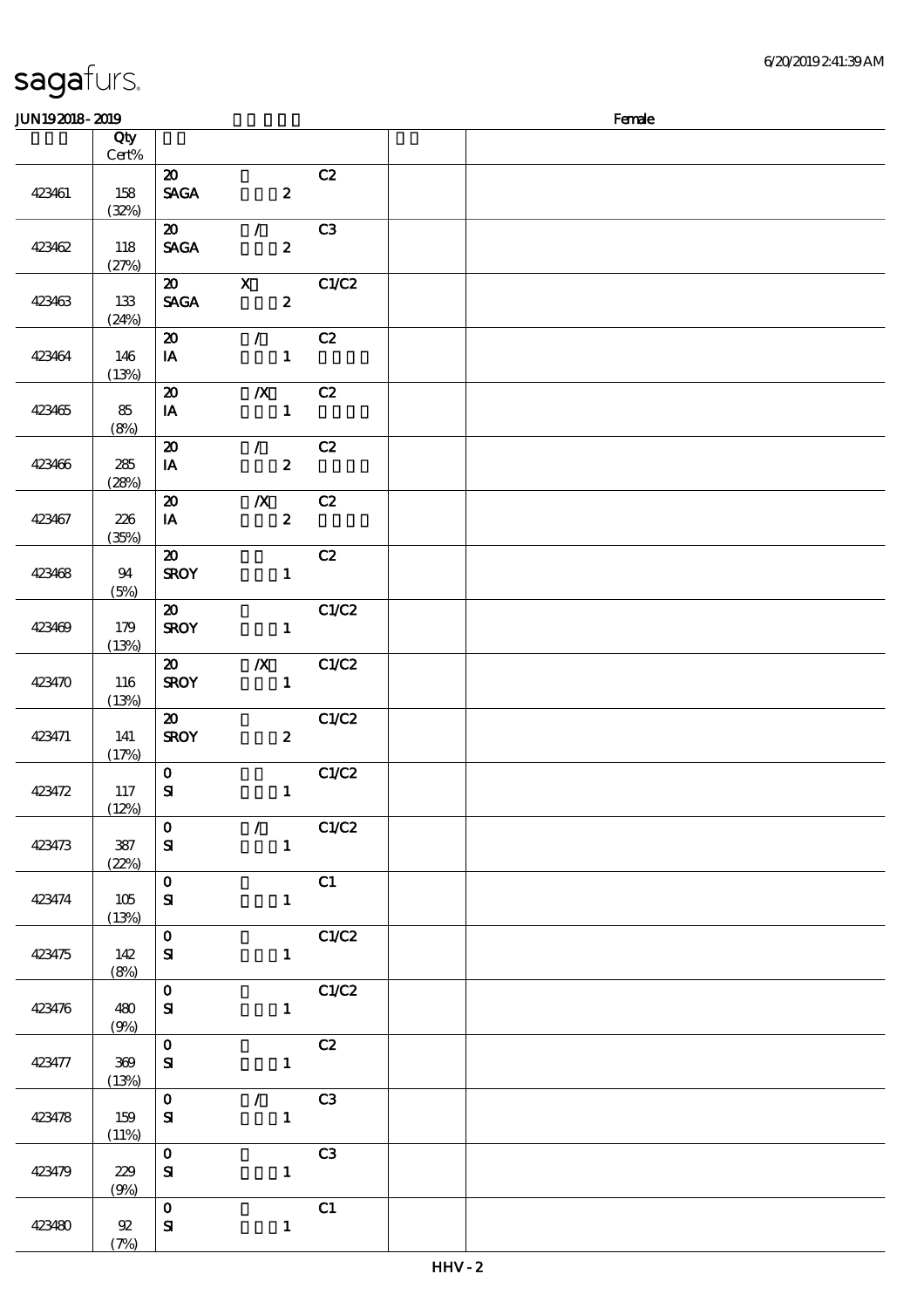| sagafurs. |  |
|-----------|--|
|-----------|--|

| <b>JUN192018-2019</b> |              |                                           |                                  |                       | Female |
|-----------------------|--------------|-------------------------------------------|----------------------------------|-----------------------|--------|
|                       | Qty<br>Cert% |                                           |                                  |                       |        |
| 423481                | 178<br>(8%)  | $\mathbf O$<br>$\mathbf{S}$               | $\mathbf{1}$                     | C1/C2                 |        |
| 423482                | 241<br>(18%) | $\mathbf 0$<br>${\bf S}$                  | $\mathbf{1}$                     | C1/C2                 |        |
| 423483                | 128<br>(14%) | $\mathbf{o}$<br>${\bf S\!I}$              | $\mathcal{L}$<br>$\mathbf{1}$    | C3                    |        |
| 423484                | 139<br>(8%)  | $\mathbf{o}$<br>$\mathbf{S}$              | $\boldsymbol{X}$<br>$\mathbf{1}$ | C3                    |        |
| 423485                | 166<br>(7%)  | $\mathbf{o}$<br>${\bf s}$                 | $X$ / $ZX$<br>$\mathbf{1}$       | C1/C2                 |        |
| 423486                | 206<br>(19%) | $\mathbf O$<br>${\bf S\hspace{-.075ex}I}$ | $\boldsymbol{z}$                 | C1/C2                 |        |
| 423487                | 127<br>(23%) | $\mathbf 0$<br>${\bf s}$                  | $\boldsymbol{z}$                 | C1/C2                 |        |
| 423488                | 234<br>(12%) | $\mathbf 0$<br>$\mathbf{B}$               | $\mathcal{L}$<br>$\mathbf{1}$    | C2                    |        |
| 423489                | 216<br>(12%) | $\mathbf{o}$<br>$\mathbf{B}$              | $\boldsymbol{X}$<br>$\mathbf{1}$ | C2                    |        |
| 423490                | 63<br>(11%)  | $\mathbf{O}$<br><b>SAGA</b>               | $\mathbf x$<br>$\mathbf{1}$      | C2                    |        |
| 423491                | 164<br>(4%)  | $\mathbf{0}$<br><b>SAGA</b>               | $\mathbf{x}$<br>$\mathbf{1}$     | C2                    |        |
| 423492                | $93$<br>(7%) | $\mathbf{0}$<br><b>SAGA</b>               | $\mathbf{1}$                     | C1                    |        |
| 423493                | 78<br>(8%)   | $\mathbf{O}$<br><b>SAGA</b>               | $\mathbf{1}$                     | C1                    |        |
| 423494                | 259<br>(23%) | $\overline{\mathbf{0}}$<br><b>SAGA</b>    |                                  | C1/C2<br>$\mathbf{1}$ |        |
| 423495                | 307<br>(4%)  | $\overline{\mathbf{o}}$<br><b>SAGA</b>    |                                  | C2<br>$\mathbf{1}$    |        |
| 423496                | 274<br>(24%) | $\overline{\mathbf{0}}$<br><b>SAGA</b>    | 1                                | C2                    |        |
| 423497                | 121<br>(11%) | $\overline{\mathbf{0}}$<br><b>SAGA</b>    | $1 -$                            | C3                    |        |
| 423498                | 169<br>(18%) | $\mathbf{O}$<br><b>SAGA</b>               | $\mathbf{1}$                     | C3                    |        |
| 423499                | 311<br>(5%)  | $\mathbf{O}$<br><b>SAGA</b>               | $1$ and $1$                      | C1                    |        |
| 423500                | 286<br>(23%) | $\mathbf{O}$<br><b>SAGA</b>               | $\mathbf{1}$                     | C1                    |        |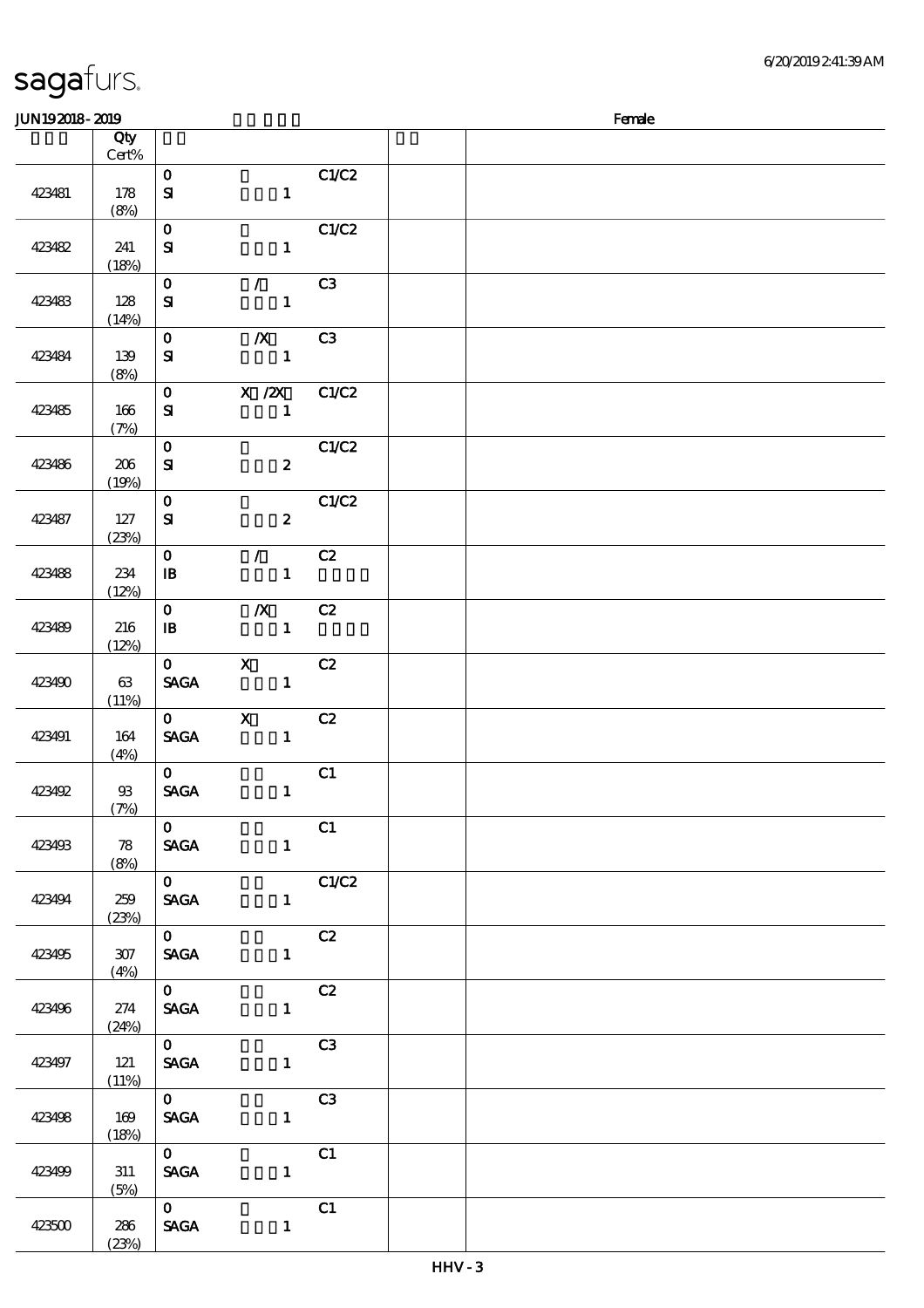| sagafurs. |
|-----------|
|-----------|

| <b>JUN192018-2019</b>                                                         |                                  |                                        |                              |                |                                   | Female |
|-------------------------------------------------------------------------------|----------------------------------|----------------------------------------|------------------------------|----------------|-----------------------------------|--------|
|                                                                               | Qty<br>Cert%                     |                                        |                              |                |                                   |        |
| 423501                                                                        | 323<br>(20%)                     | $\mathbf{O}$<br><b>SAGA</b>            | $\mathbf{1}$                 | C1             |                                   |        |
| * * * * * * *<br>$* 423502$<br>$\ast$                                         | * * * * * *<br>445<br>$(\Theta)$ | $\mathbf{O}$<br><b>SAGA</b>            | $\mathbf{1}$                 | C2             |                                   |        |
| $\overline{\ast}$<br>$* 42350B$<br>* * * * * * * * <mark>* * * * * *</mark> * | 369<br>(8%)                      |                                        | 814Skins                     |                | $\ast$<br>$\ast$<br>* * * * * * * |        |
| * * * * * * * *<br>$* 423504$<br>$\ast$<br>$\ast$                             | * * * * * *<br>445<br>(25%)      | $\mathbf{o}$<br><b>SAGA</b>            | $\mathbf{1}$                 | C2             | $\ast$                            |        |
| $* 423505$<br>* * * * * * * * * * * * * *                                     | 287<br>(20%)                     |                                        | 732Skins                     |                | $\ast$<br>* * * * * * *           |        |
| * * * * * * * *<br>$* 423506$<br>$\ast$<br>$\overline{\phantom{0}}$           | * * * * * *<br>445<br>(32%)      | $\mathbf 0$<br><b>SAGA</b>             | $\mathbf{1}$                 | C2             | $\ast$                            |        |
| $* 423507$<br>$\ast$<br>$\ast$                                                | 420<br>(20%)                     |                                        | $\boldsymbol{z}$             |                | $\ast$<br>$\ast$<br>$\ast$        |        |
| $* 423508$<br>* * * * * * * *                                                 | 80<br>(16%)<br>* * * * * *       |                                        | 945Skins                     |                | $\ast$<br>* * * * * * *           |        |
| 423509                                                                        | 372<br>(11%)                     | $\mathbf{o}$<br><b>SAGA</b>            | $\mathbf{1}$                 | C <sub>3</sub> |                                   |        |
| 423510                                                                        | 171<br>(8%)                      | $\mathbf{O}$<br><b>SAGA</b>            | $\mathbf{1}$                 | C1             |                                   |        |
| 423511                                                                        | 156<br>(23%)                     | $\mathbf{O}$<br><b>SAGA</b>            | $\mathbf{1}$                 | C1             |                                   |        |
| * * * * * * * *<br>$* 423512$<br>$\ast$<br>$\overline{\phantom{0}}$           | * * * * * *<br>445<br>(3%)       | $\mathbf{O}$<br><b>SAGA</b>            | $\mathbf{1}$                 | C2             |                                   |        |
| $* 423513$<br>* * * * * * * * * * * * * *                                     | 134<br>(12%)                     |                                        | 579Skins                     |                | $\ast$<br>$\ast$<br>* * * * * * * |        |
| 423514                                                                        | 419<br>(22%)                     | $\mathbf{O}$<br><b>SAGA</b>            | $\sim$ 1                     | C2             |                                   |        |
| 423515                                                                        | 228<br>(4%)                      | $\mathbf{O}$<br><b>SAGA</b>            | $\mathbf{1}$                 | C3             |                                   |        |
| 423516                                                                        | $99$<br>(5%)                     | $\mathbf{O}$<br><b>SAGA</b>            | $\mathbf{X}$<br>$\mathbf{1}$ | C1             |                                   |        |
| 423517                                                                        | 296<br>(10%)                     | $\overline{\mathbf{0}}$<br><b>SAGA</b> | $\mathbf{X}$<br>$\mathbf{1}$ | C1/C2          |                                   |        |
| 423518                                                                        | 275<br>(2%)                      | $0$ X<br><b>SACA</b>                   | C2<br>$\mathbf{1}$           |                |                                   |        |
| 423519                                                                        | 112<br>(7%)                      | <b>SAGA</b>                            | 0 X C3<br>$\mathbf{1}$       |                |                                   |        |
| 423520                                                                        | 121<br>$(\Theta)$                |                                        | 200 2X C2<br>SAGA 1          |                |                                   |        |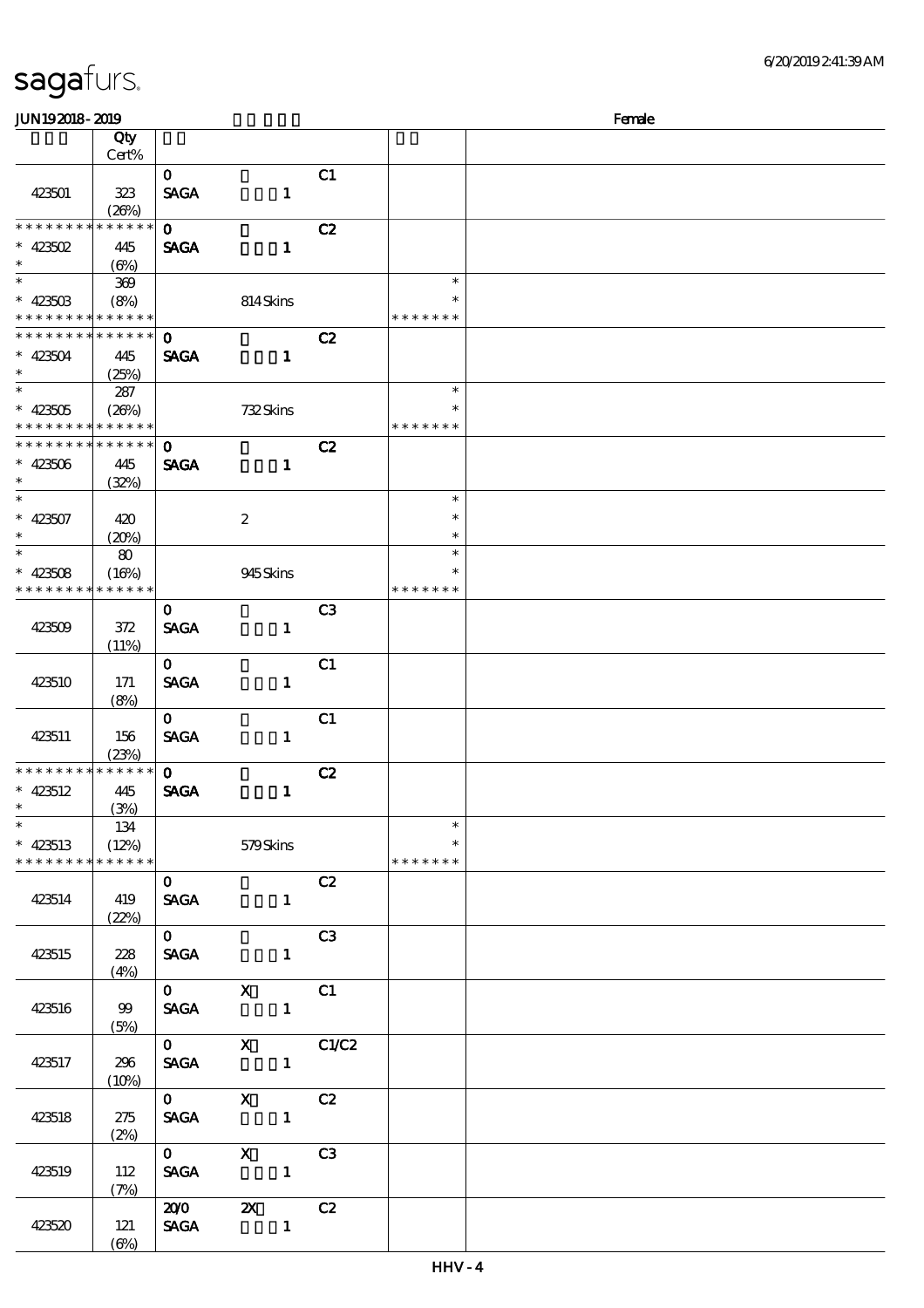| <b>JUN192018-2019</b>                                 |                            |                               |                                               |                |                                   | Female |
|-------------------------------------------------------|----------------------------|-------------------------------|-----------------------------------------------|----------------|-----------------------------------|--------|
|                                                       | Qty                        |                               |                                               |                |                                   |        |
|                                                       | Cert%                      |                               |                                               |                |                                   |        |
| 423521                                                | 74<br>$(\Theta)$           | $\mathbf{O}$<br><b>SAGA</b>   | $\mathbf{X}$<br>$\mathbf{1}$                  | C2             |                                   |        |
| 423522                                                | 413<br>(11%)               | $\mathbf{O}$<br><b>SAGA</b>   | $\mathcal{L}$<br>$\mathbf{1}$                 | C2<br>$CHA+1$  |                                   |        |
| 423523                                                | 158<br>(18%)               | $\mathbf{O}$<br><b>SAGA</b>   | $\mathbf{1}$                                  | C2<br>$CHA+1$  |                                   |        |
| 423524                                                | 277<br>(5%)                | $\mathbf{O}$<br><b>SACA</b>   | $\boldsymbol{z}$                              | C1/C2          |                                   |        |
| 423525                                                | 183<br>(43%)               | $\mathbf{O}$<br><b>SAGA</b>   | $\boldsymbol{z}$                              | C1/C2          |                                   |        |
| 423526                                                | 305<br>$(\Theta_0)$        | $\mathbf{O}$<br><b>SAGA</b>   | $\boldsymbol{z}$                              | C1             |                                   |        |
| 423527                                                | 264<br>(53%)               | $\mathbf{O}$<br><b>SAGA</b>   | $\boldsymbol{z}$                              | C1             |                                   |        |
| * * * * * * * *<br>$* 423528$<br>$\ast$               | * * * * * *<br>445<br>(8%) | $\mathbf{O}$<br><b>SAGA</b>   | $\boldsymbol{2}$                              | C2             |                                   |        |
| $\ast$<br>$* 423529$<br>* * * * * * * * * * * * * * * | 84<br>(9%)                 |                               | 529Skins                                      |                | $\ast$<br>$\ast$<br>* * * * * * * |        |
| 423530                                                | 429<br>(48%)               | $\mathbf{O}$<br><b>SAGA</b>   | $\boldsymbol{z}$                              | C2             |                                   |        |
| 423531                                                | 297<br>(10%)               | $\mathbf{O}$<br><b>SAGA</b>   | $\mathcal{L}$<br>$\boldsymbol{z}$             | C <sub>3</sub> |                                   |        |
| 423532                                                | 162<br>(33%)               | $\mathbf{O}$<br><b>SAGA</b>   | $\mathcal{L}$<br>$\pmb{2}$                    | C <sub>3</sub> |                                   |        |
| 423533                                                | 130<br>(10%)               | $\mathbf{O}$                  | <b>SAGA</b><br>$\mathbf{2}$                   | C1             |                                   |        |
| 423534                                                | 164<br>(53%)               | $\overline{0}$                | <b>SAGA</b><br>$\mathbf{2}$                   | C1             |                                   |        |
| 423535                                                | 290<br>(9%)                | $\overline{\mathbf{0}}$       | C2<br><b>SAGA</b><br>$2^{\circ}$              |                |                                   |        |
| 423536                                                | 240<br>(6%)                |                               | $\overline{0}$ x $\overline{C1/C2}$<br>SAGA 2 |                |                                   |        |
| 423537                                                | 180<br>(36%)               |                               | $\overline{0}$ X $\overline{C1}C2$<br>SAGA 2  |                |                                   |        |
| 423538                                                | 201<br>(11%)               | <b>SAGA</b>                   | $\overline{0}$ X C3<br>$\mathbf{z}$           |                |                                   |        |
| 423539                                                | 143<br>(18%)               | 200<br><b>SAGA</b>            | 3 <sup>1</sup>                                | C2             |                                   |        |
| 423540                                                | 125<br>(56%)               | $\overline{0}$<br><b>SAGA</b> | $\mathbf{3}$                                  | C1/C2          |                                   |        |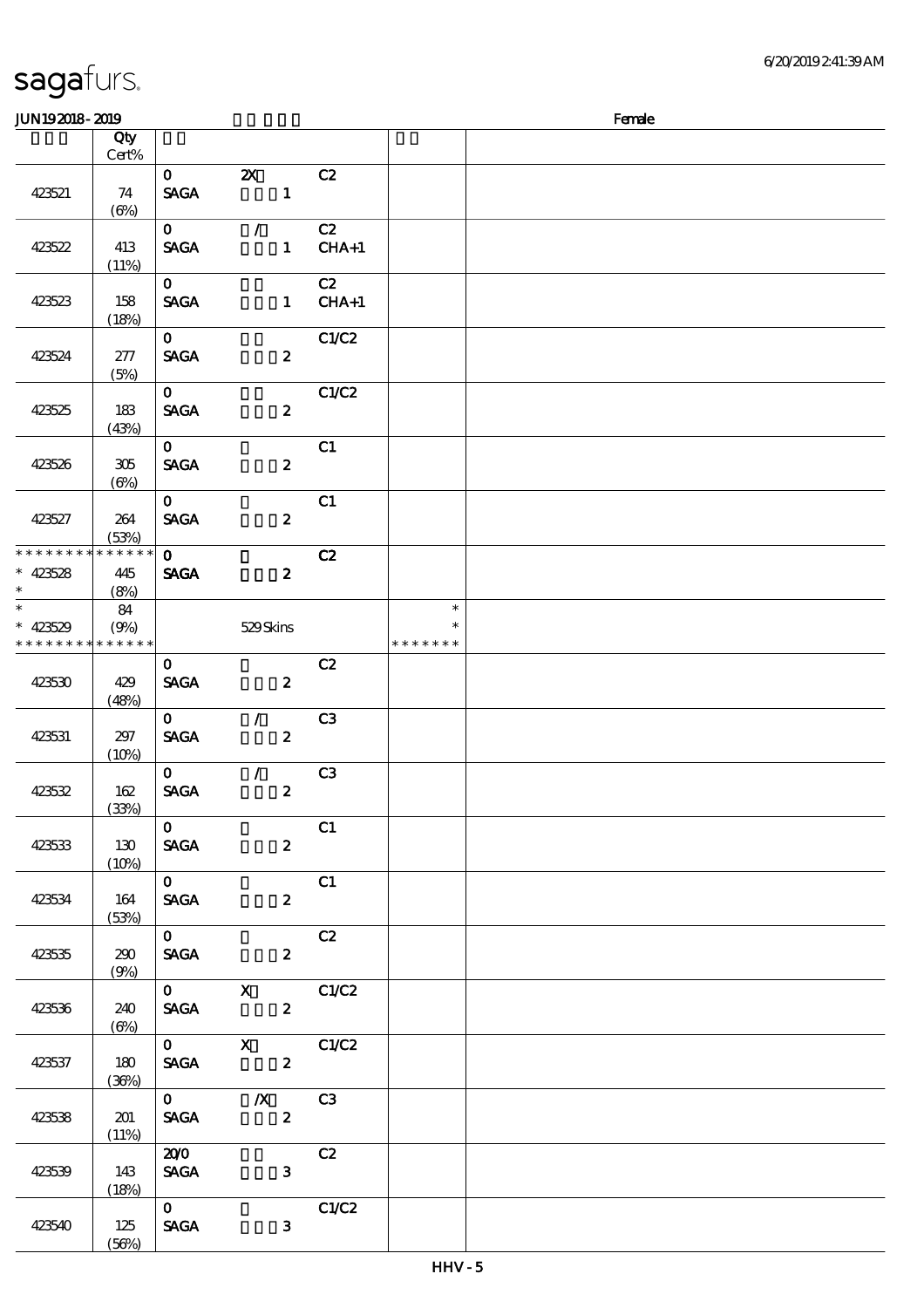| JUN192018-2019 |                               |                                    |                                |       | Female |
|----------------|-------------------------------|------------------------------------|--------------------------------|-------|--------|
|                | Qty                           |                                    |                                |       |        |
|                | $\mbox{Cert}\%$               | $\mathbf{O}$                       |                                | C2    |        |
| 423541         | 145                           | $I$ <b>A</b>                       | $\mathbf{X}$ /<br>$\mathbf{1}$ |       |        |
|                | (7%)                          |                                    |                                |       |        |
|                |                               | $\mathbf{O}$                       |                                | C2    |        |
| 423542         | $396\,$                       | IA                                 | $\mathbf{1}$                   |       |        |
|                | $(\Theta)$                    |                                    |                                |       |        |
|                |                               | $\mathbf{O}$                       |                                | C2    |        |
| 423543         | 222                           | IA                                 | $\mathbf{1}$                   |       |        |
|                | (5%)                          | $\mathbf{O}$                       | $X$ / $ZX$                     | C2    |        |
| 423544         | 135                           | IA                                 | $\mathbf{1}$                   |       |        |
|                | (5%)                          |                                    |                                |       |        |
|                |                               | $\mathbf{O}$                       | $\mathcal{L}$                  | C2    |        |
| 423545         | 350                           | $I$ A                              | $\boldsymbol{z}$               |       |        |
|                | (19%)                         |                                    |                                |       |        |
|                |                               | $\mathbf{o}$                       |                                | C2    |        |
| 423546         | 182                           | $I$ <b>A</b>                       | $\boldsymbol{z}$               |       |        |
|                | (20%)                         | $\mathbf{O}$                       | $X$ / $ZX$                     | C2    |        |
| 423547         | $99$                          | IA                                 | $\boldsymbol{z}$               |       |        |
|                | (18%)                         |                                    |                                |       |        |
|                |                               | $\mathbf{o}$                       |                                | C1/C2 |        |
| 423548         | 131                           | <b>SROY</b>                        | $\mathbf{1}$                   |       |        |
|                | (7%)                          |                                    |                                |       |        |
|                |                               | $\mathbf{O}$                       | $\mathcal{L} = \mathcal{L}$    | C1/C2 |        |
| 423549         | 326                           | <b>SROY</b>                        | $\mathbf{1}$                   |       |        |
|                | (24%)                         | $\mathbf{O}$                       |                                | C1/C2 |        |
| 423550         | 169                           | <b>SROY</b>                        | $\mathbf{1}$                   |       |        |
|                | (11%)                         |                                    |                                |       |        |
|                |                               | $\mathbf{O}$                       |                                | C1/C2 |        |
| 423551         | 344                           | <b>SROY</b>                        | $\mathbf{1}$                   |       |        |
|                | (14%)                         |                                    |                                |       |        |
|                |                               | $\mathbf{O}$<br><b>SROY</b>        | $\mathbf{1}$                   | C2    |        |
| 423552         | 136<br>(39%)                  |                                    |                                |       |        |
|                |                               | $\mathbf{O}$                       |                                | C3    |        |
| 423553         | 102                           | <b>SROY</b>                        | $\mathbf{1}$                   |       |        |
|                | (11%)                         |                                    |                                |       |        |
|                |                               | $\overline{\mathbf{o}}$            |                                | C3    |        |
| 423554         | 100                           | <b>SROY</b>                        | $\mathbf{1}$                   |       |        |
|                | (38%)                         | $\overline{\overline{\mathbf{0}}}$ | C1/C2                          |       |        |
| 423555         | 100                           | <b>SROY</b>                        | $\mathbf{1}$                   |       |        |
|                | (20%)                         |                                    |                                |       |        |
|                |                               |                                    | $0$ $X$ $C1/C2$                |       |        |
| 423556         | 225                           | <b>SROY</b>                        | $1 -$                          |       |        |
|                | (12%)                         |                                    |                                |       |        |
|                |                               | $\overline{\overline{\mathbf{0}}}$ |                                | C1    |        |
| 423557         | $\boldsymbol{\omega}$<br>(2%) | <b>SROY</b>                        | $\boldsymbol{z}$               |       |        |
|                |                               | $\overline{0}$                     |                                | C2    |        |
| 423558         | 179                           | <b>SROY</b>                        | $\boldsymbol{z}$               |       |        |
|                | (5%)                          |                                    |                                |       |        |
|                |                               | $\overline{\mathbf{o}}$            | $\sqrt{C1/C2}$                 |       |        |
| 423559         | 266                           | <b>SROY</b>                        | $\mathbf{2}$                   |       |        |
|                | (51%)                         | $\overline{\mathbf{0}}$            |                                | C1/C2 |        |
| 423560         | 126                           | <b>SROY</b>                        | $\boldsymbol{z}$               |       |        |
|                | (5%)                          |                                    |                                |       |        |
|                |                               |                                    |                                |       |        |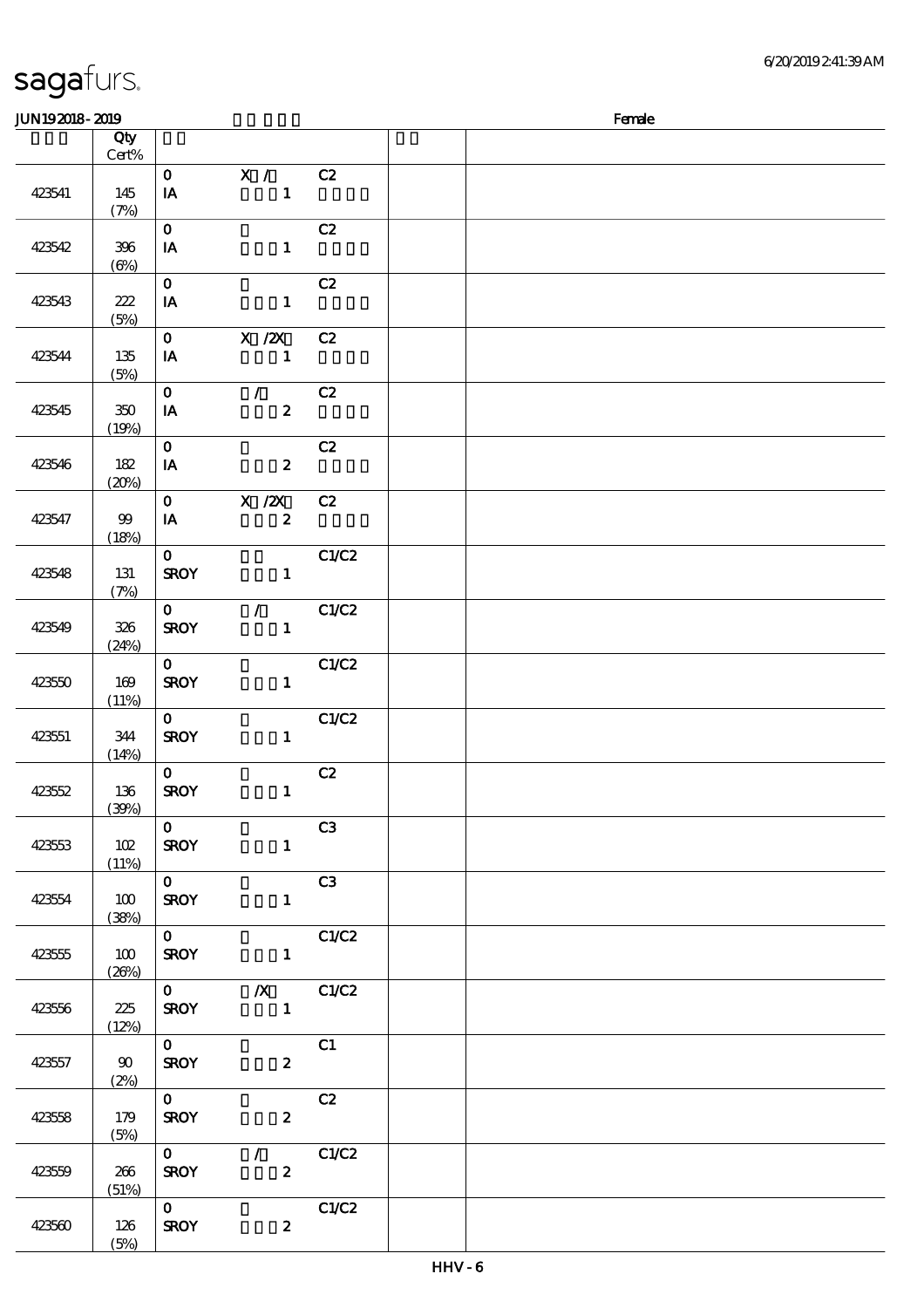(14%)

#### $J/N192018$ - $2019$  Female 顺序号 Qty Cert% 说明 价格 423561 73  $(16%)$ 1 X C2  $S\setminus SI$  1 423562 178 (24%) 1 X / C2  $S1$  1 423563 104 (17%)  $1$  C1/C2  $S\!I$  1 423564 489 (15%)  $1$  / C1/C2  $S\!I$  1 423565 103 (8%)  $\overline{1}$  C1  $S1$  1 423566 91 (15%) 1 **C1**  $S\!I$  1 423567 267  $(13%)$ 1 C2  $S1$  1 423568 407  $(6%)$  $\overline{1}$  C<sub>2</sub>  $S\!I$  1 423569 191 (13%) 1 / C3  $S1$  1 423570 252 (15%) 1 C3  $S$  1 423571 261 (5%) 1 C1/C2  $S1$  1 423572 270 (17%) 1 C1/C2  $S1$  1 423573 121  $(6%)$  $1$  C3  $S1$  1 423574 143 (13%) 1 / C3  $S\!I$  1 423575 130 (9%) 1 X C1/C2  $S1$  1 423576 189  $(2%)$ 1 X C1/C2  $S1$  1 423577 212  $(6%)$  $1$  X  $\cancel{2}$  C1/C2  $S1$  1 423578 86 (9%)  $1$  X  $\cancel{2}$  C3  $S1$  1 423579 234 (9%) 1 / C1/C2  $S1$  2 423580 195 1 浅/X浅 C1/C2  $S$ **I**  $2$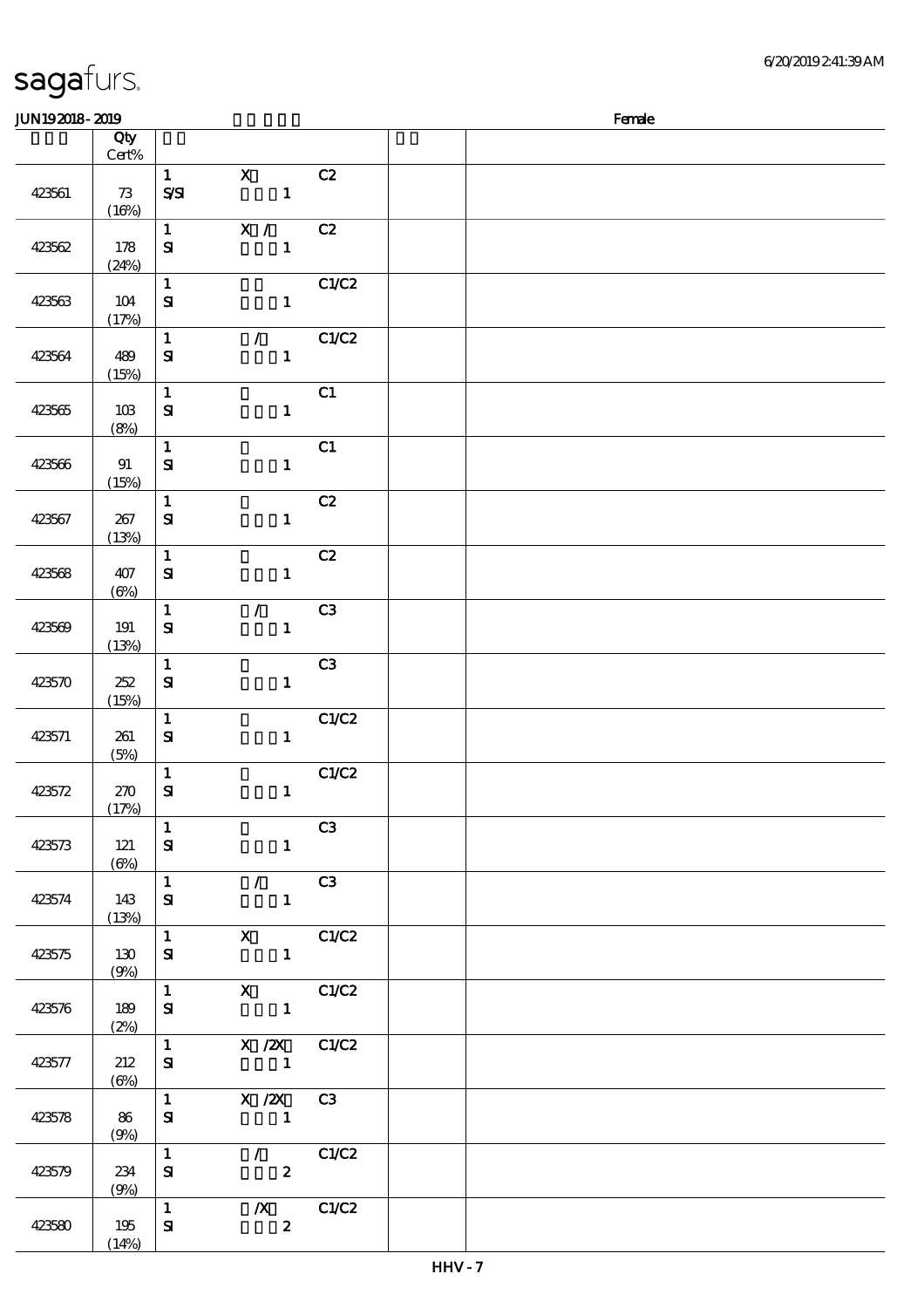\* \* \* \* \* \* \* \* \* \* \* \*

| JUN192018-2019                            |                                   |                                                |                                |       | Female                            |  |  |  |  |
|-------------------------------------------|-----------------------------------|------------------------------------------------|--------------------------------|-------|-----------------------------------|--|--|--|--|
|                                           | Qty<br>Cert%                      |                                                |                                |       |                                   |  |  |  |  |
| 423581                                    | 81<br>(22%)                       | $\mathbf{1}$<br>$\, {\bf I} \! {\bf B} \,$     | $X / \sqrt{2}$<br>$\mathbf{1}$ | C2    |                                   |  |  |  |  |
| 423582                                    | $369\,$<br>(17%)                  | $\mathbf{1}$<br>$\, {\bf B}$                   | $\mathbf{1}$                   | C2    |                                   |  |  |  |  |
| 423583                                    | 277<br>(12%)                      | $\mathbf{1}$<br>$\, {\bf I} \! {\bf B} \,$     | $\mathbf{1}$                   | C2    |                                   |  |  |  |  |
| 423584                                    | 176<br>(10%)                      | $\mathbf{1}$<br>$\, {\bf I} \! {\bf B} \,$     | X / ZX<br>$\mathbf{1}$         | C2    |                                   |  |  |  |  |
| 423585                                    | 261<br>(14%)                      | $\mathbf{1}$<br><b>SAGA</b>                    | $\mathbf{x}$<br>$\mathbf{1}$   | C1/C2 |                                   |  |  |  |  |
| 423586                                    | 116<br>(13%)                      | $\mathbf{1}$<br><b>SAGA</b>                    | $\mathbf{1}$                   | C1    |                                   |  |  |  |  |
| 423587                                    | 159<br>(27%)                      | $\mathbf{1}$<br><b>SAGA</b>                    | $\mathbf{1}$                   | C1    |                                   |  |  |  |  |
| 423588                                    | 269<br>(28%)                      | $\mathbf{1}$<br><b>SAGA</b>                    | $\mathbf{1}$                   | C1/C2 |                                   |  |  |  |  |
| 423589                                    | 343<br>(20%)                      | $\mathbf{1}$<br><b>SAGA</b>                    | $\mathbf{1}$                   | C2    |                                   |  |  |  |  |
| * * * * * * * *<br>$* 423500$<br>$\ast$   | ******<br>485<br>(27%)            | $\mathbf{1}$<br><b>SAGA</b>                    | $\mathbf{1}$                   | C2    |                                   |  |  |  |  |
| $\ast$<br>$* 423591$<br>* * * * * * * *   | $\bf{80}$<br>(32%)<br>* * * * * * |                                                | 565Skins                       |       | $\ast$<br>$\ast$<br>* * * * * * * |  |  |  |  |
| 423592                                    | 170<br>(30%)                      | $\mathbf{1}$<br>$\operatorname{\mathsf{SAGA}}$ | $\mathbf{1}$                   | C3    |                                   |  |  |  |  |
| 423503                                    | 102<br>(32%)                      | $\mathbf{1}$<br><b>SAGA</b>                    | $\mathbf{1}$                   | C3    |                                   |  |  |  |  |
| 423504                                    | 433<br>(10%)                      | $\mathbf{1}$<br>$\operatorname{\mathbf{SAGA}}$ | $\mathbf{1}$                   | C1    |                                   |  |  |  |  |
| 423595                                    | 327<br>(31%)                      | 1<br><b>SAGA</b>                               | $\mathbf{1}$                   | C1    |                                   |  |  |  |  |
| * * * * * * * *<br>$* 423506$<br>$\ast$   | * * * * * *<br>485<br>(15%)       | $\mathbf{1}$<br><b>SAGA</b>                    | $\mathbf{1}$                   | C1    |                                   |  |  |  |  |
| $\ast$<br>$* 423597$<br>* * * * * * * *   | 170<br>(21%)<br>* * * * * *       |                                                | 655Skins                       |       | $\ast$<br>$\ast$<br>* * * * * * * |  |  |  |  |
| * * * * * * * *<br>$* 423508$<br>$\ast$   | * * * * * *<br>485<br>(12%)       | $\mathbf{1}$<br><b>SAGA</b>                    | $\mathbf{1}$                   | C2    |                                   |  |  |  |  |
| $\overline{\ast}$<br>$* 423509$<br>$\ast$ | 460<br>(13%)                      |                                                | $\boldsymbol{2}$               |       | $\ast$<br>$\ast$<br>$\ast$        |  |  |  |  |
| $\ast$<br>$* 42300$                       | 308<br>(8%)                       |                                                | 1253Skins                      |       | $\ast$<br>$\ast$                  |  |  |  |  |

\* \* \* \* \* \*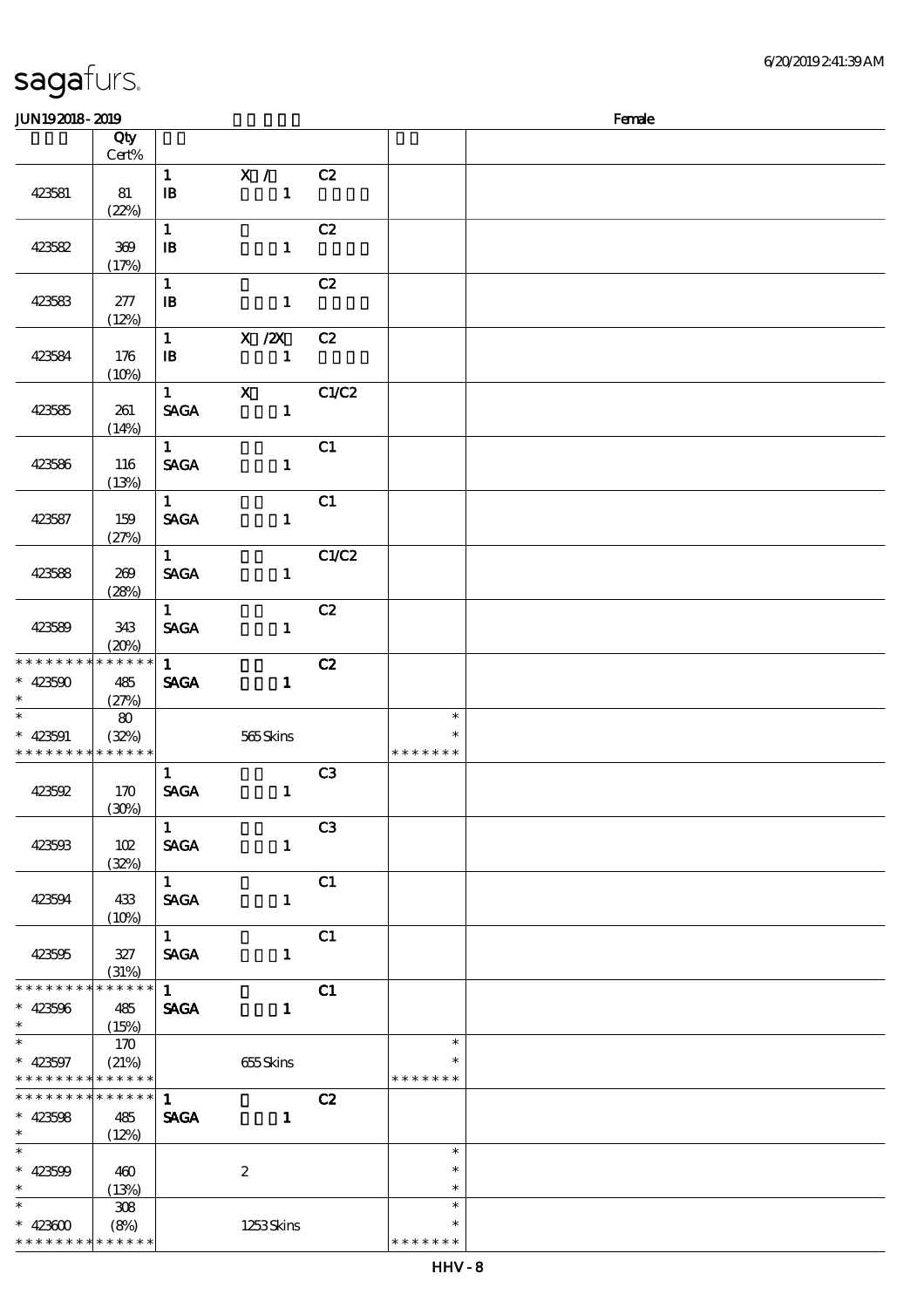| <b>JUN192018-2019</b>         |                 |                        |                           |                | Female           |  |
|-------------------------------|-----------------|------------------------|---------------------------|----------------|------------------|--|
|                               | Qty             |                        |                           |                |                  |  |
|                               | Cert%           |                        |                           |                |                  |  |
| * * * * * * * * * * * * * * * |                 | $\mathbf{1}$           |                           | C2             |                  |  |
| $* 423601$                    | 485             | <b>SAGA</b>            | $\mathbf{1}$              |                |                  |  |
| $\ast$                        | (31%)           |                        |                           |                |                  |  |
| $\ast$                        | 441             |                        |                           |                | $\ast$           |  |
| $* 423602$                    | (20%)           |                        | 926Skins                  |                | ∗                |  |
| * * * * * * * * * * * * * *   |                 |                        |                           |                | * * * * * * *    |  |
| * * * * * * * *               | * * * * * *     | $\mathbf{1}$           |                           | C2             |                  |  |
| $* 423603$                    | 485             | <b>SAGA</b>            | $\mathbf{1}$              |                |                  |  |
| $\ast$<br>$\overline{\ast}$   | (22%)           |                        |                           |                |                  |  |
|                               |                 |                        |                           |                | $\ast$           |  |
| $* 423604$                    | 460             |                        | $\boldsymbol{2}$          |                | $\ast$           |  |
| $\ast$<br>$\ast$              | (11%)           |                        |                           |                | $\ast$           |  |
|                               |                 |                        |                           |                | $\ast$           |  |
| $* 423605$<br>$\ast$          | 460             |                        | $\ensuremath{\mathbf{3}}$ |                | $\ast$           |  |
| $\ast$                        | (16%)           |                        |                           |                | $\ast$<br>$\ast$ |  |
|                               |                 |                        |                           |                | $\ast$           |  |
| $* 423006$<br>$\ast$          | 460             |                        | $\boldsymbol{4}$          |                | $\ast$           |  |
| $\ast$                        | (24%)           |                        |                           |                | $\ast$           |  |
| $* 423607$                    | 190<br>(20%)    |                        | 2055Skins                 |                | $\ast$           |  |
| * * * * * * * * * * * * * *   |                 |                        |                           |                | * * * * * * *    |  |
|                               |                 | $\mathbf{1}$           |                           | C <sub>3</sub> |                  |  |
| 423608                        | 452             | <b>SAGA</b>            | $\mathbf{1}$              |                |                  |  |
|                               | (13%)           |                        |                           |                |                  |  |
|                               |                 | $\mathbf{1}$           |                           | C <sub>3</sub> |                  |  |
| 423609                        | 289             | <b>SAGA</b>            | $\mathbf{1}$              |                |                  |  |
|                               | (21%)           |                        |                           |                |                  |  |
| * * * * * * * *               | * * * * * *     | $\mathbf{1}$           |                           | C3             |                  |  |
| $* 423610$                    | 485             | <b>SAGA</b>            | $\mathbf{1}$              |                |                  |  |
| $\ast$                        | (24%)           |                        |                           |                |                  |  |
| $\ast$                        | $367\,$         |                        |                           |                | $\ast$           |  |
| $* 423611$                    | (19%)           |                        | 852Skins                  |                | $\ast$           |  |
| * * * * * * * *               | * * * * * *     |                        |                           |                | * * * * * * *    |  |
|                               |                 | $\mathbf{1}$           |                           | C1             |                  |  |
| 423612                        | 272             | <b>SAGA</b>            | $\mathbf{1}$              |                |                  |  |
|                               | (9%)            |                        |                           |                |                  |  |
|                               |                 | $\mathbf{1}$           |                           | C1             |                  |  |
| 423613                        | 207             | <b>SAGA</b>            | $\mathbf{1}$              |                |                  |  |
|                               | (22%)           |                        |                           |                |                  |  |
| * * * * * * * *               | $* * * * * * *$ | $1 \quad \blacksquare$ |                           | C2             |                  |  |
| $* 423614$                    | 485             | <b>SAGA</b>            | $\mathbf{1}$              |                |                  |  |
| $\ast$                        | (8%)            |                        |                           |                |                  |  |
| $\overline{\ast}$             | 332             |                        |                           |                | $\ast$           |  |
| $* 423615$                    | $(\Theta)$      |                        | 817Skins                  |                | $\ast$           |  |
| * * * * * * * * * * * * * * * |                 |                        |                           |                | * * * * * * *    |  |
|                               |                 | $1 -$                  |                           | C3             |                  |  |
| 423616                        | 316             | <b>SAGA</b>            | $\mathbf{1}$              |                |                  |  |
|                               | $(\Theta)$      |                        |                           |                |                  |  |
|                               |                 | $1 \quad \blacksquare$ |                           | C <sub>3</sub> |                  |  |
| 423617                        | 166             | <b>SAGA</b>            | $\mathbf{1}$              |                |                  |  |
|                               | (11%)           | $1$ X                  | $\overline{C_1}$          |                |                  |  |
|                               | 141             |                        | $\mathbf{1}$              |                |                  |  |
| 423618                        | (9%)            | <b>SAGA</b>            |                           |                |                  |  |
|                               |                 | $1 \qquad \qquad$      | $X$ $C1/C2$               |                |                  |  |
| 423619                        | 386             |                        | SAGA 1                    |                |                  |  |
|                               | (9%)            |                        |                           |                |                  |  |
|                               |                 |                        | 1 X C2                    |                |                  |  |
| 423620                        | 459             |                        | SAGA 1                    |                |                  |  |
|                               | $(\Theta)$      |                        |                           |                |                  |  |
|                               |                 |                        |                           |                |                  |  |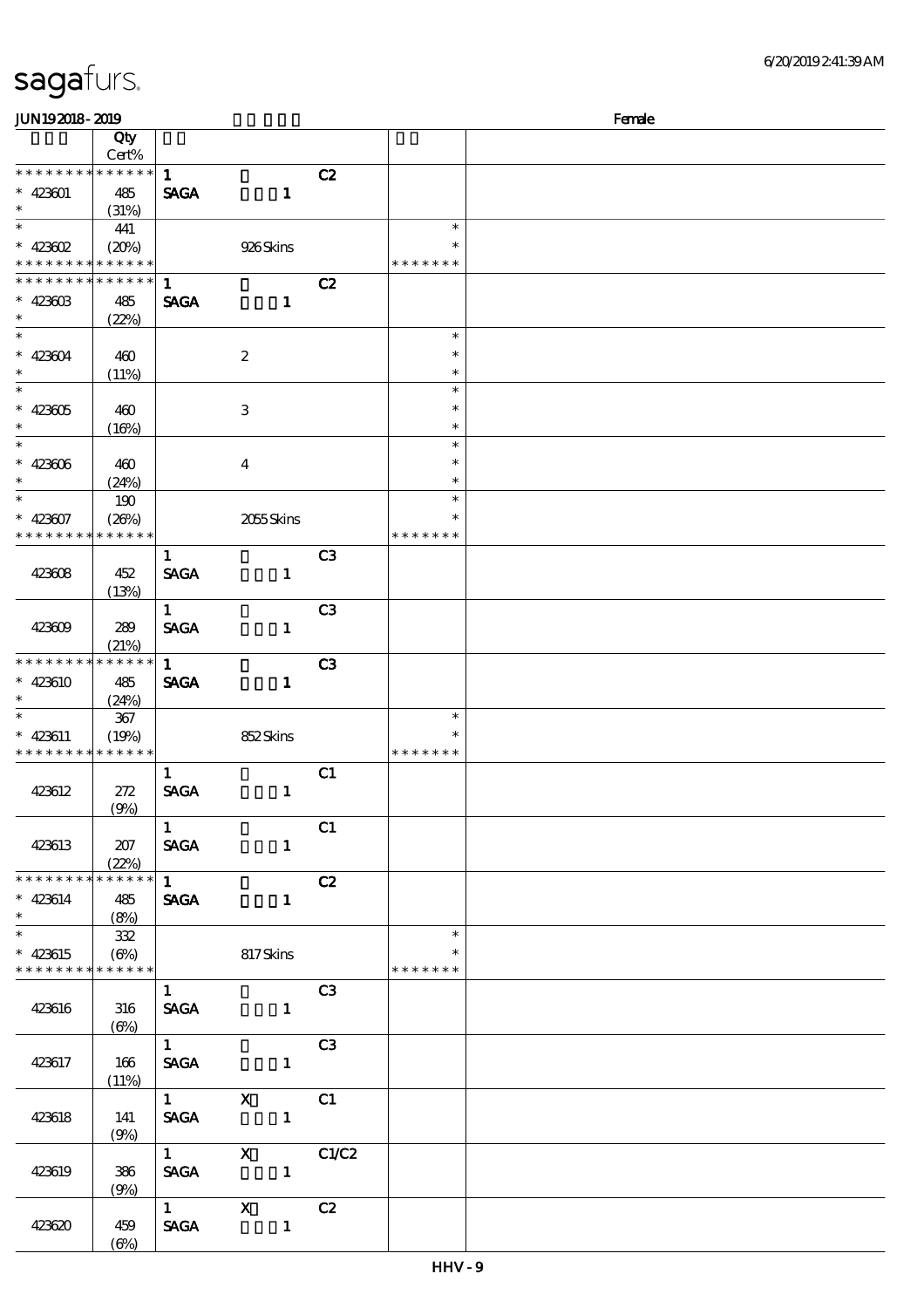\*

(8%)

| JUN192018-2019              |          |                                  |                                 |                         |         | Female |
|-----------------------------|----------|----------------------------------|---------------------------------|-------------------------|---------|--------|
|                             | Qty      |                                  |                                 |                         |         |        |
|                             | $Cert\%$ |                                  |                                 |                         |         |        |
|                             |          | $1 \quad \blacksquare$           | $\mathbf{x}$                    | C <sub>3</sub>          |         |        |
| 423621                      | 203      | <b>SAGA</b>                      | $\mathbf{1}$                    |                         |         |        |
|                             | (8%)     |                                  |                                 |                         |         |        |
|                             |          | $1 \qquad \qquad$                | $\mathbf{x}$                    | C <sub>3</sub>          |         |        |
| 423622                      | 108      | <b>SAGA</b>                      | $\mathbf{1}$                    |                         |         |        |
|                             | (8%)     |                                  |                                 |                         |         |        |
|                             |          | $1 \quad \blacksquare$           | $\mathbf{X}$                    | C <sub>3</sub>          |         |        |
|                             |          | <b>SAGA</b>                      | $\mathbf{1}$                    |                         |         |        |
| 423623                      | 455      |                                  |                                 |                         |         |        |
|                             | (2%)     |                                  |                                 |                         |         |        |
|                             |          | $1 \quad \blacksquare$           | $\mathbf{X}$                    | C2                      |         |        |
| 423624                      | 109      | <b>SAGA</b>                      | $\mathbf{1}$                    |                         |         |        |
|                             | (7%)     |                                  |                                 |                         |         |        |
|                             |          | $\overline{01}$                  |                                 | C <sub>4</sub>          |         |        |
| 423625                      | 143      | <b>SAGA</b>                      | $\mathbf{1}$                    |                         |         |        |
|                             | (11%)    |                                  |                                 |                         |         |        |
|                             |          | 1                                |                                 | C1/C2                   |         |        |
| 423626                      | 255      | <b>SAGA</b>                      | $\boldsymbol{z}$                |                         |         |        |
|                             | (13%)    |                                  |                                 |                         |         |        |
|                             |          | 1                                |                                 | C1/C2                   |         |        |
| 423627                      | 187      | <b>SAGA</b>                      | $\boldsymbol{z}$                |                         |         |        |
|                             | (50%)    |                                  |                                 |                         |         |        |
|                             |          | $1 -$                            |                                 | C1                      |         |        |
| 423628                      | 225      | <b>SAGA</b>                      | $\boldsymbol{z}$                |                         |         |        |
|                             | (10%)    |                                  |                                 |                         |         |        |
|                             |          | $1 -$                            |                                 | C1                      |         |        |
| 423629                      | 270      | <b>SAGA</b>                      | $\boldsymbol{z}$                |                         |         |        |
|                             | (48%)    |                                  |                                 |                         |         |        |
|                             |          | $\mathbf{1}$                     |                                 | C1                      |         |        |
| 423630                      | 379      | <b>SAGA</b>                      | $\boldsymbol{z}$                |                         |         |        |
|                             | (19%)    |                                  |                                 |                         |         |        |
| * * * * * * * *             | $******$ | $1 -$                            |                                 | C2                      |         |        |
| $* 423631$                  | 485      | <b>SAGA</b>                      | $\boldsymbol{z}$                |                         |         |        |
| $\star$                     | (12%)    |                                  |                                 |                         |         |        |
|                             | 172      |                                  |                                 |                         | $\ast$  |        |
| $* 423632$                  | (8%)     |                                  | 657Skins                        |                         | $\ast$  |        |
| * * * * * * * * * * * * * * |          |                                  |                                 |                         | ******* |        |
|                             |          | $\mathbf{1}$                     |                                 | C2                      |         |        |
| 423633                      | 422      | <b>SAGA</b>                      | $2^{\circ}$                     |                         |         |        |
|                             | (48%)    |                                  |                                 |                         |         |        |
|                             |          | $\overline{1}$                   | $\sqrt{C3}$                     |                         |         |        |
| 423634                      | 370      | <b>SAGA</b>                      | $\mathbf{2}$                    |                         |         |        |
|                             | (12%)    |                                  |                                 |                         |         |        |
|                             |          |                                  | $1$ / C3                        |                         |         |        |
| 423635                      | 184      |                                  | $\boldsymbol{2}$<br><b>SAGA</b> |                         |         |        |
|                             | (36%)    |                                  |                                 |                         |         |        |
|                             |          | $1 \qquad \qquad$                |                                 | $\overline{\text{c}}$ 1 |         |        |
| 423636                      | 181      | <b>SAGA</b>                      | $\mathbf{2}$                    |                         |         |        |
|                             | (7%)     |                                  |                                 |                         |         |        |
|                             |          | $1 \quad \blacksquare$           |                                 | C1                      |         |        |
|                             | 148      | <b>SAGA</b>                      | $\mathbf{2}$                    |                         |         |        |
| 423637                      | (48%)    |                                  |                                 |                         |         |        |
|                             |          | $\overline{1}$                   |                                 | C2                      |         |        |
| 423638                      | 387      | <b>SAGA</b>                      | $\mathbf{z}$                    |                         |         |        |
|                             |          |                                  |                                 |                         |         |        |
|                             | (10%)    | $1 \qquad \qquad$                |                                 | C2                      |         |        |
|                             |          |                                  |                                 |                         |         |        |
| 423639                      | 310      | <b>SAGA</b>                      | $\mathbf{2}$                    |                         |         |        |
|                             | (40%)    |                                  |                                 |                         |         |        |
|                             |          | $1 \qquad \qquad$<br><b>SAGA</b> |                                 | C3                      |         |        |
| 423640                      | 211      |                                  | $\mathbf{z}$                    |                         |         |        |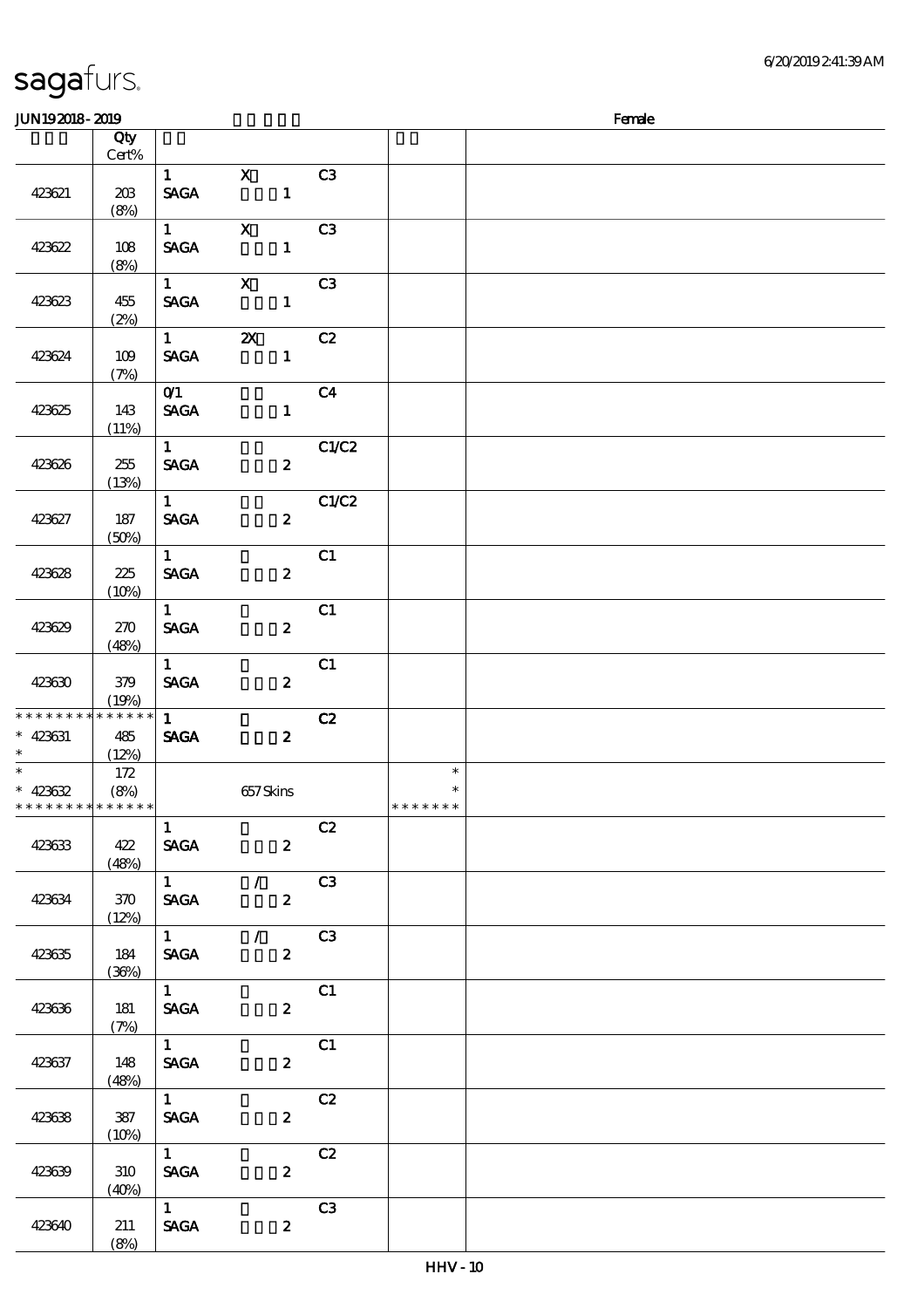| JUN192018-2019 |                  |                                       |                                             |       | Female |
|----------------|------------------|---------------------------------------|---------------------------------------------|-------|--------|
|                | Qty              |                                       |                                             |       |        |
|                | Cert%            |                                       |                                             |       |        |
| 423641         | 202<br>(27%)     | $1 \qquad \qquad$<br><b>SAGA</b>      | $\mathbf{x}$<br>$\overline{\mathbf{c}}$     | C1/C2 |        |
| 423642         | $337\,$<br>(8%)  | <b>SAGA</b>                           | 1 $X / ZX$<br>$\boldsymbol{z}$              | C1/C2 |        |
| 423643         | 136<br>(13%)     | <b>SAGA</b>                           | 1 $X / ZX$<br>$\overline{\mathbf{z}}$       | C3    |        |
| 423644         | 138<br>(31%)     | $1 \quad \blacksquare$<br><b>SAGA</b> | $\overline{\mathbf{X}}$<br>$\boldsymbol{z}$ | C3    |        |
| 423645         | 61<br>(18%)      | $1 -$<br><b>SAGA</b>                  | $\mathbf{3}$                                | C2    |        |
| 423646         | 154<br>(54%)     | $1 \quad \blacksquare$<br><b>SAGA</b> | $\mathbf{3}$                                | C2    |        |
| 423647         | 168<br>(11%)     | $1 \qquad \qquad$<br>IA               | X /<br>$\mathbf{1}$                         | C2    |        |
| 423648         | 373<br>(14%)     | $\mathbf{1}$<br>IA                    | $\mathbf{1}$                                | C2    |        |
| 423649         | 208<br>(11%)     | $\mathbf{1}$<br>IA                    | $\mathbf{1}$                                | C2    |        |
| 423650         | 162<br>(14%)     | $\mathbf{1}$<br>$I$ A                 | $X$ / $ZX$<br>$\blacksquare$                | C2    |        |
| 423651         | 89<br>(14%)      | $\mathbf{1}$<br>$I$ A                 | $\mathbf{X}$ /<br>$\mathbf{2}$              | C2    |        |
| 423652         | 302<br>(18%)     | $\mathbf{1}$<br>$\mathbf{IA}$         | $\boldsymbol{z}$                            | C2    |        |
| 423653         | 173<br>(22%)     | $\mathbf{1}$<br>$\overline{A}$        | $\boldsymbol{2}$                            | C2    |        |
| 423654         | 100<br>(14%)     | IA                                    | 1 $X / 2X$ C2<br>$\boldsymbol{2}$           |       |        |
| 423655         | 96<br>(29%)      | $1 \quad \blacksquare$<br><b>SROY</b> | $\mathbf{1}$                                | C1/C2 |        |
| 423656         | 99<br>(37%)      | $1 \quad \blacksquare$<br><b>SROY</b> | $\mathbf{1}$                                | C1/C2 |        |
| 423657         | 273<br>(22%)     | $\mathbf{1}$<br><b>SROY</b>           | $1 \quad \blacksquare$                      | C1/C2 |        |
| 423658         | 99<br>(33%)      | $\overline{1}$<br><b>SROY</b>         | 1                                           | C1    |        |
| 423659         | $335\,$<br>(24%) | $\overline{1}$<br><b>SROY</b>         | $\mathbf{1}$                                | C1/C2 |        |
| 423660         | 416<br>(36%)     | $\overline{1}$<br><b>SROY</b>         | $\mathbf{1}$                                | C1/C2 |        |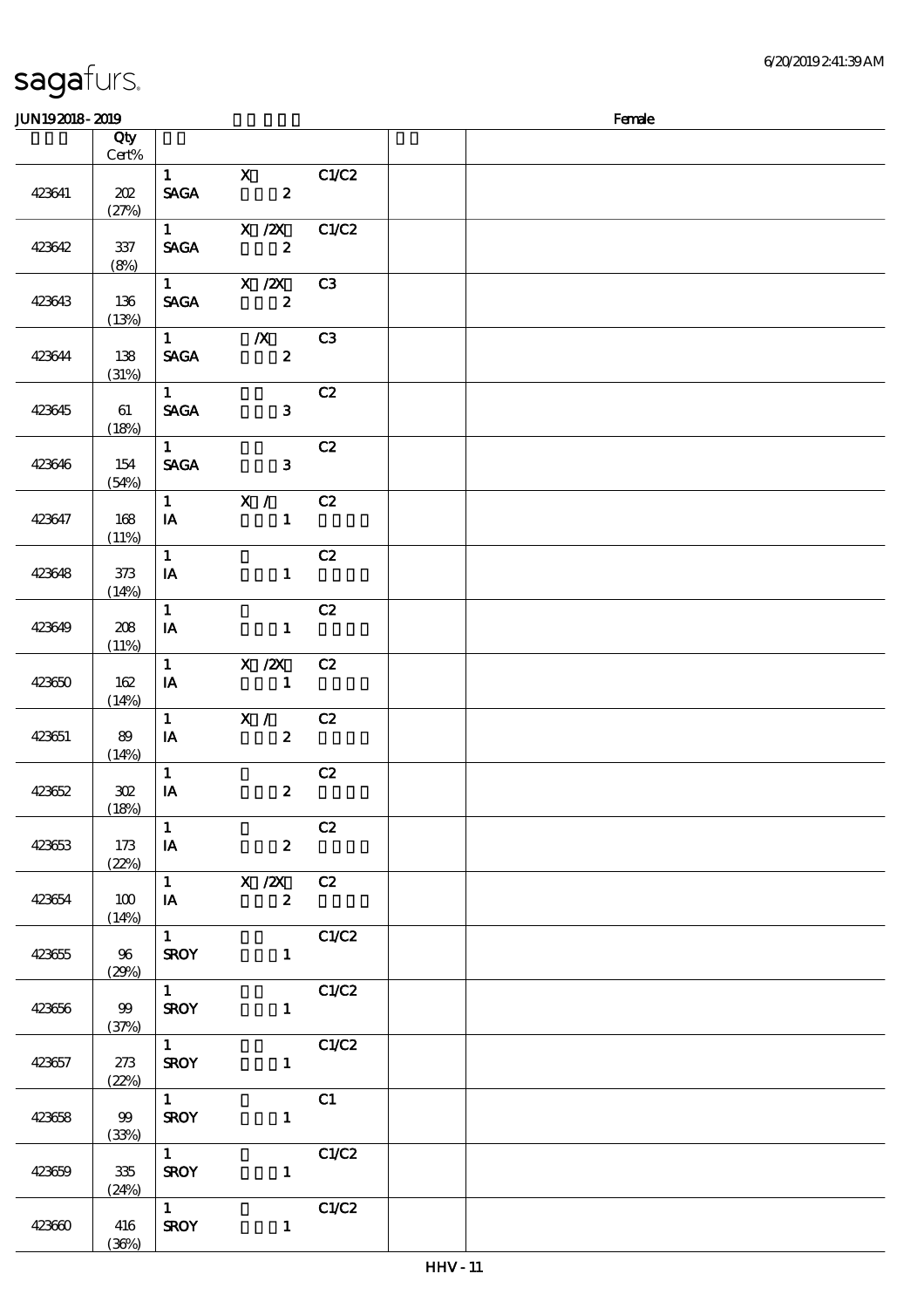HHV - 12

| sagaturs. |  |
|-----------|--|
|           |  |

| <b>JUN192018-2019</b> |                          |                                       |                                                 |                   | Female |  |  |  |  |  |  |
|-----------------------|--------------------------|---------------------------------------|-------------------------------------------------|-------------------|--------|--|--|--|--|--|--|
|                       | Qty<br>$Cert\%$          |                                       |                                                 |                   |        |  |  |  |  |  |  |
| 423661                | 267<br>(32%)             | $\mathbf{1}$<br><b>SROY</b>           | $\mathbf{1}$                                    | C2                |        |  |  |  |  |  |  |
| 423662                | 101<br>(15%)             | $1 -$<br><b>SROY</b>                  | $\mathbf{1}$                                    | C <sub>3</sub>    |        |  |  |  |  |  |  |
| 423663                | 134<br>(18%)             | 1<br><b>SROY</b>                      | $\mathbf{1}$                                    | C1/C2             |        |  |  |  |  |  |  |
| 423664                | 221<br>(24%)             | $\mathbf{1}$<br><b>SROY</b>           | $\mathbf{1}$                                    | C1/C2             |        |  |  |  |  |  |  |
| 423665                | 196<br>(11%)             | $\mathbf{1}$<br><b>SROY</b>           | $\mathbf{1}$                                    | C2                |        |  |  |  |  |  |  |
| 423666                | 166<br>(21%)             | $\mathbf{1}$<br><b>SROY</b>           | $\mathcal{L}$<br>$\mathbf{1}$                   | C3                |        |  |  |  |  |  |  |
| 423667                | 144<br>(9%)              | $\mathbf{1}$<br><b>SROY</b>           | $\mathbf X$<br>$\mathbf{1}$                     | C1/C2             |        |  |  |  |  |  |  |
| 423668                | 64<br>(9%)               | $1 \quad \blacksquare$<br><b>SROY</b> | $\boldsymbol{X}$<br>$\mathbf{1}$                | C <sub>3</sub>    |        |  |  |  |  |  |  |
| 423669                | ${\mathfrak A}$<br>(17%) | $\mathbf{1}$<br><b>SROY</b>           | $\boldsymbol{z}$                                | C1                |        |  |  |  |  |  |  |
| 423670                | 236<br>(10%)             | $\mathbf{1}$<br><b>SROY</b>           | $\boldsymbol{z}$                                | C2                |        |  |  |  |  |  |  |
| 423671                | 323<br>(54%)             | $\mathbf{1}$<br><b>SROY</b>           | $\mathcal{L}$<br>$\boldsymbol{z}$               | CLC2              |        |  |  |  |  |  |  |
| 423672                | 172<br>(17%)             | $\mathbf{1}$<br><b>SROY</b>           | $\boldsymbol{z}$                                | C1/C2             |        |  |  |  |  |  |  |
| 423673                | 280<br>(25%)             | $\boldsymbol{z}$<br>${\bf s}$         | $\mathcal{L}$ and $\mathcal{L}$<br>$\mathbf{1}$ | C1/C2             |        |  |  |  |  |  |  |
| 423674                | 119<br>(16%)             | $\mathbf{2}$<br>${\bf s}$             | $\mathbf{1}$                                    | $\sqrt{C1/C2}$    |        |  |  |  |  |  |  |
| 423675                | 88<br>(18%)              | $\mathbf{z}$<br>${\bf s}$             | $\mathbf{1}$                                    | C1                |        |  |  |  |  |  |  |
| 423676                | 276<br>(19%)             | $\mathbf{z}$<br>${\bf s}$             |                                                 | C2<br>$1$ and $1$ |        |  |  |  |  |  |  |
| 423677                | 106<br>(27%)             | $\mathbf{2}$<br>${\bf s}$             | $\mathcal{L}$ and $\mathcal{L}$<br>$\mathbf{1}$ | C3                |        |  |  |  |  |  |  |
| 423678                | 219<br>(11%)             | $\mathbf{z}$<br>${\bf s}$             | $\mathbf{1}$                                    | C1/C2             |        |  |  |  |  |  |  |
| 423679                | 266<br>(4%)              | $\mathbf{z}$<br>${\bf s}$             | $1 -$                                           | C1/C2             |        |  |  |  |  |  |  |
| 423680                | 145<br>(3%)              | $\mathbf{2}$<br>${\bf s}$             | $\mathbf{1}$                                    | $\chi$ C1/C2      |        |  |  |  |  |  |  |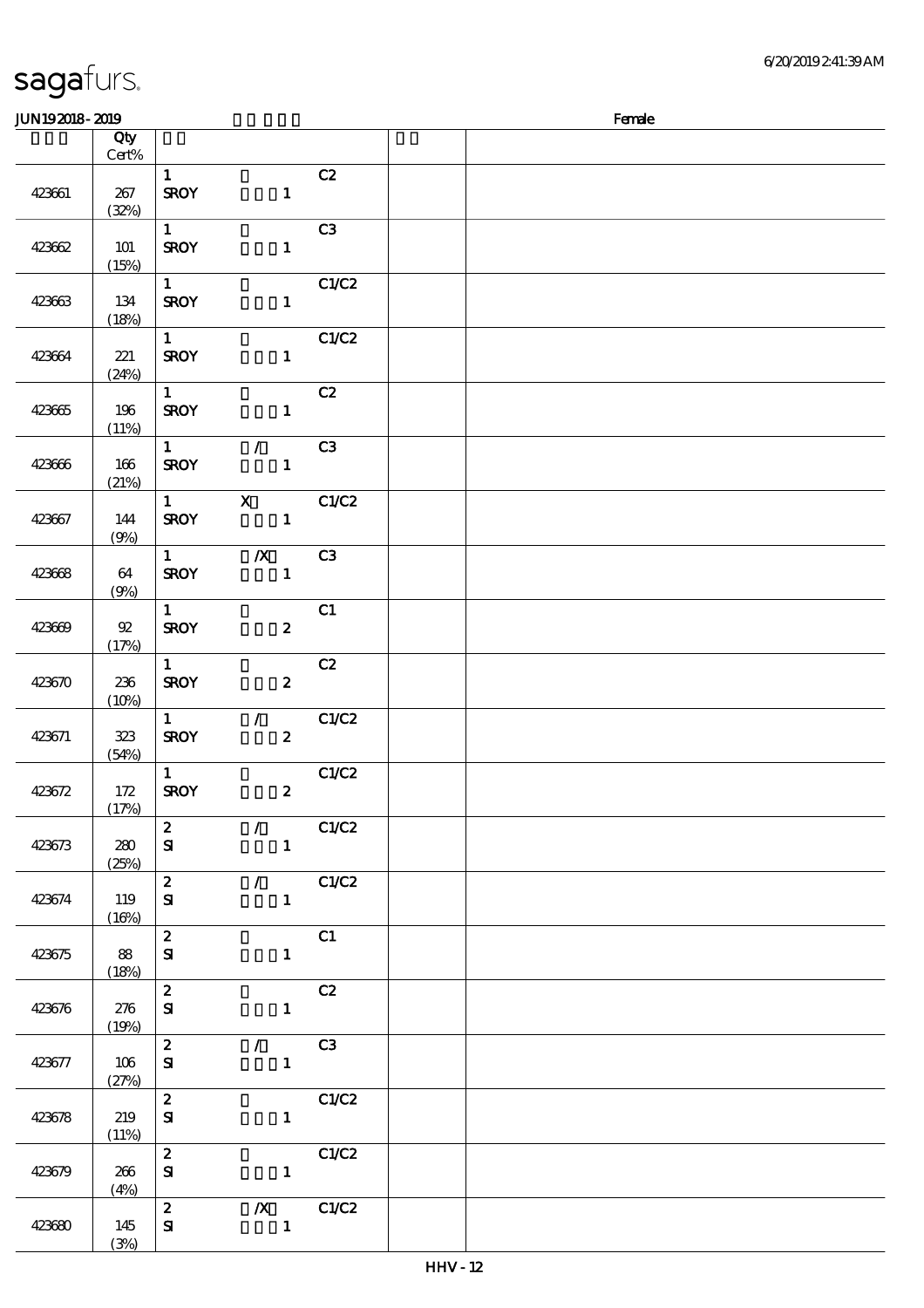(21%)

#### $JUN192018-2019$  Female 顺序号 Qty 说明 价格 Cert% 2 浅/X浅 C3 423681 146  $S\!I$  1  $(20%)$  $\overline{2}$  X  $\overline{2}$  C1/C2  $S1$  1 423682 | 200 (13%) 2 全部 C4 423683 105  $S\setminus SI$  1 (51%)  $\overline{2}$  / C<sub>2</sub> 423684 139  $\overline{B}$  1 and 1 and 1 and 1 and 1 and 1 and 1 and 1 and 1 and 1 and 1 and 1 and 1 and 1 and 1 and 1 and 1 and 1 and 1 and 1 and 1 and 1 and 1 and 1 and 1 and 1 and 1 and 1 and 1 and 1 and 1 and 1 and 1 and 1 and 1 and 1 (22%) 2 浅/X浅 C2 423685 178  $\overline{B}$  1 and 1 and 1 and 1 and 1 and 1 and 1 and 1 and 1 and 1 and 1 and 1 and 1 and 1 and 1 and 1 and 1 and 1 and 1 and 1 and 1 and 1 and 1 and 1 and 1 and 1 and 1 and 1 and 1 and 1 and 1 and 1 and 1 and 1 and 1 and 1 (7%) 2 全部 C2 423686 107  $\mathbb B$  1 and 1 and 1 and 1 and 1 and 1 and 1 and 1 and 1 and 1 and 1 and 1 and 1 and 1 and 1 and 1 and 1 and 1 and 1 and 1 and 1 and 1 and 1 and 1 and 1 and 1 and 1 and 1 and 1 and 1 and 1 and 1 and 1 and 1 and 1 and 1 an (7%) 2 X C2 423687 39 SAGA 1 (12%)  $\overline{2}$   $\overline{C1/C2}$ 423688 201 SAGA 1 (23%)  $2$  C1/C2 423689 163 SAGA 1 (27%)  $2$  C<sub>2</sub> SAGA 1 423690 139 (48%)  $2 \hspace{1.5cm} C3$ 423691 113 SAGA 1 (24%)  $\overline{2}$  C3 SAGA 1 423692 100 (34%)  $\overline{c}$  2  $\overline{c}$  1 SAGA 1 423693 127 (23%)  $2$  C1 SAGA 1 423694 134 (24%)  $2$  C1 SAGA 1 423695 114 (21%) \* \* \* \* \* \* \* \* \* \* \* \* 2  $C2$  $\ddot{\phantom{0}}$ 423696 485 SAGA 1 \*\*  $(16%)$ \*  $* 423697$  $\overline{\phantom{0}}$ 77 \*\*  $\ast$ (22%) 562 Skins \* \* \* \* \* \* \* \* \* \* \* \* \* \* \* \* \* \* \* 2 c2 SAGA 1 423698 369  $(18%)$  $\overline{c}$   $\overline{c}$   $\overline{c}$   $\overline{c}$   $\overline{c}$   $\overline{c}$   $\overline{c}$   $\overline{c}$   $\overline{c}$   $\overline{c}$   $\overline{c}$   $\overline{c}$   $\overline{c}$   $\overline{c}$   $\overline{c}$   $\overline{c}$   $\overline{c}$   $\overline{c}$   $\overline{c}$   $\overline{c}$   $\overline{c}$   $\overline{c}$   $\overline{c}$   $\overline{c}$   $\overline{$ SAGA 1 423699 396 (22%)  $2 \hspace{1.5cm} C3$ 423700 358 SAGA 1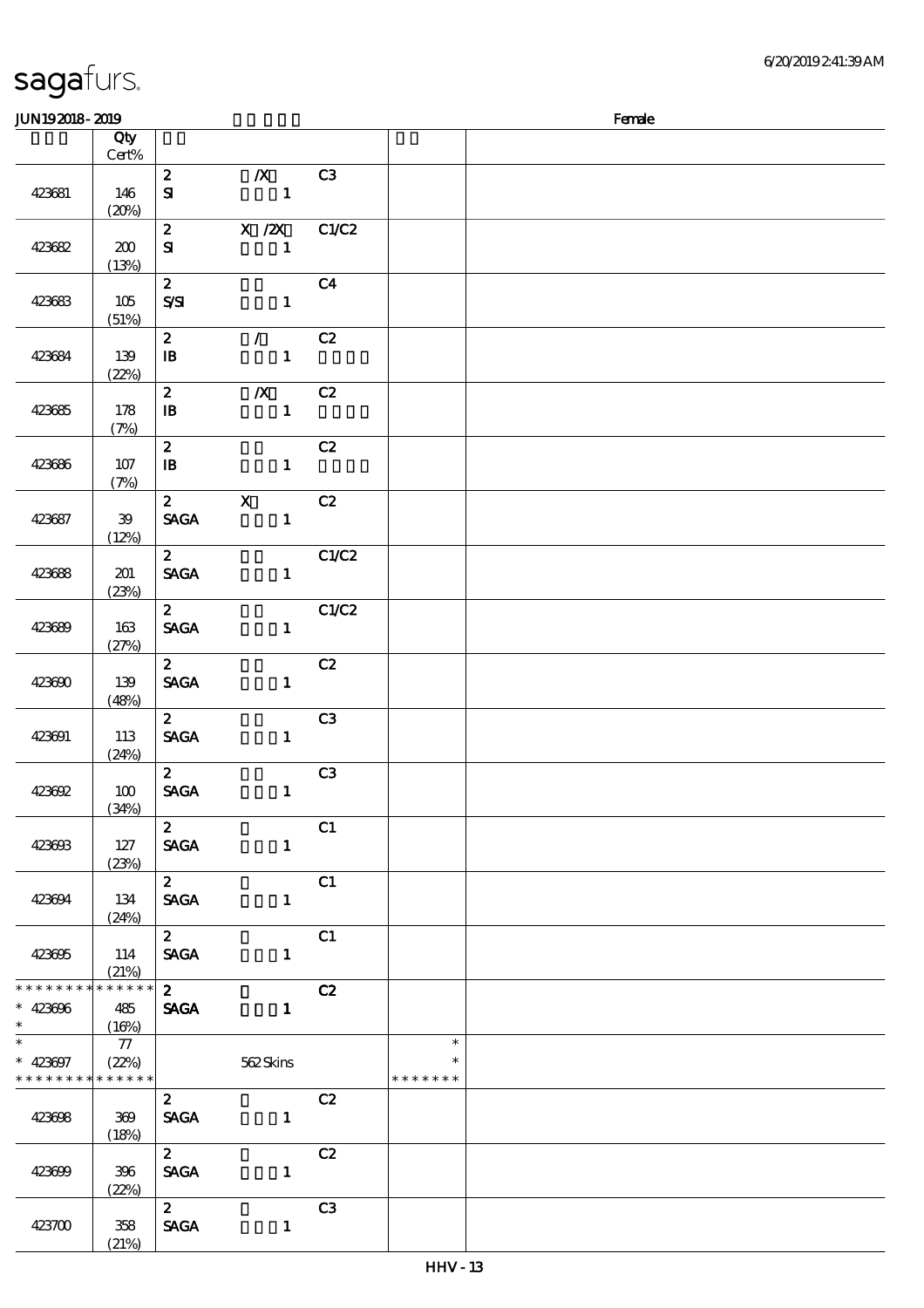| sagafurs. |  |
|-----------|--|
|           |  |

| JUN192018-2019 |          |                   |                                                                                          |                | Female |
|----------------|----------|-------------------|------------------------------------------------------------------------------------------|----------------|--------|
|                | Qty      |                   |                                                                                          |                |        |
|                | Cert%    |                   |                                                                                          |                |        |
|                |          | $\mathbf{z}$      | $\mathcal{L}$                                                                            | C3             |        |
| 423701         | 219      | <b>SAGA</b>       | $\mathbf{1}$                                                                             |                |        |
|                | (15%)    |                   |                                                                                          |                |        |
|                |          | $\mathbf{2}$      |                                                                                          | C3             |        |
| 423702         | 274      | <b>SAGA</b>       | $\mathbf{1}$                                                                             |                |        |
|                | (25%)    |                   |                                                                                          |                |        |
|                |          | $\mathbf{2}$      |                                                                                          | C1/C2          |        |
| 423703         | 498      | <b>SAGA</b>       | $\mathbf{1}$                                                                             |                |        |
|                | (11%)    |                   |                                                                                          |                |        |
|                |          | $\mathbf{2}$      |                                                                                          | C1/C2          |        |
| 423704         | 299      | <b>SAGA</b>       |                                                                                          | $1$ and $1$    |        |
|                | (10%)    |                   |                                                                                          |                |        |
|                |          | $\mathbf{2}$      |                                                                                          | C3             |        |
| 423705         | 301      | <b>SAGA</b>       |                                                                                          | 1              |        |
|                | (8%)     |                   |                                                                                          |                |        |
|                |          | $\overline{z}$    |                                                                                          | C <sub>3</sub> |        |
| 423706         | 205      | <b>SAGA</b>       | $\mathbf{1}$                                                                             |                |        |
|                | (5%)     |                   |                                                                                          |                |        |
|                |          | $\mathbf{2}$      | $\mathbf{X}$                                                                             | C1             |        |
| 423707         | 108      | <b>SAGA</b>       | $\mathbf{1}$                                                                             |                |        |
|                | (14%)    |                   |                                                                                          |                |        |
|                |          | $\mathbf{2}$      | $\mathbf{X}$                                                                             | C1/C2          |        |
| 423708         | 223      | <b>SAGA</b>       | $1 -$                                                                                    |                |        |
|                | (5%)     |                   |                                                                                          |                |        |
|                |          | $\mathbf{2}$      | $\mathbf X$ and $\mathbf X$ and $\mathbf X$ and $\mathbf X$                              | C2             |        |
| 423709         | 301      | <b>SAGA</b>       | $\mathbf{1}$                                                                             |                |        |
|                | (10%)    |                   |                                                                                          |                |        |
|                |          | $\mathbf{2}$      | $\mathbf X$                                                                              | C2             |        |
| 423710         | $30\%$   | <b>SAGA</b>       | $\mathbf{1}$                                                                             |                |        |
|                | (2%)     |                   | $\overline{\mathbf{x}}$                                                                  |                |        |
|                |          | $\mathbf{2}$      |                                                                                          | C3             |        |
| 423711         | 131      | <b>SAGA</b>       | $\sim$ $\sim$ 1                                                                          |                |        |
|                | (4%)     | $\mathbf{2}$      | $\mathbf{X}$                                                                             | C3             |        |
| 423712         | 156      | <b>SAGA</b>       | $\mathbf{1}$                                                                             |                |        |
|                | (8%)     |                   |                                                                                          |                |        |
|                |          |                   | $\overline{\text{2}}$ X $\overline{\text{2X}}$ C3                                        |                |        |
| 423713         | 167      |                   | SAGA 1                                                                                   |                |        |
|                | $(10\%)$ |                   |                                                                                          |                |        |
|                |          |                   | $\overline{\text{2}}$ $\overline{\text{2X}}$ $\overline{\text{C1/C2}}$                   |                |        |
| 423714         | 117      |                   | SAGA 1                                                                                   |                |        |
|                | (20%)    |                   |                                                                                          |                |        |
|                |          |                   | $\overline{\text{2}}$ $\overline{\text{2}}$ $\overline{\text{2}}$ $\overline{\text{C2}}$ |                |        |
| 423715         | 65       |                   | SAGA 1                                                                                   |                |        |
|                | (4%)     |                   |                                                                                          |                |        |
|                |          | 1/2               |                                                                                          | C2             |        |
| 423716         | 183      | <b>SAGA</b>       |                                                                                          | $1$ CHA+1      |        |
|                | (20%)    |                   |                                                                                          |                |        |
|                |          | $2^{\circ}$       |                                                                                          | C2             |        |
| 423717         | 119      | <b>SAGA</b>       | $\overline{\mathbf{z}}$                                                                  |                |        |
|                | (21%)    |                   |                                                                                          |                |        |
|                |          | $\overline{z}$    | $\sqrt{C1/C2}$                                                                           |                |        |
| 423718         | 196      | <b>SAGA</b>       | $\mathbf{2}$                                                                             |                |        |
|                | (29%)    |                   |                                                                                          |                |        |
|                |          | $2^{\frac{1}{2}}$ |                                                                                          | C1/C2          |        |
| 423719         | 303      | <b>SAGA</b>       | $\mathbf{z}$                                                                             |                |        |
|                | (20%)    |                   |                                                                                          |                |        |
|                |          | $\mathbf{2}$      |                                                                                          | C3             |        |
| 423720         | 130      | <b>SAGA</b>       | $\boldsymbol{z}$                                                                         |                |        |
|                | (22%)    |                   |                                                                                          |                |        |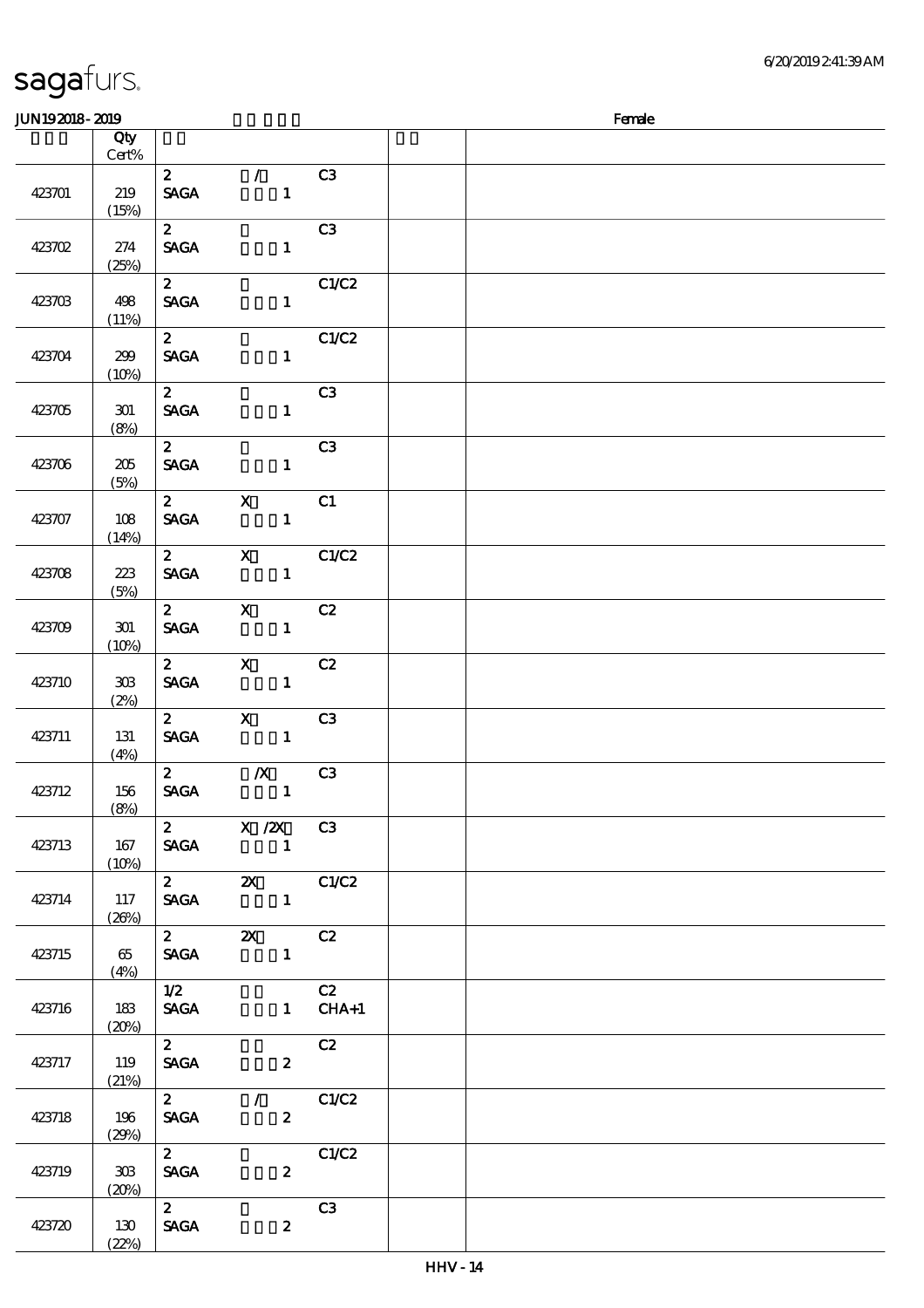# $J/N192018$ - $2019$ 说明 价格 2  $C1/C2$  $SAGA$  2

| 423721 | 183<br>(14%)   | <b>SAGA</b>                                                      | $\boldsymbol{z}$                                |                |  |  |  |
|--------|----------------|------------------------------------------------------------------|-------------------------------------------------|----------------|--|--|--|
| 423722 | 97<br>(29%)    | $\mathbf{z}$<br><b>SAGA</b>                                      | $\boldsymbol{z}$                                | C1/C2          |  |  |  |
| 423723 | 244<br>(5%)    | $\mathbf{2}$<br><b>SAGA</b>                                      | $\boldsymbol{z}$                                | C1/C2          |  |  |  |
| 423724 | 129<br>(10%)   | $\mathbf{2}$<br><b>SAGA</b>                                      | $\mathbf{x}$<br>$\boldsymbol{z}$                | C1/C2          |  |  |  |
| 423725 | 163<br>(1%)    | $\mathbf{2}$<br><b>SAGA</b>                                      | $\mathbf X$<br>$\overline{\mathbf{z}}$          | C1/C2          |  |  |  |
| 423726 | 137<br>(18%)   | $2^{\circ}$<br><b>SAGA</b>                                       | $\mathbf{X}$<br>$\overline{\mathbf{2}}$         | C3             |  |  |  |
| 423727 | 143<br>(22%)   | $\mathbf{2}$<br>IA                                               | $\mathbf{X}$ /<br>$\sim$ $\sim$ 1               | C2             |  |  |  |
| 423728 | 408<br>(15%)   | $\boldsymbol{z}$<br>IA                                           | $\mathbf{1}$                                    | C2             |  |  |  |
| 423729 | 277<br>(7%)    | $\mathbf{z}$<br>IA                                               | $\mathbf{1}$                                    | C2             |  |  |  |
| 423730 | 183<br>(9%)    | $\boldsymbol{z}$<br>IA                                           | $X$ / $ZX$<br>$\mathbf{1}$                      | C2             |  |  |  |
| 423731 | $375$<br>(10%) | $\boldsymbol{2}$<br>IA                                           | $\mathbf{1}$                                    | C2             |  |  |  |
| 423732 | 210<br>(23%)   | $\boldsymbol{2}$<br>IA                                           | $\mathcal{F}^{\mathcal{F}}$<br>$\boldsymbol{z}$ | C2             |  |  |  |
| 423733 | 182<br>(13%)   | $\boldsymbol{z}$<br>$\mathbf{I}\mathbf{A}$                       | $\boldsymbol{X}$<br>$\boldsymbol{z}$            | C2             |  |  |  |
| 423734 | 153<br>(24%)   | $\mathbf{2}$<br><b>SROY</b>                                      | $\mathbf{1}$                                    | $\sqrt{C1/C2}$ |  |  |  |
| 423735 | 138<br>(29%)   | $\overline{\mathbf{z}}$<br><b>SROY</b>                           | $\blacksquare$                                  | $\sqrt{C1/C2}$ |  |  |  |
| 423736 | 157<br>(14%)   | $\mathbf{2}$<br><b>SROY</b>                                      | $\boldsymbol{z}$                                | C2             |  |  |  |
| 423737 | 44<br>(22%)    | 3 <sup>7</sup><br>${\bf s}$                                      | $\mathbf{1}$                                    | C2             |  |  |  |
| 423738 | 153<br>(28%)   | 3 <sub>1</sub><br>$\ensuremath{\mathsf{SAGA}}$                   | $\mathbf{1}$                                    | $\sqrt{C1/C2}$ |  |  |  |
| 423739 | 169<br>(35%)   | 3 <sup>7</sup><br>$\mathbf{S}\!\mathbf{A}\!\mathbf{G}\mathbf{A}$ | $\mathbf{1}$                                    | C2             |  |  |  |
| 423740 | 116<br>(14%)   | 3 <sup>1</sup><br>$\operatorname{\mathsf{SAGA}}$                 | $\mathbf{1}$                                    | C2             |  |  |  |

顺序号 Qty

Cert%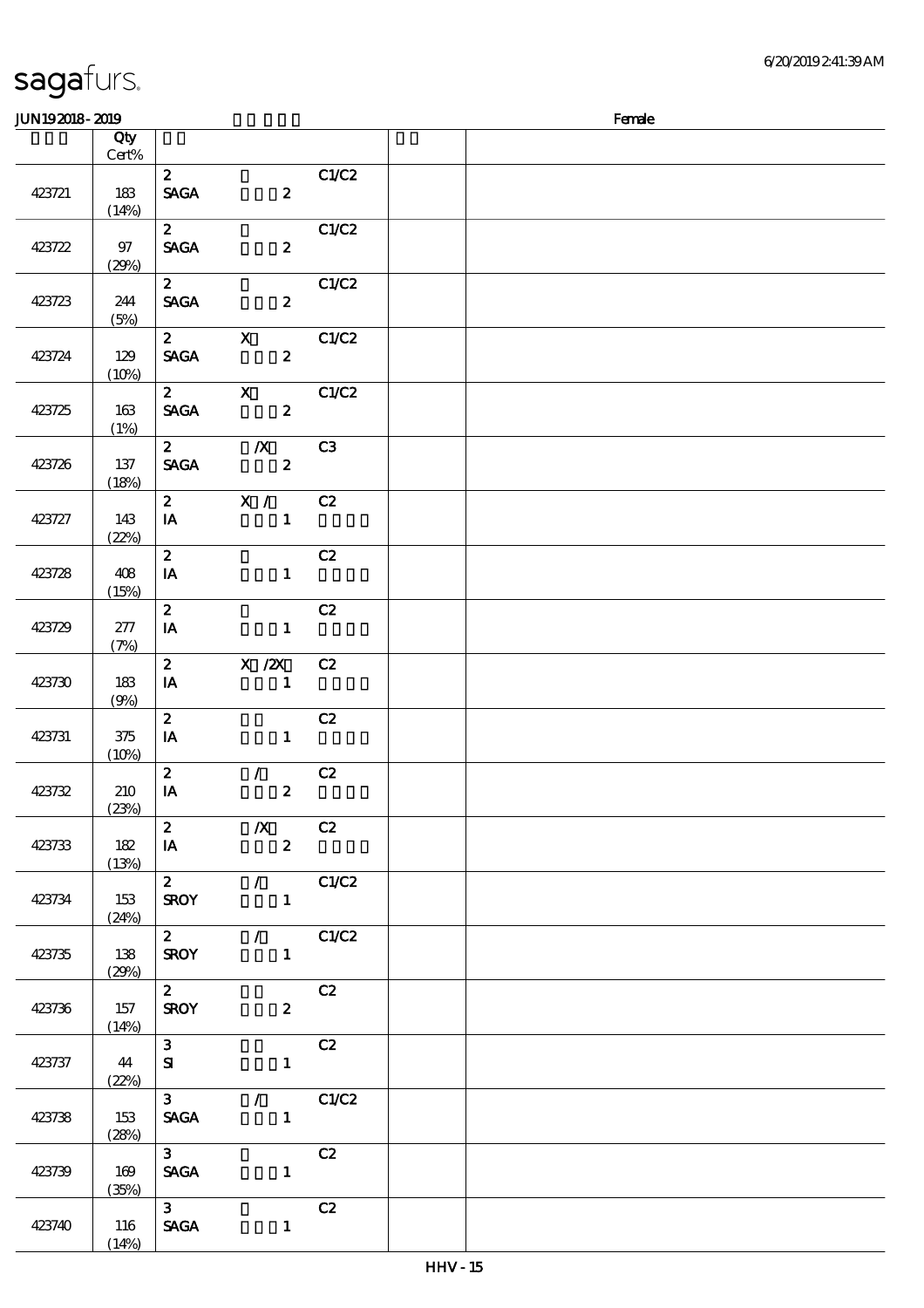| <b>JUN192018-2019</b> |              |             |                  |                | Female |
|-----------------------|--------------|-------------|------------------|----------------|--------|
|                       | Qty<br>Cert% |             |                  |                |        |
|                       |              | 3           | $\boldsymbol{X}$ | C1/C2          |        |
| 423741                | 138          | <b>SAGA</b> |                  |                |        |
|                       | (15%)        |             |                  |                |        |
|                       |              | 3           |                  | C <sub>3</sub> |        |
| 423742                | 167          | <b>SAGA</b> |                  |                |        |
|                       | (34%)        |             |                  |                |        |
|                       |              | 3           |                  | C2             |        |
| 423743                | 125          | IA          |                  |                |        |
|                       | (15%)        |             |                  |                |        |
|                       |              | 3           | $\boldsymbol{X}$ | C2             |        |
| 423744                | 114          | IA          |                  |                |        |
|                       | (8%)         |             |                  |                |        |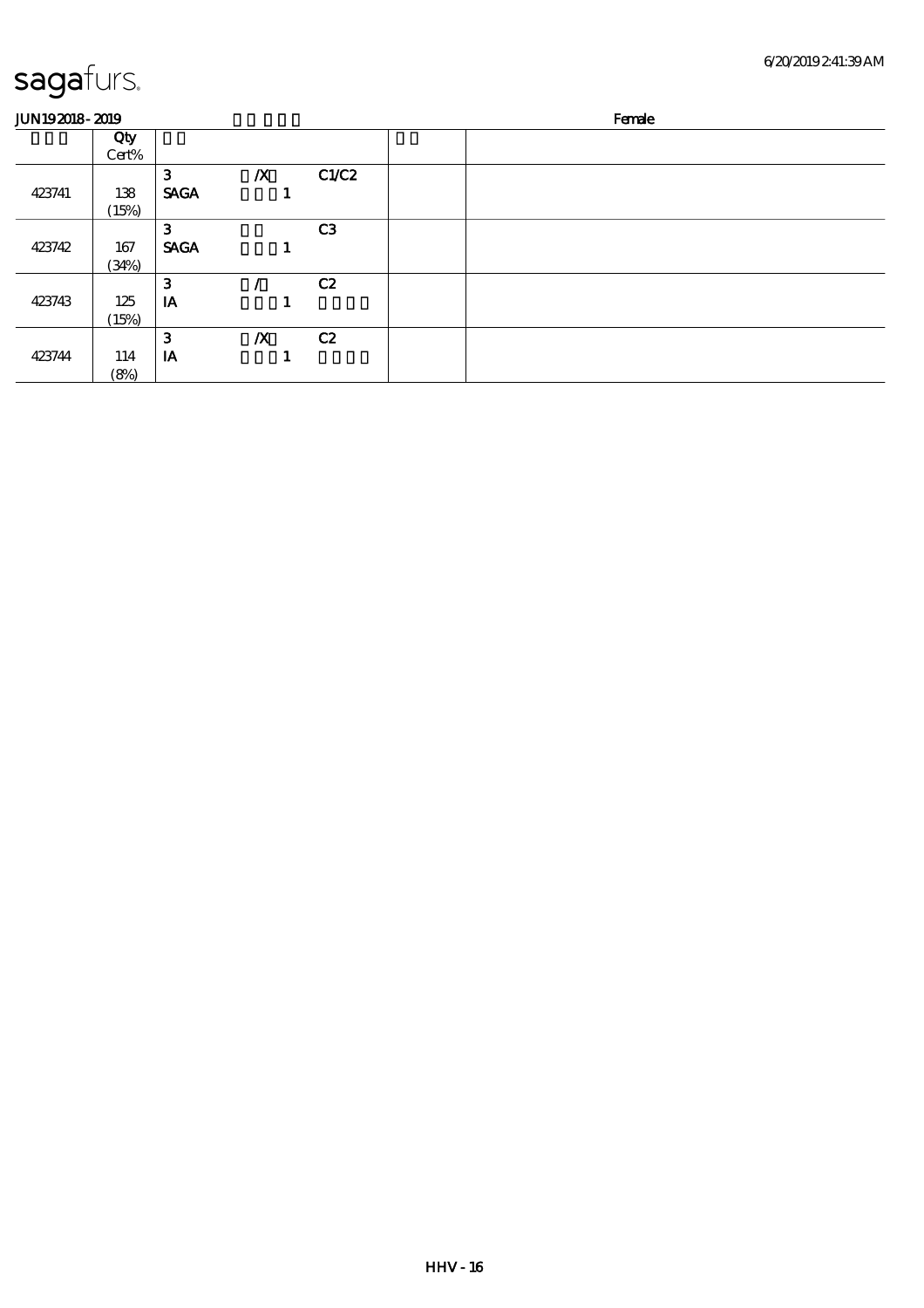| JUN192018-2019                             |             |                             |                  |                          |                  |               | Female |
|--------------------------------------------|-------------|-----------------------------|------------------|--------------------------|------------------|---------------|--------|
|                                            | Qty         |                             |                  |                          |                  |               |        |
|                                            | Cert%       |                             |                  |                          |                  |               |        |
|                                            |             | $\boldsymbol{\mathbf{z}}$   |                  | C2                       |                  |               |        |
| 423801                                     | $265\,$     | (SI)                        | $\mathbf{1}$     | $\overline{\phantom{a}}$ |                  |               |        |
|                                            | (13%)       |                             |                  |                          |                  |               |        |
|                                            |             | $\boldsymbol{\mathfrak{D}}$ |                  | C2                       |                  |               |        |
| 423802                                     | 122         | $\boldsymbol{\mathrm{(S)}}$ | $\mathbf{1}$     | $\overline{\phantom{a}}$ |                  |               |        |
|                                            | (12%)       |                             |                  |                          |                  |               |        |
|                                            |             | $\boldsymbol{\mathbf{z}}$   |                  | C2                       |                  |               |        |
| 423803                                     | 153         | $\boldsymbol{S}$            | $\boldsymbol{z}$ | $\overline{\phantom{a}}$ |                  |               |        |
|                                            | (20%)       |                             |                  |                          |                  |               |        |
|                                            |             | $\boldsymbol{\mathsf{20}}$  |                  | C2                       |                  |               |        |
| 423804                                     | 228         | (SI)                        | $\mathbf{1}$     |                          | $\boldsymbol{z}$ |               |        |
|                                            | (17%)       |                             |                  |                          |                  |               |        |
|                                            |             | $\boldsymbol{\mathfrak{D}}$ |                  | C2                       |                  |               |        |
| 423805                                     | 201         | $\boldsymbol{\mathrm{(S)}}$ | $\mathbf{1}$     |                          | $\boldsymbol{z}$ |               |        |
|                                            | (11%)       |                             |                  |                          |                  |               |        |
|                                            |             | $\boldsymbol{\mathfrak{D}}$ |                  | C2                       |                  |               |        |
| 423806                                     | 197         | $\boldsymbol{S}$            | $\boldsymbol{2}$ | $\overline{\mathbf{2}}$  |                  |               |        |
|                                            | (20%)       |                             |                  |                          |                  |               |        |
|                                            |             | $\mathbf{o}$                |                  | C2                       |                  |               |        |
| 423807                                     | 461         | (SI)                        | $\mathbf{1}$     | $\blacksquare$           |                  |               |        |
|                                            | (14%)       |                             |                  |                          |                  |               |        |
| * * * * * * * *                            | * * * * * * | $\mathbf{O}$                |                  | C2                       |                  |               |        |
| $* 42308$                                  | 445         | $\boldsymbol{\mathcal{S}}$  | $\mathbf{1}$     | $\overline{\phantom{a}}$ |                  |               |        |
| $\ast$                                     | (16%)       |                             |                  |                          |                  |               |        |
|                                            | 127         |                             |                  |                          |                  | $\ast$        |        |
| $* 42300$                                  | (14%)       |                             | 572Skins         |                          |                  | *             |        |
| * * * * * * * * * * * * * *                |             |                             |                  |                          |                  | * * * * * * * |        |
| * * * * * * * * <mark>* * * * * * *</mark> |             | $\mathbf 0$                 |                  | C2                       |                  |               |        |
| $* 423810$                                 | 445         | $\boldsymbol{\mathrm{(S)}}$ | $\boldsymbol{z}$ | $\blacksquare$           |                  |               |        |
| $\ast$                                     | (23%)       |                             |                  |                          |                  |               |        |
| $\ast$                                     | $169$       |                             |                  |                          |                  | $\ast$        |        |
| $* 423811$                                 | (13%)       |                             | $614$ Skins      |                          |                  | $\ast$        |        |
| * * * * * * * * <mark>* * * * * *</mark>   |             |                             |                  |                          |                  | * * * * * * * |        |
| * * * * * * * * <mark>* * * * * * *</mark> |             | $\mathbf 0$                 |                  | C2                       |                  |               |        |
| $* 423812$                                 | 465         | (SI)                        | $\mathbf{1}$     |                          | $\boldsymbol{2}$ |               |        |
| $\ast$ . The set of $\ast$                 | (16%)       |                             |                  |                          |                  |               |        |
| $\ast$                                     | 71          |                             |                  |                          |                  | $\ast$        |        |
| $* 423813$                                 | (16%)       |                             | 536Skins         |                          |                  | $\ast$        |        |
| * * * * * * * *                            | * * * * * * |                             |                  |                          |                  | * * * * * * * |        |
| * * * * * * * *                            | ******      | $\mathbf 0$                 |                  | C2                       |                  |               |        |
| $* 423814$                                 | 445         | $\boldsymbol{\mathcal{S}}$  | $\mathbf{1}$     | $\boldsymbol{z}$         |                  |               |        |
| $\ast$                                     | (14%)       |                             |                  |                          |                  |               |        |
| $\ast$                                     | 326         |                             |                  |                          |                  | $\ast$        |        |
| $* 423815$                                 | $(\Theta)$  |                             | 771 Skins        |                          |                  |               |        |
| * * * * * * * * <mark>* * * * * * *</mark> |             |                             |                  |                          |                  | * * * * * * * |        |
| * * * * * * * *                            | ******      | $\mathbf 0$                 |                  | C2                       |                  |               |        |
| $* 423816$                                 | 445         | $\boldsymbol{S}$            | $\boldsymbol{z}$ |                          | $\boldsymbol{z}$ |               |        |
| $\ast$                                     | (22%)       |                             |                  |                          |                  |               |        |
| $\ast$                                     | 237         |                             |                  |                          |                  | $\ast$        |        |
| $* 423817$                                 | (8%)        |                             | 682Skins         |                          |                  | $\ast$        |        |
| * * * * * * * * * * * * * *                |             |                             |                  |                          |                  | * * * * * * * |        |
|                                            |             | $\mathbf{O}$                |                  | C2                       |                  |               |        |
| 423818                                     | 142         | (SI)                        | $\mathbf{I}$     |                          | $\mathbf{3}$     |               |        |
|                                            | (16%)       |                             |                  |                          |                  |               |        |
|                                            |             | $\mathbf{O}$                |                  | C2                       |                  |               |        |
| 423819                                     | 247         | (S)                         | $\mathbf{1}$     |                          | $\mathbf{3}$     |               |        |
|                                            | (10%)       |                             |                  |                          |                  |               |        |
|                                            |             | $\mathbf{O}$                |                  | C2                       |                  |               |        |
| 423820                                     | 186         | (S)                         | $\pmb{2}$        |                          | $\mathbf{3}$     |               |        |
|                                            | (24%)       |                             |                  |                          |                  |               |        |
|                                            |             |                             |                  |                          |                  |               |        |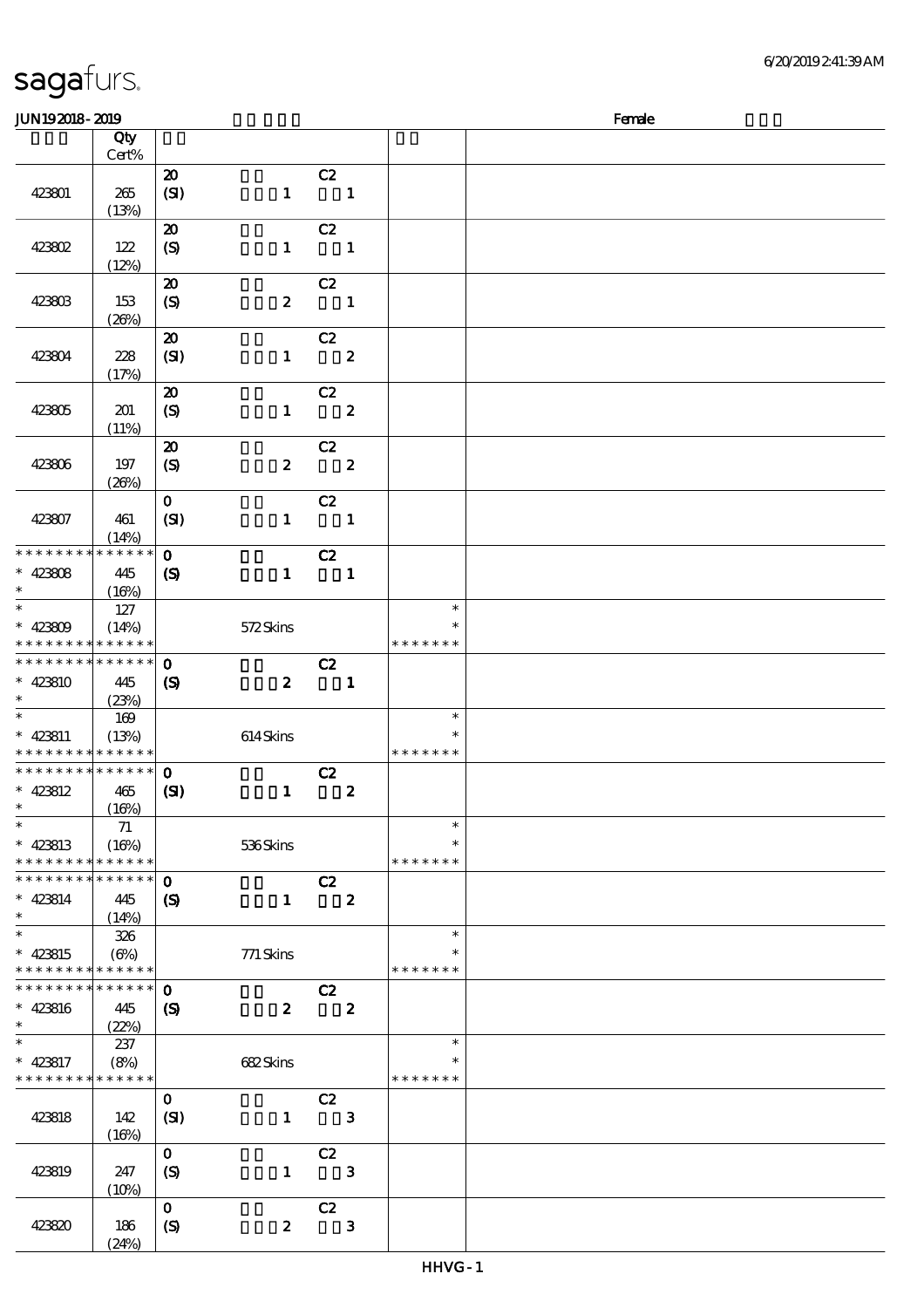| <b>JUN192018-2019</b>                      |             |                            |                  |                                                 |                  |               | Female |
|--------------------------------------------|-------------|----------------------------|------------------|-------------------------------------------------|------------------|---------------|--------|
|                                            | Qty         |                            |                  |                                                 |                  |               |        |
|                                            | Cert%       |                            |                  |                                                 |                  |               |        |
|                                            |             |                            |                  |                                                 |                  |               |        |
|                                            |             | $\mathbf{1}$               |                  | C2                                              |                  |               |        |
| 423821                                     | 460         | (SI)                       | $\mathbf{1}$     | $\overline{\mathbf{1}}$                         |                  |               |        |
|                                            | (12%)       |                            |                  |                                                 |                  |               |        |
| * * * * * * * *                            | * * * * * * | $\mathbf{1}$               |                  | C2                                              |                  |               |        |
| $* 423822$                                 |             |                            |                  |                                                 | $\mathbf{1}$     |               |        |
|                                            | 485         | $\boldsymbol{\mathcal{S}}$ | $\mathbf{1}$     |                                                 |                  |               |        |
| $\ast$                                     | (17%)       |                            |                  |                                                 |                  |               |        |
| $\ast$                                     |             |                            |                  |                                                 |                  | $\ast$        |        |
| $* 423823$                                 | 460         |                            | $\boldsymbol{2}$ |                                                 |                  | $\ast$        |        |
| $\ast$                                     | (8%)        |                            |                  |                                                 |                  | $\ast$        |        |
| $\overline{\phantom{a}}$                   |             |                            |                  |                                                 |                  |               |        |
|                                            | 138         |                            |                  |                                                 |                  | $\ast$        |        |
| $* 423824$                                 | (5%)        |                            | 1083Skins        |                                                 |                  | $\ast$        |        |
| * * * * * * * * * * * * * *                |             |                            |                  |                                                 |                  | * * * * * * * |        |
|                                            |             | $\mathbf{1}$               |                  | C2                                              |                  |               |        |
|                                            |             |                            |                  |                                                 |                  |               |        |
| 423825                                     | 502         | $\boldsymbol{S}$           | $\boldsymbol{2}$ |                                                 | $\mathbf{1}$     |               |        |
|                                            | (19%)       |                            |                  |                                                 |                  |               |        |
| * * * * * * * *                            | * * * * * * | $\mathbf{1}$               |                  | C2                                              |                  |               |        |
| $* 423826$                                 | 505         | $\mathbf{C}$               | $\mathbf{1}$     |                                                 | $\boldsymbol{2}$ |               |        |
| $\ast$                                     | (13%)       |                            |                  |                                                 |                  |               |        |
| $\ast$                                     |             |                            |                  |                                                 |                  | $\ast$        |        |
|                                            | 116         |                            |                  |                                                 |                  |               |        |
| $* 423827$                                 | (10%)       |                            | 621 Skins        |                                                 |                  | $\ast$        |        |
| * * * * * * * *                            | * * * * * * |                            |                  |                                                 |                  | * * * * * * * |        |
| * * * * * * * * * * * * * *                |             | 1                          |                  | C2                                              |                  |               |        |
|                                            |             |                            |                  |                                                 |                  |               |        |
| $* 423828$                                 | 485         | $\boldsymbol{\mathcal{S}}$ | $\mathbf{1}$     |                                                 | $\boldsymbol{z}$ |               |        |
| $\ast$                                     | (20%)       |                            |                  |                                                 |                  |               |        |
| $\ast$                                     |             |                            |                  |                                                 |                  | $\ast$        |        |
| $* 423829$                                 | 460         |                            | $\boldsymbol{2}$ |                                                 |                  | $\ast$        |        |
| $\ast$                                     |             |                            |                  |                                                 |                  | $\ast$        |        |
|                                            | (8%)        |                            |                  |                                                 |                  |               |        |
| $\ast$                                     | 435         |                            |                  |                                                 |                  | $\ast$        |        |
| $* 42330$                                  | (8%)        |                            | 1380Skins        |                                                 |                  |               |        |
| * * * * * * * * * * * * * *                |             |                            |                  |                                                 |                  | * * * * * * * |        |
| * * * * * * * *                            | * * * * * * | $\mathbf{1}$               |                  | C2                                              |                  |               |        |
|                                            |             |                            |                  |                                                 |                  |               |        |
| $* 423831$                                 | 485         | $\boldsymbol{\mathcal{S}}$ | $\boldsymbol{z}$ |                                                 | $\boldsymbol{z}$ |               |        |
| $\ast$                                     | (28%)       |                            |                  |                                                 |                  |               |        |
| $\ast$                                     | 154         |                            |                  |                                                 |                  | $\ast$        |        |
| $* 42382$                                  | (7%)        |                            | 639Skins         |                                                 |                  | $\ast$        |        |
| * * * * * * * * * * * * * *                |             |                            |                  |                                                 |                  | * * * * * * * |        |
|                                            |             |                            |                  |                                                 |                  |               |        |
|                                            |             | $\mathbf{1}$               |                  | C2                                              |                  |               |        |
| 423833                                     | 474         | (S)                        |                  | $1 \qquad 3$                                    |                  |               |        |
|                                            | (21%)       |                            |                  |                                                 |                  |               |        |
|                                            |             | $2^{\circ}$                |                  | C2                                              |                  |               |        |
|                                            |             |                            |                  |                                                 |                  |               |        |
| 423834                                     | 240         | (SI)                       |                  | $1 \quad 1$                                     |                  |               |        |
|                                            | (16%)       |                            |                  |                                                 |                  |               |        |
| * * * * * * * *                            | * * * * * * | $2^{\circ}$                |                  | $\overline{c}$ $\overline{c}$                   |                  |               |        |
| $* 423835$                                 | 485         | (S)                        |                  | $1 \quad 1$                                     |                  |               |        |
| $\ast$                                     | (14%)       |                            |                  |                                                 |                  |               |        |
| $\ast$                                     |             |                            |                  |                                                 |                  | $\ast$        |        |
|                                            | 110         |                            |                  |                                                 |                  |               |        |
| $* 423336$                                 | (11%)       |                            | 595Skins         |                                                 |                  |               |        |
| * * * * * * * * <mark>* * * * * * *</mark> |             |                            |                  |                                                 |                  | * * * * * * * |        |
|                                            |             | $\mathbf{z}$               |                  | C2                                              |                  |               |        |
|                                            |             |                            |                  |                                                 |                  |               |        |
| 423837                                     | 309         | (S)                        |                  | $2 \qquad \qquad 1$                             |                  |               |        |
|                                            | (11%)       |                            |                  |                                                 |                  |               |        |
|                                            |             | $2^{\circ}$                |                  | $\begin{array}{cc} & c2 \\ 1 & & 2 \end{array}$ |                  |               |        |
| 423838                                     | 219         | (SI)                       |                  |                                                 |                  |               |        |
|                                            | (14%)       |                            |                  |                                                 |                  |               |        |
|                                            |             |                            |                  |                                                 |                  |               |        |
|                                            |             | $\boldsymbol{2}$           |                  | $\overline{C}2$                                 |                  |               |        |
| 423839                                     | 465         | (S)                        |                  | $1 \t 2$                                        |                  |               |        |
|                                            | (15%)       |                            |                  |                                                 |                  |               |        |
|                                            |             | $\mathbf{2}$               |                  | C2                                              |                  |               |        |
|                                            |             |                            |                  | $\overline{\mathbf{z}}$                         |                  |               |        |
| 423840                                     | 197         | (S)                        | $\boldsymbol{z}$ |                                                 |                  |               |        |
|                                            | (16%)       |                            |                  |                                                 |                  |               |        |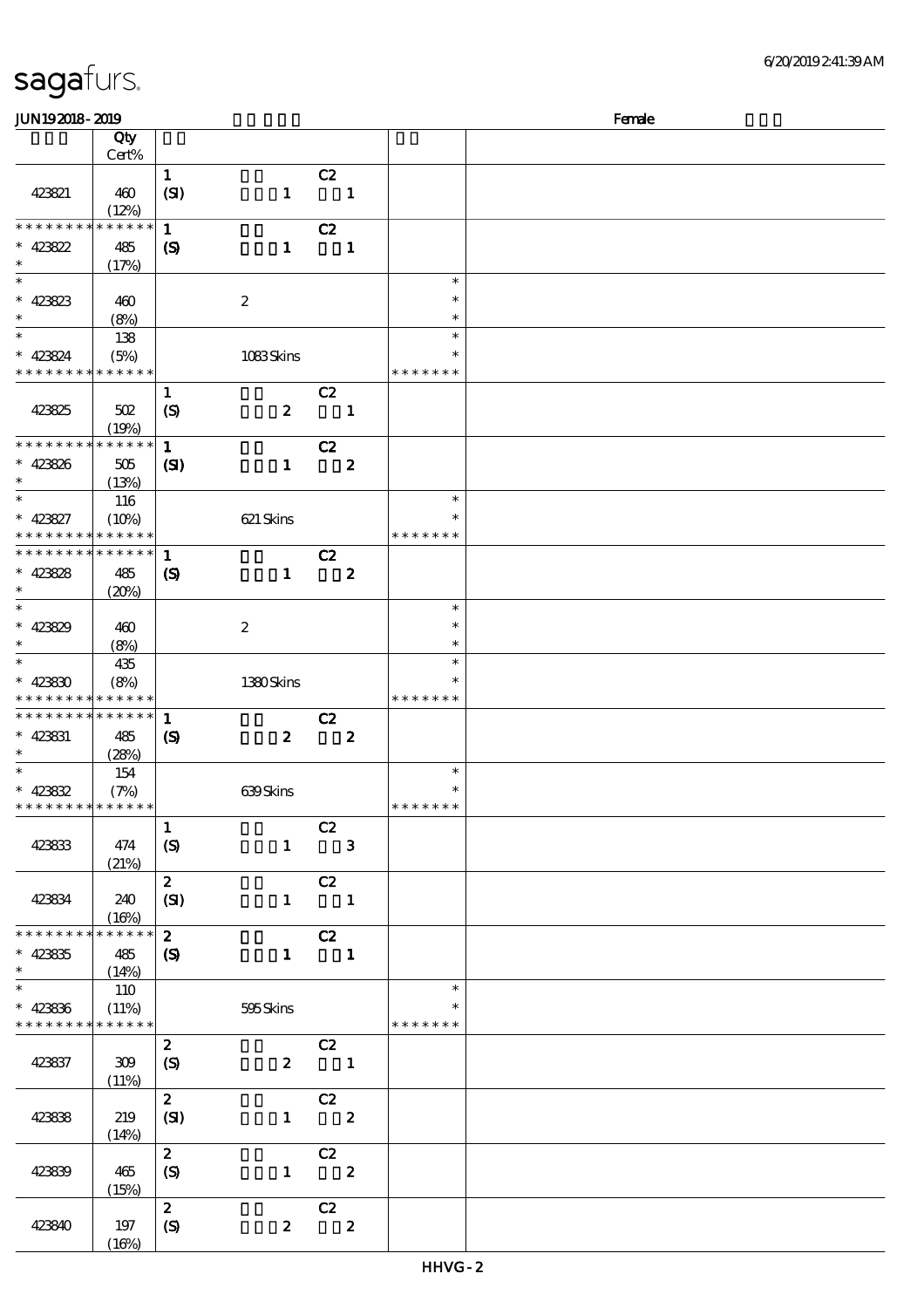| <b>JUN192018-2019</b> |              |                  |                  |                         | Female |
|-----------------------|--------------|------------------|------------------|-------------------------|--------|
|                       | Qty<br>Cert% |                  |                  |                         |        |
|                       |              | $\boldsymbol{z}$ | C2               |                         |        |
| 423841                | 126          | (SI)             | 1                | 3                       |        |
|                       | (10%)        |                  |                  |                         |        |
|                       |              | $\boldsymbol{z}$ | C2               |                         |        |
| 423842                | 201          | (S)              | 1                | $\mathbf{3}$            |        |
|                       | (16%)        |                  |                  |                         |        |
|                       |              | $\boldsymbol{z}$ | C2               |                         |        |
| 423843                | 180          | (S)              | $\boldsymbol{z}$ | 3                       |        |
|                       | (23%)        |                  |                  |                         |        |
|                       |              | $\mathbf{3}$     | C2               |                         |        |
| 423844                | 216          | (S)              | 1                | $\overline{\mathbf{r}}$ |        |
|                       | (10%)        |                  |                  |                         |        |
|                       |              | 3                | C2               |                         |        |
| 423845                | 181          | $\boldsymbol{S}$ | 1                | $\boldsymbol{z}$        |        |
|                       | (14%)        |                  |                  |                         |        |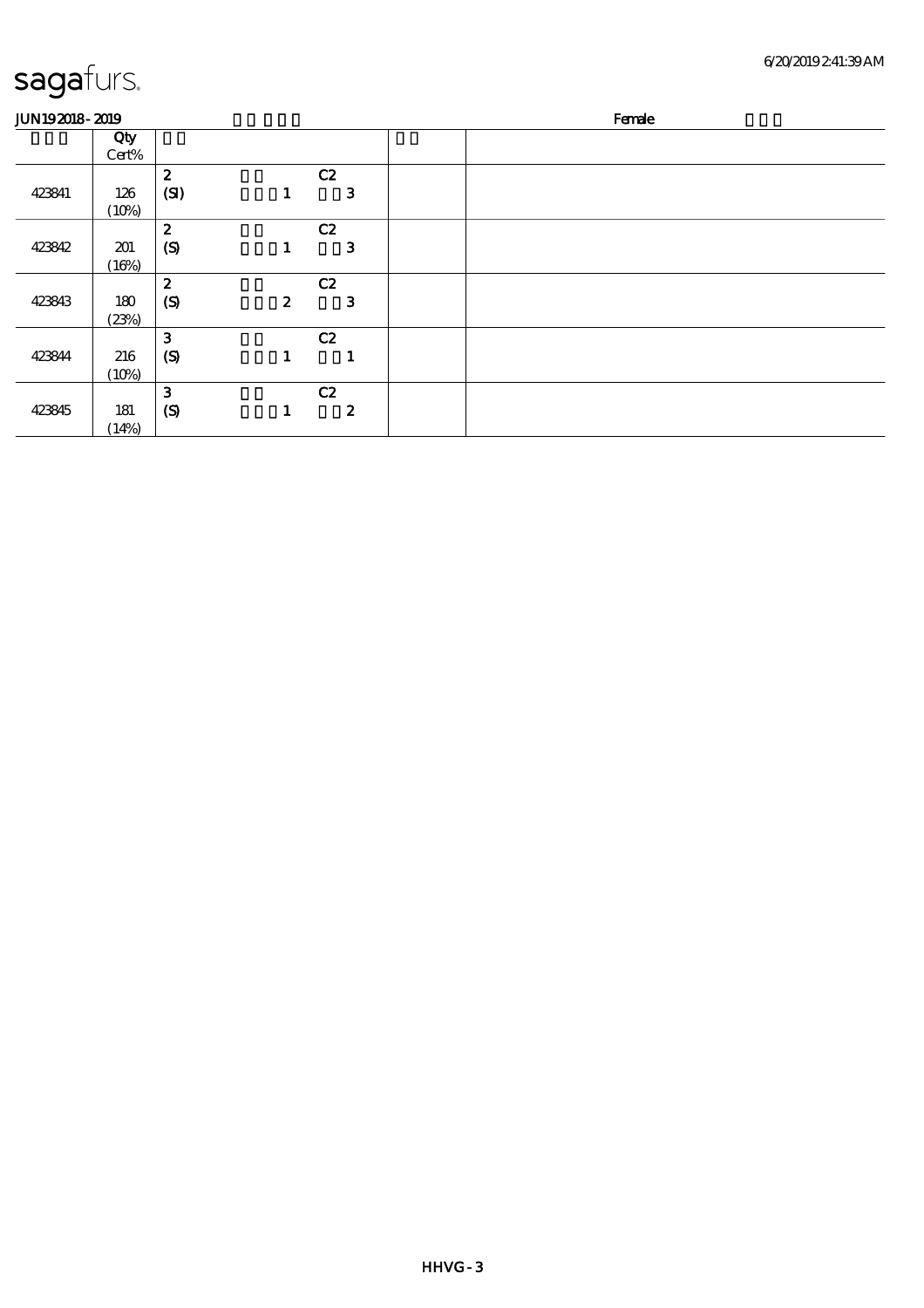\*\*

 $\overline{\ast}$  $\ast$ 

\* \* \* \* \* \*

\*\*

 $\overline{\phantom{a}}$  $\ast$ 

\* \* \* \* \* \*

| sagafurs.                |                             |                             |                  |                              |                  | 62     |
|--------------------------|-----------------------------|-----------------------------|------------------|------------------------------|------------------|--------|
| JUN192018-2019           |                             |                             |                  |                              |                  | Female |
|                          | Qty                         |                             |                  |                              |                  |        |
|                          | $\mbox{Cert}\%$             | $\boldsymbol{\mathsf{20}}$  |                  | C2                           |                  |        |
| 423901                   | 163<br>(9%)                 | $\textcircled{\textsf{I}}$  | $\boldsymbol{2}$ |                              |                  |        |
|                          |                             | $\mathbf O$                 |                  | C2                           |                  |        |
| 423002                   | 275<br>(13%)                | (SI)                        | $\mathbf{1}$     |                              |                  |        |
|                          |                             | $\mathbf O$                 |                  | C2                           |                  |        |
| 423903                   | 258<br>(8%)                 | (S)                         | $\mathbf{1}$     |                              |                  |        |
|                          |                             | $\mathbf{o}$                |                  | C2                           |                  |        |
| 423904                   | $273\,$<br>(4%)             | (SI)                        | $\mathbf{1}$     | $\ensuremath{\mathbf{INAP}}$ |                  |        |
|                          |                             | 200                         |                  | $\overline{C}$               |                  |        |
| 423905                   | 162<br>(8%)                 | $\boldsymbol{\mathrm{(S)}}$ | $\mathbf{1}$     | <b>LNAP</b>                  |                  |        |
|                          |                             | $\mathbf O$                 |                  | C2                           |                  |        |
| 423906                   | 362                         | (SI)                        | $\boldsymbol{2}$ |                              |                  |        |
| * * * * * *              | (5%)<br>* * * * *<br>$\ast$ | $\mathbf O$                 |                  | C2                           |                  |        |
| 423907                   | $465$                       | $\mathbf{I}$                | $\boldsymbol{2}$ |                              |                  |        |
|                          | (9%)                        |                             |                  |                              |                  |        |
| $\ast$                   | $297$                       |                             |                  |                              | $\ast$<br>$\ast$ |        |
| 423008<br>∗<br>* * * * * | (11%)<br>* * * * * *        |                             | 762Skins         |                              | * * * * * * *    |        |
|                          |                             | $\bf{0}$                    |                  | C2                           |                  |        |
| 423909                   | 458                         | $\boldsymbol{S}$            | $\boldsymbol{2}$ |                              |                  |        |
|                          | (9%)                        |                             |                  |                              |                  |        |
| 423910                   | 188                         | $\mathbf O$<br>(SI)         | $\boldsymbol{z}$ | C2<br><b>LNAP</b>            |                  |        |
|                          | (4%)                        |                             |                  |                              |                  |        |
|                          |                             | $\mathbf 0$                 |                  | C2                           |                  |        |

423911 113

423912 130

\* \* \* \* \* \* \*

423913 465

423915 488

423916 213

423917 196

 $* 423918$  505

\* \* \* \* \* \*

\*

\* \* \* \* \* \* \* \* \* \* \* \*

 $* 423920$  505

\* \* \* \* \* \* \*

 $*$  423919 \* \* \* \* \* \*

\*\*

\*\*

\* \* \* \* \* \*

\*  $423914$ \* \* \* \* \* \* \*

\*\*

(9%)

 $(16%)$ 

(11%)

 $\boldsymbol{\pi}$ 

\* \* \* \* \*

(17%)

 $(10%)$ 

(9%)

(8%)

160

\* \* \* \* \*

(8%)

 $(SI)$  3

 $(S)$  3

 $(SI)$  1

 $(S)$  1

 $(SI)$  2

 $(II)$  2

 $(10\%)$  665 Skins

(4%) 535 Skins

 $\overline{c}$   $\overline{c}$ 

 $\overline{1}$  C<sub>2</sub>

 $1$  C<sub>2</sub>

 $1$  C<sub>2</sub>  $(SI)$  1 LNAP

 $\overline{1}$  C<sub>2</sub>  $(S)$  1 LNAP

 $1$  C<sub>2</sub>

1 **C2**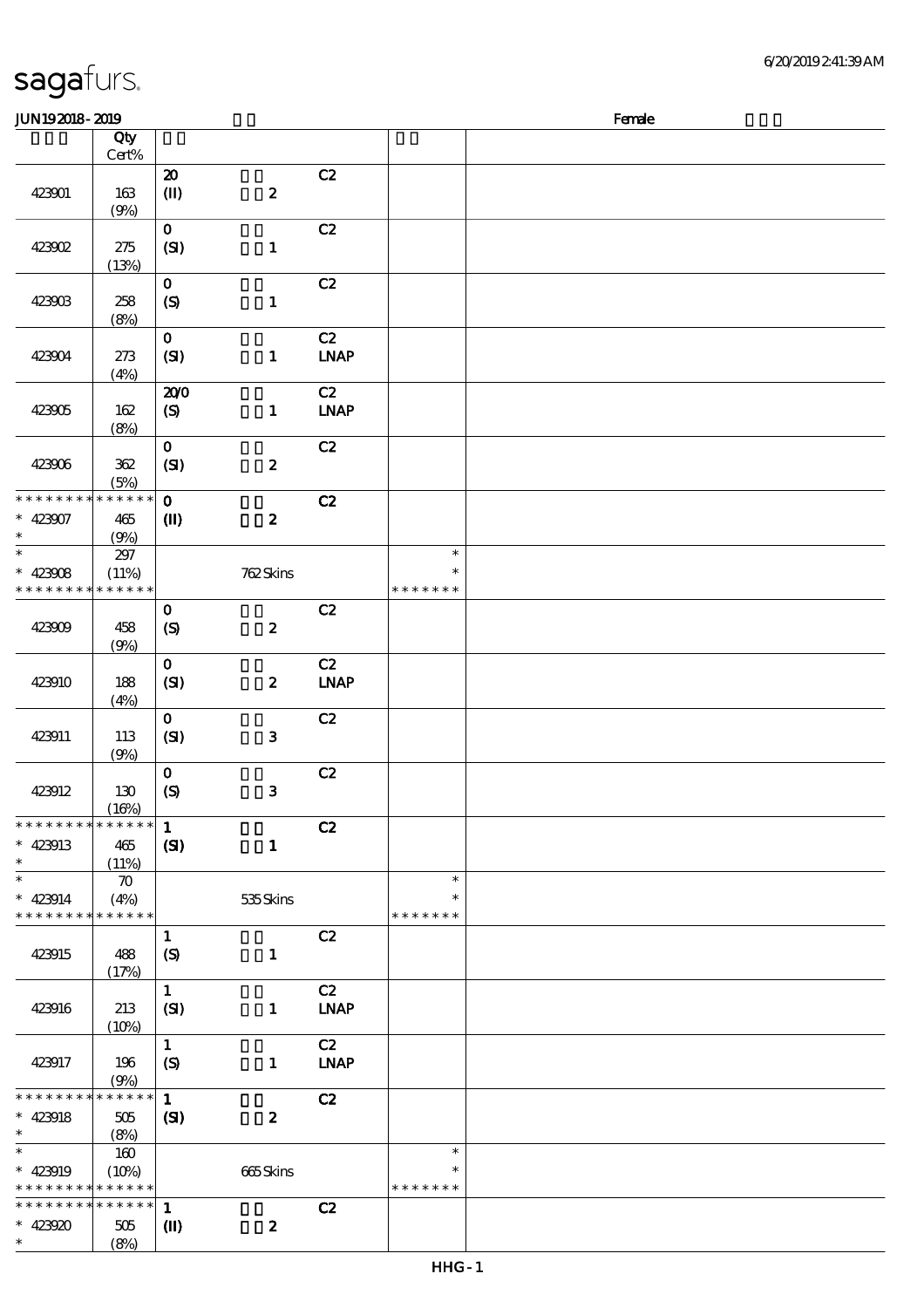\*\*

 $\overline{\ast}$  $\ast$ 

\*\*

 $\overline{\phantom{a}}$  $\ast$ 

\*\*

 $\overline{\phantom{0}}$  $\ast$ 

\* \* \* \* \*

\* \* \* \* \* \*

\* \* \* \* \* \*

\*

|                                      |                  |                                                |                  | 6/20/2019241:39AM |
|--------------------------------------|------------------|------------------------------------------------|------------------|-------------------|
|                                      |                  |                                                |                  | Female            |
|                                      |                  |                                                |                  |                   |
| $\frac{1}{\text{1}}$                 |                  | C2                                             | $\ast$           |                   |
|                                      | $\boldsymbol{z}$ |                                                | $\ast$<br>$\ast$ |                   |
|                                      |                  |                                                | $\ast$           |                   |
|                                      | 1147Skins        |                                                | $\ast$           |                   |
|                                      |                  |                                                | * * * * * * *    |                   |
| $\mathbf{1}$<br>$\pmb{\mathsf{(S)}}$ | $\boldsymbol{z}$ | C2                                             |                  |                   |
|                                      |                  |                                                | $\ast$           |                   |
|                                      | 715Skins         |                                                | $\ast$           |                   |
|                                      |                  |                                                | * * * * * * *    |                   |
| $\frac{1}{\text{(S)}}$               | $\pmb{2}$        | $\overline{C}$<br>$\ensuremath{\mathbf{INAP}}$ |                  |                   |
| $\overline{\mathbf{1}}$              |                  | C2                                             |                  |                   |
| $\overline{\text{(S)}}$              | $\boldsymbol{2}$ | $\ensuremath{\mathbf{INAP}}$                   |                  |                   |
| $\overline{\mathbf{1}}$              |                  | C2                                             |                  |                   |
| (S <sub>D</sub> )                    | $\bf{3}$         |                                                |                  |                   |
| $\overline{1}$                       |                  | C2                                             |                  |                   |
| $\overline{\text{S}}$                | $\mathbf{3}$     |                                                |                  |                   |
|                                      |                  | C2                                             |                  |                   |
| 071<br>(SI)                          | $\boldsymbol{4}$ |                                                |                  |                   |
|                                      |                  |                                                | $\ast$           |                   |
|                                      | 627Skins         |                                                | $\ast$           |                   |
|                                      |                  |                                                | * * * * * * *    |                   |

#### sagafurs.

顺序号 Qty Cert%

 $(10%)$ 

162  $(14%)$ 

\* \* \* \* \*

 $(15%)$ 

230  $(13%)$ 

(9%)

(8%)

(23%)

(24%)

 $(18%)$ 

161  $(14%)$ 

\* \* \* \* \*

(31%)

\* \* \* \* \*

(8%)

108

\* \* \* \* \*

(7%)

233

 $(15%)$ 

(4%)

65

(11%)

 $(11%)$ 

 $\mathbf{I}(\mathbf{I})$ 

 $\boldsymbol{\mathrm{(S)}}$ 

 $(SI)$ 

 $(SI)$ 

 $(S)$ 

**0<sup>1</sup>**  $(SI)$ 

0<sup>1</sup> C<sub>2</sub>

 $\overline{c}$   $\overline{c}$ 

2 全部 C2

2 全部 C2  $(SI)$  1 LNAP

 $\overline{c}$   $\overline{c}$   $\overline{c}$   $\overline{c}$   $\overline{c}$   $\overline{c}$   $\overline{c}$   $\overline{c}$   $\overline{c}$   $\overline{c}$   $\overline{c}$   $\overline{c}$   $\overline{c}$   $\overline{c}$   $\overline{c}$   $\overline{c}$   $\overline{c}$   $\overline{c}$   $\overline{c}$   $\overline{c}$   $\overline{c}$   $\overline{c}$   $\overline{c}$   $\overline{c}$   $\overline{$  $(S)$  1 LNAP

2 全部 C2

2 全部 C2

 $(SI)$  5

 $(SI)$  1

 $(S)$  1

 $(20%)$  633 Skins

(9%) 718 Skins

(9%) 530 Skins

 $(SI)$  2

 $(S)$  2

JUN192018-2019

 $* 423921 \ 480$ 

\* \* \* \* \* \* \* \* \* \* \* \*

423923 485

\* \* \* \* \* \* \*

423925 271

423926 271

423927 301

423928 277

\* \* \* \* \* \*

423929 466

423931 214

423932 525

\* \* \* \* \* \* \* \* \* \* \* \*

\* \* \* \* \* \*

423936 366

\* \* \* \* \* \* \*

\* \* \* \* \* \* \*

423939 365

423940 425

423937 465

423934 485

\* \* \* \* \* \*

\*  $* 423930$ \* \* \* \* \* \* \*

\* \* \* \* \* \* \*

\*  $* 423033$ \* \* \* \* \* \* \*

 $*$  423935 \* \* \* \* \* \*

\* \* \* \* \* \*

\*  $* 423038$ \* \* \* \* \* \*

\*\*

 $\ast$ 

\*\*

 $\ast$ 

\*\*

\*\*

 $\ast$ 

\*\*\*

 $\overline{\phantom{0}}$ 

\*\*

 $\ast$ ¥

\*  $*$  423922 \* \* \* \* \* \* \*

\*  $423924$ \* \* \* \* \* \*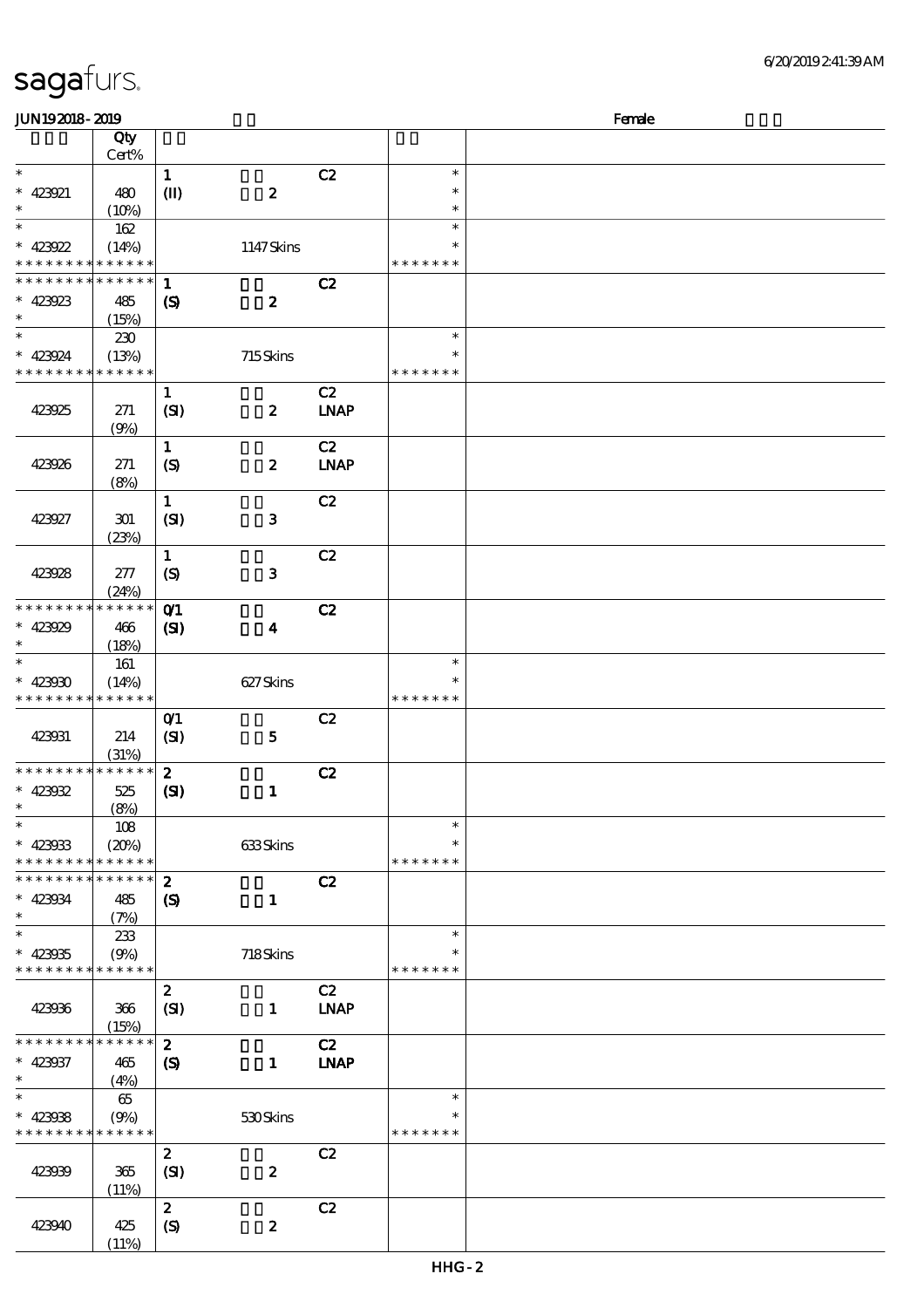| <b>JUN192018-2019</b> |                  |                                           |                  |                                  | Female |
|-----------------------|------------------|-------------------------------------------|------------------|----------------------------------|--------|
|                       | Qty              |                                           |                  |                                  |        |
|                       | $Cert\%$         |                                           |                  |                                  |        |
| 423941                | $205\,$<br>(5%)  | $\mathbf{z}$<br>(SI)                      | $\boldsymbol{z}$ | C2<br>$INAP$                     |        |
| 423942                | $304\,$<br>(8%)  | $\boldsymbol{z}$<br>(S)                   | $\boldsymbol{z}$ | C2<br><b>LNAP</b>                |        |
| 423943                | 216<br>(13%)     | $1/2$<br>$\mathbf{I}$                     | $\boldsymbol{4}$ | C2                               |        |
| 423944                | 259<br>(13%)     | $\mathbf{3}$<br>(S)                       | $\mathbf{1}$     | C2                               |        |
| 423945                | 266<br>(5%)      | $\mathbf{3}$<br>$\boldsymbol{S}$          | $\mathbf{1}$     | C2<br>$\ensuremath{\text{INAP}}$ |        |
| 423946                | 294<br>(18%)     | $\mathbf{3}$<br>(SI)                      | $\boldsymbol{2}$ | C2                               |        |
| 423947                | $187\,$<br>(13%) | $\mathbf{3}$<br>(S)                       | $\boldsymbol{z}$ | C2                               |        |
| 423948                | 372<br>(8%)      | $\mathbf{3}$<br>(SI)                      | $\boldsymbol{z}$ | C2<br>$\ensuremath{\text{INAP}}$ |        |
| 423949                | 182<br>(6%)      | $\mathbf{3}$<br>$\boldsymbol{S}$          | $\boldsymbol{z}$ | C2<br>$IMAP$                     |        |
| 423950                | 428<br>(13%)     | 2/3<br>$\mathbf{I}$                       | $\boldsymbol{z}$ | C2                               |        |
| 423951                | 155<br>(14%)     | 2/3<br>(SI)                               | $\mathbf{3}$     | C2                               |        |
| 423952                | 205<br>(13%)     | 2/3<br>$\pmb{\text{(S)}}$                 | $\mathbf{3}$     | $\mathbf{C2}$                    |        |
| 423953                | 101<br>(32%)     | 2/3<br>(SI)                               | $\mathbf{3}$     | C2<br>$\ensuremath{\text{INAP}}$ |        |
| 423954                | 140<br>(16%)     | 2/3<br>(S)                                | $\mathbf{3}$     | C2<br><b>LNAP</b>                |        |
| 423955                | 512<br>(16%)     | 2/3<br>(SI)                               | $\boldsymbol{4}$ | $\mathbf{C2}$                    |        |
| 423956                | 124<br>(20%)     | 2/3<br>(SI)                               | $5\phantom{.0}$  | C2                               |        |
| 423957                | 290<br>(9%)      | $\overline{\mathbf{4}}$<br>(SI)           | $\boldsymbol{2}$ | C2                               |        |
| 423958                | $358\,$<br>(8%)  | $\overline{\mathbf{4}}$<br>$\pmb{\infty}$ | $\boldsymbol{z}$ | C2                               |        |
| 423959                | 157<br>(14%)     | $\overline{\mathbf{4}}$<br>(SI)           | $\boldsymbol{4}$ | C2                               |        |
| 423960                | 152<br>(19%)     | 5 <sup>5</sup><br>(SI)                    | $\boldsymbol{z}$ | C2                               |        |